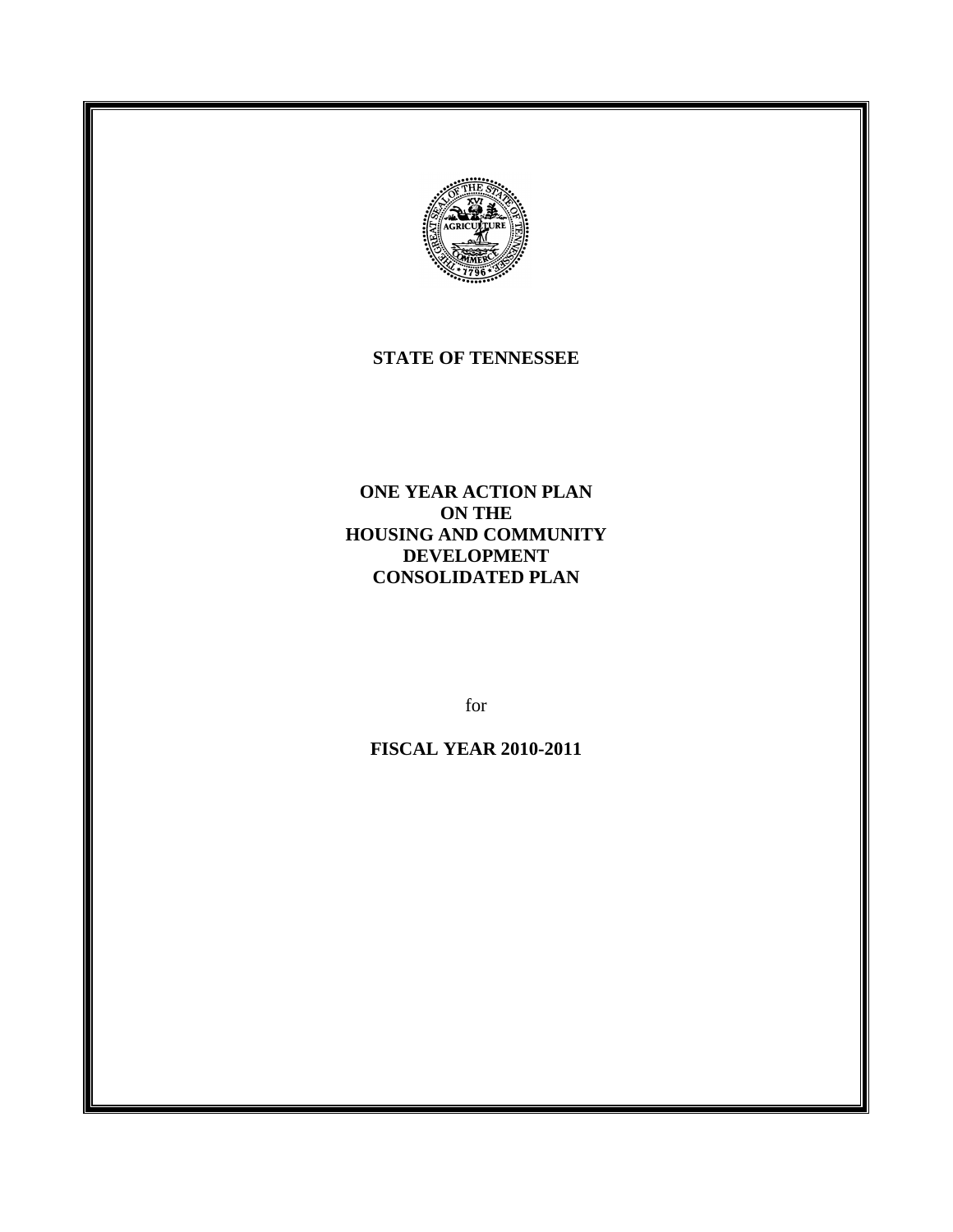### **STATE OF TENNESSEE Fiscal Year 2011 Action Plan Executive Summary**

The Fiscal Year 2010-2011 Action Plan describes actions on the part of the State of Tennessee to administer and implement the four United States Department of Housing and Urban Development (HUD) Consolidated Plan grant programs. As of April 1, 2010, the HUD allocations were not available during the preparation of this draft so all Consolidated Plan program amounts are estimates based on previous years and are subject to change. The period covered by this Action Plan is the State Fiscal Year, July 1, 2010 to June 30, 2011.

The three departments of state government which have administrative responsibility for these four programs and the expected HUD allocations are as follows:

The Tennessee Department of Economic and Community Development has responsibility for the Community Development Block Grant (CDBG) Small Cities program. This year the department expects to receive \$29,093,372 million in CDBG Small Cities funds from HUD and anticipates receiving approximately \$1,000,000 in program income, for a total of \$30,093,372 million that may be available through a competitive application process.

The Tennessee Housing Development Agency has responsibility for the HOME Investment Partnerships Program and the Emergency Shelter Grant (ESG) Program. This year the agency expects to receive \$17,461,612 million in HOME funds and anticipates receiving approximately \$86,000 in program income, for a total of \$17,547,612. In addition, THDA expects to receive \$1,525,753 in ESG funds from HUD.

The Tennessee Department of Health (TDOH) manages the Housing Opportunities for Persons with AIDS (HOPWA) Program and expects HUD funds in the amount of \$911,377.

This fiscal year we will continue our HUD Outcome Measures initiative. We believe that the objectives of our Consolidated Plan fit precisely into the new Outcome System. The specific objectives of the State Consolidated Plan 2010-2015 are: 1. increase the amount of affordable housing and preserve the affordable housing stock; 2. provide for the viability of communities through insuring infrastructure, community livability, health and safety, and economic development; 3. provide for the housing and supportive services needs of homeless individuals and other special needs populations; and 4. affirmatively further fair housing.

Each of the above named programs, CDBG, HOME, ESG, and HOPWA, addresses one or more of the objectives of the Consolidated Plan.

Also contained within this Action Plan are the Methods of Distribution which present the ways in which the aboved named agencies make the funds available to eligible applicants, either through a competitive grant program, or through a formula basis, or, in some cases, both.

Citizens of the state interested in learning more about the programs and how their communities might take advantage of them should notice the Geographic Distributions described in the program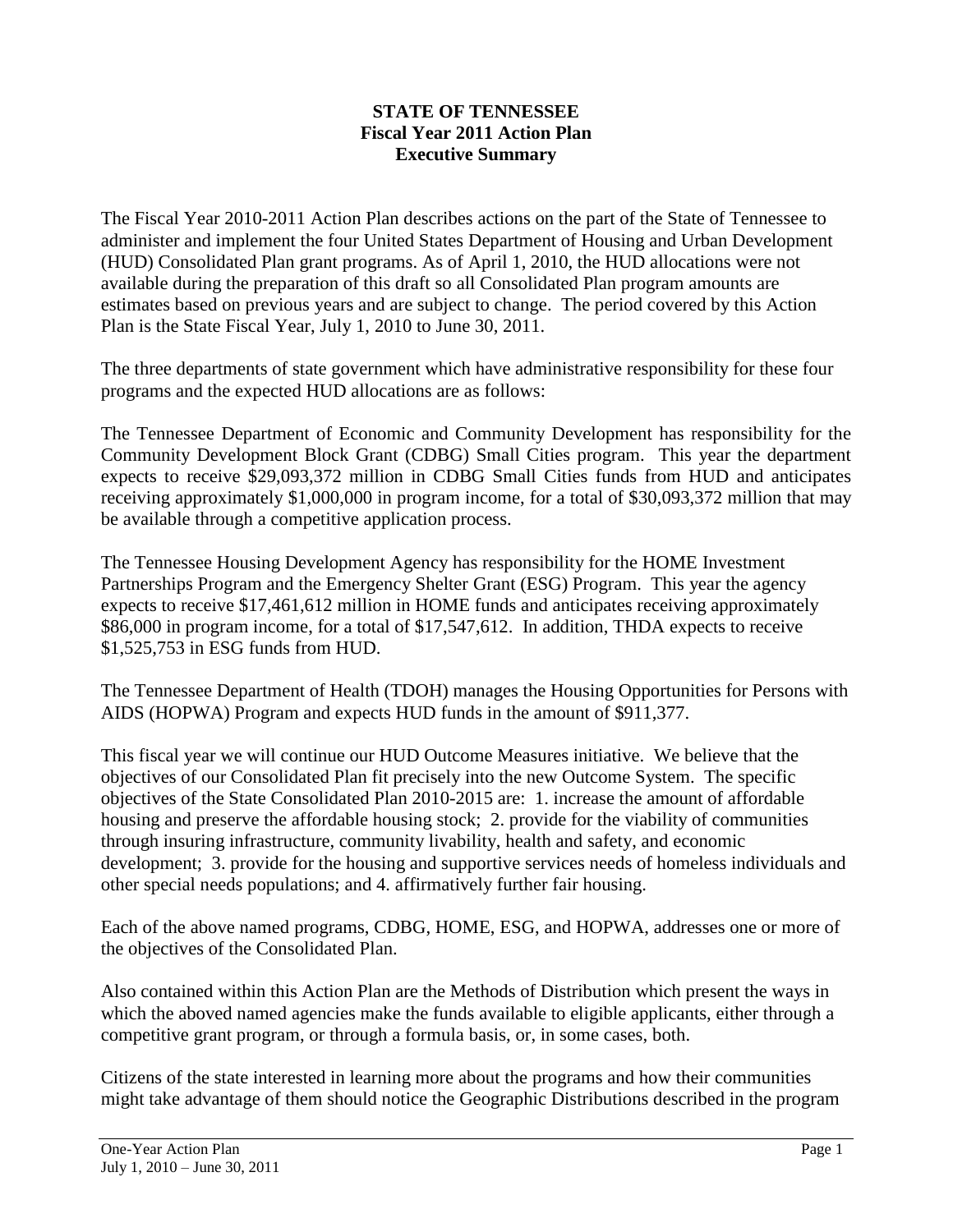descriptions. A number of larger cities and some counties in Tennessee are designated by HUD as entitlement or local participating jurisdictions, and as such receive funds directly from HUD.

The Action Plan contains descriptions of other Federal and non-Federal resources which are administered by THDA: Section 8 Rental Assistance and Contract Administration programs, the Low Income Housing Tax Credit program, the BUILD Loan program, the Community Investment Tax Credit (CITC) program, the Emergency Repair Program for the Elderly and the Homeownership Programs.

Finally, the Action Plan presents the ways in which these programs propose to address the priority needs and objectives described in the Consolidated Plan, as well as homeless and other special needs activities, the anti-poverty strategy, and other actions taken by the respective agencies to further affordable housing and community development.

While Tennessee Housing Development Agency is the designated lead agency, all of the above named state agencies participate in and have responsibility for the development of this Action Plan and the implementation of their respective programs. The Action Plan represents the cooperation of these agencies in working together to further affordable housing and community development in the State of Tennessee.

Our Action Plan is developed in consultation with the citizens of our state. The draft plan is made available for review and comment according to the guidelines of our Consolidated Plan, and described within this plan.

NOTICE: As found in 24 CFR Part 91 under the American Recovery and Reinvestment Act of 2009 for the Tax Credit Assistance Program (TCAP) and the Homelessness Prevention and Rapid Re-Housing Program (HPRP), and under Title III of Division B of the Housing and Economic Recovery Act of 2008 for the Neighborhood Stabilization Program, Consolidated Planning requirements do not apply.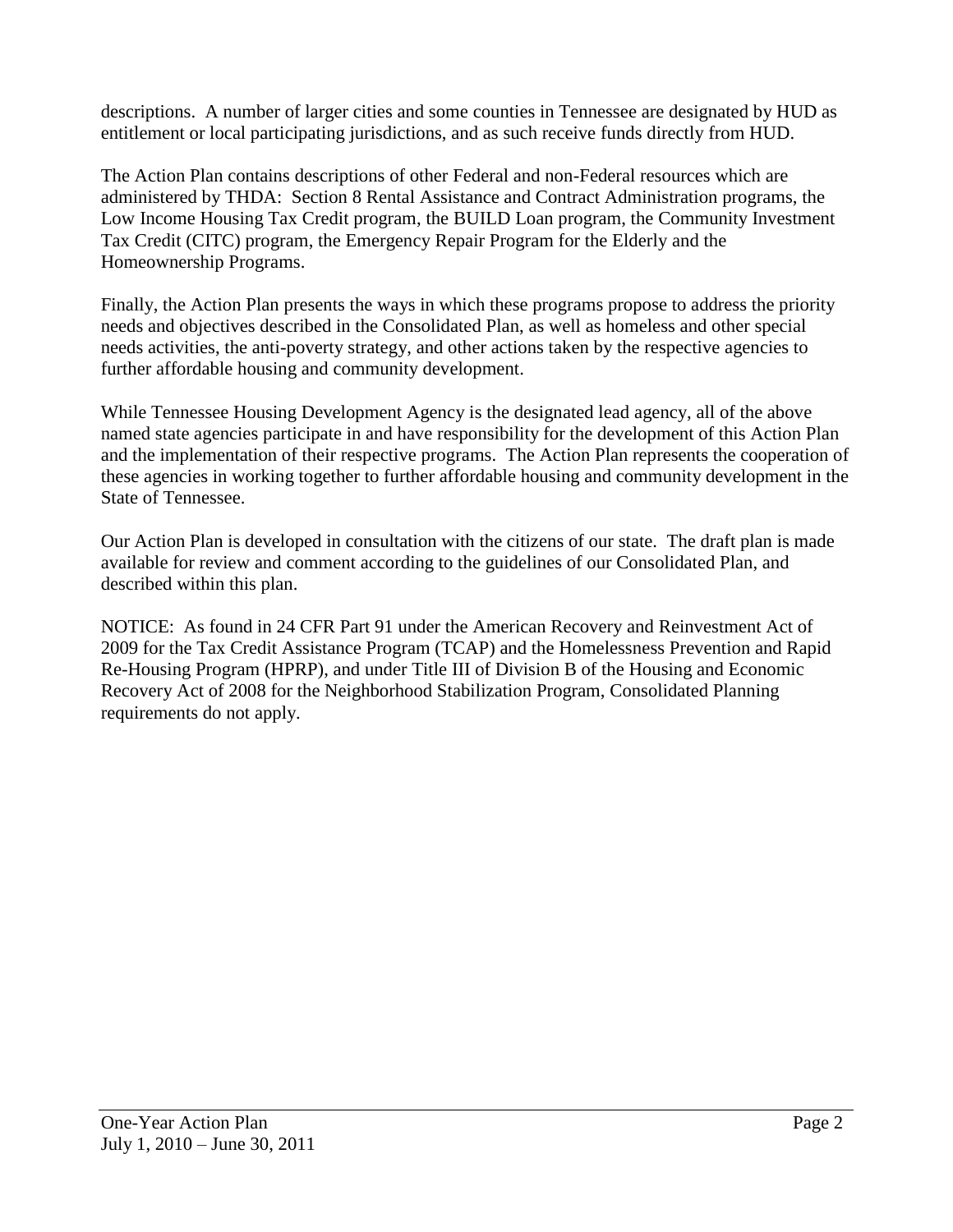#### **DESCRIPTION OF RESOURCES EXPECTED TO BE MADE AVAILABLE**

### **I. HUD Resources Required Under Consolidated Planning**

### **A. Community Development Block Grant (CDBG) Small Cities Program**

The State of Tennessee, Department of Economic and Community Development, Office of Program Management, administers the Small Cities program for all those jurisdictions not designated by HUD as entitlement. In Tennessee thirteen cities and/or counties are designated as entitlement to receive direct CDBG funding. During State Fiscal Year 2010, the State of Tennessee will receive \$29,093,372 million in CDBG Small Cities funds from HUD and anticipates receiving approximately \$1,000,000 in program income, for an approximate total of \$30,093,372 million that may be available through a competitive application process.

### **B. HOME Investments Partnership (HOME)**

The State of Tennessee, through the Community Programs Division of Tennessee Housing Development Agency (THDA), administers the HOME program for those jurisdictions in the State not designated by HUD as a local Participating Jurisdictions (PJ). During the state fiscal year 2010, the State of Tennessee anticipates an allocation \$17,461,612 million in HOME funds from HUD and anticipates receiving approximately \$86,000 in program income, for a total of \$17,547,612.

### **C. Emergency Shelter Grants (ESG)**

The State of Tennessee, through the Tennessee Housing Development Agency (THDA) administers the ESG program. Funds are available through a competitive grant process to local government and nonprofit service providers to assist homeless persons in Tennessee. The State expects to receive \$1,525,753 in ESG funds from HUD.

### **D. Housing Opportunities for Persons with AIDS (HOPWA)**

The Tennessee Department of Health, which administers the state HOPWA program, will expect to provide \$911,377 in HOPWA funds from HUD. The Department of Health will provide funds to nonprofit project sponsors to assist HIV-infected clients and their family members who are threatened with homelessness. State HOPWA funds are available on a formula basis to seven regional project sponsors outside of Nashville and Memphis, the two entitlement cities that receive HOPWA funds directly from HUD.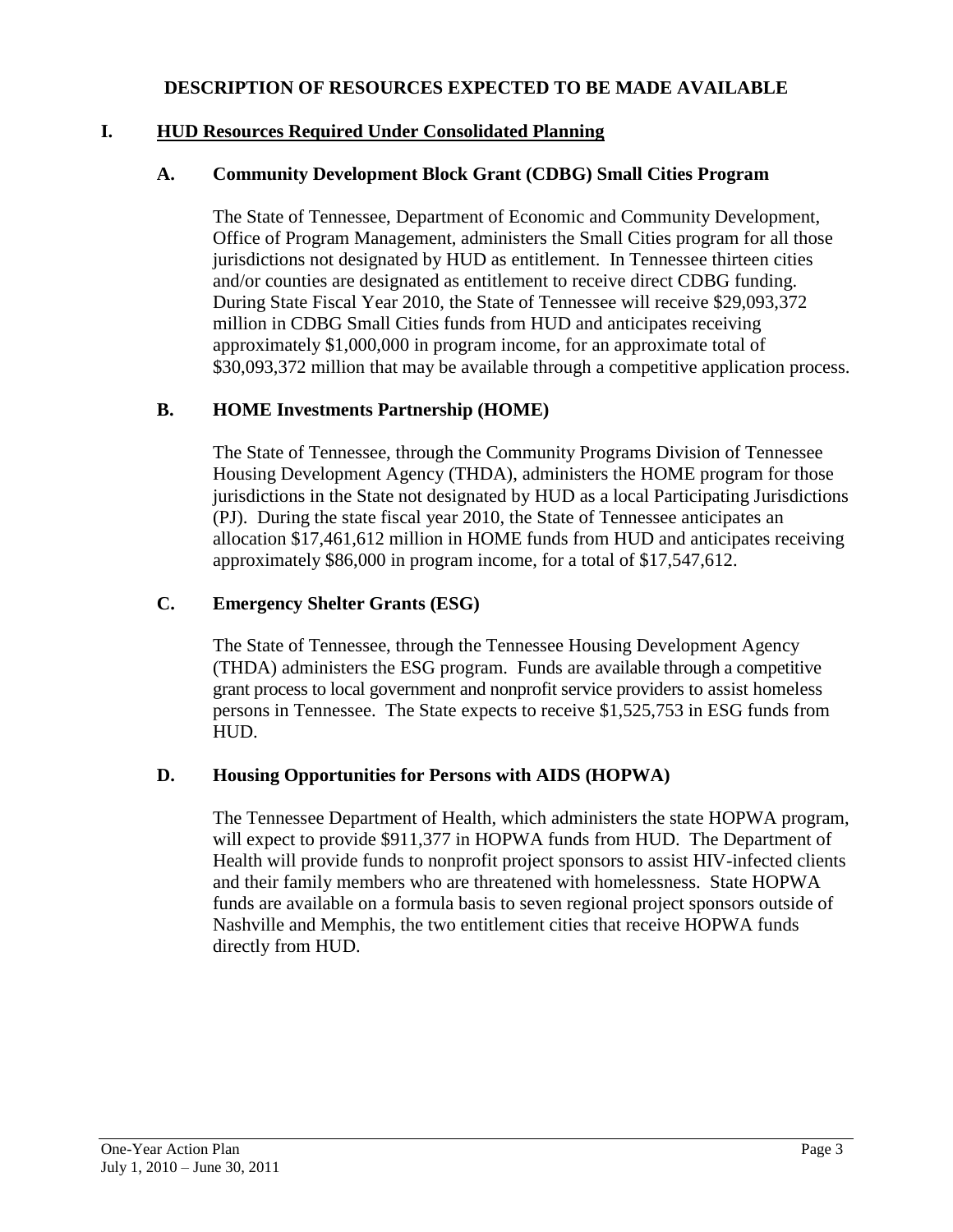### **II. Other Federal Resources to be Made Available**

#### **A. HUD Section 8 Tenant-Based and Project-Based Assistance Programs**

The State of Tennessee, Tennessee Housing Development Agency, administers both Section 8 Rental Assistance and Section 8 Contract Administration. The Rental Assistance Division of THDA, which administers the Section 8 Tenant-Based Rental Assistance program, is authorized to operate in all 95 counties in Tennessee. During Fiscal Year 2010-2011, it is anticipated that approximately \$30 million will be made available for this program. The Contract Administration Division of THDA, which administers Section 8 Project Based contracts, is responsible for the monthly Housing Assistance Payments (HAP) to Section 8 Project base properties throughout the state.

### **B. Low Income Housing Tax Credit Program (LIHTC)**

The State, through Tennessee Housing Development Agency, administers the Low-Income Housing Tax Credit (LIHTC) program, which is authorized under Section 42 of the Internal Revenue Code, as amended. The program offers owners of and investors in low-income rental housing a reduction in federal income tax liability over a period of ten years. The Internal Revenue Service allocates tax credit authority to states on a calendar year basis. The State of Tennessee anticipates receiving approximately \$13 million in tax credit authority in calendar year 2010 to be issued to nonprofit and for-profit developers of low-income housing.

### **III. Other Non-Federal Resources Expected to be Made Available**

### **A. THDA Homeownership Programs**

The State of Tennessee, through the Homeownership Division of Tennessee Housing Development Agency, administers homeownership programs designed to provide opportunities for low- and moderate-income persons to purchase their first home. Funds are made available through the issuance of tax-exempt mortgage revenue bonds. Each program requires limitations on eligibility based on household income and acquisition costs.

THDA is not a direct lender to borrowers but works with approximately 90 approved mortgage lenders across the State to originate the loans. THDA either provides funds to approved mortgage lenders to close pre-approved THDA loans, or purchases pre-approved loans from the lenders after the loans are closed. During Fiscal Year 2010-2011, THDA anticipates that approximately **\$**360 million in mortgage funds will be available for this program for tax compliance underwriting.

### **THDA Stimulus Second Mortgage Program**

In 2009 Congress passed the American Recovery and Reinvestment Tax Act of 2009 that includes a provision for a First Time Homebuyer Tax Credit up to approximately \$8,000 or 10% of the purchase price. The THDA Stimulus Loan Program was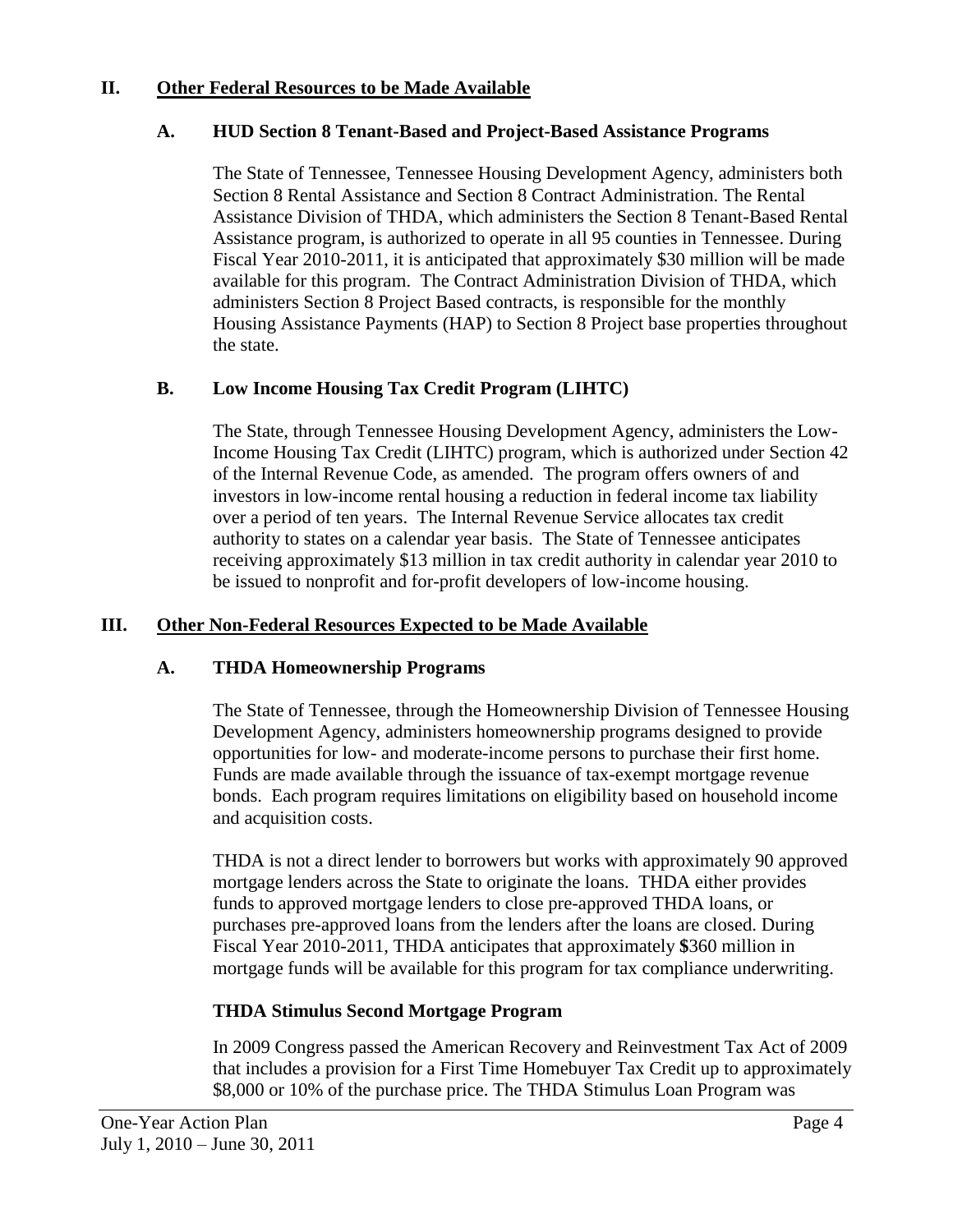implemented in early 2009, for downpayment and closing cost assistance. This program complements THDA's existing loan programs incorporating the tax credit. In order to be eligible for the second mortgage program, THDA MUST be providing funding for the first mortgage through the Great Rate or Great Advantage programs for the borrower(s) to purchase the home. Both the first and second mortgage must close on or before June 30, 2010. The June 30, 2010, date also applies to purchase of new construction.

## **B. Community Investment Tax Credit**

The Community Investment Tax Credit (CITC) was authorized by a bill signed into law by Governor Phil Bredesen in June 2005. The program is administered by THDA in cooperation with the Tennessee Department of Revenue. The Law allows any financial institution a credit against franchise and excise tax liability when that institution makes a qualified loan, investment, grant or contribution to an eligible housing entity that engages in eligible low income housing activities. Qualified housing entities include Tennessee  $501(c)(3)$  nonprofit organizations, development districts, public housing authorities, and THDA. Qualified activities include those that create or preserve affordable housing, activities that assist in obtaining affordable housing, activities that help build the capacity of a nonprofit to provide affordable housing, and any other activity as approved the THDA Executive Director and the Commissioner of the Department of Revenue.

## **C. BUILD Loan Program**

In November 2005, THDA initiated the BUILD Loan Program to develop the capacity of nonprofit organizations to provide affordable housing to low income Tennesseans. The approximately \$5.0 million loan program supports the production of affordable housing by providing low interest, short term loans to eligible nonprofit organizations. BUILD loan funds may be used for new construction or rehabilitation of units for homeownership or rental housing, land acquisition, pre-development activities, or site preparation.

### **D. Emergency Repair Program for the Elderly**

In January 2007, THDA created approximately \$2 million state-wide Emergency Repair Program for the Elderly. The program provides grants to low income, elderly homeowners who are 60 years or older to correct, repair, or replace an essential system and/or a critical structural problem. The purpose of the program is to stabilize the elderly homeowner's residence by making rapid, essential repairs to make the home livable. This is not a comprehensive homeowner rehabilitation program. THDA's Board of Directors has allocated an additional approximately \$2 million each subsequent fiscal year for total of approximately \$10 million to this program through FY 10-11.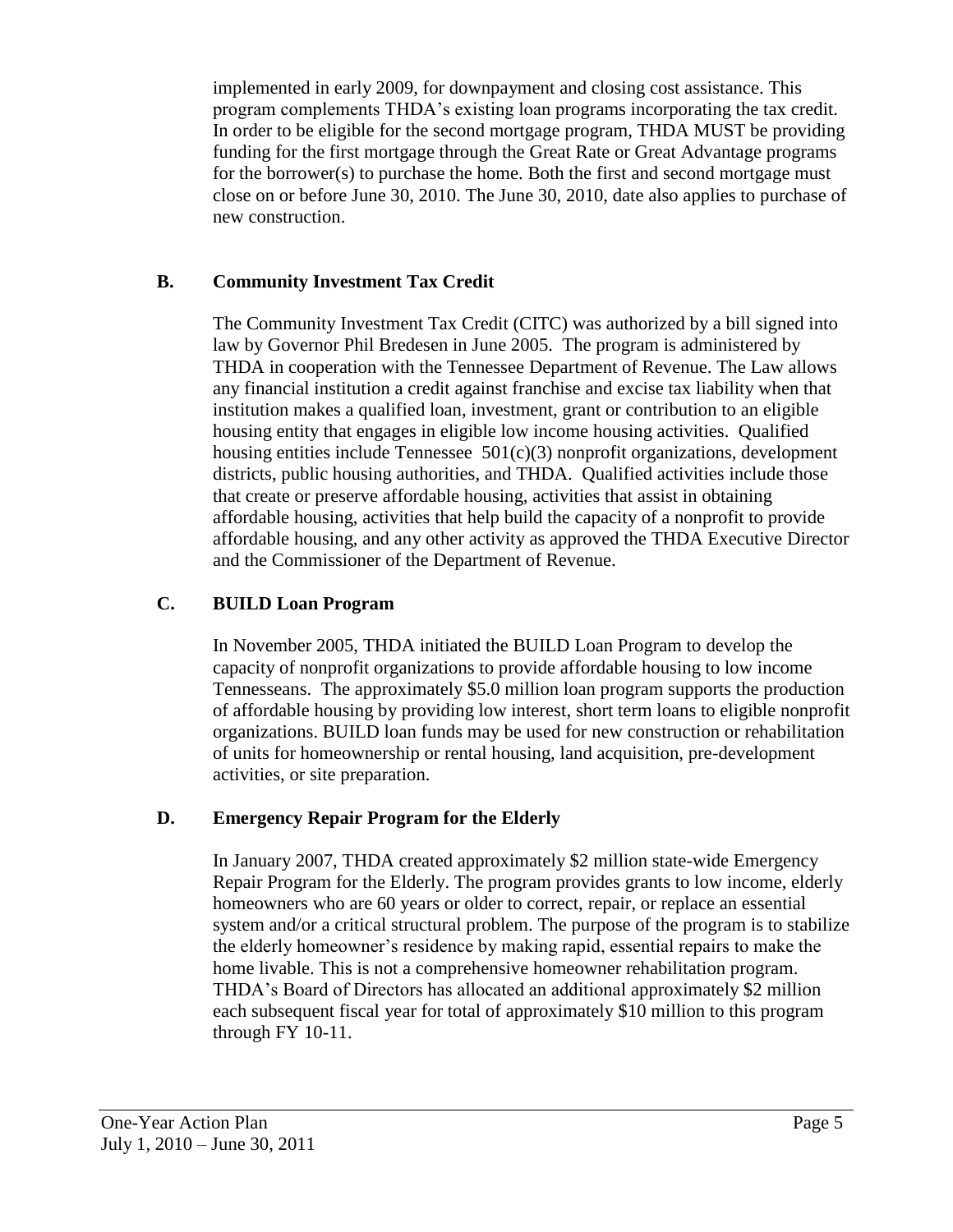### **Method of Distribution of Funds and Program Description Community Development Block Grant (CDBG) Program State Fiscal Year 2011**

### **I. Introduction**

The State of Tennessee anticipates an allocation of \$29,093,372 in CDBG funds for Fiscal Year 2010. In addition, the State anticipates receipt of approximately \$1,000,000 in program income for a total operating budget of \$30,093,372. The purpose of this section is to describe the method of distribution of small cities Community Development Block Grant (CDBG) funds within Tennessee for meeting housing and community development policies and objectives. This section will describe all criteria used to select applications for funding, including the relative importance of the criteria. This section will also describe how CDBG funds will be allocated among all funding categories, any threshold factors, and grant size limits.

### **II. National Objectives**

The federal authorizing legislation for the CDBG program requires that the program activities be used to accomplish at least one of three national objectives, these being: A. Activities benefiting low and moderate income (LMI) persons;

- B. Activities which aid in the prevention or elimination of slums or blight;
- C. Activities designed to meet community development needs having a particular urgency. These have been defined as activities designed to alleviate existing conditions that pose a serious and immediate threat to the health or welfare of the community which are of recent origin or which recently became urgent, that the recipient is unable to finance the activity on its own, and that other sources of funding are not available. This condition is sometimes called an "imminent threat".

#### **III. Community Development Objectives**

The objectives of the Tennessee CDBG program are the following:

- A. Human Resources Development to develop a human resource base that is healthy and capable of working at full capacity and that has the skills and education that enable them to do so.
- B. Physical Infrastructure Development to create the base of infrastructure that will provide for a high quality of life for individuals and productive capacity for communities.
- C. Job Opportunity Development to implement programs that will create a climate that is receptive to and encourages the growth of private sector jobs.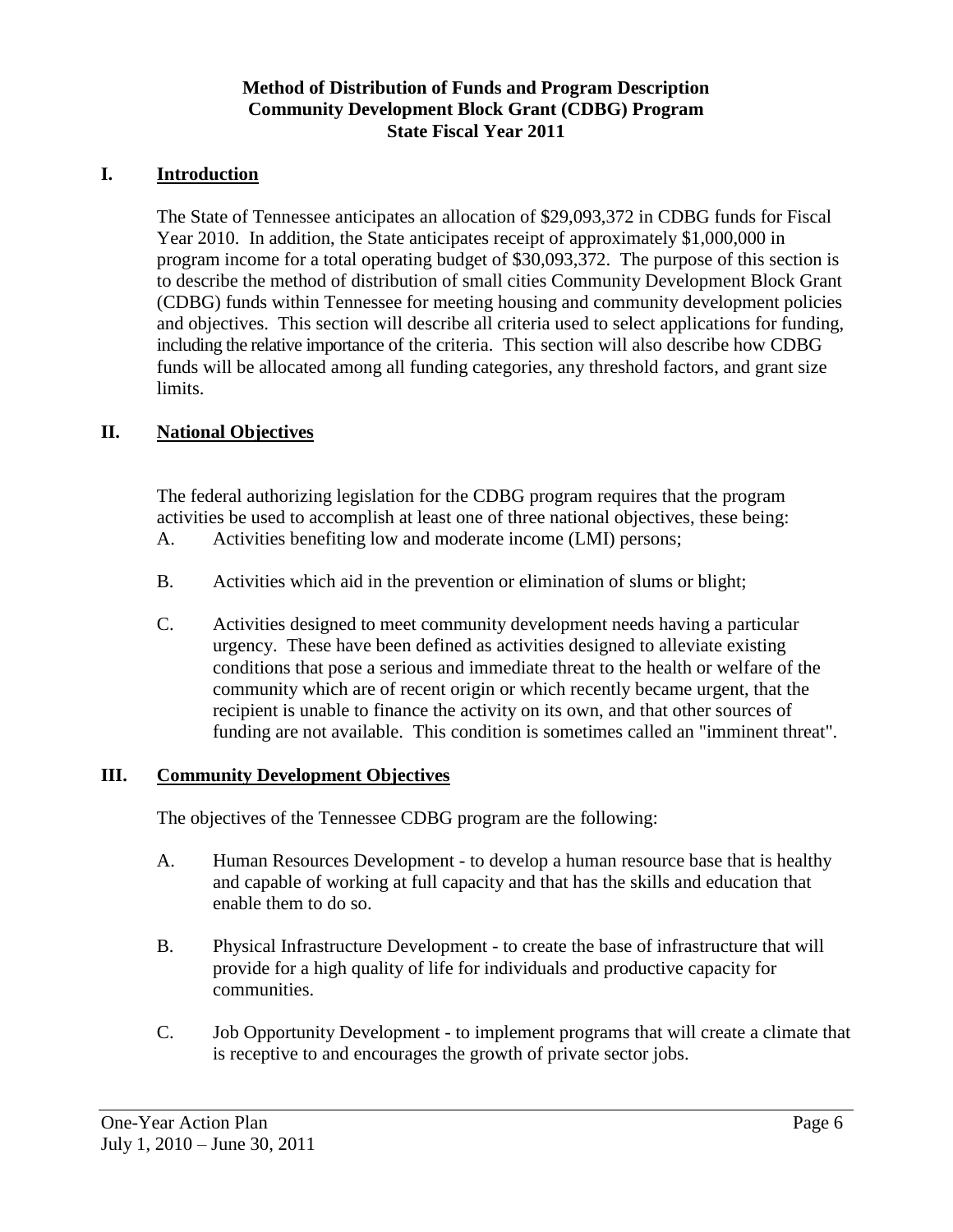- D. Target on Economic Distress to deliver community development programs in a manner that provides maximum assistance not only to economically disadvantaged individuals, but also to economically disadvantaged areas of the state.
- E. Maximize Grantees to use the resources available to the state in a manner which will maximize the number of grantees and, therefore, beneficiaries of the programs.

# **IV. Eligible Recipients of Funds**

Eligible applicants shall be city and county governments in Tennessee, except those cities of over 50,000 population and all principal cities of Metropolitan Statistical Areas (MSA). Local governments excluded from the state-administered CDBG program include: the cities of Bristol, Chattanooga, Clarksville, Cleveland, Jackson, Johnson City, Kingsport, Knoxville, Memphis, Morristown, Murfreesboro, Oak Ridge, the Metropolitan Government of Nashville-Davidson County, and the counties of Knox and Shelby.

# **V. Eligible Activities**

Local governments may undertake a wide range of activities under the CDBG program. Eligible activities include:

- A. Acquisition of real property;
- B. Acquisition, construction, reconstruction, or installation of public works facilities (except for buildings for the general conduct of government), and site or other improvements;
- C. Code enforcement in deteriorated or deteriorating areas;
- D. Clearance, demolition, removal, and rehabilitation (including rehabilitation which promotes energy efficiency) of buildings and improvements;
- E. Disposition (through sale, lease, donation, or otherwise) of any real property acquired pursuant to Title I or its retention for public purposes;
- F. Special projects directed to the removal of material and architectural barriers which restrict the mobility and accessibility of elderly and handicapped persons;
- G. Payments to housing owners for losses of rental income incurred in holding for temporary periods housing units to be utilized for the relocation of individuals and families displaced by activities under Title I;
- H. Provisions of public services;
- I. Payment of the non-Federal share required in connection with a Federal grant-in-aid program undertaken as part of activities under Title I;
- J. Payment of the cost of completing a project funded under Title I of the Housing Act of 1949;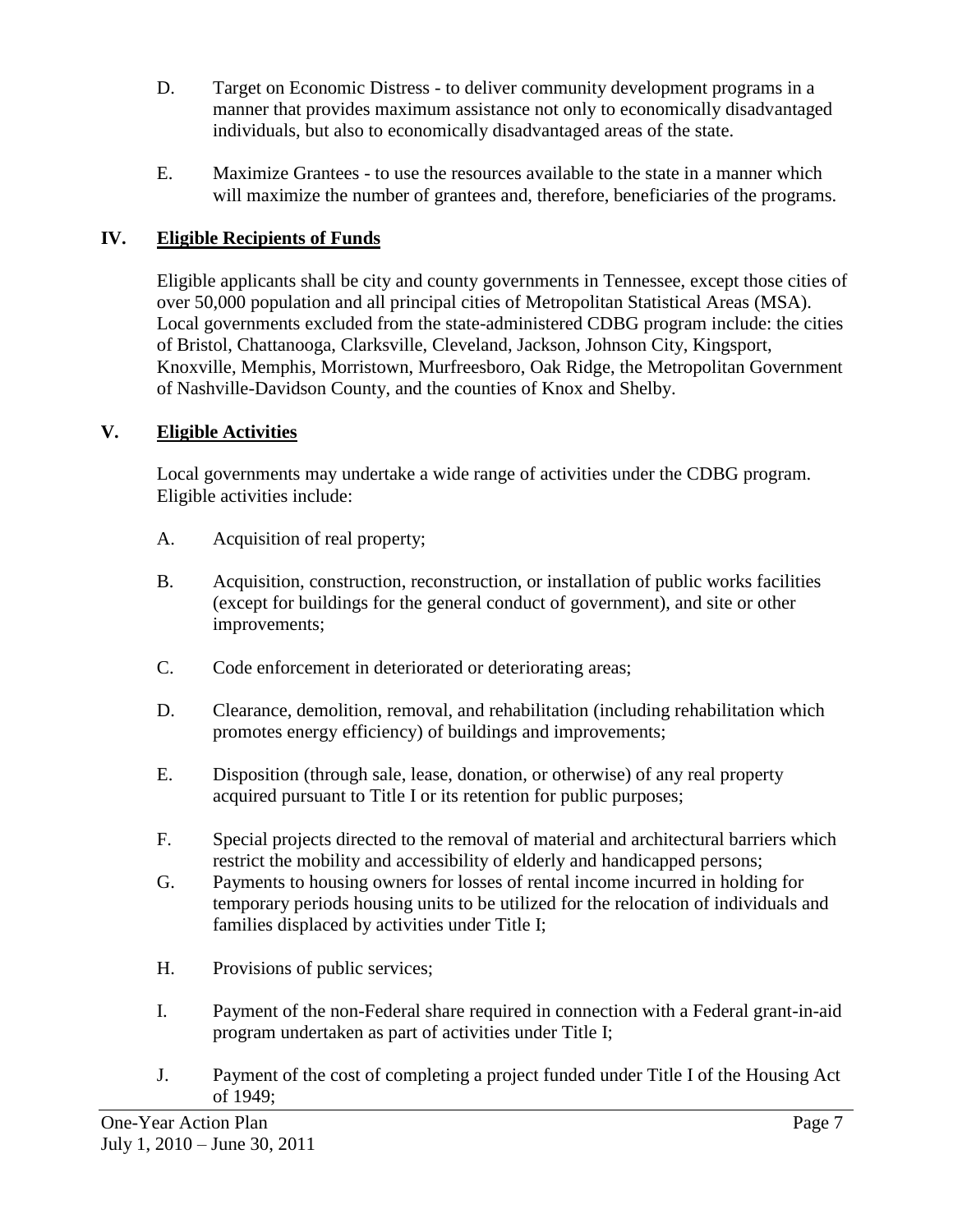- K. Relocation payments and assistance for displaced individuals, families, businesses, organizations, and farm operations, when determined by the grantee to be appropriate;
- L. Activities necessary to develop a comprehensive community development plan;
- M. Payment of reasonable administrative costs and carrying charges related to the planning and execution of community development and housing activities;
- N. Activities which are carried out by public or private non-profit entities;
- O. Assistance to neighborhood-based non-profit organizations, local development corporations, or entities organized under Section 301(d) of the Small Business Investment Act of 1958;
- P. Activities necessary to the development of a comprehensive community-wide energy use strategy;
- Q. Provision of assistance to private, for-profit entities, when the assistance is necessary or appropriate to carry out an economic development project;
- R. Rehabilitation or development of housing assistance under Section 17 of the United States Housing Act of 1937;
- S. Provision of assistance to facilitate substantial reconstruction of housing owned and occupied by LMI persons (1) where the need for the reconstruction was not determinable until after rehabilitation had already commenced, or (2) where the reconstruction is part of a neighborhood rehabilitation effort and the grantee (a) determines the housing is not suitable for rehabilitation, and (b) demonstrates that the cost of substantial reconstruction is significantly less than the cost of new construction and less than the fair market value of the property after substantial reconstruction;
- T. Assistance for the development, establishment, and operation for not to exceed two years after its establishment of a uniform emergency telephone number system if: (1) such system will contribute substantially to the safety of the residents of the area served by such system, (2) not less than 51 percent of the use of the system will be by persons of low and moderate income, and (3) other Federal funds received by the grantee are not available for the development, establishment, and operation of such system due to the insufficiency of the amount of such funds, the restrictions of the use of such funds, or the prior commitment of such funds for other purposes by the grantee;
- U. Homeownership assistance.

# **VI. Grant Categories**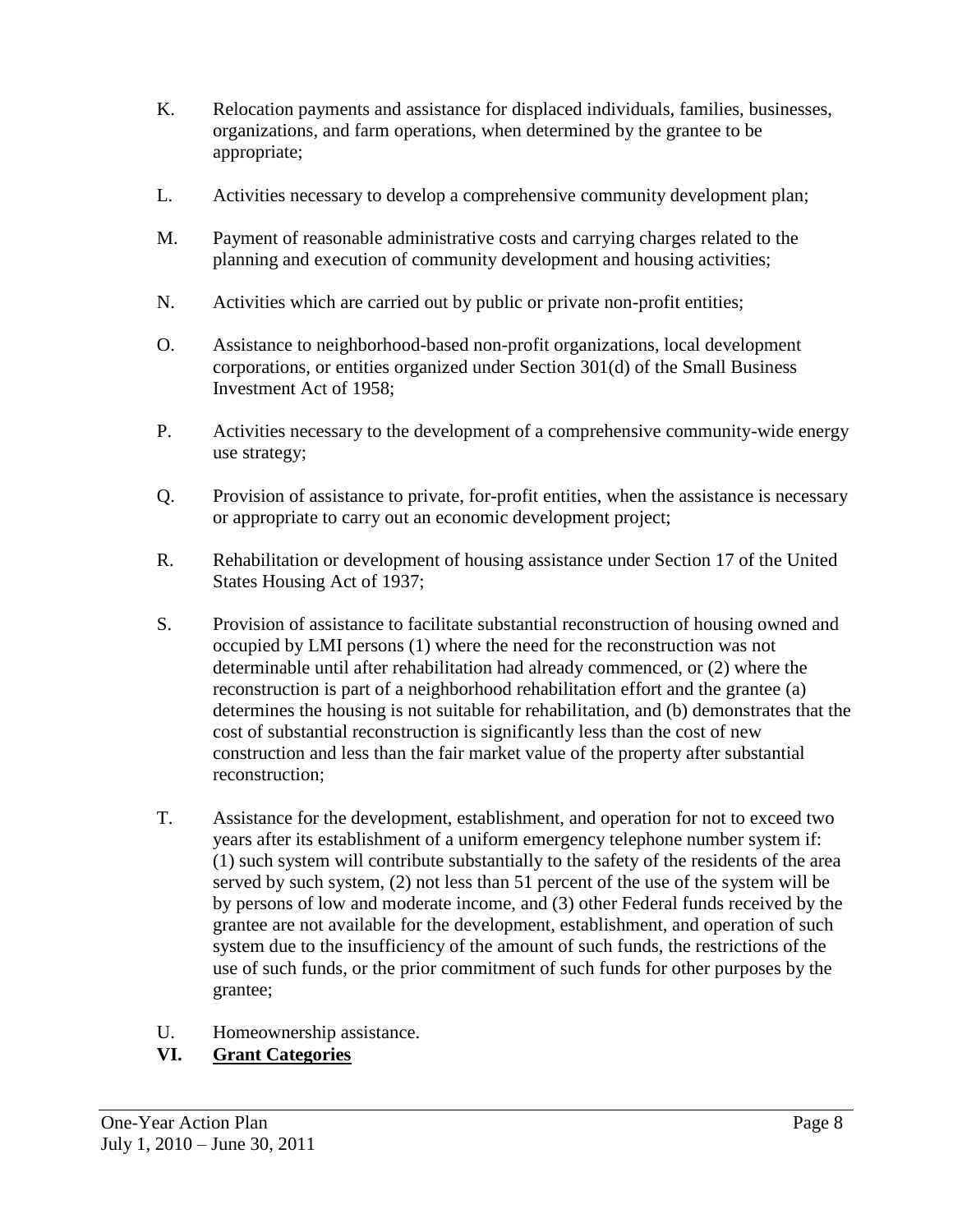For State Fiscal Year 2011, applicants may apply for funding under four different program categories: Economic Development, Community Livability, Water/Sewer, and Housing Rehabilitation.

Economic Development projects include activities where a majority of funds are used to promote the creation or retention of jobs and enhance income through industrial locations and expansions where the funds are used as loans, and also to provide needed infrastructure to industries where funds are used as grants.

Water/Sewer project funds will be targeted at improving and extending water and sewer line systems, expanding water and wastewater treatment plant capacities, and addressing conditions detrimental to health, safety, or public welfare.

Housing Rehabilitation funds are targeted in communities with areas of substandard or dilapidated housing and community facilities in LMI neighborhoods.

Community Livability projects are activities designed to provide other community development services, particularly to benefit persons of low and moderate income.

Set-Aside funds may be used for projects with high project need scores but with other scores so low that the project did not rank high enough to be funded.

All funds awarded under the categories of Community Livability, Water/Sewer, and Housing Rehabilitation qualifying under the LMI objective must be spent in LMI target areas identified by the applicant unless the community is 100 percent eligible (51% or more LMI).

# **VII. Funding Levels**

Shown below are the approximate CDBG allocation and funding categories for the fiscal year.

| Acquisition                                                               | \$<br>250,000 |
|---------------------------------------------------------------------------|---------------|
| <b>Public Facilities</b>                                                  | 19,922,619    |
| Clearance/Demolition                                                      | 50,000        |
| Relocation                                                                | 500,000       |
| <b>Housing Rehabilitation</b>                                             | 1,400,000     |
| <b>Economic Development For-Profits</b>                                   | 2,500,000     |
| <b>Project Administration - Local Governments</b>                         | 1,400,000     |
| General Administration & Technical<br><b>Assistance- State Government</b> | 638,241       |
| Set-Aside Funds                                                           | 1,000,000     |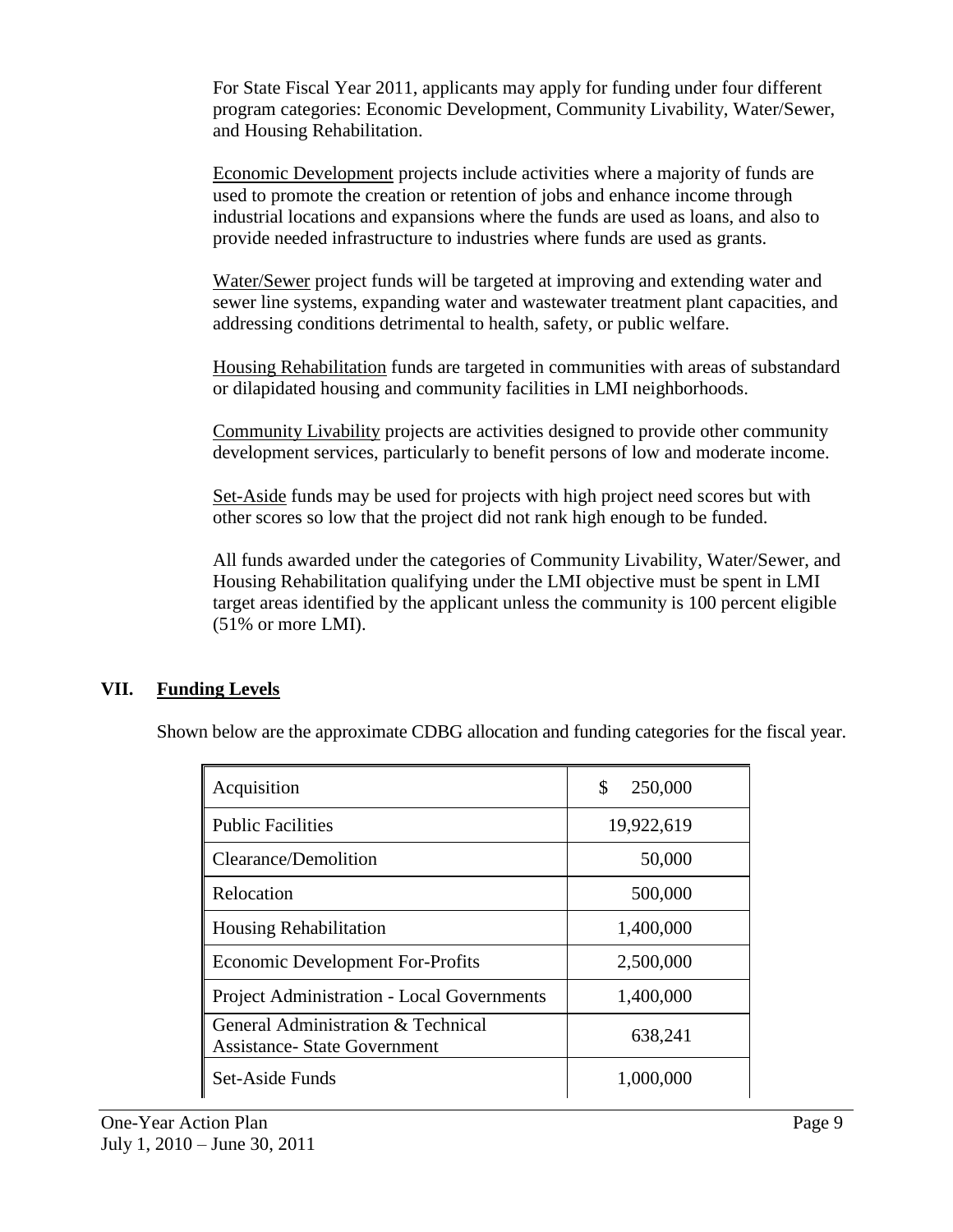| <b>TOTAL</b> | \$27,660,860 |
|--------------|--------------|
|--------------|--------------|

The Set-Aside is designed to permit funding for meritorious community livability, water, sewer, solid waste, or housing rehabilitation projects (those with high project need scores) but where other scores in the selection criteria are low and the total points earned are lower than required for funding. Set-Aside projects must meet all program requirements. Funds not utilized from the Set-Aside will be returned to other categories.

If approvable projects are not available in Economic Development in sufficient quantities to utilize the target allocation, the amounts not so utilized will be allocated to the other categories. A 50 percent reduction in any category will also be permitted to facilitate proper program management and allow administrative flexibility, and the funds so reduced shall be allocated to other categories.

For all years, program recoveries of both recaptured and reallocated funds shall be reappropriated to any categories and distributed in accordance with the 2010 Final Statement.

If additional funds become available, they will be allocated using the same percentages outlined above, with the State reserving the right to apply this 50 percent flexibility to any of the categories.

Under certain circumstances, the State may increase funding on economic development projects previously funded in order to protect the State's investment in the project.

Where grants to local governments are loaned to private for-profit business, the State requires loan repayments. These repayments will be returned to the State and will be used for CDBG eligible activities. Up to 2 percent of this program income can be used by the State for administration. In the event that program income is generated in a non-economic development project, the income will remain at the local level to be used for the same activity.

## **VIII. Project Eligibility Criteria for Community Development Projects in the Annual Competition**

- A. Grant categories in the annual competition are the following:
	- a. Water/Sewer;
	- b. Housing Rehabilitation;
	- c. Community Livability.
- B. Applications are due in the Program Management Office on February 25, 2010**.** If hand-delivered to the office, they must be brought in no later than February 25, 2010, 4:30 p.m. (CST). A postmark of February 25, 2010, is not acceptable. They must be in the program management office on February 25, 2010. Applications should be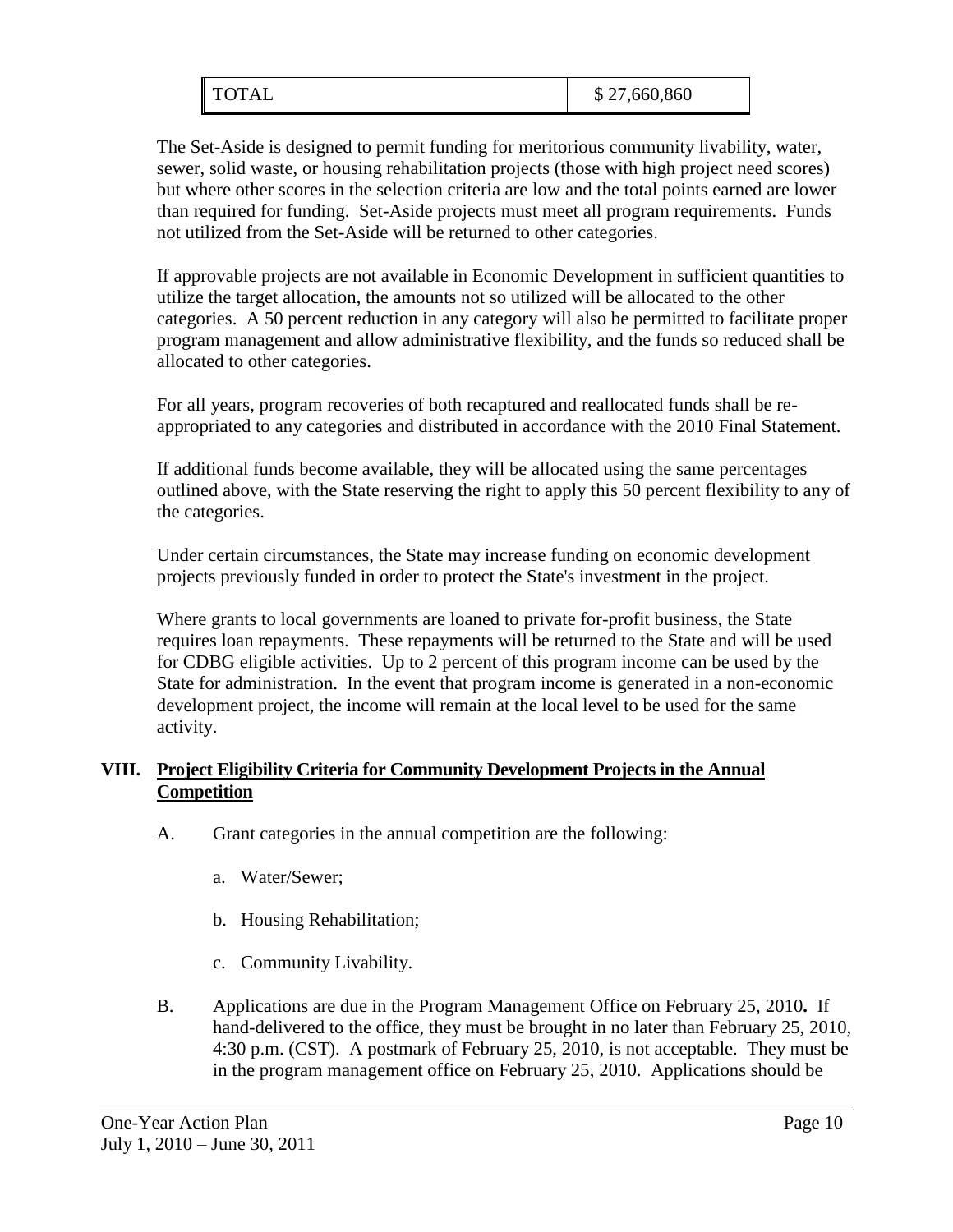complete as no additional required application material will be accepted after the deadline. However, additional information may be requested.

- C. All projects through 2008 must have their final change orders to ECD by February 2, 2010. The economic development projects will not count against the draw down restrictions.
- D. All projects through 2008 must have their final request for payment including supporting documentation and final budget revision to ECD by February 9, 2010. All projects through 2008 must have closeouts to ECD by February 16, 2010.
- E. Only one application may be submitted by each governmental unit except metro governments.
- G. The level of CDBG assistance for individual projects shall be limited by the following factors:
	- 1. The grant ceiling for all applicants is \$500,000, except for the following: Economic development projects may exceed \$500,000 but not be more than \$750,000 provided the county meets the economically distressed county criteria as described in part IX of this section.
	- 2. Community livability projects have a maximum grant of \$300,000.
	- 3. Maximum grants to any applicant of \$750,000 in two successive years, except for economic development projects.
	- 4. The grantee's ability-to-pay (see Section XII for a description of ability-topay).
	- 5. Higher grant levels (up to \$1,000,000) may be approved for regional projects.
- H. Funds are not available to cover cost overruns. Estimate project costs carefully.
- I. Local governments are required to hold two public meetings. These meetings must be advertised in the local newspaper at least one week prior to the date of the meeting. The advertisement must contain a statement of nondiscrimination and the name of a contact person for special accommodation required for persons with disabilities. All meeting places must be accessible to persons with disabilities.

The first meeting is designed to solicit information about community needs and how CDBG funds can best address those needs. Communities are required to present information about how much money is available, what kinds of projects are being considered, and what activities are eligible. To ensure compliance with Title VI of the Civil Rights Act of 1964, applicants must make an additional effort to secure minority participation in this process. This meeting must be conducted 30 days before the application due date. The final date to have is January 25, 2010. The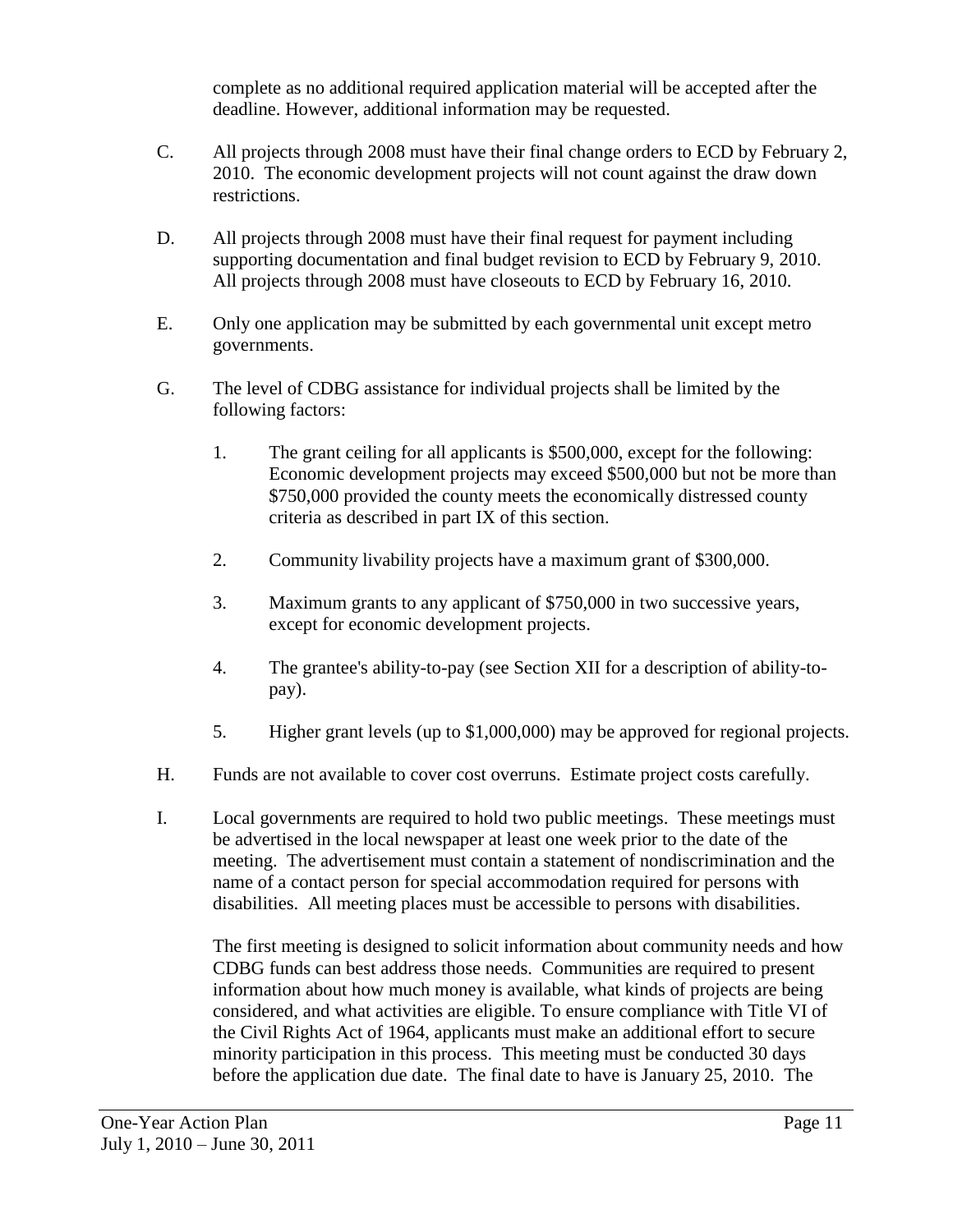second meeting occurs after the project is completed and is to discuss the accomplishments of the project.

J. The target area survey documenting the low- and moderate-income benefit must be random in order to have an eligible application under the LMI National Objective. Surveys conducted for 2007 and 2008 applications are acceptable for system wide projects. They must be compared to the new LMI threshold figures. Water line, sewer lines and housing projects can use the surveys conducted for 2008 applications if it is the exact application and no changes in the target area are proposed. The ECD form and randomness information distributed at the Application Workshop must be used. If another survey method is not specifically discussed in the survey procedure information presented in the application packet, please call Paula Lovett to discuss the survey method being proposed. Survey methods that are not described in the application information or are not pre-approved by Program Management may be considered unacceptable for the application process.

Census data is acceptable. It may be obtained from Program Management.

The LMI threshold figures dated February 13, 2008, must be used to determine LMI%. These figures were distributed at the public hearings and at the Application Workshop. Additional copies may be obtained from Program Management. Appropriate response rates for communities/target areas are in the application package. A 100% survey is required for line extension projects.

- K. Multi-target areas (line extension projects) must each meet the 51% LMI threshold.
- L. For line extension projects where a household indicates that they do not want the service, that household should not be calculated as a beneficiary. The house should be shown on the map and on the Map/Survey Form. Please code it as a household that does not want the service.
- M. The target area survey should be used to calculate target area per capita income for the community-need score. Instructions for calculating per capita income from the target area survey were explained at the Application Workshop and are included in the application.
- N. To submit a project under the national objective of Slums/Blight on an area basis, an activity must meet all of the following criteria:
	- 1. The area must be designated by the grantee and must meet a definition of a slum, blighted, deteriorated or deteriorating area under State or local law;
	- 2. There must be a substantial number of deteriorated or deteriorating buildings or public improvements throughout the area. As a "safe harbor," ECD will consider this criteria to have been met if either of the following conditions prevails in the area: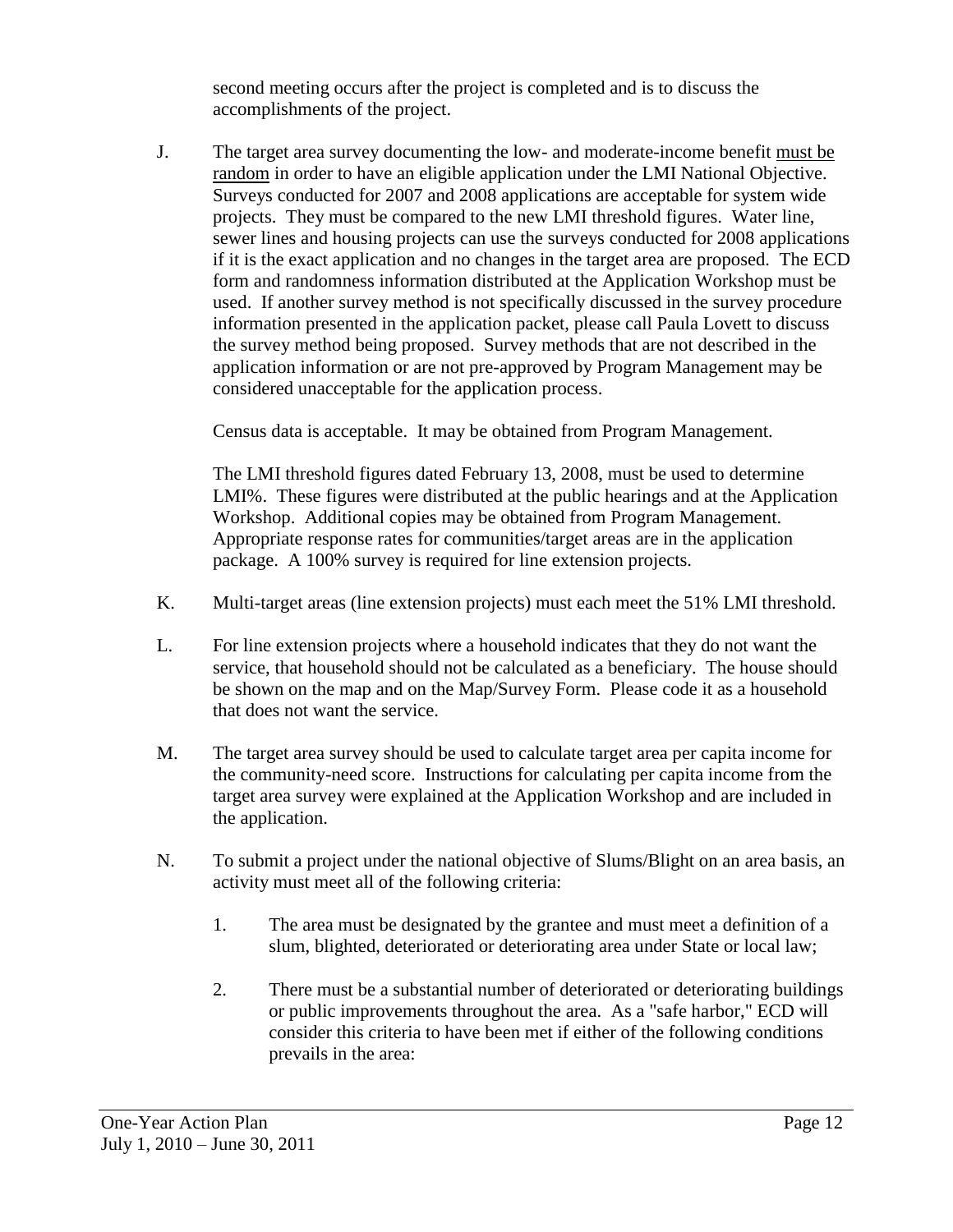- a. If State law does not specifically indicate the percentage of deteriorated or deteriorating buildings required to qualify the area, then at least one quarter of all the buildings in the area must be in a state of deterioration; or,
- b. Public improvements throughout the area are in a general state of deterioration.

It is insufficient for only one type of public improvement, such as a sewer system, to be in a state of deterioration; rather, the public improvements taken as a whole must clearly exhibit signs of deterioration.

- 3. Documentation must be maintained by the grantee on the boundaries of the area and the condition that qualified the area at the time of its designation;
- 4. The activity must address one or more of the conditions that contributed to the deterioration of the area.

If submitting a project under Slums/Blight, this information should be submitted to ECD by December 8, 2009, so that, if Slums/Blight is not approved, sufficient time remains to complete a target area survey.

- O. To submit a project under the national objective of urgent need (or imminent threat), the following information must be provided:
	- 1. Nature of problem/documentation;
	- 2. How long problem has existed;
	- 3. Explanation of why this problem is now so critical;
	- 4. Any previous measures undertaken to correct problem;
	- 5. Alternatives;
	- 6. Projected date that problem must be corrected;
	- 7. Why local and other funds are not available to correct the problem.

Imminent threat problems must be unique, unforeseen, and have developed to a critical stage in the last 18 months. Its continuation must represent a serious threat of loss of life.

The information will be reviewed and a determination will be made as to whether it meets the imminent threat national objective. A written determination will be provided.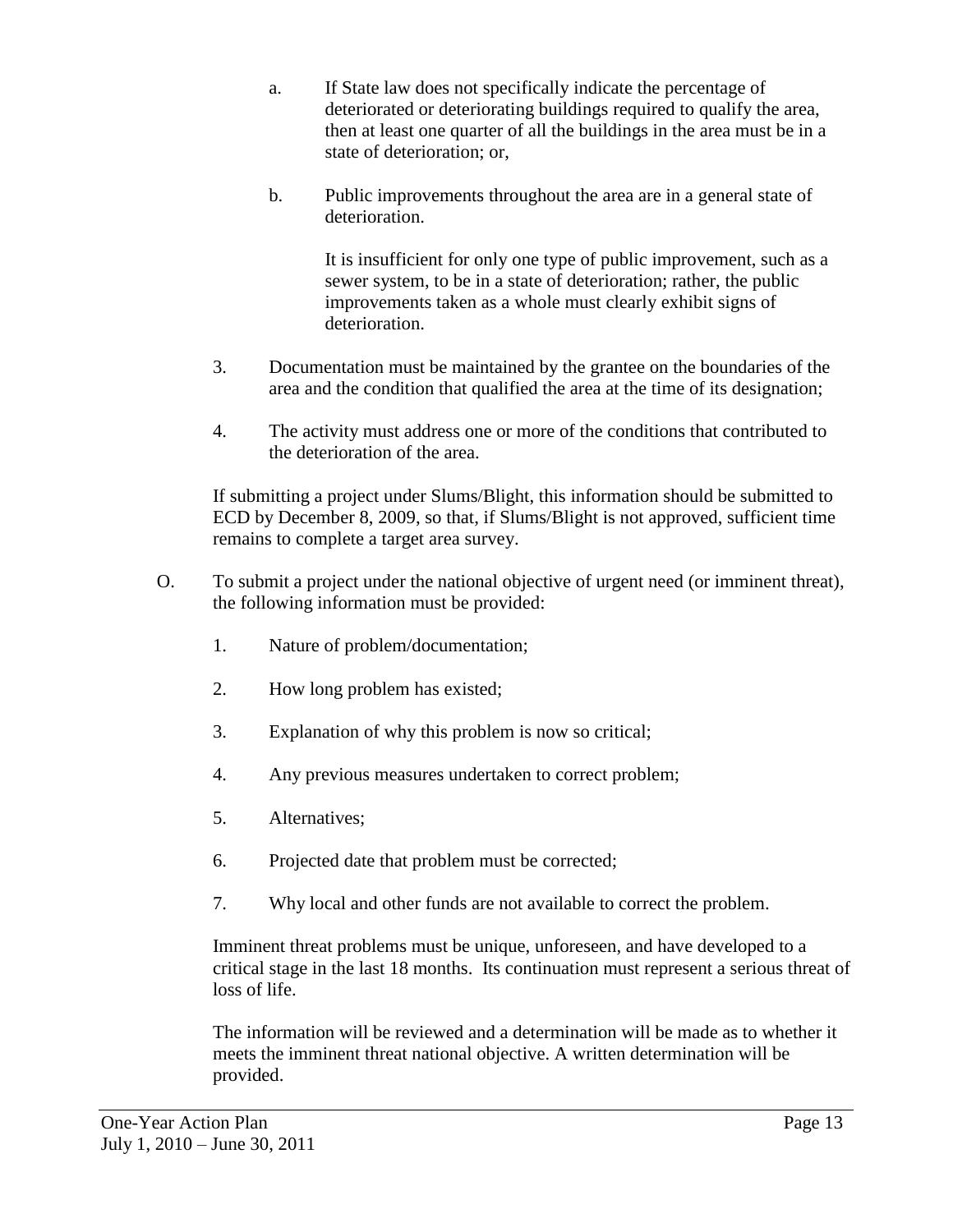Imminent threat projects will be received at any time. Threshold requirements will not count against the submittal of an application.

- P. Line Extension Projects
	- 1. A 100 percent survey is required including owners and current tenants of rental houses in the target area.
	- 2. All low and moderate income households must be provided free water/ sewer service. This includes tap fees, service lines and connection charges.
	- 3. If the property is rental and the homeowner is low and moderate- income then free service lines, taps and connections must be provided. The renter counts as the beneficiary.
	- 4. If the property is rental and the property owner is high income and pays for the service, then the renter can be counted as the beneficiary.
	- 5. People who only live in their house seasonally and receive service will count as a beneficiary. A survey or household verification form must be on file for them.
	- 6. If the seasonal homeowner is a low and moderate-income person, they are still entitled to free service. This includes tap fees, service lines and connection charges.
	- 7. If a household does not request the service, do not count as beneficiaries. If hook-up to the sewer system is mandatory, include a signed statement from the chief elected official plus a copy of the local ordinance and count all as beneficiaries.
	- 8. Dry taps for purposes other than household use are not counted as beneficiaries. Dry taps for LMI are not paid for by CDBG funds.
	- 9. The service must be run to the interior of the house, and must be utilized for domestic purposes. If service is not in the house, then they are not counted as beneficiaries.
	- 10. If the service lines and connection charges are to be part of the construction bid then they must be included on the bid form.
	- 11. If the service lines and connection charges for LMI are not going to be part of the construction bid, then approval from ECD must be obtained for the method of installation.
- Q. Water Line Extensions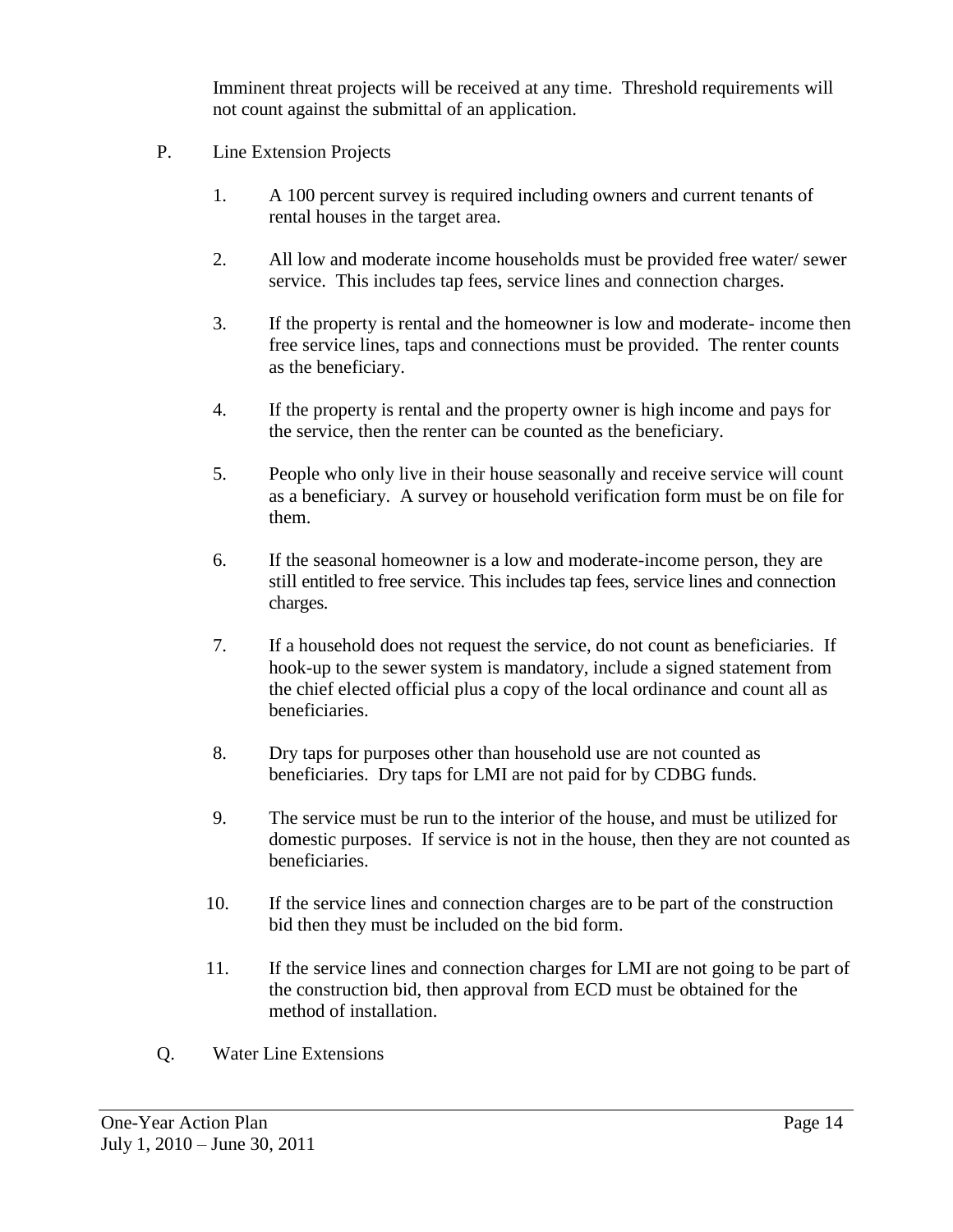- 1. All water quality sample collections for bacteria and minerals must be done by a qualified person. A qualified person is defined as anyone certified by the Tennessee Department of Environment and Conservation Board of Certification as a water operator, a local environmental specialist or a person employed by a water utility that has at least one year of experience in collecting water samples. A letter from the person collecting the water quality samples must include:
	- a. Number of samples collected for bacteria and/or mineral testing;
	- b. Date collected;
	- c. Date delivered to lab;
	- d. Name of testing lab;
	- e. Signature and title of sample collector.
	- f. License Number
- 2. The samples must be sent to the lab within 24 hours of collection.
- 3. All water quality testing must be done by a State approved lab. A list of approved labs is available from Program Management and was distributed at the Application Workshop.
- 4. If the collection and testing for bacteria and minerals are not done by a qualified person and approved lab, the applicant will receive zero points in project need in the water category for bacteria and minerals.
- 5. Requirement for the maximum number of mineral tests is 10% of the number of houses in the target area. The minimum sampling is 2% of the houses in the target area. The tests must be random within the target area.
- 6. Requirements for the maximum number of bacteria tests are 35% of the number of houses in the target area. The minimum sampling is 10% of the houses in the target area. The tests must be random within the target area.
- 7. If your project involves a supply problem, then questions 15 and 16 of the target area survey must be completed.
- 8. The applicant will receive zero points in project need in the water category for bacteria and minerals if the test results are not submitted with the application on February 25, 2010**.**
- 9. Sampling must be random or applicant will receive zero (0) project need points.
- 10. Test results completed for 2009 applications are acceptable. Test results older than a year will not be acceptable.
- 11. Bacteria sampling must occur at the house.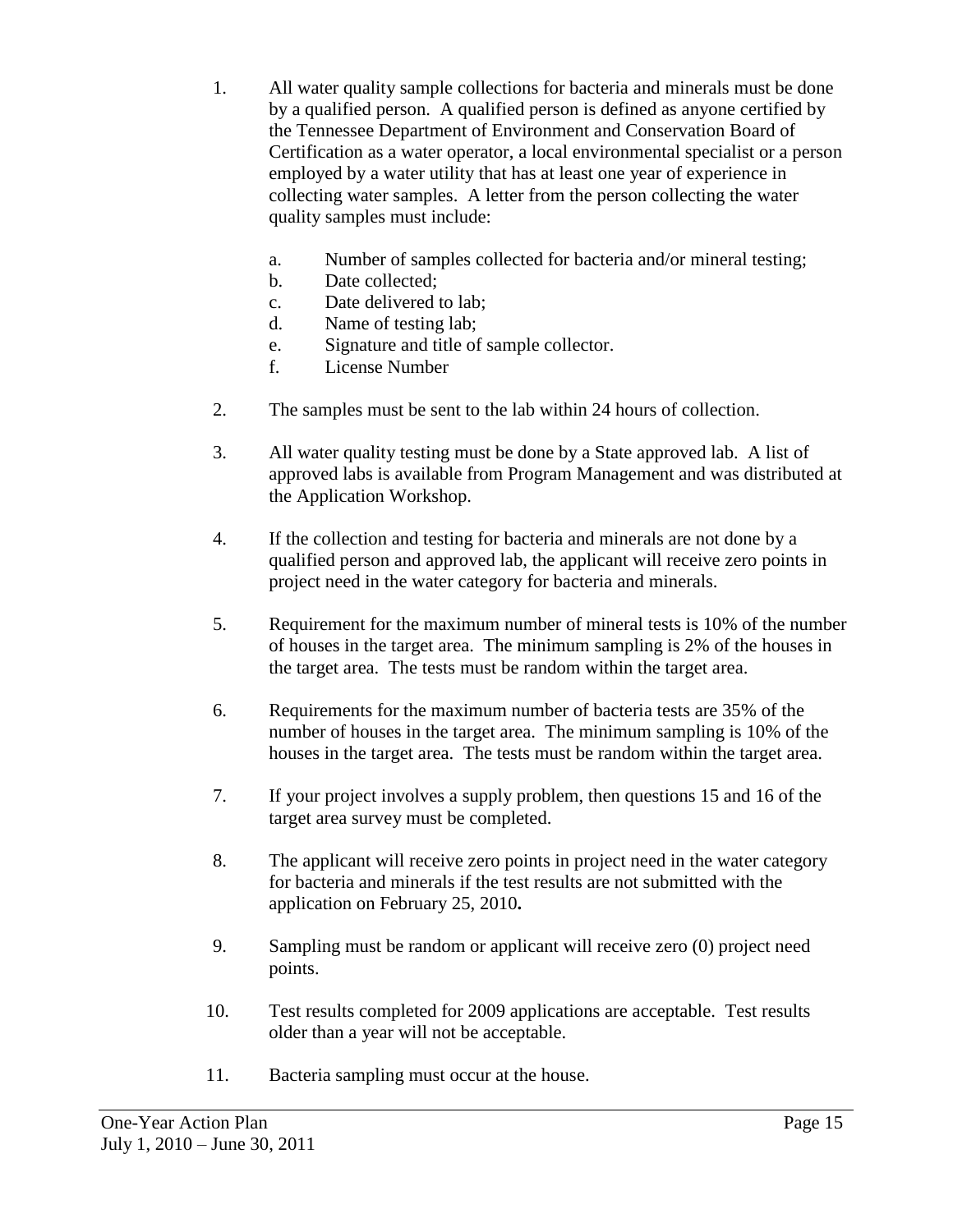- 12. Mineral sampling must occur at the source.
- 13. You must choose one problem to document for the project.
- R. For water distribution projects documenting inadequate pressure, project need will be evaluated in terms of the percentage of residential hookups with measured pressures below 20 PSI. All pressure readings must be taken by a qualified person (as defined in 16a) or an engineer. The readings must be made at residential meters and recorded in static readings. The tests must be random within the target area or system. A letter from the person conducting the pressure readings must include:
	- 1. Address, date, and time of each pressure reading;
	- 2. Statement that pressure readings were taken under normal system operating conditions;
	- 3. Signature, title, and if certified, the certification status including license number of person conducting the pressure readings.
- S. Sewer Projects: The testing for septic tank failure rates for sewer line extension projects must be done by the Tennessee Department of Environment and Conservation. TDEC have requested that they be given at least two months in which to do the test. It must be a 100 percent survey and form RDA 2403 must be used. Use the RDA 2403 form handed out at the application workshop. Gray water alone does not count as a failure. If the community has a sewer use ordinance, it should be included in the application appendix along with written assurance from the chief elected official that the ordinance is and will be enforced. Community sewer system projects must be listed on the TN. Dept. of Environment and Conservation, Division of Community Service 2008-2010 priority list. Requests should be submitted to that department no later than January 26, 2010, to meet the CDBG deadline. For more information contact the Tenn. Department Environment and Conservation, Division of Community Services, 401 Church St., Nashville, TN 37243-1533, 615-532-0445.
- T. Housing Rehabilitation
	- 1. In order for an application to be considered under "Housing," all activities in the application should be directly related to housing.
	- 2. CDBG funds will be limited to the renovation of owner occupied dwellings.
	- 3. CDBG funds will be limited to grants.
	- 4. CDBG funds used for rehabilitation will be dispersed only through competitive bids to private contractors, not through force account city work.
	- 5. The CDBG program is not to be used primarily as a new construction program or a relocation program. New construction should be minimal.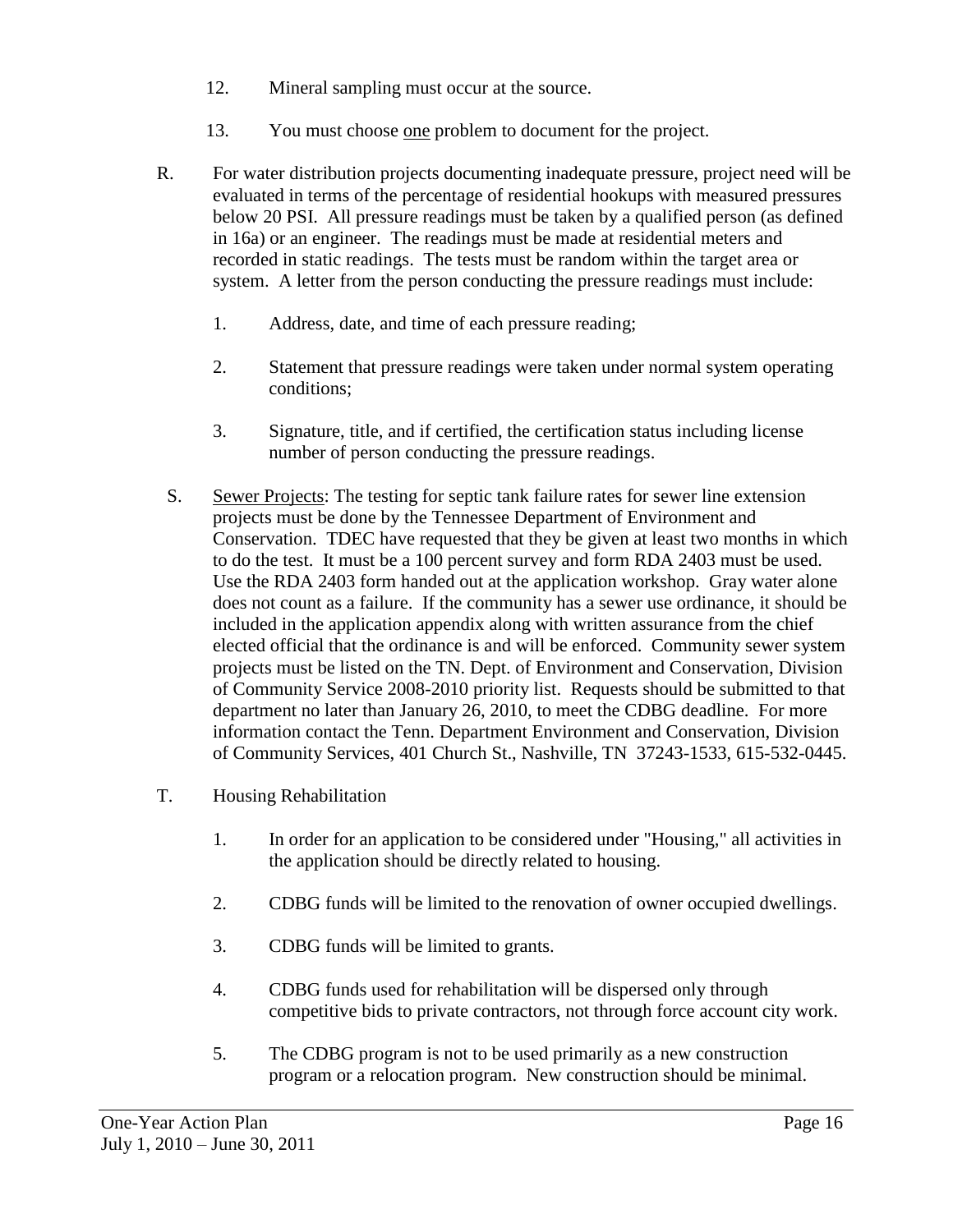- U. Appropriate Applicant
	- 1. A county may apply for any project within the county.
	- 2. City applicants must provide the services or have a majority of the beneficiaries.

The objective is that the applicant should bear some logical relationship to the service area. If the project deviates from 1 or 2, contact Program Management for a determination of eligibility.

## **IX. Project Eligibility Criteria for Economic Development Projects**

- A. The only purpose of the CDBG economic development program is to generate employment opportunities for Low-Moderate Income persons. Each application must contain a commitment by a private business that it will locate or expand as a result of the CDBG assistance, and that at least 51 percent of the jobs to be created or retained will be taken by LMI persons.
- B. Only basic-type economic activities will be supported. These are businesses which export more than half of their products or services outside of Tennessee, generating income that supports the growth of the non-basic sector (retail, local services, etc.). Manufacturing is the classic basic economic activity, but businesses other than manufacturing will be considered if they can meet the test for a basic economic activity.
- C. Applications are reviewed on a first-come, first-serve basis and need not be submitted on any particular date. *Applications submitted must be complete.* Incomplete applications will be returned to the applicant community with a copy of the transmittal letter to the company and the application preparer. Once the complete application is received, it will be reviewed as a new application and will not assume its former position in the order of review.
- D. Local governments are required to hold two public meetings. The first meeting, which must be advertised in a local public paper at least one week prior to the date of the meeting, is designed to solicit information about the community needs and how CDBG funds can best be used to address these needs. Communities are required to present information about how much money is available, what types of projects are being considered, and what activities are eligible. After the grant is awarded, a second public hearing must be held to discuss the impact/accomplishments of the project.
- E. The maximum loan or grant any community/company may receive is \$500,000. A community's Three Star status can improve the amount the community is eligible for. Cities can increase up to \$550,000-\$600,000 in noneconomic distressed cities. Counties can increase up to \$600,000-\$650,000. All levels are determined by the Three Star Benchmark 1-2-3. Economically Distressed Counties which meet threshold tests for income, unemployment, and poverty may receive up to \$750,000.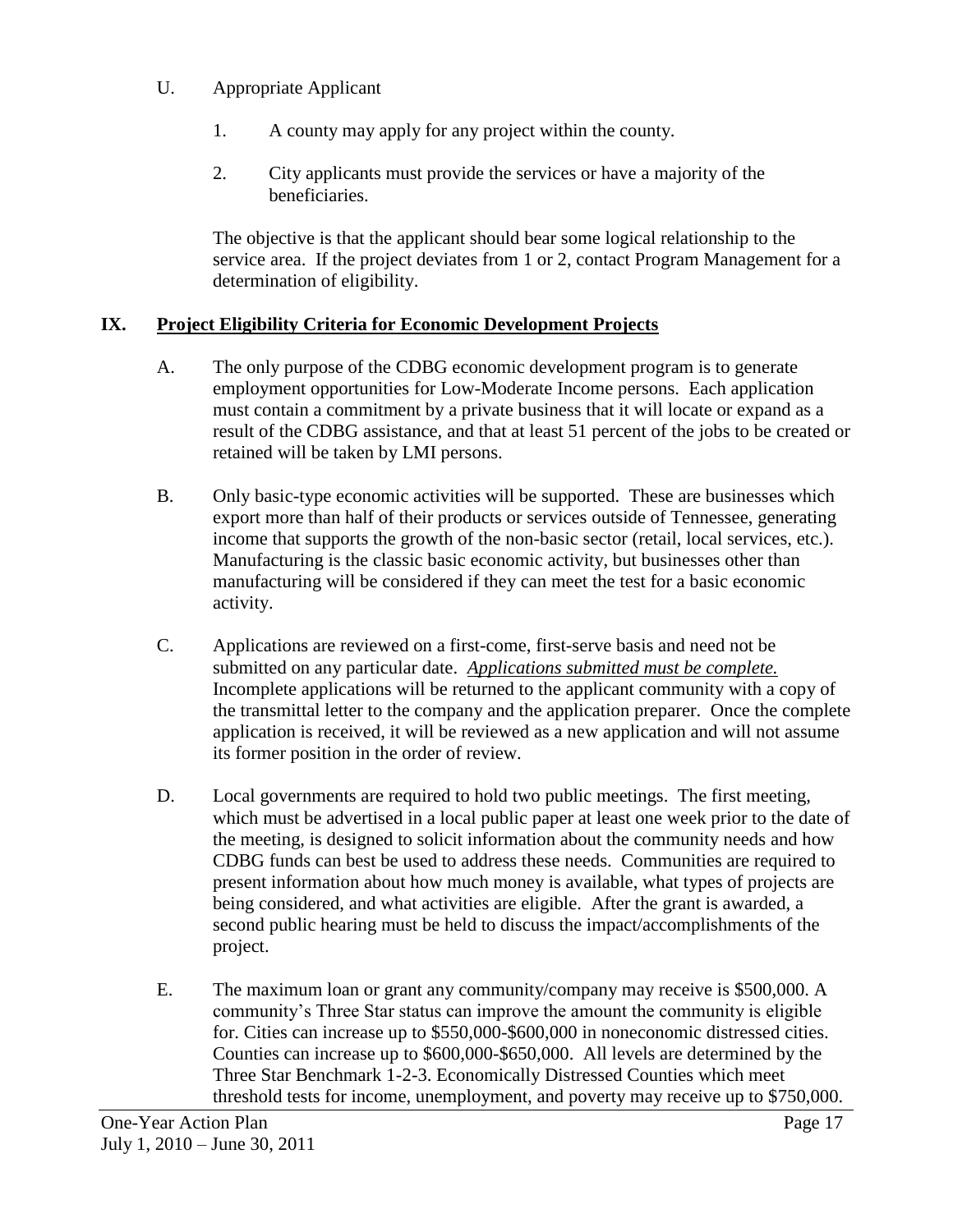The amount of financing is negotiated with the company and is usually less than the maximum amounts available depending on the location of the project. The maximum term of a loan for equipment is seven years for any project. Special economic development incentives are provided for economically distressed counties. These are increasing the loan amount limits, extending the term of industrial buildings, and reducing the interest rates in economically distressed counties. Economically Distressed Counties (EDC) are those which are among the 10 worst counties for each of the following: unemployment, income, and poverty. The Commissioner of Economic and Community Development may designate additional counties as EDC if they exhibit substantial characteristics of economic distress such as major loss of employment, recent high unemployment rates, traditionally low levels of family incomes, high levels of poverty, and high concentrations of employment in declining industries.

- F. All federal requirements that apply to the community development projects in the annual competition apply to the economic development program.
- G. Interest rates have been established which fluctuate as the prime rate fluctuates. The prime rate will be established quarterly on the first day of the following months: January, April, July and October as quoted in the Wall Street Journal. The base prime rate will be for the quarter in which the loan is approved by ECD Loan and Grant Committee. Once the base prime rate is established, it will be in effect for the life of the loan. The only adjustments to the loan's interest rate will be the adjustment made every five years, but this will not change the base rate set at the time the loan was approved by ECD Loan and Grant Committee, only the points below the set prime rate.

Loan terms and rates are presented on the following chart. Note that in no case shall the effective rate of interest charged on CDBG loans be less than One Percent.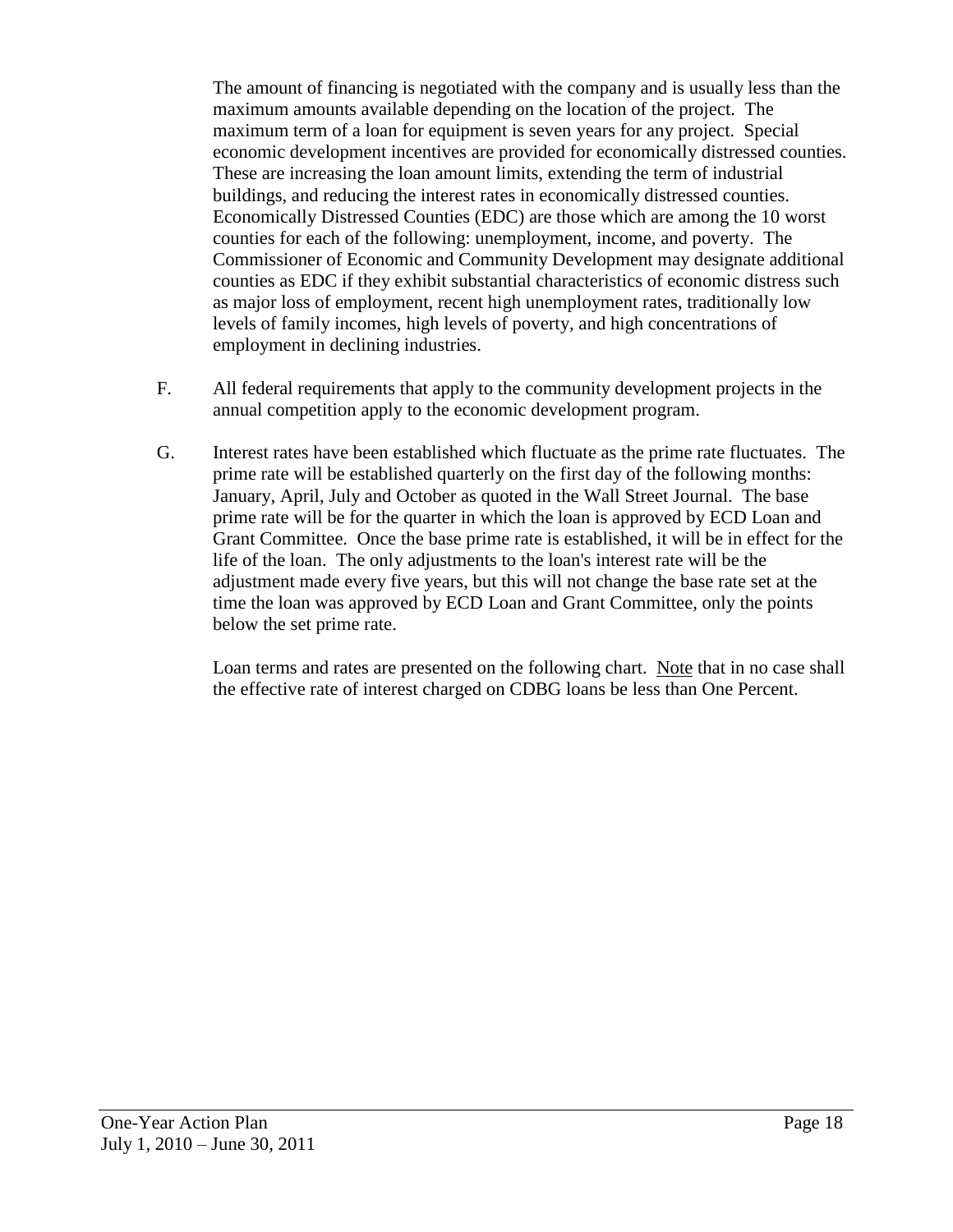| <b>PROVISION</b>                         | <b>Economically</b><br><b>Distressed</b> | <b>Other</b><br><b>Counties</b> |  |
|------------------------------------------|------------------------------------------|---------------------------------|--|
| Maximum Loan/Grant                       | \$750,000                                | \$500,000                       |  |
| Maximum Term on Building                 | 20 Years                                 | 15 Years                        |  |
| Maximum Term on Equipment                | 7 Years                                  | 7 Years                         |  |
| Minimum Interest Rate:                   |                                          |                                 |  |
| Years 1-5                                | 5 PBP                                    | 3 PBP                           |  |
| Years 6-10                               | 4 PBP                                    | 2 PBP                           |  |
| <b>Years</b> 11-20                       | 3 PBP                                    | 1 PBP                           |  |
| PBP means percentage points below prime. |                                          |                                 |  |

- H. Applicants for start-up funding must have 20 percent equity and at least 30 percent of project financing must come from private sources. Any start-up applicant must have not only adequate working capital based on reasonable project success, but the potential for a second line of working capital should business conditions require it. Applications for start-up businesses will take approximately one month longer than other applications to review and make recommendations.
- I. A pre-application meeting is required for all economic development projects. This is to provide advice and give companies and communities the opportunity to ask questions.
- J. Companies applying for CDBG loan assistance must demonstrate their ability to ensure loan repayment. The state will determine the adequacy of public benefit by comparing the amount of loan funds requested, the number of jobs being generated, and the economic conditions in the country in which the loan will be made.

## **X. Project Selection Criteria for Community Development Projects in the Annual Competition**

A. The allocation of funds for community development projects in the annual competition will be on a competitive basis because the demand for funds far exceeds the amounts available. ECD will utilize an annual grant cycle for Community Livability, Water/Sewer and Housing Rehabilitation grants. Units of local government will submit applications to ECD by the aforementioned deadline using the CDBG application package made available to them.

Selection Criteria for projects in the annual competition shall be objective and quantitative, and shall be based on project need, project feasibility, project impact, community need and project essentialness (for Community Livability only).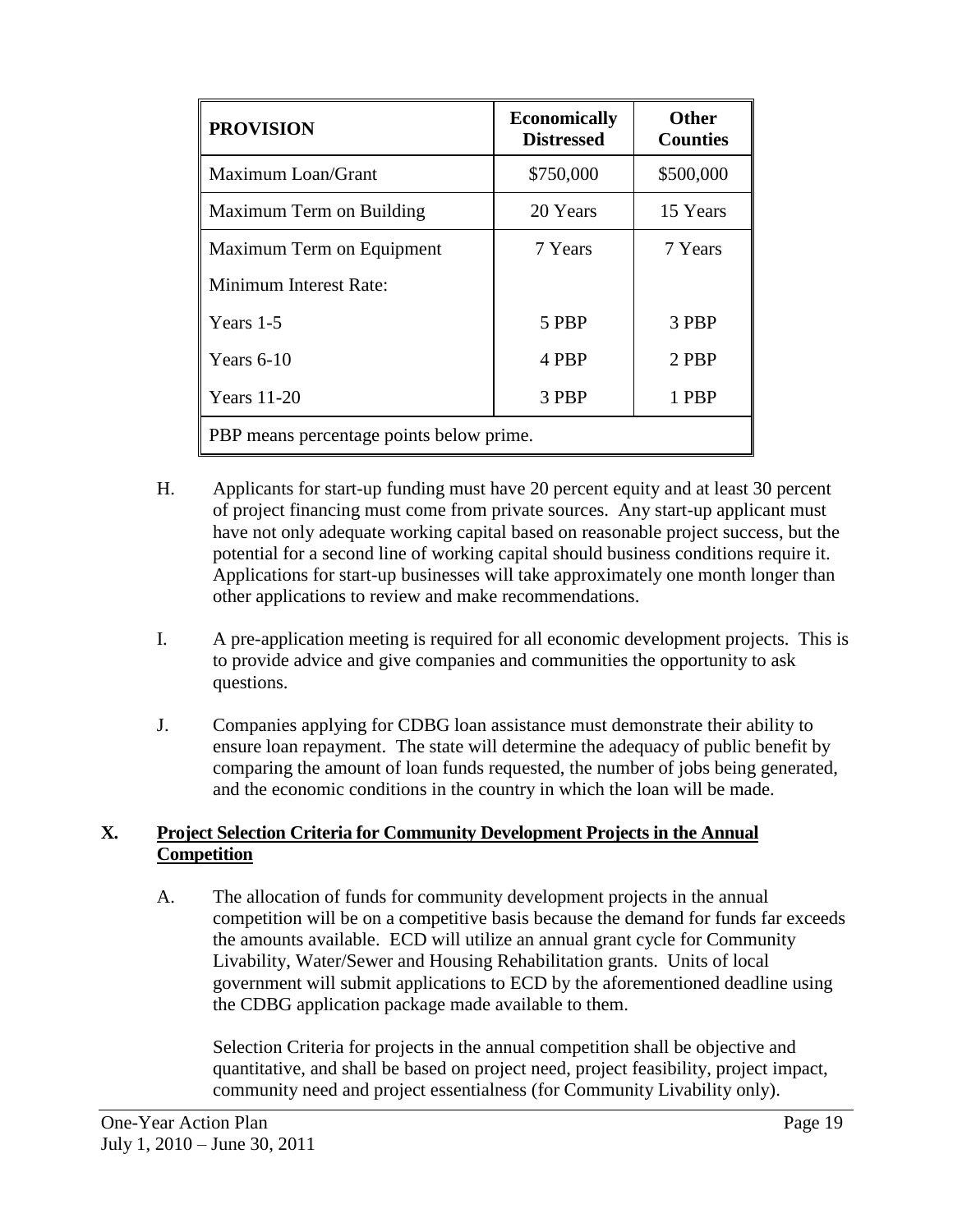|                              | Community<br>Need | Project<br><b>Need</b> | Project<br>Feasibility | Project<br>Impact | Project<br>Essentialness |
|------------------------------|-------------------|------------------------|------------------------|-------------------|--------------------------|
| Water, Sewer,<br>Solid Waste | 100               | 100                    | Threshold              | 100               |                          |
| Community<br>Livability      | 100               | 50                     | 50                     | 50                | 50                       |
| Housing<br>Rehabilitation    | 100               | 50                     | 50                     | 50                | O                        |

Points for projects in the annual competition in various categories will be rated by staff evaluation with maximum points as shown below:

The points for each criteria (community need, project need, etc.) will be totaled and the individual projects will be ranked from highest to lowest based on the total number of points earned. Projects in one category will not compete against projects in another category (water/sewer projects will not compete in the housing category). Projects will be approved in each category based on the total number of points earned, subject to the amount of money allocated to that category.

The selection criteria for Set-Aside projects will not be quantitative. The Set-Aside category was established to allow the state the flexibility to address situations where the selection criteria failed to operate as envisioned, and meritorious projects did not score enough total points to be approved. Therefore, the approval of Set-Aside projects must necessarily be subjective. Nevertheless, there are certain factors that will be considered when approving projects under the Set-Aside category.

Principal among these is the following:

- The project need points earned;
- $\blacksquare$  The ability of the applicant to finance the project locally;
- The potential loss of other funding that has been committed;
- The number and percentage of LMI residents.

Project application materials will be supplemented, as appropriate, by site visits and by informed opinions of state agencies knowledgeable about particular projects.

- B. Imminent threat projects (those meeting the national objective of imminent threat) will be automatically approved if all selection criteria and thresholds are met. Applications are accepted any time.
- C. Community Need Points

Community need is a measure of economic distress based on unemployment and income, and is calculated as follows:

Latest annual county unemployment rate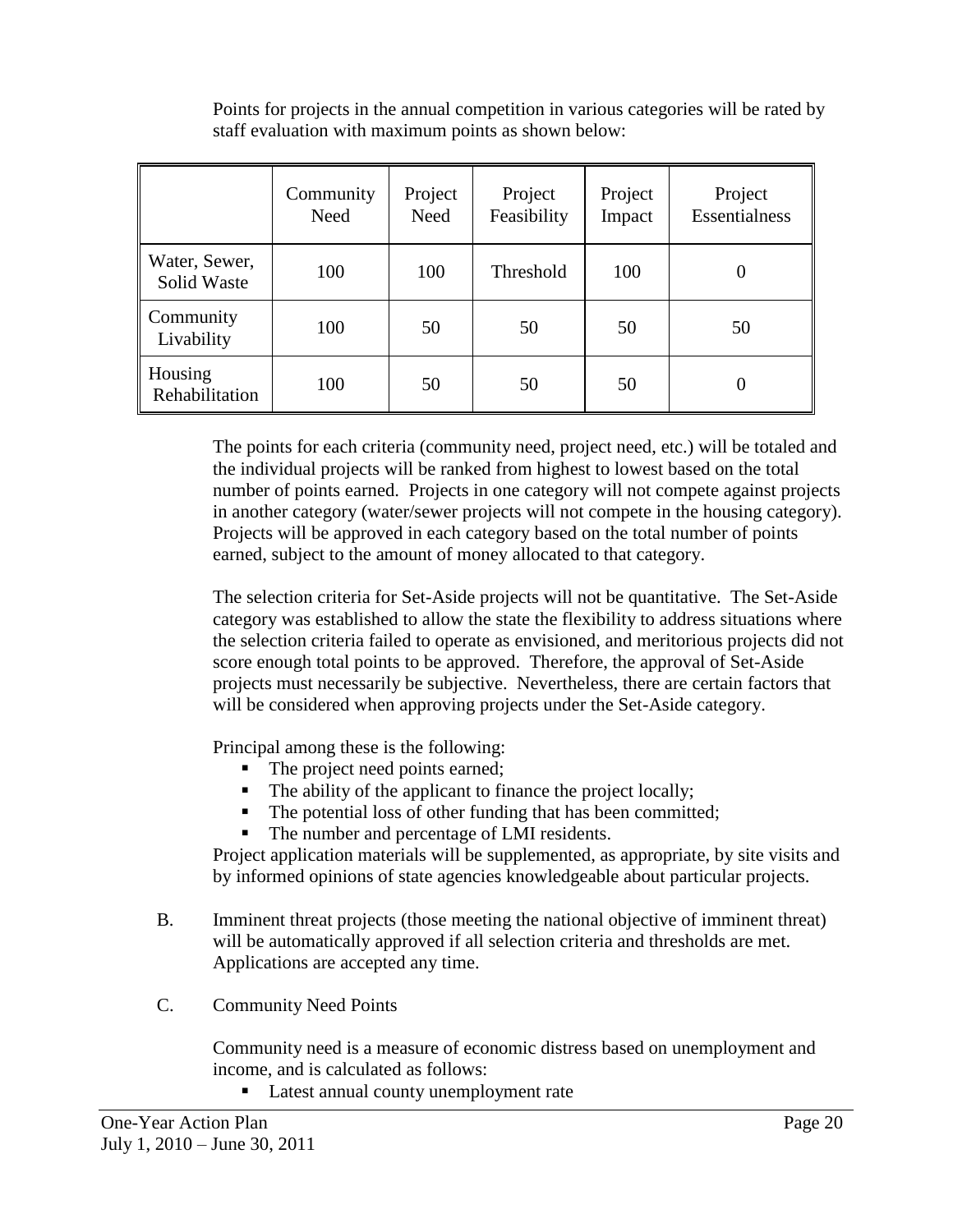- Target area per capita income
- <sup>1997-2006</sup> average county unemployment rate
- 1999 per capita income
- D. Project Need Points

Project need points measure the degree to which there is a need for the project (no existing facilities or existing facilities are inadequate). Because of the different types of projects, project need points must be structured differently for different types of projects. Listed below are the methods of calculating project need points for water, wastewater, and community livability projects.

1. Water Line Extensions

Project need for water line extensions relates to deficiencies with private sources (wells, springs, etc.) and is based upon a) water quantity problems which are measured by days of water shortage or b) water quality problems as measured by bacteria content or c) water quality problems as measured by mineral content. Water testing is required to document bacteria and mineral problems.

2. Water Treatment Plants

Project need for water treatment plants is based on the ability of the existing plant to provide the quantity and quality of water required to meet customer needs and standards of TDEC. Quantity problems are evaluated based on the percent of the existing capacity being utilized. Quality problems are evaluated by engineers in TDEC.

3. Water Distribution Facilities

Water distribution problems relate to deficiencies in existing distribution facilities and are based upon a) lack of water storage, b) pressure problems, c) water loss. The adequacy of storage is measured against TDEC's requirement for storage capacity equal to 24 hours average usage. Pressure problems are documented by pressure tests. Water loss is calculated based on the difference between water produced and water sold.

4. Water Source Development

Water source problems are documented by the ability of the current source to meet projected demands for quantity or quality of water.

5. Sewer System Projects

Sewer system projects are those eligible for Federal funding from the Environmental Protection Agency (EPA). The CDBG evaluation system is based upon the points assigned by the TDEC for the EPA priority list plus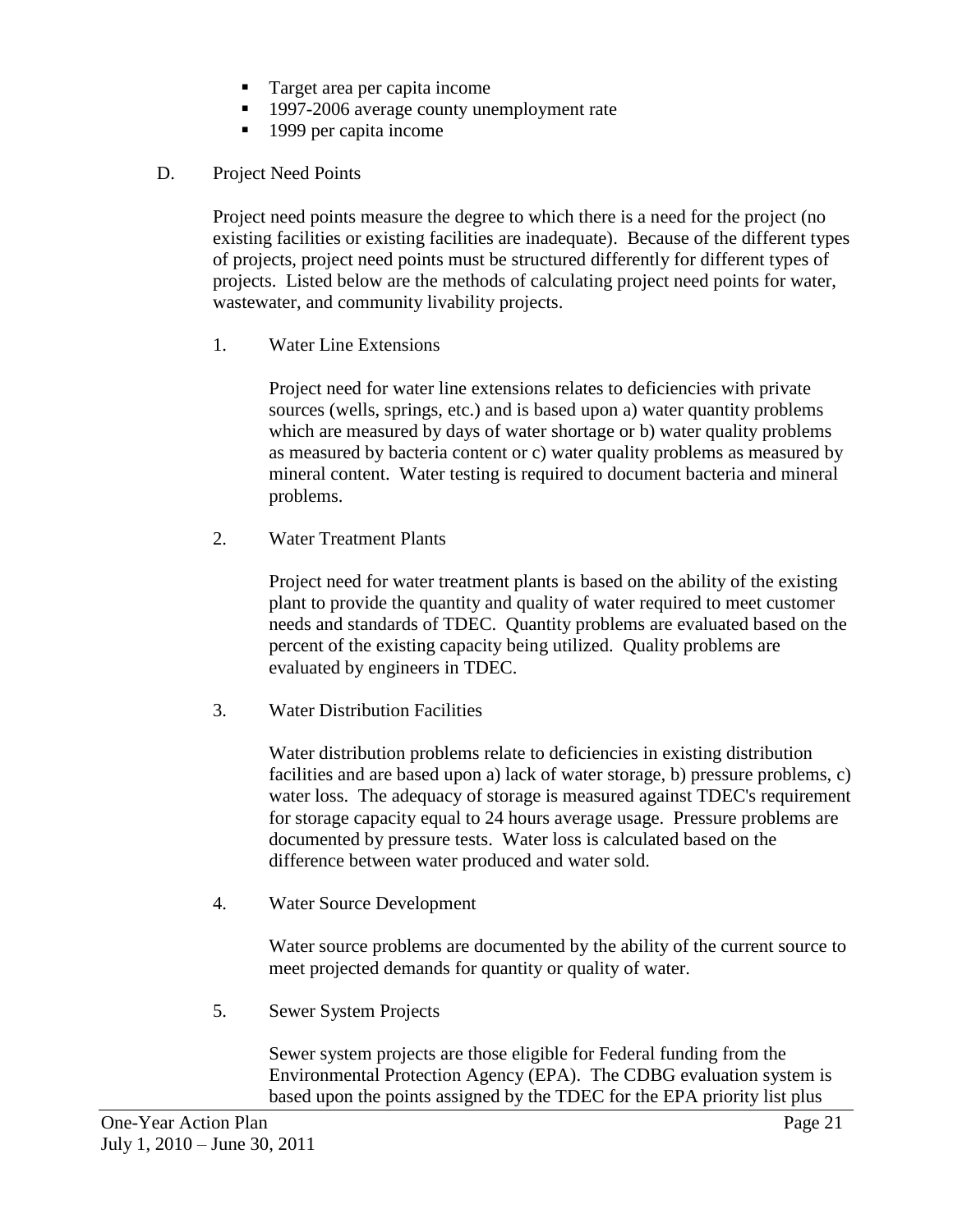100 points for new treatment plants, SAWS and innovative alternatives, 75 points for sewer plant rehabilitation, upgrade, and/or additional plant, 50 points for line rehabilitation, and 25 points for interceptors.

6. Sewer Line Extensions

Project need for sewer line extensions is based upon septic tank failure rates. Testing of all septic tanks in the target area is required. Gray water problems alone do not count as septic tank failures.

7. Community Livability

Project need points for community livability projects are subjective because of the wide variety of projects that may be submitted under the community livability category. Project need points reflect the degree to which there is a need for the project. The adequacy of documentation to substantiate the nature and magnitude of the problem is very important.

8. Housing Rehabilitation

Project need points for housing applications will be based on two factors as follows:

- a. Percent of substandard houses to be rehabilitated with CDBG funds in the target area;
- b. Percentage of residents who are 62 years of age or above, and/or female head of household, and/or handicapped.
- E. Project Feasibility
	- 1. Water/Sewer

Project feasibility for water and sewer projects is a threshold. All projects will be reviewed for technical feasibility by the Department of Environment and Conservation engineers. If they do not meet this threshold, they will not be allowed to compete for funding.

2. Community Livability

Project feasibility points for community livability projects will be based upon the following considerations:

- a. Quality of design compared to accepted standards;
- b. Cost effectiveness, designed to create greatest benefit for least cost;
- c. Alternatives examined;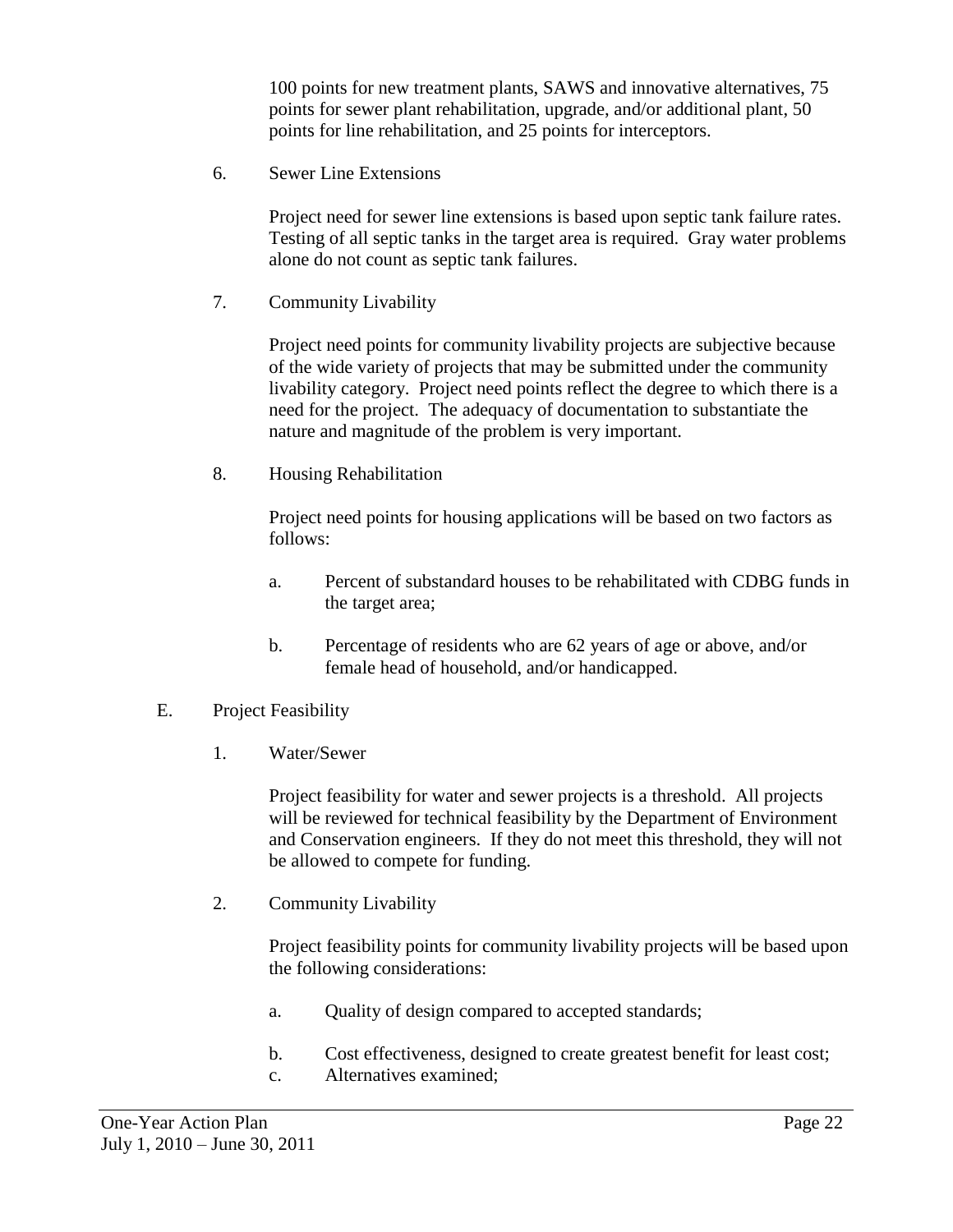- d. Adequacy of operating budget;
- e. Quality of documentation that the project will solve the problem.
- 3. Housing Rehabilitation

Project feasibility points for housing applications will be based on the following considerations:

- a. A total of 25 points based on an assessment of whether the work proposed in the application can be accomplished with the funds available (including CDBG and other funds);
- b. A total of 25 points based on the relative magnitude of the problems identified in each application based on observations made on site visits.

#### F. Project Impact

1. Water/Sewer

Project impact points for water and sewer projects will be calculated as follows:

| a.             | CDBG cost per person;     | 25 Points  |
|----------------|---------------------------|------------|
| $\mathbf{b}$ . | CDBG cost per LMI person; | 25 Points  |
| $\mathbf{c}$ . | LMI percent;              | 30 Points  |
| $d_{\cdot}$    | Rate factor;              | 20 Points  |
|                | Monthly bill 5000 gals.   |            |
|                | <b>TAS PCI</b>            |            |
|                |                           | 100 Points |

2. Community Livability

Again, because of the variety of community livability projects that may be submitted, the calculation of project impact points must be able to be used for a variety of projects. Therefore, project impact points will be assigned as follows:

| а.             | CDBG cost per LMI person; | 25 Points |
|----------------|---------------------------|-----------|
| $\mathbf{b}$ . | CDBG cost per LMI person; | 25 Points |
|                |                           | 50 Points |

3. Housing Rehabilitation

Project impact points for housing applications will be based on the following considerations:

| LMI Percentage;      | 25 Points |
|----------------------|-----------|
| Cost per LMI person; | 25 Points |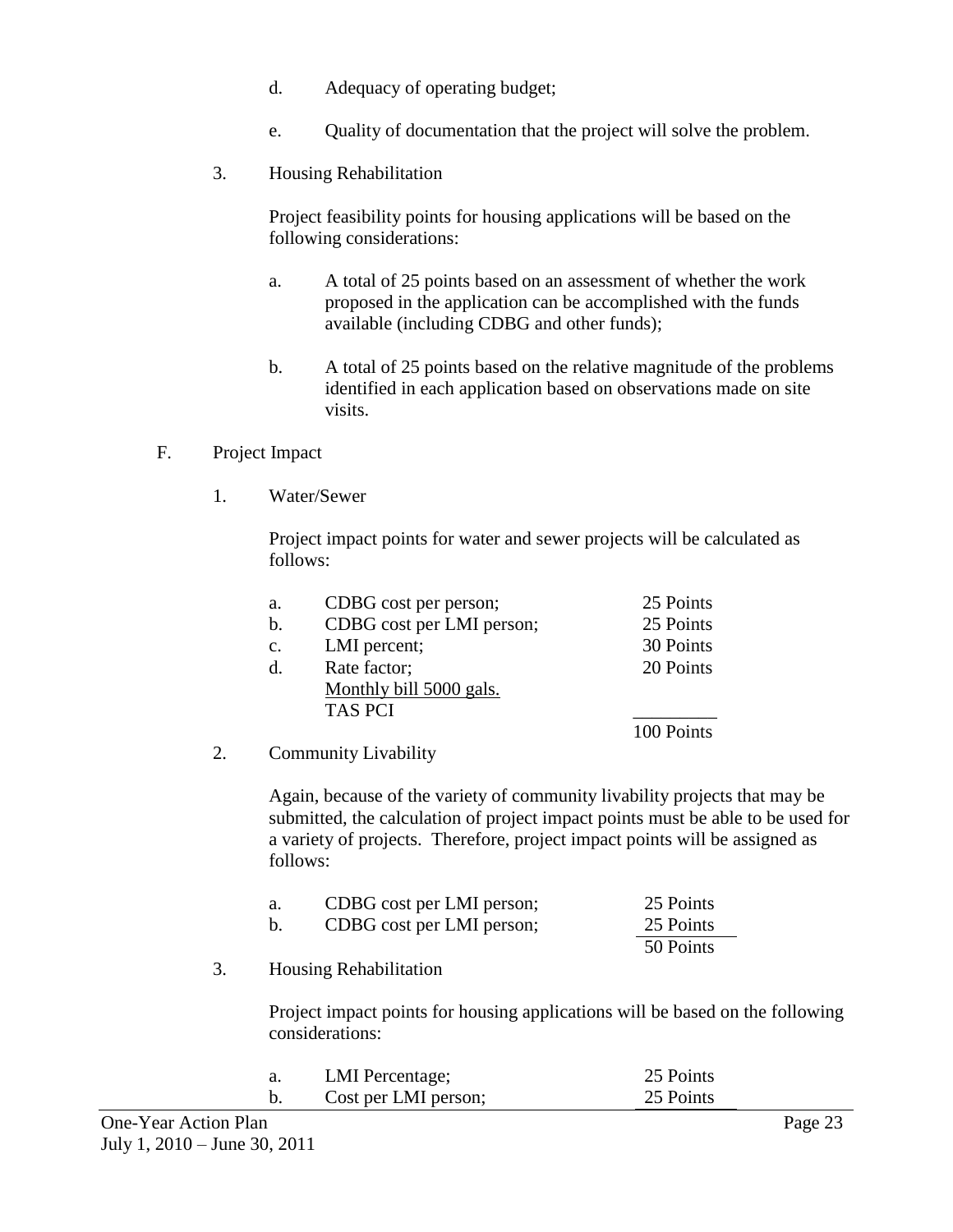# G. Project Essentialness

Project essentialness points apply only to community livability projects, and are designed to assess the degree to which the project is essential for the maintenance of safe and tolerable living conditions. Project essentialness points are subjective and are assigned as follows:

- 1. Extremely critical restricted to life threatening situations; 50 Points
- 2. Critical related to solving health and safety problems; 30 Points
- 3. Important improves living conditions, quality of life; 20 Points
- 4. Needed removes inconvenience, improves quantity or 10 Points quality of public services;
- 5. Not Needed does not address current problem 0 Points

## **XI. Project Selection Process for Economic Development Projects**

Unlike the community development projects in the annual competition, it is not possible to use a point system to select economic development projects for funding. Because of this, the economic development program operates very much like a bank, with loan officers gathering as much information about a project as possible, analyzing this information and making a recommendation regarding funding, with the final decision regarding funding being the responsibility of the Department of Economic and Community Development's Loan/Grant Committee.

In making a funding decision on economic development projects, the Loan/Grant Committee shall give consideration to the following:

- A. Economic development projects must create and/or retain jobs. The creation of private investment without the creation and/or retention of jobs will not qualify a project for CDBG assistance. Of the jobs created and/or retained, 51 percent must go to individuals who, prior to employment in the assisted business, were classified as having low or moderate income. Subsection I provides additional information regarding public benefit issues related to jobs created and/or retained compared to CDBG investments.
- B. The project costs of activities assisted with CDBG funds must be reasonable. For construction projects, reasonableness will be determined by competitive bidding, including the use of Davis-Bacon wage rates. For the acquisition of equipment, reasonableness will be determined by industry standards. For the acquisition of used equipment, industry standards will be determined through the appraisal of equipment to be purchased, with the asking price of the equipment being compared to the appraisal. For new equipment, industry standards will be based on recent experience with similar equipment. The borrower also has a vested interest in obtaining reasonable costs since the equipment loan must be repaid. The state will retain the final determination of reasonableness which will be based on cost comparison with recently funded similar projects.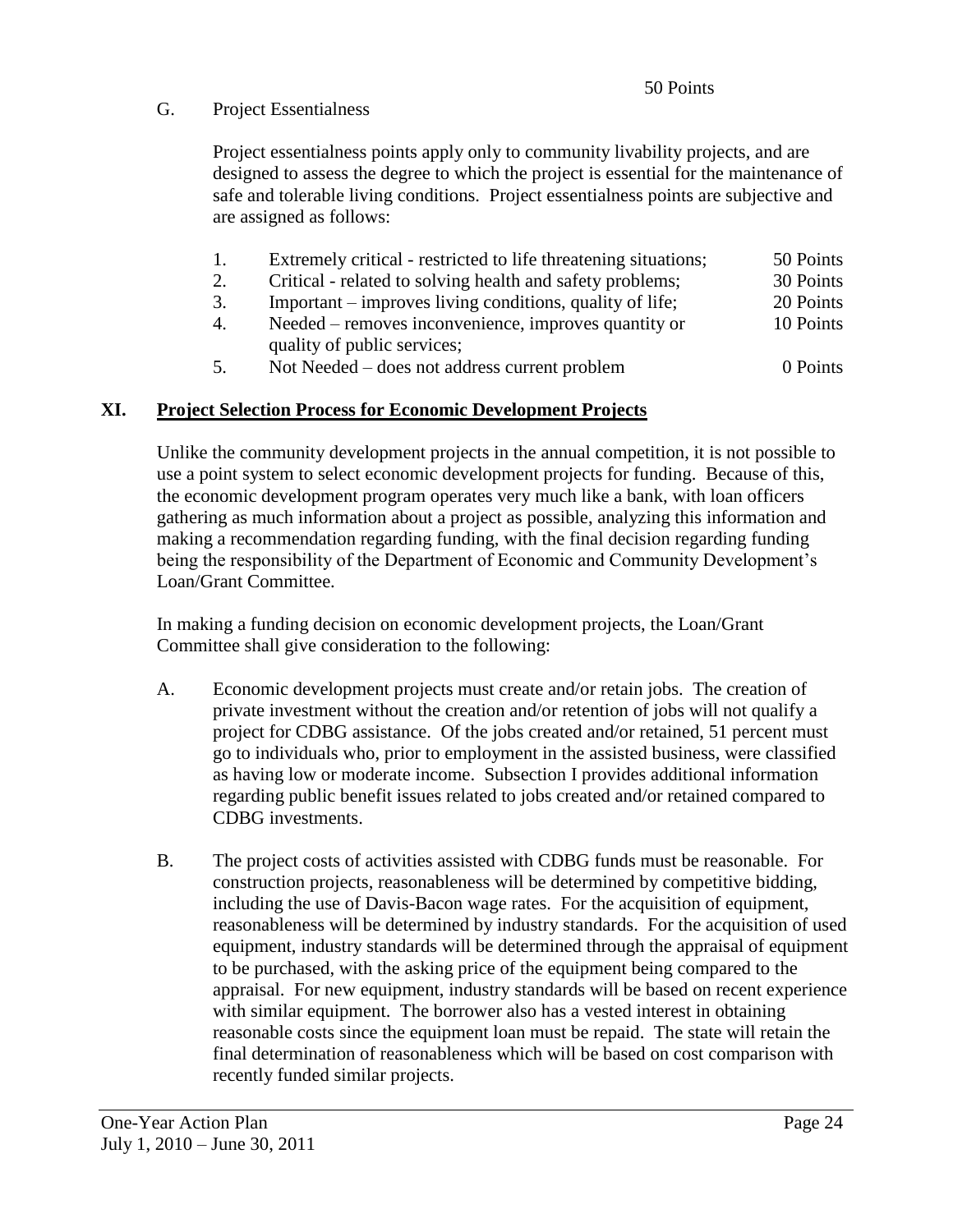- C. To the extent practicable, reasonable financial support must be committed for project activities from non-federal sources prior to the disbursement of federal funds.
- D. To the extent practicable, any grant funds to be provided for project activities must not substantially reduce the amount of non-federal financial support for the activities.
- E. Project activities must be financially feasible. Non-CDBG funds in a project must be sufficient to complete the project as proposed. When an infrastructure grant is involved, the assisted business must demonstrate a high expectation of success and long-term employment of low and moderate income individuals. When a building or equipment loan is involved, the business must demonstrate a high expectation of success and repayment of the federal funds.
- F. In determining a high expectation of success which includes the long-term employment of low and moderate income individuals and the repayment of federal funds, the Committee will consider the following:
	- 1. Historical financial statements.
	- 2. Projected financial statements.
	- 3. Dun and Bradstreet and/or business credit reports on the company.
	- 4. Marketing plan.
	- 5. Resumes of management to document operational expertise of the company.
	- 6. Financial strength of the owner(s) of the company, including personal credit bureau reports.

In analyzing the historical and projected financial statements, comparisons are made to industry standards such as those contained in the Robert Morris Associates Annual Statement Studies (including debt to assets, profit to assets, profit to net worth, receivables, inventory, payables, etc.). Significant deviations from industry standards will result in a more in-depth review.

Dun and Bradstreet and business credit bureau reports are reviewed to identify any recent problems the company may have had.

Marketing plans are reviewed to assess current and future customers, and their continued interest in purchasing goods and services from the company.

Management expertise is reviewed to determine the level of experience in the industry and the management skills of who will operate the company.

The financial strength of the owner(s) of the company is assessed to ensure their ability to provide additional funding to the company if necessary. This may include discussion and verification of personal assets with owners' bankers.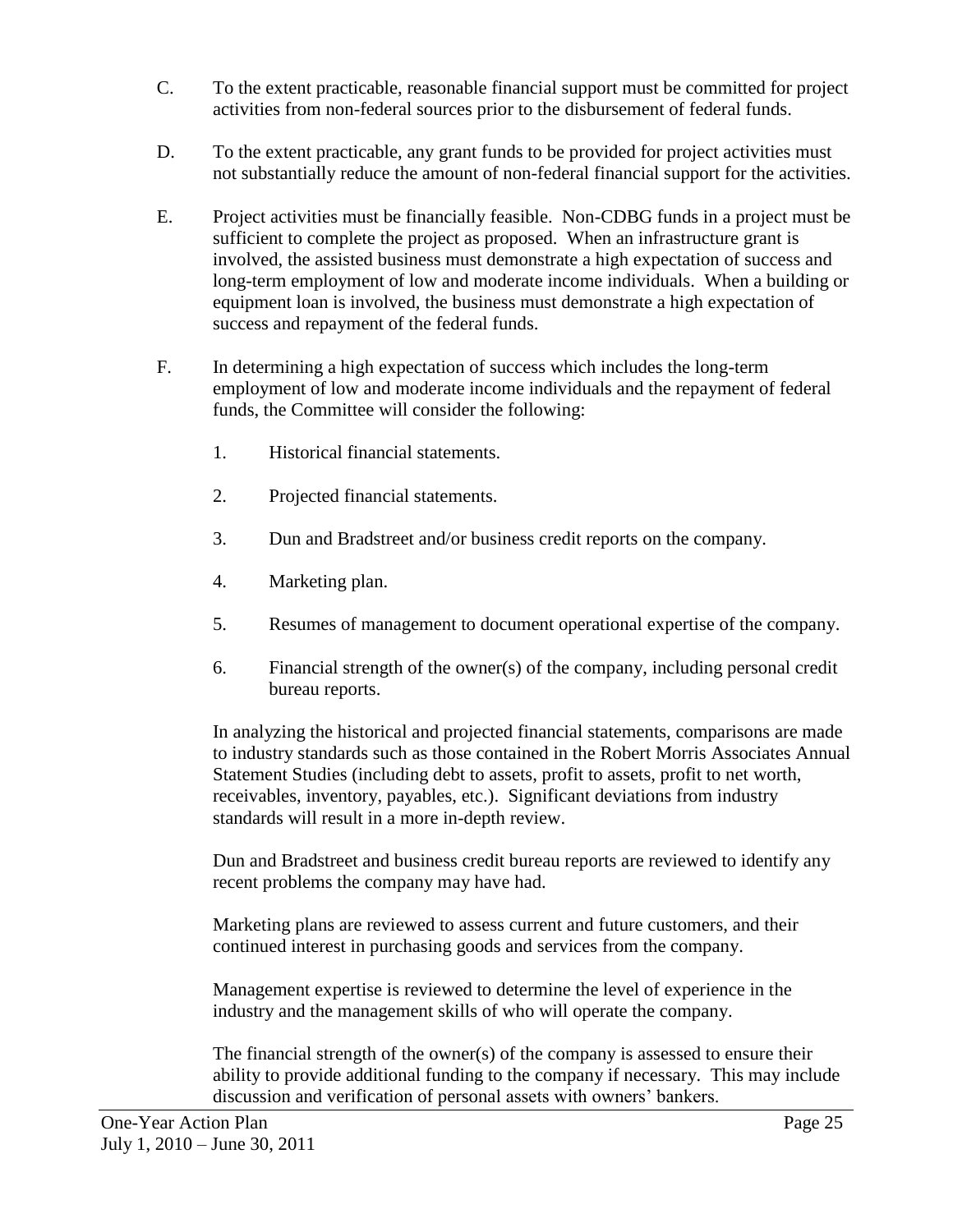- G. To the extent practicable, project activities assisted with CDBG funds must not provide more than a reasonable return on investment to the owner. The reasonableness of return on investment will take into consideration industry standards such as those contained in the Robert Morris Associates Annual Statement Studies. Projects which, as a result of the CDBG assistance, will have an unreasonably high return on investment will not be considered for assistance.
- H. To the extent practicable, grant amounts used for the costs of project activities will be disbursed on a pro-rata basis with the amounts of other sources.
- I. The public benefit provided by the project activities must be appropriate relative to the amount of assistance provided by grant funds. In determining appropriateness, the Committee will consider such factors as the number of jobs being created, the number of jobs being created for low and moderate income individuals, unemployment rates, income levels, poverty rates, recent plant closings, reliance on declining industries, isolation from centers of population and inadequate transportation facilities, labor force characteristics, and the amount of CDBG funds per full time equivalent job to be created or retained. HUD's threshold test of public benefit regardless of location is the creation or retention of at least one full-time equivalent permanent job per \$35,000 of CDBG funds used. Historically, Tennessee grants have created one job for each \$7,500, and rarely have exceeded one job per \$15,000, and the state would expect that trend to continue. There may be exceptional cases, however, where it is appropriate for the cost per job to exceed \$15,000. These grants will be looked at on a case by case basis, considering the factors listed above that determine the appropriateness of the funding level. However, in no case will the state fund a project in excess of the HUD threshold of \$35,000 per job.

Grant and loan requests are presented to the ECD Loan/Grant Committee which consists of 1) the Commissioner of ECD, 2) the Deputy Commissioner of ECD; 3) the Assistant Commissioner of Community Development in ECD, 4) the Assistant Commissioner of Business Development in ECD, and 5) the Assistant Commissioner for Communications in ECD. The final disposition of the grant or loan request may be approval, denial, approval with conditions, or re-negotiation based on these same criteria.

The final decision on the loan or grant will be made by the Committee based on the following considerations:

- A. Does the project meet the basic federal requirements (especially LMI and public benefit test)?
- B. Is the level of risk acceptable? Based on the analysis of the business plan, marketing plan, historical and projected financial statements, and the organizational structure and expertise of the management of the company, does it appear that the company will remain in production for a significant period of time meeting its employment obligations, and if a loan is involved that the loan will be repaid.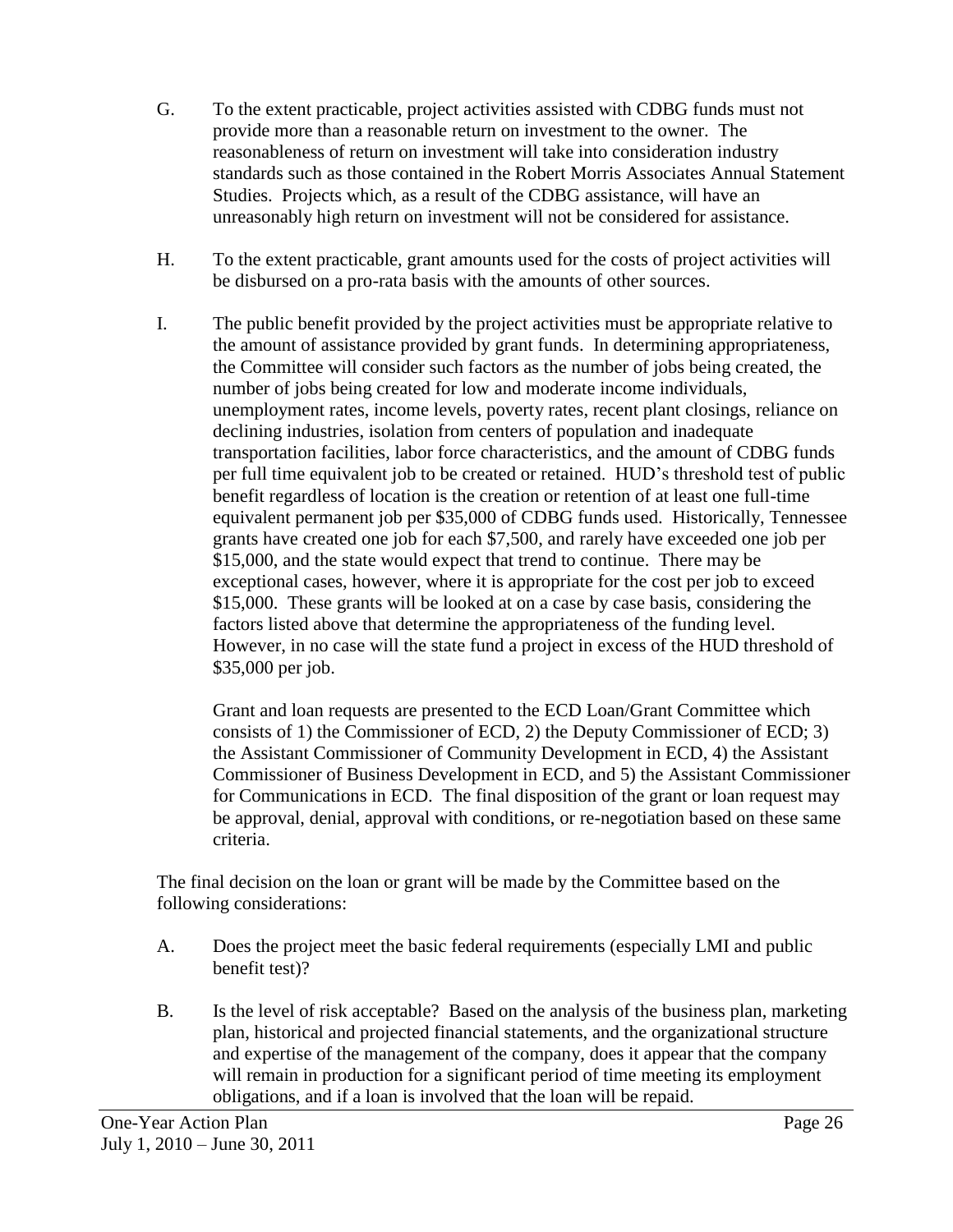The funding decision for economic development is necessarily subjective by the Committee, but it is based on specific criteria which are designed to identify those companies which hold promise for long-term success and continued employment of LMI persons.

Unlike the community development projects in the annual competition, it is not possible to use a point system to select economic development projects for funding. Because of this, the economic development program operates very much like a bank, with loan officers gathering as much information about a project as possible, analyzing this information and making a recommendation regarding funding, with the final decision regarding funding being the responsibility of a Loan/Grant Committee.

Each business requesting CDBG assistance is required to provide the following information:

Business plan; Marketing plan; Historical financial statements; Projections; Resumes.

This information is thoroughly analyzed and verified. This involves checking with customers, suppliers, banking references, and others that may provide information on the business and the principals in the business.

The grant or loan request is presented to a Loan/Grant Committee which consists of the Commissioner of ECD, the Deputy Commissioner of ECD, and the Assistant Commissioners of the Department as described above in Part XI. The final disposition of the grant or loan request may be approval, denial, approval with conditions, or renegotiation based on these same criteria. The final decision on the loan or grant request is based on the following:

- 1. Does the project meet the federal requirements of LMI especially and public benefit?
- 2. Are the number and type of jobs to be generated appropriate for the amount of assistance being requested?
- 3. Is the level of risk acceptable?

# **XII. Ability to Pay**

Each CDBG grant (not loan), except for housing, is based upon an ability-to-pay calculation that determines the level of local financial contribution that is required. This ability-to-pay determination includes per capita income, the value of taxable property, and the value of taxable sales.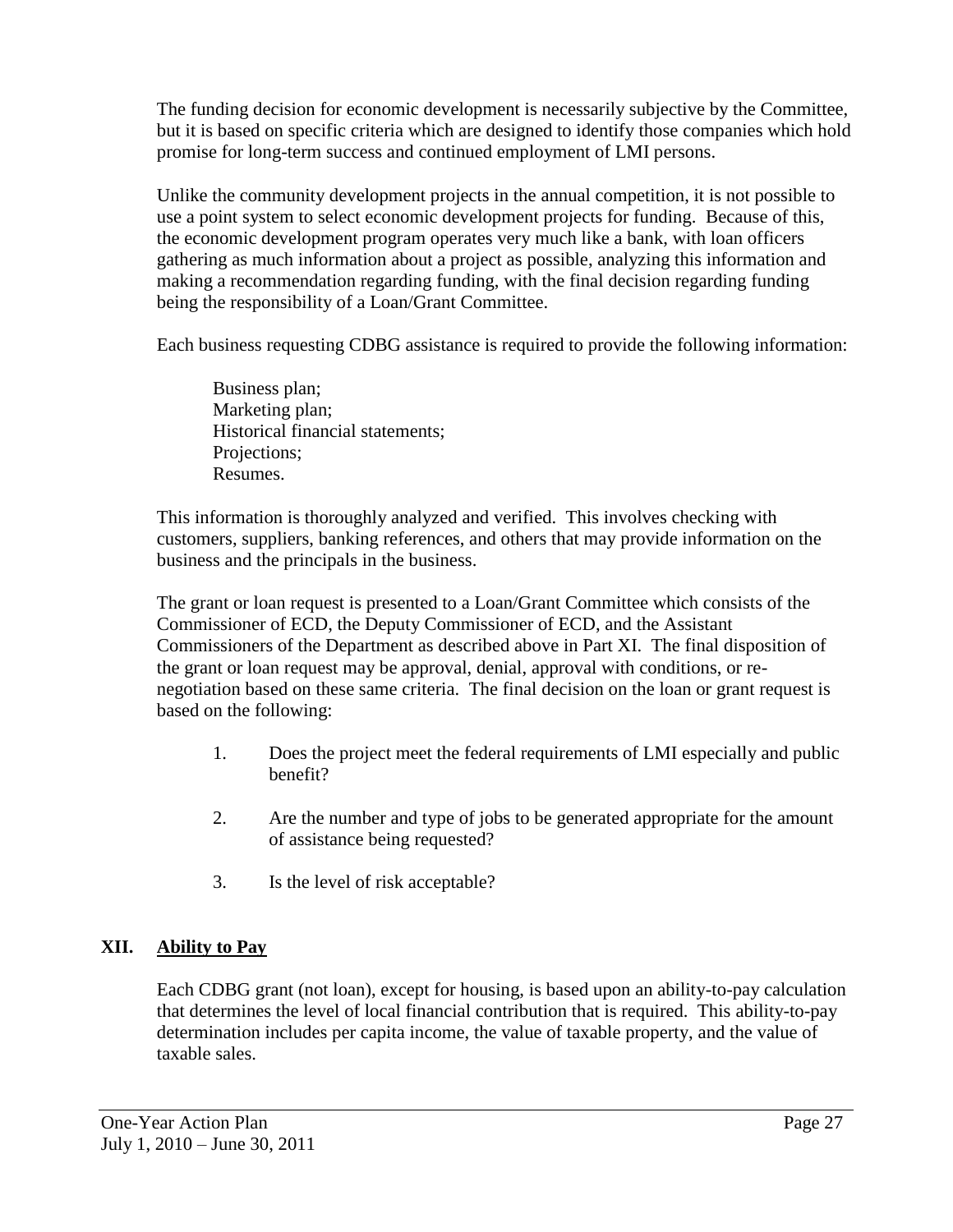User-financed projects are based on per capita income only. Tax financed projects are based on per capita income, property values, and sales.

Depending on the service area of the project, ability-to-pay is calculated for municipalities only, rural county only, and the county as a whole. The correct application of these different indices is as follows:

- A. For county applications where 75 percent of the beneficiaries are located in the county, use the county rural rate;
- B. For county applications where 75 percent of the beneficiaries are located in an incorporated area, use the city rate;
- C. For county applications that do not have 75 percent of the beneficiaries located in either the county or city, use the county aggregate rate;
- D. For city applications, use the city rate;
- E. For economic development applications, use the tax financed rate;
- F. For county economic development applications, use the county aggregate rate. Grant rates range from 60 to 100 percent for economic development projects and 70 to 100 percent for community development projects.

#### **III. Three Star Bonus**

The following will be used for the Three Star bonus points and incentives:

| Level I        | Level II  | Level III      |
|----------------|-----------|----------------|
|                |           |                |
| $\overline{2}$ | 2         | $\overline{2}$ |
| 5              | 5         | 5              |
|                |           |                |
|                |           |                |
| $-1\%$         | $-2\%$    | $-3%$          |
| $-3%$          | $-4%$     | $-5%$          |
|                |           |                |
|                |           |                |
| \$550,000      | \$575,000 | \$600,000      |
| \$600,000      | \$625,000 | \$650,000      |
|                |           |                |

## **Method of Distribution HOME Program for Fiscal Year 2010-2011**

#### Introduction

The State of Tennessee anticipates an allocation of \$17,461,612 in HOME funds for Fiscal Year 2010. In addition, the State anticipates receipt of approximately \$86,000 in program income for a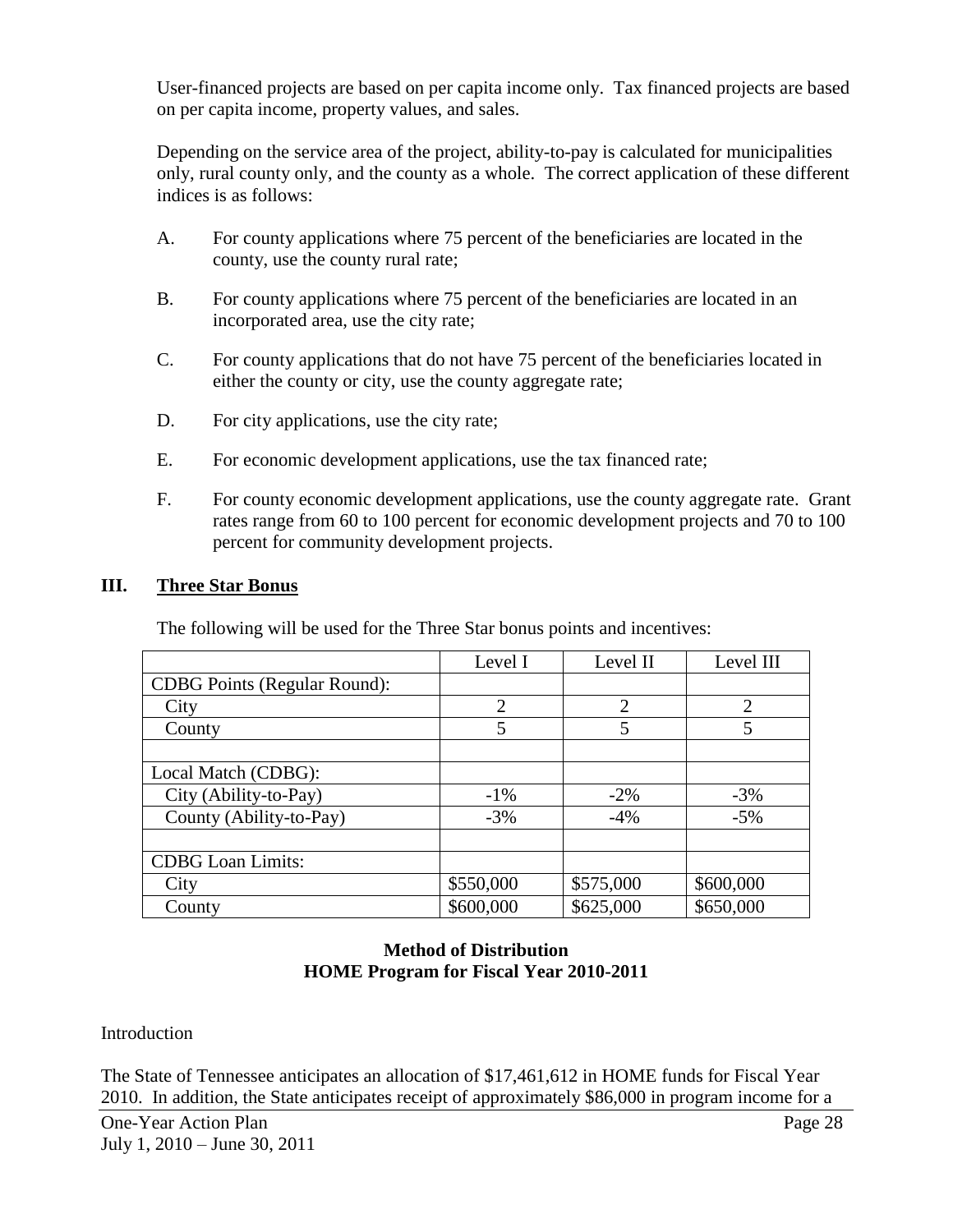total operating budget of \$17,547,612. The purpose of this section is to describe the method of distribution of HOME funds within Tennessee for meeting housing and community development policies and objectives. This section will describe all criteria used to select applications for funding, including the relative importance of the criteria. This section will also describe how HOME funds will be allocated among all funding categories, any threshold factors, and grant size limits.

The Tennessee Housing Development Agency (THDA) administers the federally funded HOME program to promote the production, preservation and rehabilitation of housing for low-income households. The purpose of this Program Description is to explain the requirements and the application process of the HOME program.

HOME funds are awarded through a competitive application process to cities, counties and nonprofit organizations outside local participating jurisdictions. Local participating jurisdictions (PJs) are those local governments in Tennessee that receive HOME funds directly from the Department of Housing and Urban Development (HUD). The Local PJs are Clarksville, Chattanooga, Jackson, Knoxville, Memphis, Nashville-Davidson County, Knox County, Shelby County and the Northeast Tennessee/Virginia Consortium (the cities of Bristol, Kingsport, Johnson City, Bluff City, Sullivan County, and Washington County, excluding the Town of Jonesborough). Community Housing Development Organizations (CHDOs) and non-profit organizations located in a local participating jurisdiction may apply for projects located outside the local participating jurisdictions. An applicant must apply for at least \$100,000 and may apply for a maximum HOME grant of \$500,000. There is a \$750,000 limit on the amount of HOME funds that can be awarded to any one county.

Applications for the HOME program must be received by THDA on or before Friday, March 12, 2010. THDA anticipates notifying successful applicants by the end of May, 2010. HOME contracts will begin July 1, 2010 and will end June 30, 2013.

# **The HOME Program**

This program is governed by Title 24 Code of Federal Regulations, Part 92. Those regulations are incorporated by reference in this Program Description. The federal regulations take precedence over this program description in cases of conflicting requirements.

# **A. ELIGIBLE APPLICANTS**

The State of Tennessee, through THDA, will accept applications for the HOME program from cities, counties, and private, non-profit organizations.

To be eligible the non-profit organization must:

- 1. Be organized under Tennessee law, as evidenced by a Certificate of Existence from the Tennessee Secretary of State dated within twelve months of the application due date;
- 2. Have no part of its net earnings inuring to the benefit of any member, founder, contributor or individual;
- 3. Have among its purposes the provision of decent housing that is affordable to low-income and moderate-income persons, as evidenced in its charter, articles of incorporation,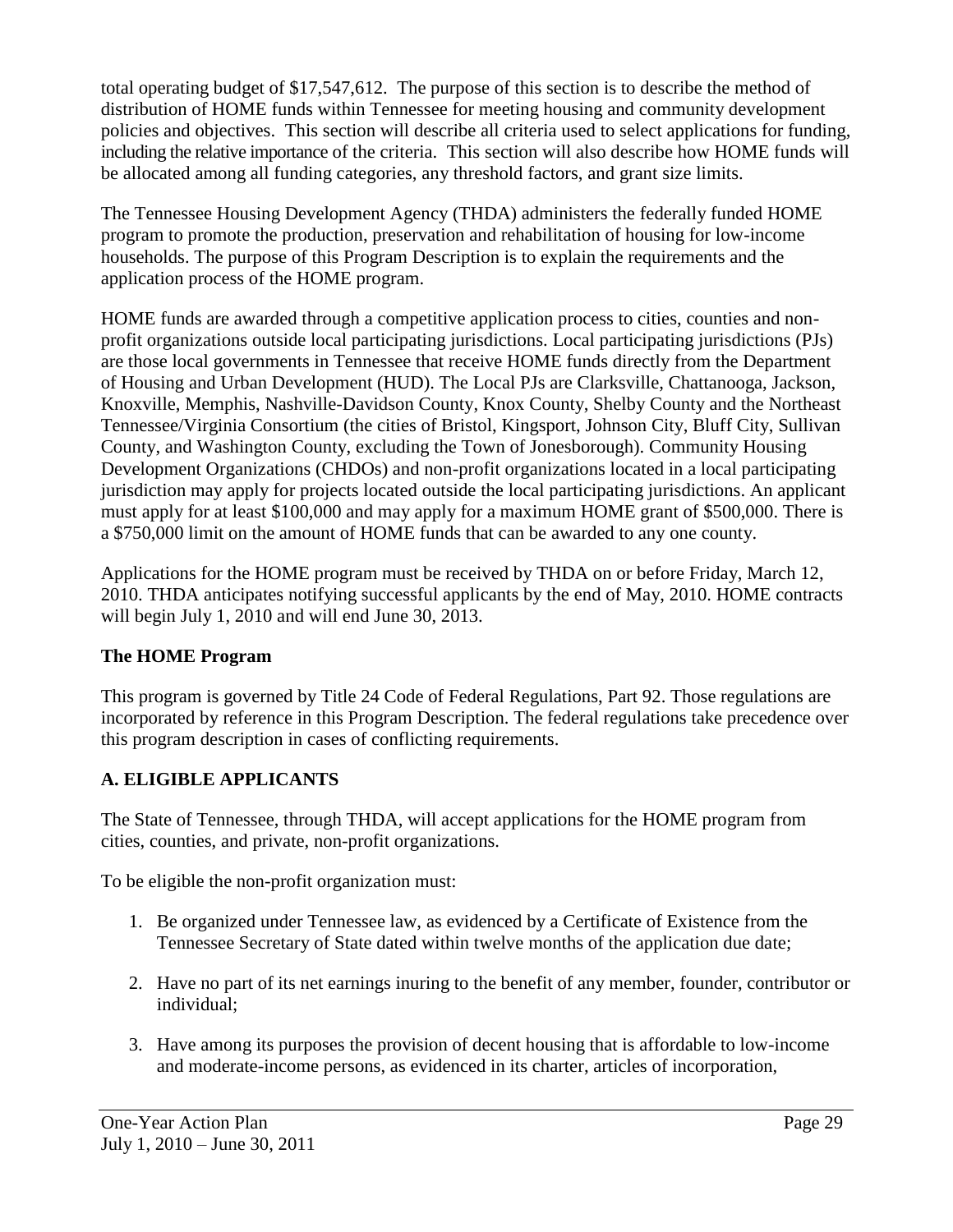resolutions or by-laws, and experience in the provision of housing to low income households;

- 4. Have standards of financial accountability that conform to 24 CFR 84.21, Standards of Financial Management Systems; and
- 5. Have an IRS designation under Section 501(c)(3) of the tax code. Non-profit applicants may not submit an application until they have received their  $501(c)(3)$  designation from the IRS.

THDA will also accept HOME applications from community housing development organizations (CHDOs). A CHDO is a private, non-profit organization that meets all the requirements for a nonprofit listed above, plus the following additional requirements:

- 1. Is neither controlled by, nor under the direction of, individuals or entities seeking to derive profit or gain from the organization. A CHDO may be sponsored or created by a for-profit entity, but
	- a. The for-profit entity may not be an entity whose primary purpose is the development or management of housing, such as a builder, developer or real estate management firm;
	- b. The for-profit entity may not have the right to appoint more than one-third of the membership of the organization's governing body. Board members appointed by the for-profit entity may not appoint the remaining two-thirds of the board members; and
	- c. The CHDO must be free to contract for goods and services from vendors of its own choosing.
- 2. Does not include a public body (including the participating jurisdiction). An organization that is State or locally chartered may qualify as a CHDO; however, the State or local government may not have the right to appoint more than one-third of the membership of the organization's governing body and no more than one-third of the board members may be public officials or employees of the participating jurisdiction or State Recipient. Board members appointed by the State or local government may not appoint the remaining twothirds of the board members;
- 3. Maintains accountability to low income community residents by:
	- a. Maintaining at least one-third of its governing board's membership for residents of low-income neighborhoods, other low-income community residents, or elected representatives of low-income neighborhood organizations. For urban areas, "community" may be a neighborhood or neighborhoods, city, county or metropolitan area; for rural areas, it may be a neighborhood or neighborhoods, town, village, county, or multi-county area (but not the entire State); and
	- b. Providing a formal process for low-income program beneficiaries to advise the organization in its decisions regarding the design, site selection, development, and management of affordable housing.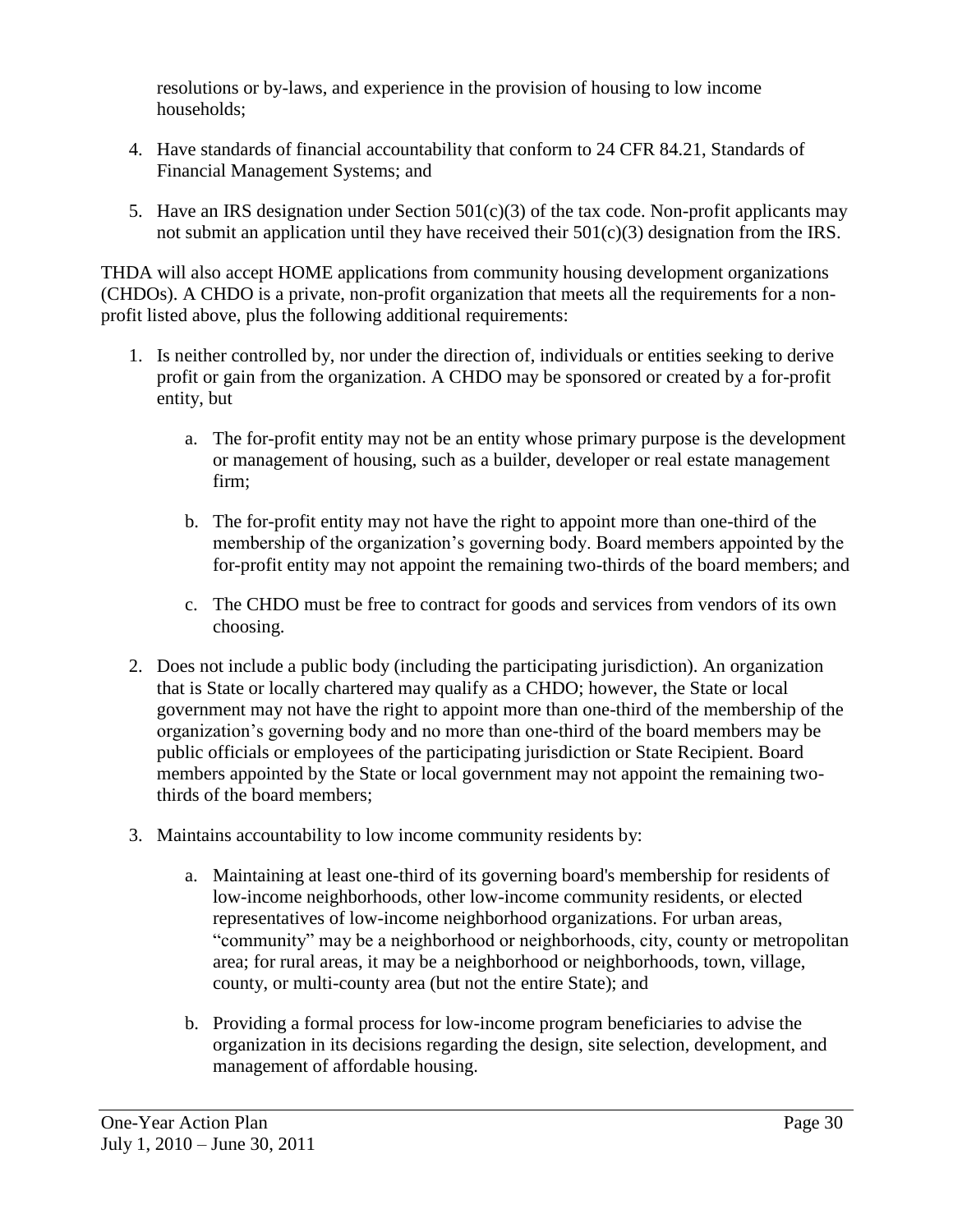- 4. Has a demonstrated capacity for carrying out activities assisted with HOME funds. An organization may satisfy this requirement by hiring experienced key staff members who have successfully completed similar projects, or a consultant with the same type of experience and a plan to train appropriate key staff members of the organization; and
- 5. Has a history of serving the community within which the housing to be assisted with HOME funds is to be located. In general, an organization must be able to show one year of serving the community before HOME funds are reserved for the organization. However, a newly created CHDO formed by local churches, service organizations, or neighborhood organizations may meet this requirement by demonstrating that its parent organization has at least a year of serving the community.

CHDOs may only apply for HOME funding for projects in which the CHDO is the owner, sponsor or developer.

Applicants with prior HOME grants must also have requested (submitted an official Request for Payment Form with supporting documentation) the following percentages of their grants by February 26, 2010 to be eligible for the 2010 HOME program:

| <b>HOME GRANT YEAR</b> | <b>SPEND DOWN REQUIREMENT</b> |
|------------------------|-------------------------------|
| $1992 - 2006$          | 100%                          |
| 2007                   | 75%                           |
| 2008                   | 50%                           |
| 2009                   | 25%                           |

These spending requirements also apply to applications from CHDOs. In addition, CHDOs that were funded for homeownership programs that generate CHDO proceeds will have to demonstrate a need for additional HOME funds to be eligible for the 2010 HOME program.

Subject to review by the Grants Committee of the THDA Board of Directors, applicants who have not submitted required documentation to close a prior grant or applicants found in material noncompliance with THDA rules are disqualified.

# **B. ALLOCATION OF FUNDS**

HOME funds committed to the State of Tennessee, through THDA, will be allocated as promulgated in the State of Tennessee's Consolidated Plan, as amended. THDA will spend up to ten percent (10%) of its HOME allocation for administrative and planning expenses. THDA will use three percent (3%) of these funds for its own administrative expenses. The remaining seven percent (7%) is available to pay the administrative costs of local governments and non-profit grant recipients. The balance of THDA's FY 2010 HOME allocation will be divided as follows:

**CHDO Set-aside.** Fifteen percent (15%) of the total allocation will be reserved for eligible applications from CHDOs outside the local participating jurisdictions or from CHDOs located in local participating jurisdictions, but proposing projects outside the local participating jurisdictions. THDA will also accept applications for the CHDO set-aside for projects in Clarksville, Jackson,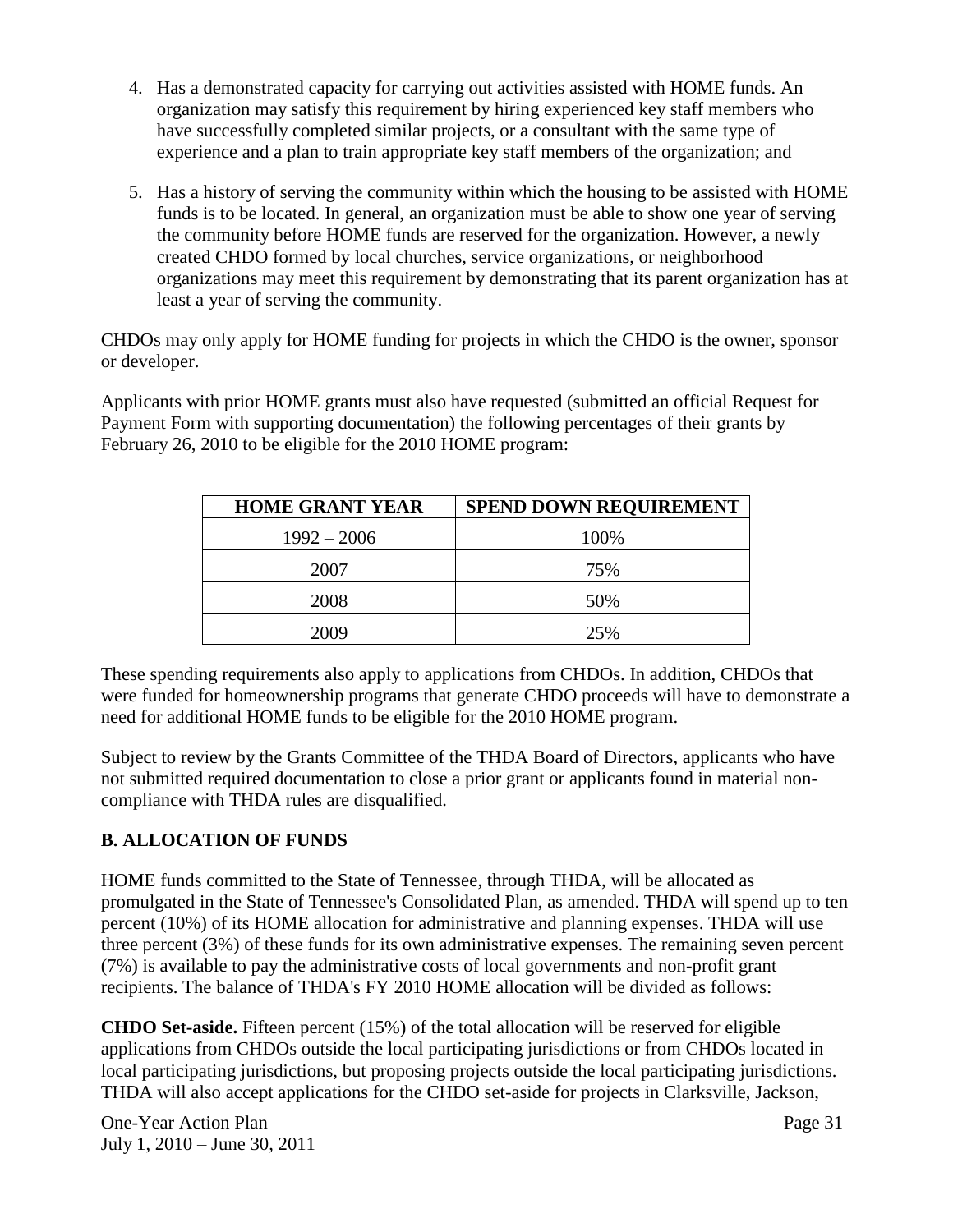Knox County and Shelby County. The THDA HOME funding to successful applicants for projects in these four jurisdictions will be reduced by the amount of funding the CHDO receives from the local participating jurisdiction to keep within the \$500,000 maximum grant. THDA may spend up to seven percent (7%) of the CHDO set-aside for CHDO operating expenses. Funds not committed to CHDOs within 24 months will be recaptured by HUD. If in the opinion of THDA, the applications submitted do not represent CHDOs with viable proposals or with the organizational potential to comply with all HOME affordability requirements, THDA may choose not to award all of the FY 2010 CHDO funds in the current application round.

**Special Needs Set-aside.** Ten percent (10%) of the total allocation will be reserved for eligible applicants proposing special needs projects. Special needs projects include, but are not limited to, housing designed for persons with an unusual need due to a condition that can be either a permanent or temporary disability. Special Needs applications must include documentation of on-going support services. In a mixed project, over one half of the units must be targeted to special needs households to be considered a special needs project. Projects targeted to the elderly or homeowner rehabilitation projects are not considered special needs projects. Special needs projects will be scored and ranked on a separate special needs matrix. See Eligible Activities, Section C, Special Needs Housing for additional information. If there are not enough applicants for the Special Needs Set-aside, the remaining funds will be combined with the funds in the Regional Allocation.

**Regional Allocation.** The remaining sixty-five percent (65%) of the HOME funds will be allocated regionally, based upon the percentage of low-income households outside the local participating jurisdictions. Counties will be grouped in regions that correspond to the existing nine development districts across the state with three regions in each Grand Division. There will be a matrix for each region and the applicants will be scored, ranked and funded until the funds are used. There will be a \$750,000 maximum grant per county in each region, and grants will be reduced proportionately should there be multiple successful applicants from the same county with a minimum grant of \$250,000. The THDA Board of Directors may, however, award less than \$250,000 should there be more than three successful applicants from the same county. In the event that a region is not able to utilize its total allocation, the funds would be reallocated within the Grand Division, and the unfunded applicants from the three regions would compete for the remaining funds in a Grand Division matrix.

HOME awards will be in the form of a grant. There is, however, an exception for rental housing projects. For small rental projects (those with less than 12 units) the HOME funds awarded to a successful applicant can be in the form of a loan or grant. For rental projects of 12 or more units, HOME funds will be awarded to successful applicants only in the form of a loan, subject to terms and conditions approved by THDA.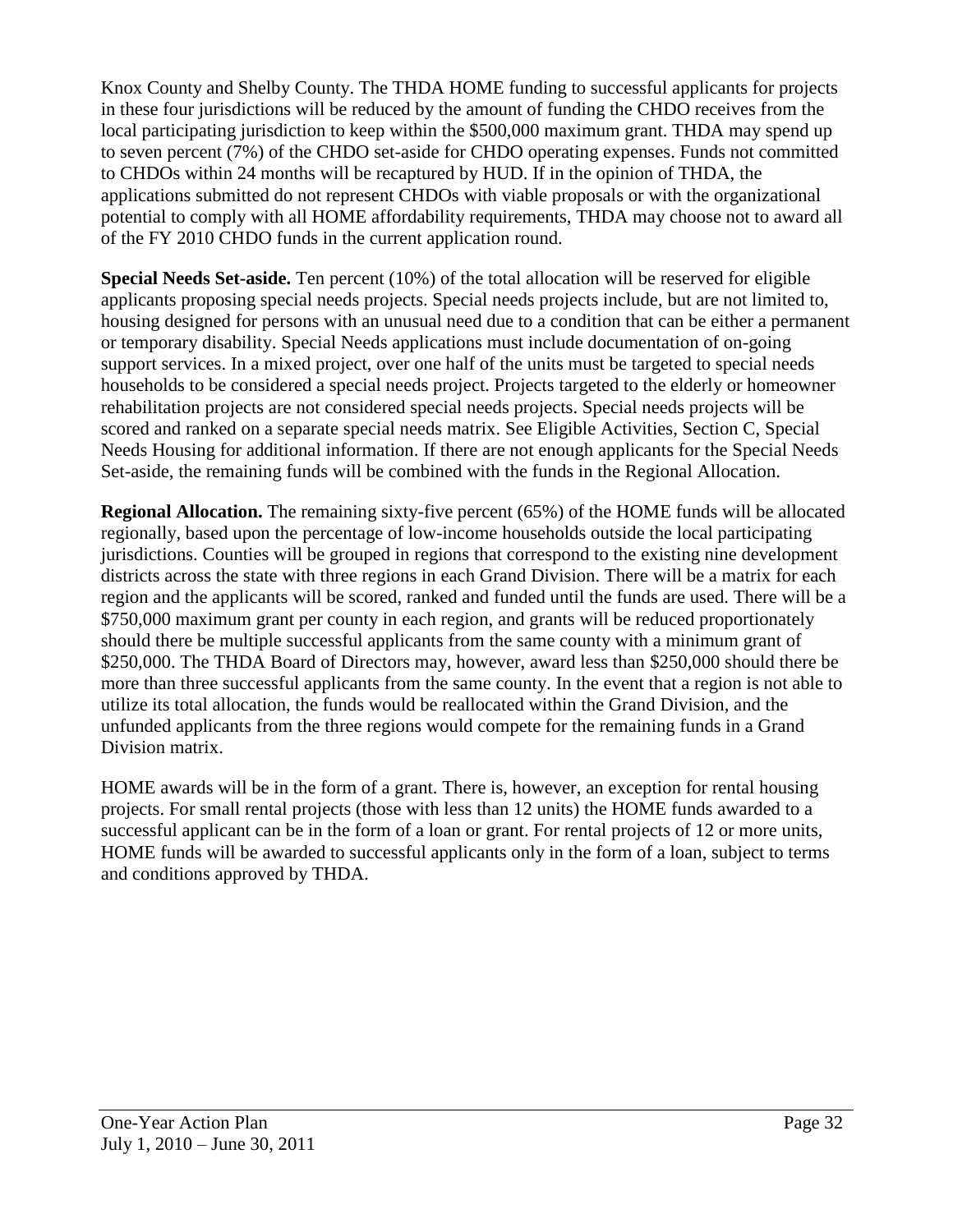| <b>Region</b>                                                                                                                                                 | <b>Allocation</b> |
|---------------------------------------------------------------------------------------------------------------------------------------------------------------|-------------------|
| <b>UPPER EAST TN Carter,</b><br>Greene, Johnson, Hancock,<br>Hawkins, Unicoi                                                                                  | \$867,506         |
| <b>EAST TN</b> Anderson, Blount, Campbell,<br>Claiborne, Cocke, Grainger, Hamblen,<br>Jefferson, Loudon, Monroe, Morgan, Roane,<br>Scott, Sevier, Union       | \$2,576,264       |
| <b>SOUTHEAST TN Bledsoe, Bradley,</b><br>Grundy, Hamilton, Marion, McMinn, Meigs,<br>Polk, Rhea, Sequatchie                                                   | \$1,354,907       |
| <b>UPPER CUMBERLAND Cannon, Clay,</b><br>Cumberland, DeKalb, Fentress, Jackson,<br>Macon, Overton, Pickett, Putnam, Smith,<br>Van Buren, Warren, White        | \$1,165,425       |
| <b>GREATER NASHVILLE Cheatham,</b><br>Dickson, Houston, Humphreys,<br>Montgomery, Robertson, Rutherford,<br>Stewart, Sumner, Trousdale, Williamson,<br>Wilson | \$2,155,067       |
| SOUTH CENTRAL TN Bedford, Coffee,<br>Franklin, Giles, Hickman, Lawrence, Lewis,<br>Lincoln, Marshall, Maury, Moore, Perry,<br>Wayne                           | \$1,322,947       |
| <b>NORTHWEST TN Benton, Carroll,</b><br>Crockett, Dyer, Gibson, Henry, Lake, Obion,<br>Weakley                                                                | \$946,266         |
| <b>SOUTHWEST TN Chester, Decatur,</b><br>Hardeman, Hardin, Haywood, Henderson,<br>Madison, McNairy                                                            | \$672,317         |
| <b>MEMPHIS-DELTA</b> Fayette, Lauderdale,<br>Tipton                                                                                                           | \$353,850         |
| <b>CDHO SET-ASIDE</b>                                                                                                                                         | \$2,632,142       |
| <b>SPECIAL NEEDS SET-ASIDE</b>                                                                                                                                | \$1,754,761       |

The 2010 HOME allocation for Tennessee is \$17,461,612. After adjustments for the 15% CHDO set-aside, 10% for administrative costs, the 10% Special Needs Set-Aside, and the approximate \$86,000 in expected program income, there is \$11,414,549 available for the Regional Allocation.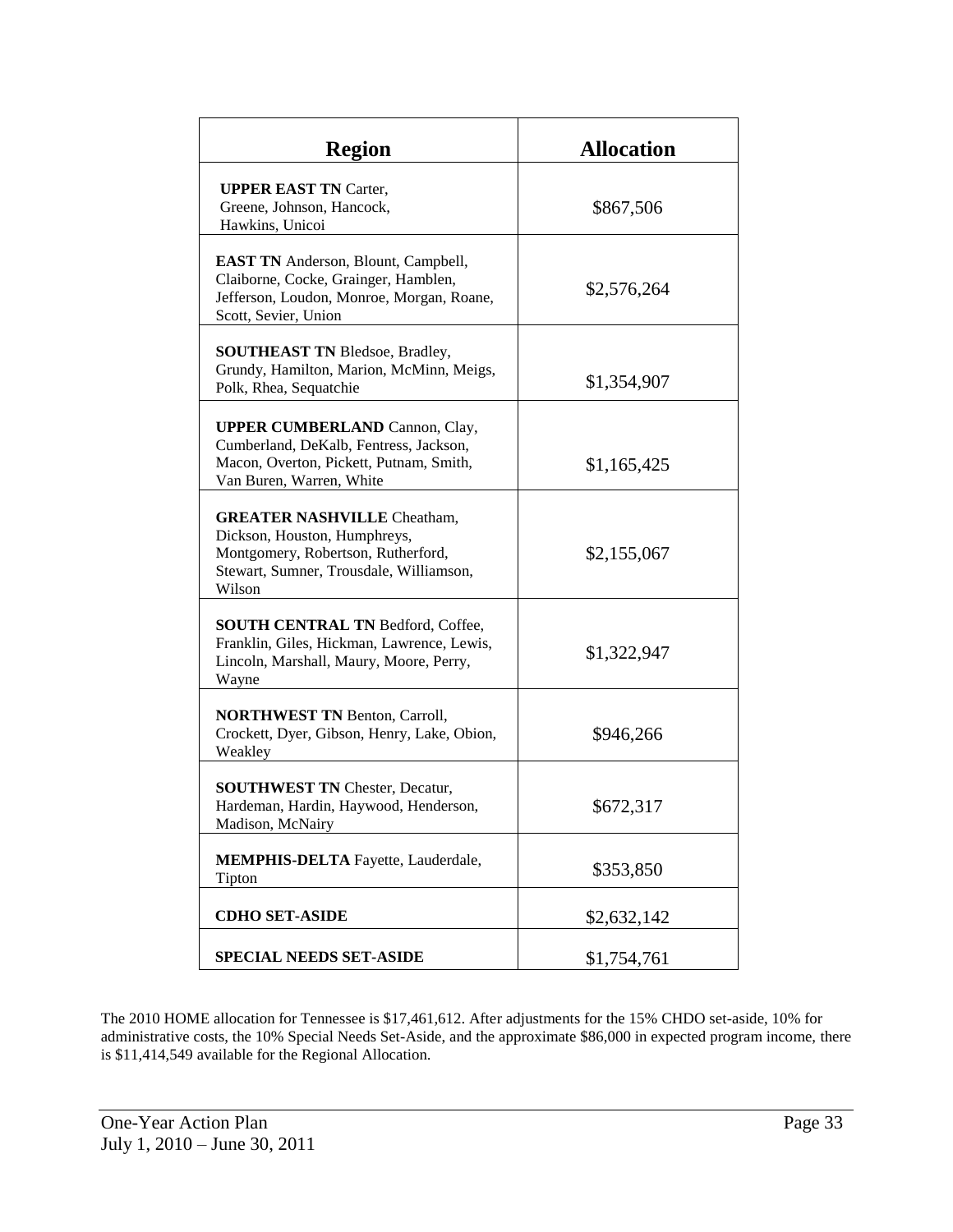### **C. ELIGIBLE ACTIVITIES**

There are specific eligible activities under the HOME Program that must address the housing needs of low-income households. Housing includes manufactured housing and manufactured housing lots, permanent housing for disabled homeless persons, transitional housing, single-room occupancy housing and group homes. Housing does not include emergency shelters (including shelters for disaster victims) or facilities such as nursing homes, convalescent homes, hospitals, residential treatment facilities, correctional facilities and student dormitories. Eligible housing activities include:

#### **1. Homeowner rehabilitation programs.**

*Reconstruction*. For the purposes of the HOME program, rehabilitation includes the demolition and rebuilding or reconstruction of substandard housing. Reconstruction is defined as the rebuilding, on the same lot, of housing standing on a site at the time of project commitment. The number of housing units on the lot may not be decreased or increased as part of a reconstruction project. However, the number of rooms per unit may be increased or decreased depending upon the needs and the size of the household. The reconstructed housing must be substantially similar (i.e., singleor multi-family housing) to the original housing. Reconstruction also includes replacing an existing substandard unit of manufactured housing with a new or standard unit of manufactured housing. All reconstructed units will have a compliance period of 15 years.

*New Construction without acquisition*. Based upon approval by THDA, replacement of a manufactured housing unit with a stick-built unit is considered new construction. It can be considered an eligible activity as long as all of the requirements for homeownership, including the affordability period and the resale/recapture provisions, are met. These federal affordability restrictions are more stringent than the THDA required compliance period for homeowner rehabilitation projects.

*Conversion*. Under the HOME program, rehabilitation also includes the conversion of an existing structure from an alternative use to affordable, residential housing. If conversion involves additional units beyond the walls of an existing structure, the project will be deemed new construction. Conversion of a structure to commercial use is not an eligible use of HOME funds.

*Manufactured Housing*. For purposes of this program description, the definition of manufactured housing contained in the Code of Federal Regulations and used by HUD is adopted. Manufactured housing is transportable in one or more sections, which in the traveling mode is eight feet or more in width, or forty feet or more in length, or when erected on site, is 320 or more square feet in size; is built on a permanent chassis to assure the initial and continued transportability of the structure; and is designed to be used as a dwelling with or without a permanent foundation.

Under limited circumstances, HOME funds may be used to renovate existing manufactured housing, but the HOME assistance will be limited to a maximum of \$10,000 for single-wide units. Multiple-width units will be evaluated and pre-approved by THDA on a case by case basis. The \$10,000 limit does not apply to the replacement of substandard manufactured housing units under reconstruction; however, replacement must also be pre-approved by THDA.

To receive assistance, the owner of the manufactured home must also own the land on which the home is located or have a 99-year lease.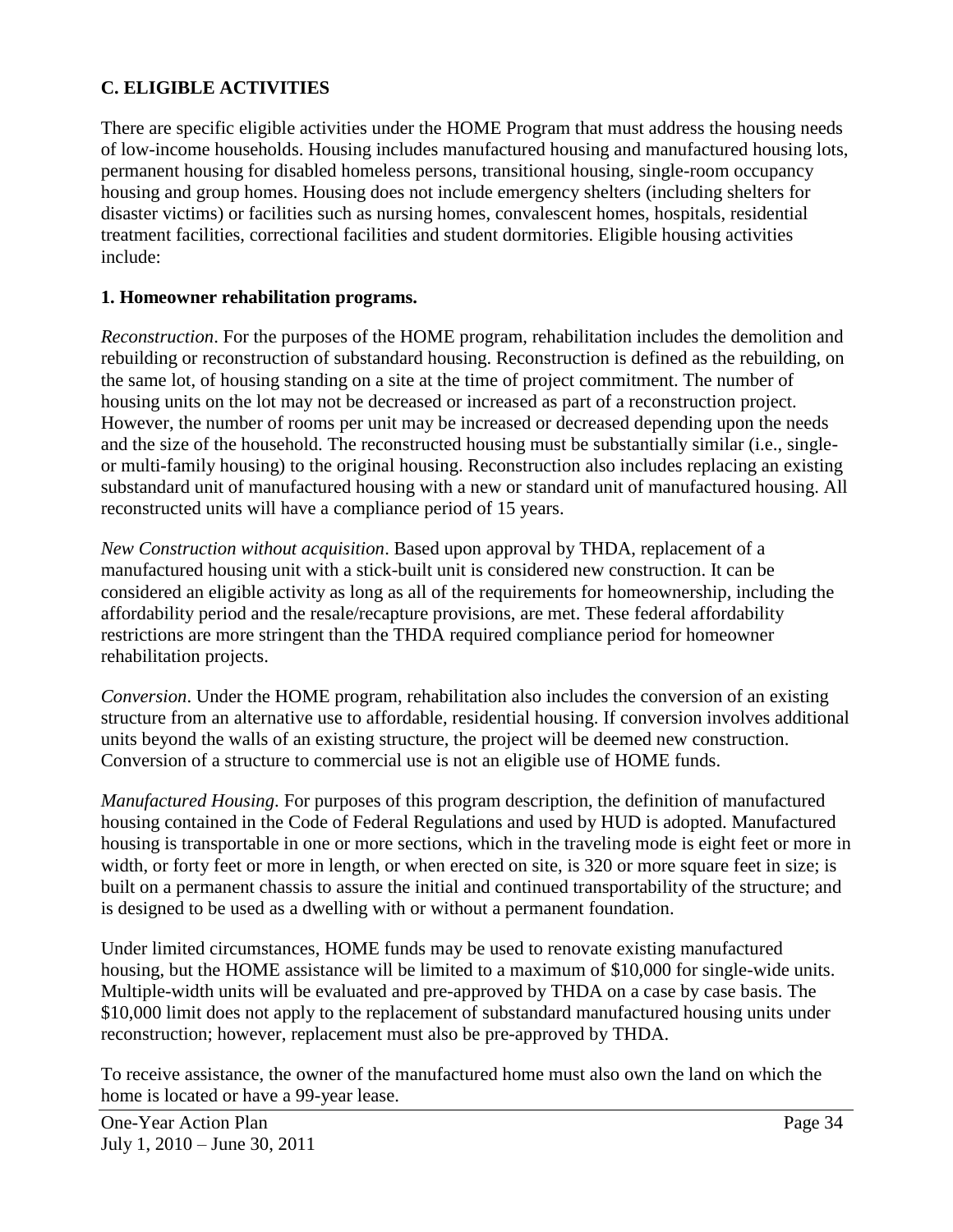*Housing Rehabilitation Costs and Lead-based Paint*. If a unit to be rehabilitated was built after 1978, the rehabilitation costs are capped by the HOME subsidy limits. All units built prior to 1978 will require a risk assessment by a qualified lead inspector. If the risk assessment of a pre-1978 unit discloses no lead, then the cap for rehabilitation costs will be the HOME subsidy limits. If the risk assessment for a pre-1978 unit reveals the presence of lead-based paint and the estimated rehabilitation costs are less than \$25,000, then standard treatments will apply and the HOME subsidy for rehabilitation is limited to \$25,000. If the risk assessment reveals the presence of leadbased paint and the estimated rehabilitation costs exceed \$25,000, then abatement will be required by a qualified abatement contractor to provide assistance up to the HOME subsidy limits. These restrictions do not apply to instances of reconstruction.

2. Homeownership Programs.

*CHDOs*. Construction financing or acquisition and substantial rehabilitation of substandard singlefamily dwellings. HOME funds are to be used as the primary method of financing (without interest cost) the development of affordable single-family units either through new construction or acquisition and rehabilitation of substandard units by the CHDO. The CHDO must be the owner, sponsor or developer of the project. At the time of permanent financing the HOME funds are repaid to the CHDO as CHDO proceeds and are used to develop additional single-family units for homeownership. A CHDO must allow up to \$14,999 of HOME funds to remain with the unit as a soft second mortgage as necessary to qualify the household for permanent financing. THDA requires that a subsidy remain in the financing when the unit is sold so affordability is based on the less restrictive recapture provision of the HOME regulations.

*Cities, counties and non-profit organizations (non-CHDO).* Homeownership programs are restricted to a soft second mortgage necessary to qualify the household for permanent financing.

*Soft second mortgages.* Any HOME funds used for a soft second mortgage in homeownership programs are limited to a maximum subsidy of \$14,999 per household with a five-year affordability period forgiven at the end of the fifth year.

*Sales Price Limits*. The sales price limits for homeownership programs are the same as the property value limits for homeowner rehabilitation programs.

*Underwriting*. Front and back end ratios may not exceed thirty-five (35%) and forty-five percent (45%), respectively. Lower ratios are encouraged.

*Permanent Financing*. Under homeownership programs, THDA expects the use of THDA mortgages whenever suitable. Other financing may be used if it is comparable to a THDA mortgage. Permanent financing is considered comparable if the interest rate does not exceed the prevailing THDA Great Rate by more than two percentage points. All loans must have a fixed interest rate fully amortizing over the term of the loan. There can be no pre-payment penalty for early payoffs.

*Homebuyer Contribution*. The homebuyer must make a contribution from their own funds equal to one percent (1%) of the purchase price of the property. This requirement will be waived for special needs homebuyers working with non-profit agencies funded for downpayment programs under the Special Needs set-aside.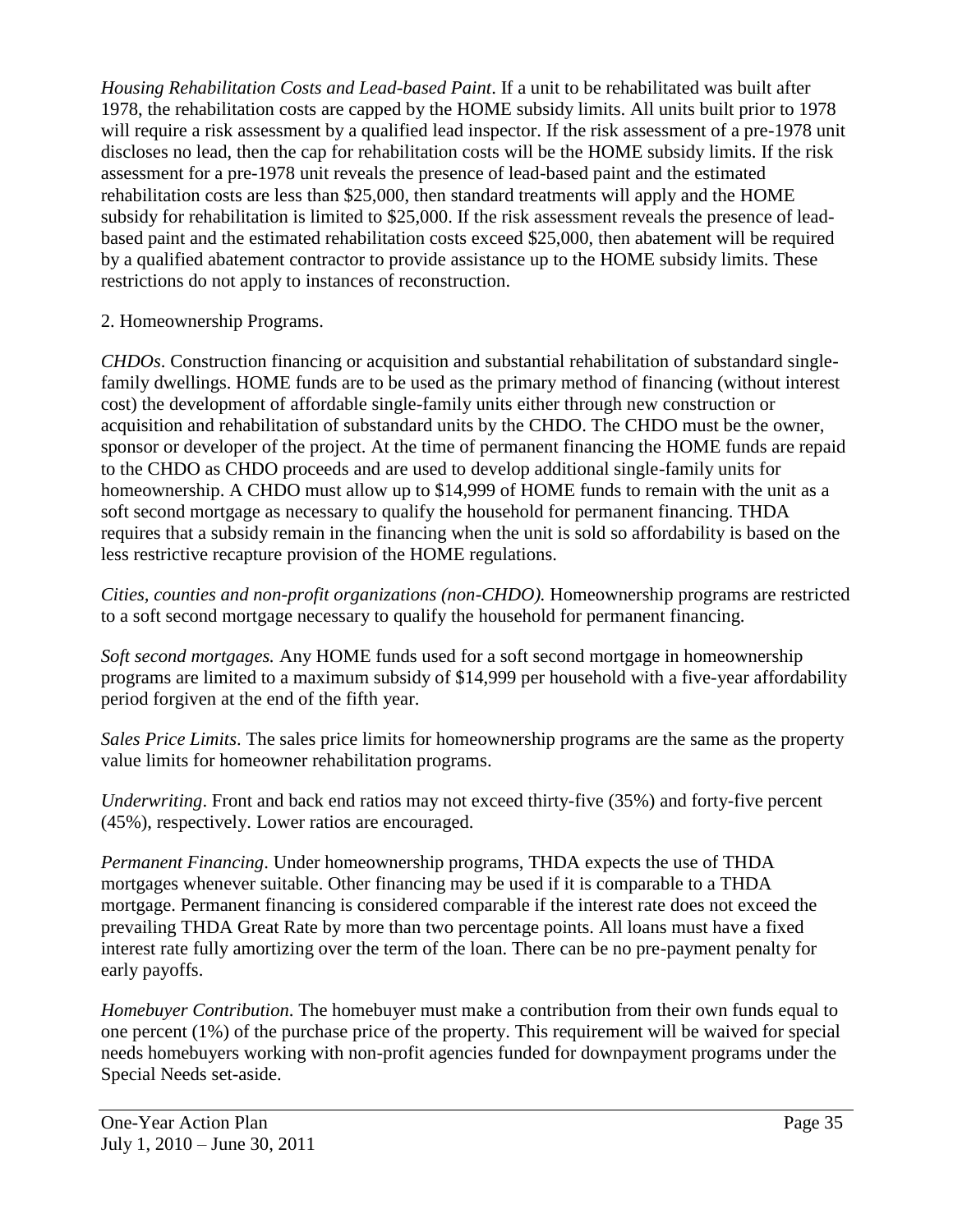*Homebuyer Education*. All homebuyers must complete a homebuyer education program from a THDA qualified homebuyer education trainer prior to purchase.

Before construction or acquisition and rehabilitation can begin under homeownership, all units must have qualified buyers pre-approved for a permanent loan. No speculative construction or acquisition is allowed. However, lease purchase is permitted if necessary.

It is expected that the grantee will not only shepherd the homebuyer through the home buying process, but also work toward fostering an on-going relationship with the homebuyer. This includes facilitating additional homeowner counseling, verifying homeowner occupancy requirements on an annual basis, and monitoring mortgage default issues.

## **3. Rental Housing Programs.**

New construction of rental housing units.

Acquisition and/or rehabilitation of rental housing units.

*Special Needs Housing*. New Construction, acquisition and/or rehabilitation of housing, including transitional housing, single-room occupancy housing and group homes, for persons with a physical, emotional or mental disability.

A *person with disabilities* means a household composed of one or more persons, at least one of whom is an adult who has a disability. A person is considered to have a disability if the person has a physical, mental or emotional impairment that is expected to be of long-continued and indefinite duration; substantially impedes his or her ability to live independently; and is of such a nature that such ability could be improved by more suitable housing.

A person will also be considered to have a disability if he or she has a developmental disability, which is a severe, chronic disability that is attributable to a mental or physical impairment or combination of mental and physical impairments; is manifested before the person attains age 22; is likely to continue indefinitely; results in substantial functional limitations in three or more of the following areas of major life activity: self-care, receptive and expressive language, learning, mobility, self-direction, capacity for independent living, and economic self-sufficiency; and reflects the person's need for a combination and sequence of special interdisciplinary, or generic care, treatment, or other services that are of lifelong or extended duration and are individually planned and coordinated.

*Transitional housing* means housing that is designed to provide housing and appropriate support services to persons, including (but not limited to) deinstitutionalized individuals with disabilities, homeless individuals with disabilities, and homeless families with children; and has as its purpose facilitating the movement of individuals and families to independent living within a time period that is set by the grantee or project owner before occupancy.

*Group Home* means housing occupied by two or more single persons or families consisting of common space and/or facilities for group use by the occupants of the unit, and (except in the case of shared one-bedroom units) separate private space for each household. Supportive services may be provided. A group home is generally a large single-family unit, and is considered a one-unit project.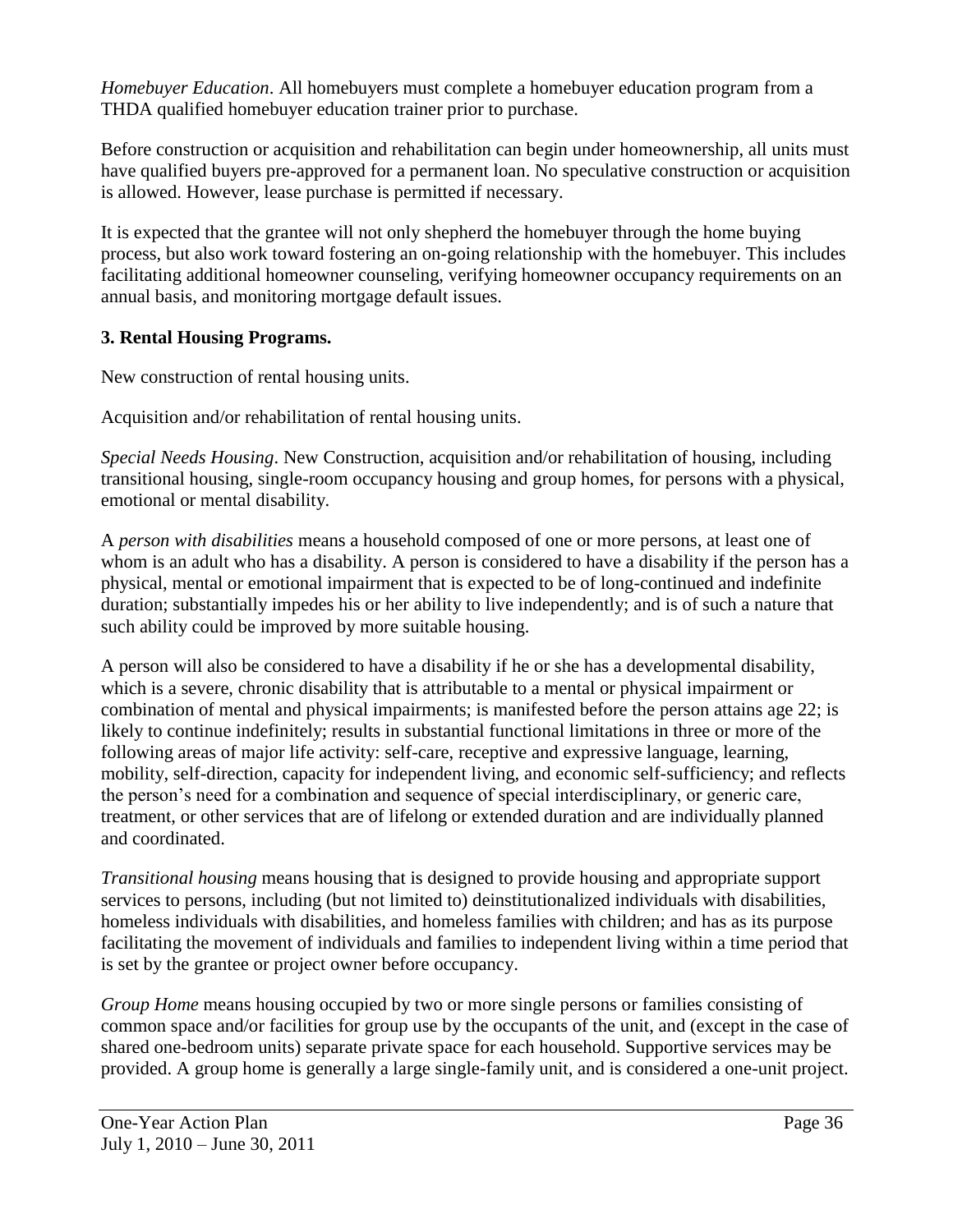The subsidy limit is based upon the number of bedrooms in the unit, including bedrooms occupied by resident support service providers.

Rents for HOME-assisted group homes are based upon the number of bedrooms in the unit, excluding bedrooms occupied by live-in support service providers, with each household paying its proportionate share of the total unit rent.

*Single Room Occupancy (SRO)* housing means housing consisting of clearly identifiable separate dwelling units that are the primary residence of its occupant or occupants. If the project consists of new construction, conversion of non-residential space, or reconstruction, then the unit must contain either food preparation or sanitary facilities (and may contain both). For acquisition or rehabilitation of an existing residential structure or a hotel, neither food preparation nor sanitary facilities are required to be in the unit. If the units do not contain sanitary facilities, the building must contain sanitary facilities that are shared by the tenants.

The maximum per unit subsidy is the subsidy for zero-bedroom units times the number of HOMEassisted units in the structure. However, in no event may the maximum subsidy exceed the actual development cost of the HOME-assisted units based on their proportionate share of the total development cost.

If the HOME-assisted SRO unit has neither food preparation nor sanitary facilities, or only one, the rent may not exceed 75% of the FMR for a zero bedroom unit.

If the HOME-assisted SRO unit has both food preparation and sanitary facilities in the unit, the High and Low HOME rent requirements of the HOME program apply. *See Section H- Additional Requirements for HOME Rental Housing Programs.*

HOME funds are used as gap financing, and the applicant must demonstrate a need for the HOME funds. If the project development costs require additional financing, documentation must be provided that the other financing has been secured. If the project can support a debt, other financing will be a threshold requirement.

## **4. CHDO Operating Expenses, Developer's Fees and CHDO Proceeds.**

*CHDO Operating Expenses.* CHDO may request up to 7% of the grant as CHDO operating expenses to help with the administrative costs of operating a housing program. Operating expenses are separate from project funds.

*Developers Fees.* A CHDO may also request an 8% developer's fee if the CHDO is acting as a developer of housing. The developer's fee is 8% of the HOME funds used to construct or acquire and rehabilitate the unit. The developer's fee is a project soft cost and counts against the maximum per unit subsidy limit.

*CHDO Proceeds*. CHDO proceeds are the HOME funds returned to a CHDO upon the sale of a unit developed by the CHDO from the buyer's permanent financing. The CHDO must use its CHDO proceeds to develop more housing. A CHDO may use 15% of the CHDO proceeds for operating expenses, 7% for administration and 8% for developer's fees. Once the CHDO proceeds are used a second time to develop more housing, the HOME restrictions on the use of proceeds are eliminated. There is, however, a cap of 25% on the amount of CHDO proceeds that can be used for operating or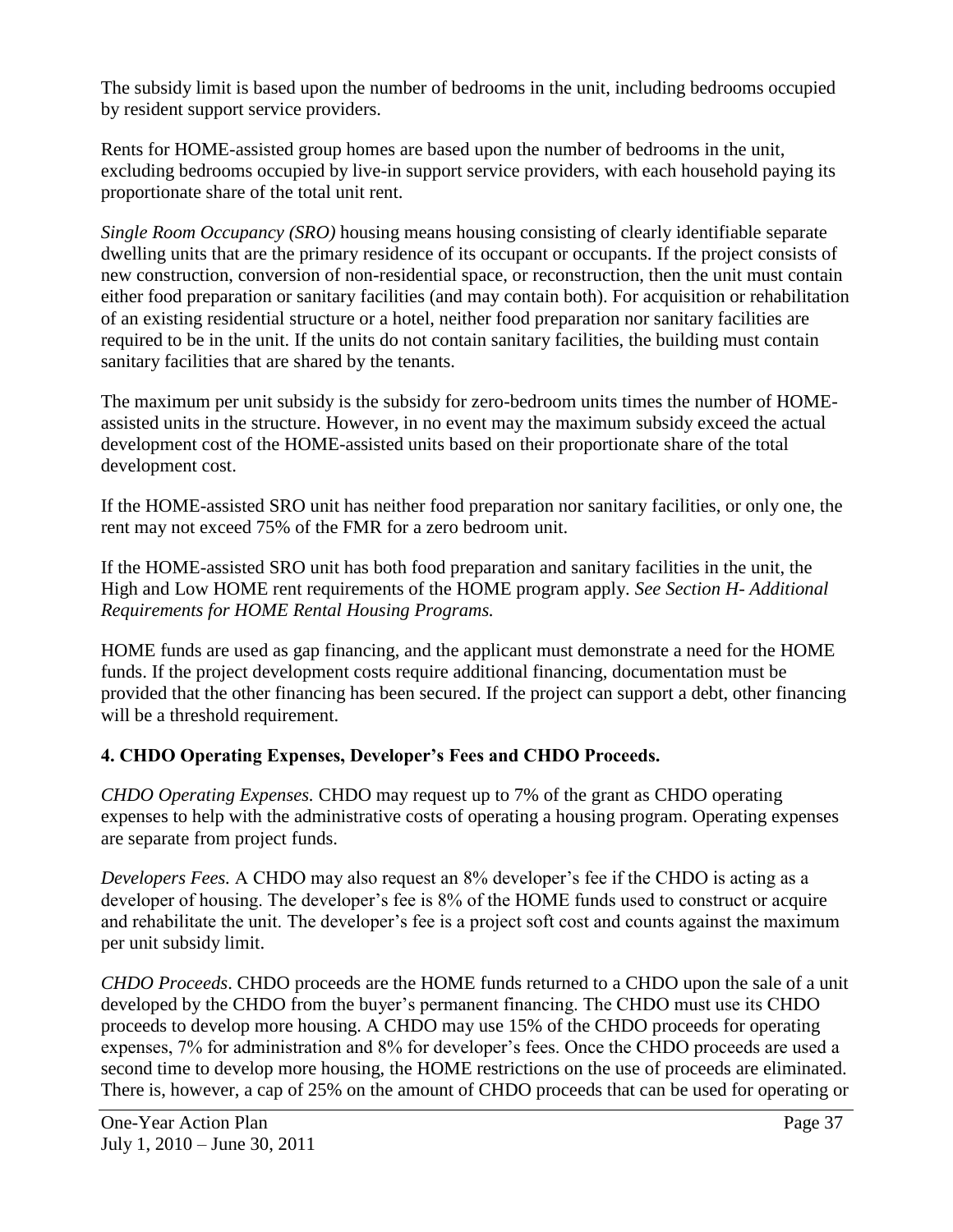administrative expenses and a CHDO must submit audited financial statements annually that the 25% cap has not been exceeded. (This policy applies retroactively to existing CHDO proceeds as well as the 2006 and future HOME programs.)

## **5. Project Soft Costs.**

In planning their programs, applicants may include as a project soft cost the costs for inspections and work write-ups. There is a limit to these costs of 7% of the hard costs of the rehabilitation or construction, not to exceed \$2,100 or be less than \$500. In addition to the costs for inspections and work write-ups, the costs for lead-based paint inspections, risk assessments and clearance testing, and architectural and engineering fees are also paid as project soft costs. All project soft costs count toward the maximum per unit subsidy limit.

# **D. PROHIBITED ACTIVITIES**

1. Provide project reserve accounts, or operating subsidies;

2. Provide tenant-based rental assistance for the special purposes of the existing Section 8 program, in accordance with Section 212(d) of the Act;

3. Provide non-federal matching contributions required under any other Federal program;

4. Provide assistance authorized under Section 9 of the 1937 Act (annual contributions for operation of public housing);

5. Carry out activities authorized under 24 CFR Part 968 (Public Housing Modernization);

6. Provide assistance to eligible low-income housing under 24 CFR Part 248 (Prepayment of Low Income Housing Mortgages;

7. Provide assistance (other than assistance to a homebuyer to acquire housing previously assisted with HOME funds) to a project previously assisted with HOME funds during the period of affordability established by HUD and THDA in the written agreement. However, additional HOME funds may be committed to a project up to one year after project completion, but the amount of HOME funds in the project may not exceed the maximum per-unit subsidy amount;

8. Pay for any cost that is not eligible under 24 CFR 92.206 through 92.209;

9. Provide assistance to private, for-profit owners of rental properties;

10. Provide assistance to projects that propose combining HOME funds with HUD 811 or 202 projects; and

11. Provide assistance for a homeowner rehabilitation project by a CHDO from the 15% CHDO setaside. A CHDO funded through the 15% CHDO Set-aside can only participate in the HOME program if they are the owner, sponsor or developer of a project.

# **E. LAYERING**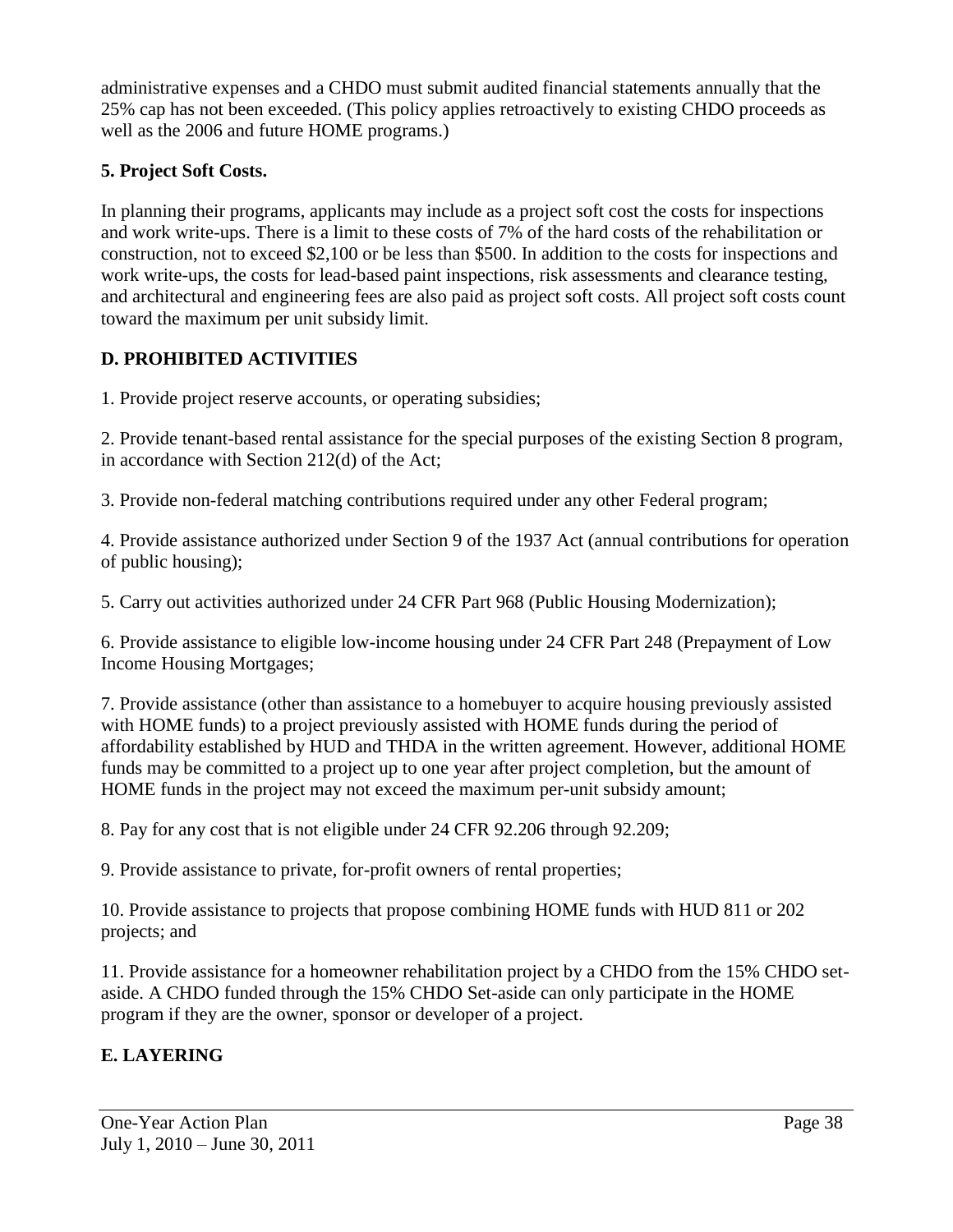Layering is the combining of other federal resources on a HOME-assisted project that results in an excessive amount of subsidy for the project. Such activity is prohibited. Grantees will analyze each project to insure that only the minimum amount of assistance is allocated to the project. In no case may the amount of HOME funds exceed the Maximum Per Unit Subsidy Limit.

# **F. MATCH AND LEVERAGE**

For the FY 2010 HOME program, THDA will continue to provide the required federal match. Although no local match is required from applicants, THDA will count toward its matching requirement any non-federal project funds that qualify as match under the HOME rule.

In the scoring matrix, any project that has leveraged funds will receive additional points. Leveraged funds are funds provided by the local governments, grants from other sources and cash from program beneficiaries. Loan proceeds from a lending institution do not count as leverage. However, the savings generated from a below market interest rate will count as leverage. Administrative funds, anticipated fund-raising revenues, THDA BUILD loan funds, and construction loans do not count toward leverage. Leveraged funds counted in one program year do not qualify again as leverage in subsequent years.

The value of donated labor, materials and land will count toward leverage. The value of unskilled labor is set at the current minimum wage, and the value of skilled labor is set at twice the current minimum wage. The value of land and/or a building donated or acquired for a project prior to the application will count as leverage, but there must be an appraisal or tax assessment included in the application to document its value. In order to count donated supplies or materials, only the documented value of the actual goods or materials will be considered and they must be legitimately required by the program. The donor must provide a letter to confirm the amount of the supplies or materials. Proposed discounts will not count as leverage.

In addition, for rental projects, HOME funds are to be used a gap funding, and the applicant must demonstrate a need for the HOME funds. If development costs require other financing, documentation must be provided that the other financing has been secured. If a rental project can support debt, other financing will be a threshold requirement.

# **G. HOME PROGRAM REQUIREMENTS**

# **1. INCOME LIMITS**

HOME funds may be used to benefit only low-income or very low-income households. "Low income households" means an individual or household whose income does not exceed 80% of the area median income, adjusted for household size. "Very low income household" means an individual or household whose income does not exceed 50% of the area median income, adjusted for household size.

For rental property, the income limits apply to the incomes of the tenants, not to the owners of the property. At initial occupancy 90% of the tenant households must have incomes below 60% of the area median income, adjusted for household size. *(Refer to Section H - Additional Requirements for HOME Rental Programs.)*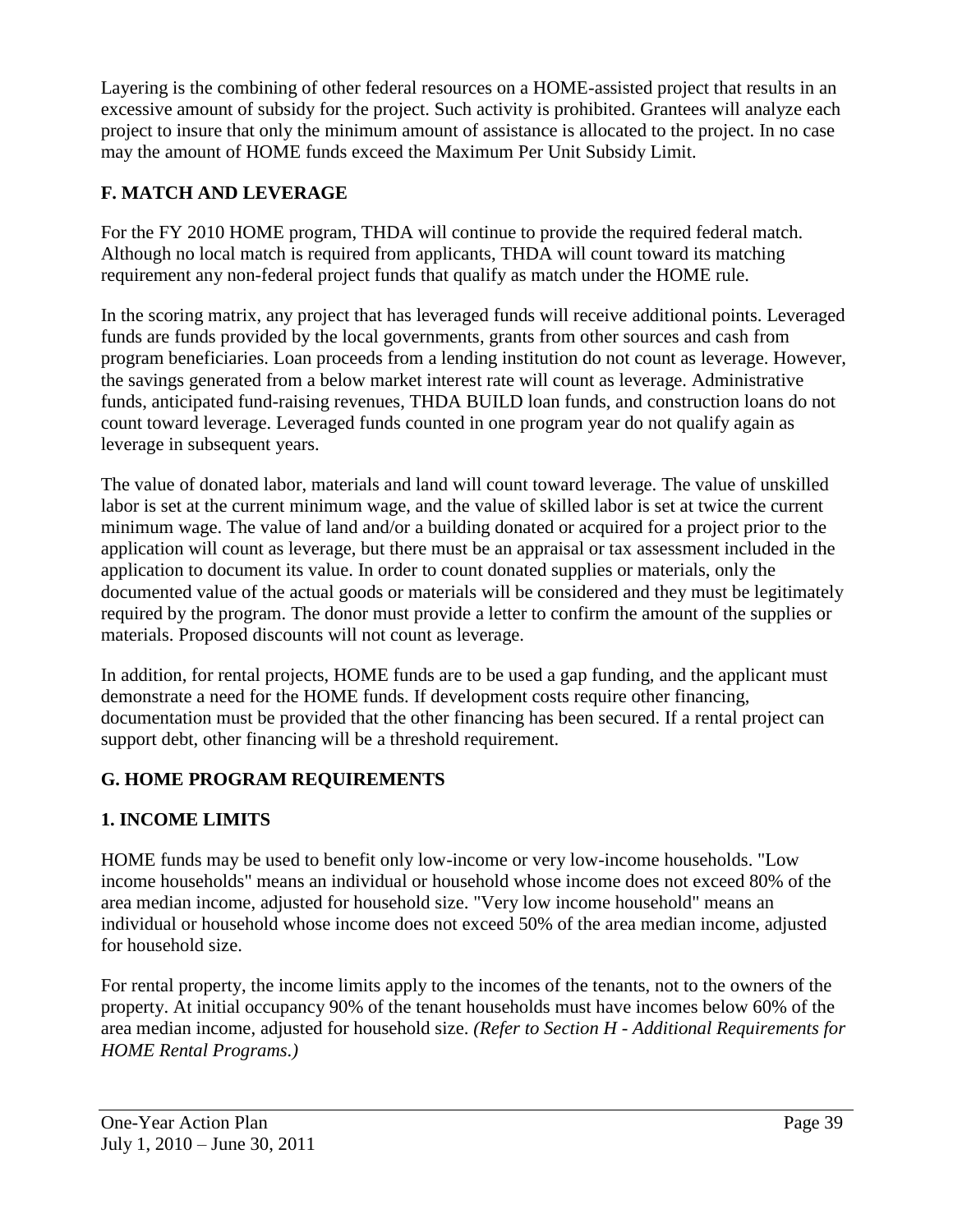The income of the household to be reported for purposes of eligibility is the sum of the annual gross income of the beneficiary, the beneficiary's spouse, and any other household member residing in the home or rental unit. Annual gross income is "anticipated" for the next 12 months, based upon current circumstances or known upcoming changes, minus certain income exclusions.

Median income for an area or the state shall be that median income estimate made by HUD. Median incomes change when HUD makes revised estimates.

# **2. FORMS OF ASSISTANCE**

*Homeowner rehabilitation*. Assistance from grant recipients to program beneficiaries will be limited to forgivable grants that are completely forgiven after a specified period of time as long as the beneficiary adheres to the conditions of the grant.

*Homeownership programs*. Assistance from grant recipients to program beneficiaries as soft second mortgages will be limited to loans which are forgiven at the end of 5 years.

*Rental programs*. For small rental projects (those with less than 12 units) the HOME funds awarded to a successful applicant in the form of a grant. For rental projects of 12 or more units, HOME funds will be awarded to successful applicants only in the form of a loan, subject to terms and conditions approved by THDA.

Applicants may request approval from THDA to provide loans which generate program income. During the time the HOME grant is active, drawn requests must be reduced by accumulated program income before drawing down "new" HOME funds. Once a HOME grant is closed out, program income must be accounted for and reported to THDA at least quarterly. A Grantee may also elect to return accumulated program income to THDA on a quarterly basis.

# **3. COMPLIANCE PERIOD**

*Homeowner rehabilitation without reconstruction*. Grants for homeowner rehabilitation projects that do not involve reconstruction shall have a compliance period of at least five years with a forgiveness feature of 20% annually. In order to enforce the compliance period, THDA will require that homeowners sign both a grant note and a deed of trust.

*Homeowner rehabilitation with reconstruction*. Grants for homeowner rehabilitation projects involving reconstruction of substandard units will have a compliance period of 15 years with a forgiveness feature of 6.66% annually. In order to enforce the compliance period, THDA will require that homeowners sign both a grant note and a deed of trust.

If the homeowner of a property that has been rehabilitated or reconstructed dies during the compliance period and the property is inherited by heirs, the property may be rented without repaying the unforgiven portion of the HOME subsidy to THDA. However, if the house is sold by the heirs during the affordability period, the remaining unforgiven portion must be repaid to THDA. This policy may be applied retroactively to prior HOME projects as needed.

If the homeowner of a manufactured housing unit replaced with a stick-built unit dies during the 15 year affordability period, the entire amount of HOME-assistance must be repaid to THDA.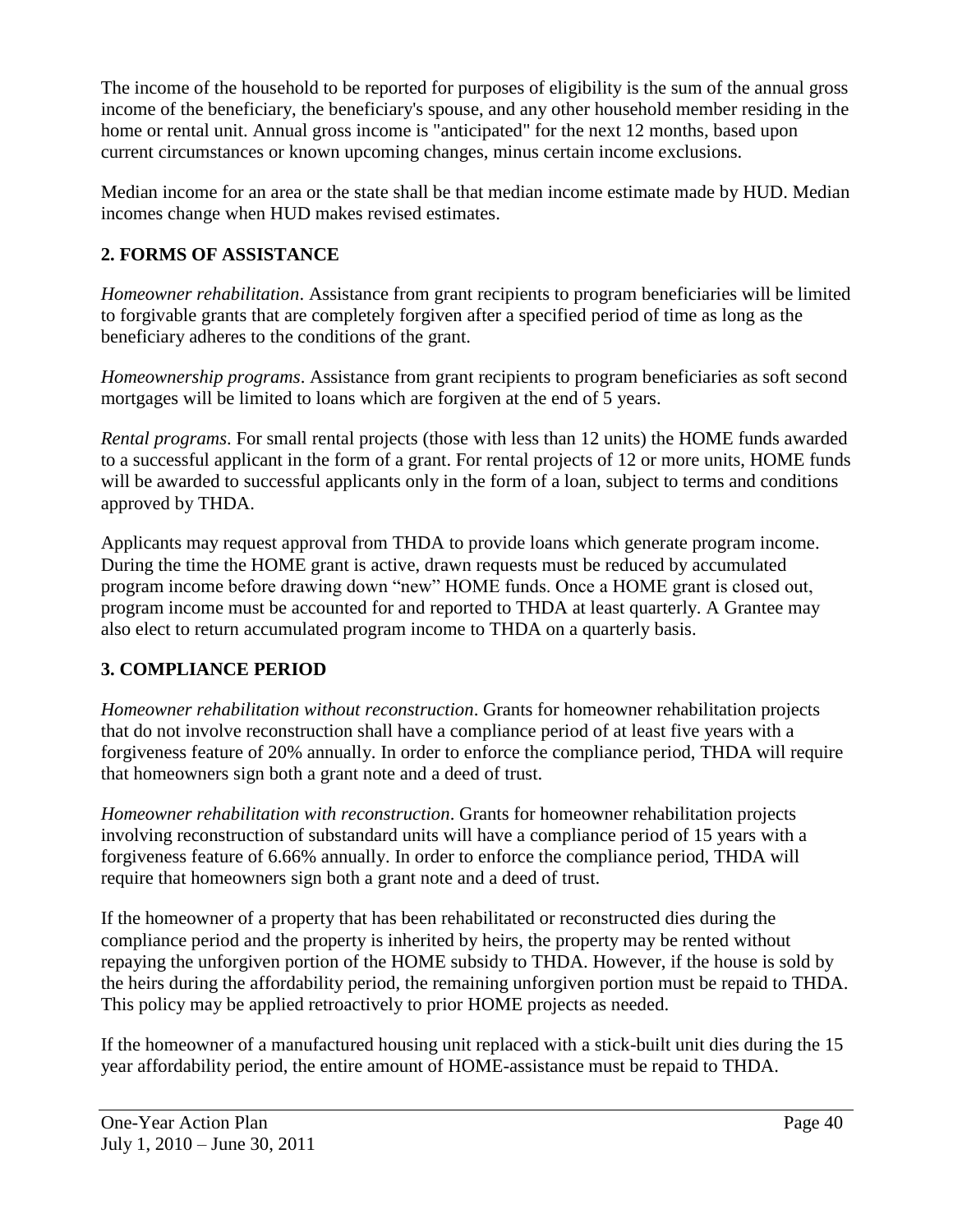*Homeownership Programs*. A CHDO must leave up to \$14,999 of HOME funds in the unit as a soft second mortgage necessary to qualify a household for permanent financing. There will be an affordability period of five years which is forgiven at the end of the 5th year if the unit remains in compliance, i.e., remains the primary residence of the initial homebuyer and is not leased.

If the HOME-assisted unit is sold on or before the end of the affordability period, the amount of the HOME subsidy subject to recapture will be reduced by 20% per year. If the remaining outstanding principal balance of the HOME Note plus the amount of the downpayment made by the homeowner, if any, plus the amount of any capital improvement investment made by the homeowner exceeds the amount of net proceeds available as a result of the sale, the Grantee shall recapture a pro rata share of the net proceeds of the sale in lieu of the full remaining outstanding principal balance of the HOME Note. The pro rata amount to be recaptured shall be calculated in accordance with the HOME Program Regulations at 24 CFR  $92.254(a)(5)(ii)(A)(3)$ . If the unit does not remain in compliance, the entire \$14,999 of HOME assistance must be repaid. In order to enforce the affordability period, THDA will require that the homebuyer sign both a note and a deed of trust.

Under construction financing, the per unit amount of HOME funds and the affordability period they trigger are based upon the amount of HOME funding invested in the unit. In order to enforce the provisions of the Working Agreement, THDA will require that a restrictive covenant be recorded against the property.

| <b>HOMEOWNERSHIP</b><br><b>ASSISTANCE</b><br><b>HOME SUBSIDY PER UNIT</b> | <b>MINIMUM PERIOD OF</b><br><b>AFFORDABILITY</b> |
|---------------------------------------------------------------------------|--------------------------------------------------|
| Under \$15,000                                                            | 5 Years                                          |
| $$15,000 - $40,000$                                                       | 10 Years                                         |
| Over \$40,000                                                             | 15 Years                                         |

*Rental Housing Projects*. Grants for rental housing projects will be subject to affordability requirements based upon the project type and the amount of HOME subsidy per unit. See Section H-4, Affordability Terms For Rental Projects. Prior to drawing down HOME funds, owners of rental projects will be required to sign a grant note, deed of trust and restrictive covenant to enforce the HOME affordability period.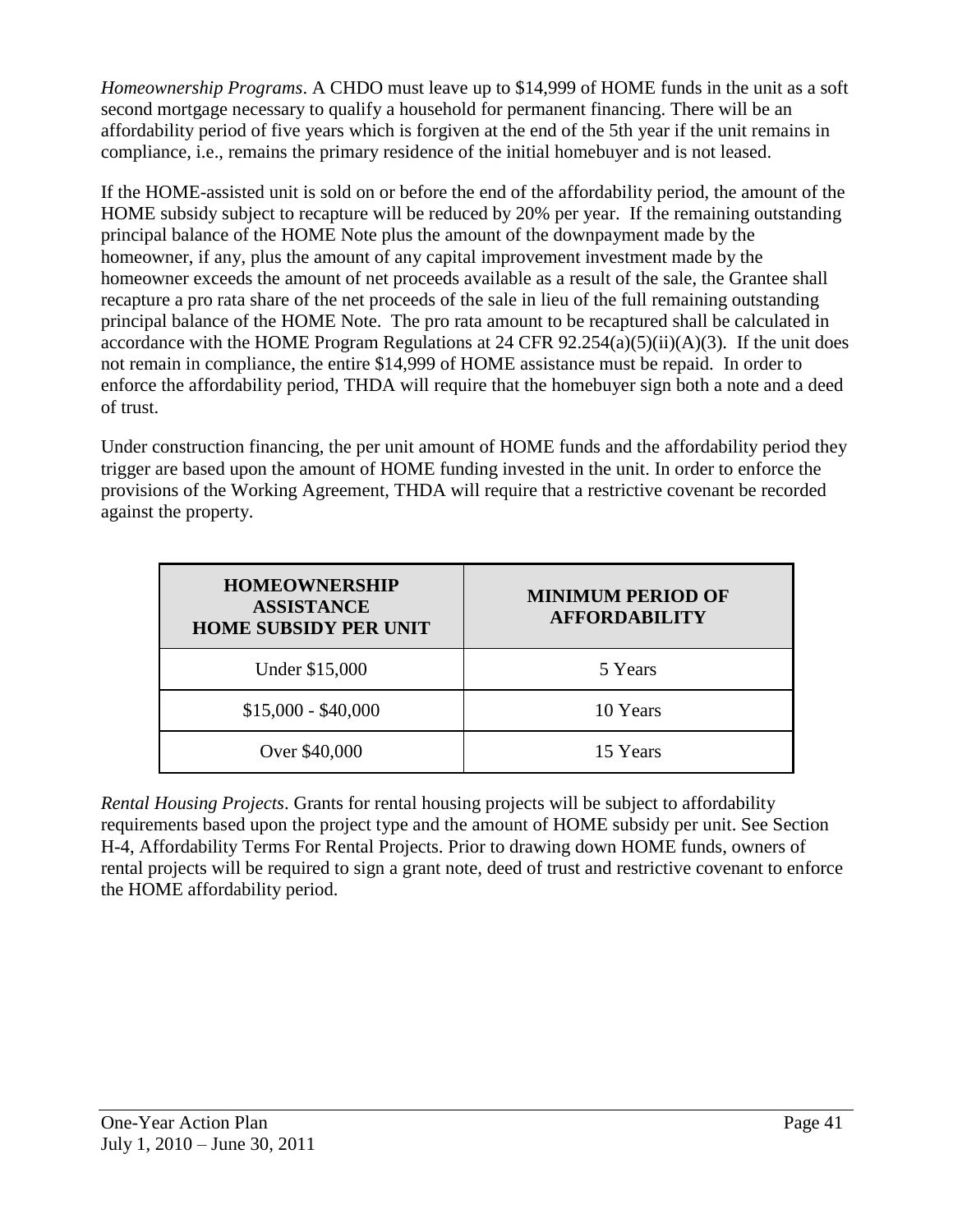### **4. LEVEL OF SUBSIDY**

| <b>MINIMUM HOME DOLLARS</b>           | \$1,000   | PER UNIT                               |
|---------------------------------------|-----------|----------------------------------------|
| <b>MAXIMUM HOME</b><br><b>DOLLARS</b> | \$50,859  | 0-BEDROOM (EFFICIENCY)<br><b>LIMIT</b> |
|                                       | \$58,300  | 1-BEDROOM LIMIT                        |
|                                       | \$70,893  | 2-BEDROOM LIMIT                        |
|                                       | \$91,712  | <b>3-BEDROOM LIMIT</b>                 |
|                                       | \$100,672 | 4-BEDROOM OR MORE<br><b>LIMIT</b>      |

### **5. PROPERTY STANDARDS**

Minimal property standards must be met when HOME funds are used for a project. Any housing constructed or rehabilitated with THDA grant funds under the HOME program must meet all applicable local codes, rehabilitation standards, and zoning ordinances at the time of project completion.

In the absence of a local code, new construction of multi-family apartments of 3 or more units must meet the 2009 International Building Code; new construction or reconstruction of single-family units or duplexes must meet the 2009 International Residential Code for One- and Two-Family Dwellings; and rehabilitation of existing rental units or existing homeowner units must meet the 2009 International Existing Building Code and the 2009 International Property Maintenance Code. In addition, rental units must, at a minimum, continue to meet Section 8 Housing Quality Standards (HQS) on an annual basis.

The International Code books are available from: International Code Council 4051 W. Flossmore Road Country Club Hills, IL 60478-5795 Telephone: (800) 786-4452 Fax: (866) 891-1695 Website: www.iccsafe.org

*Energy Code*. New construction projects, including reconstructions, must also meet the 2006 International Energy Conservation Code. Copies of the Energy Code may also be obtained from the International Code Council at the address listed above.

*Energy Conservation*. In addition to meeting the 2006 International Energy Conservation Code, new construction projects, including reconstructions, must be Energy Star qualified and certified by an independent HERS rater.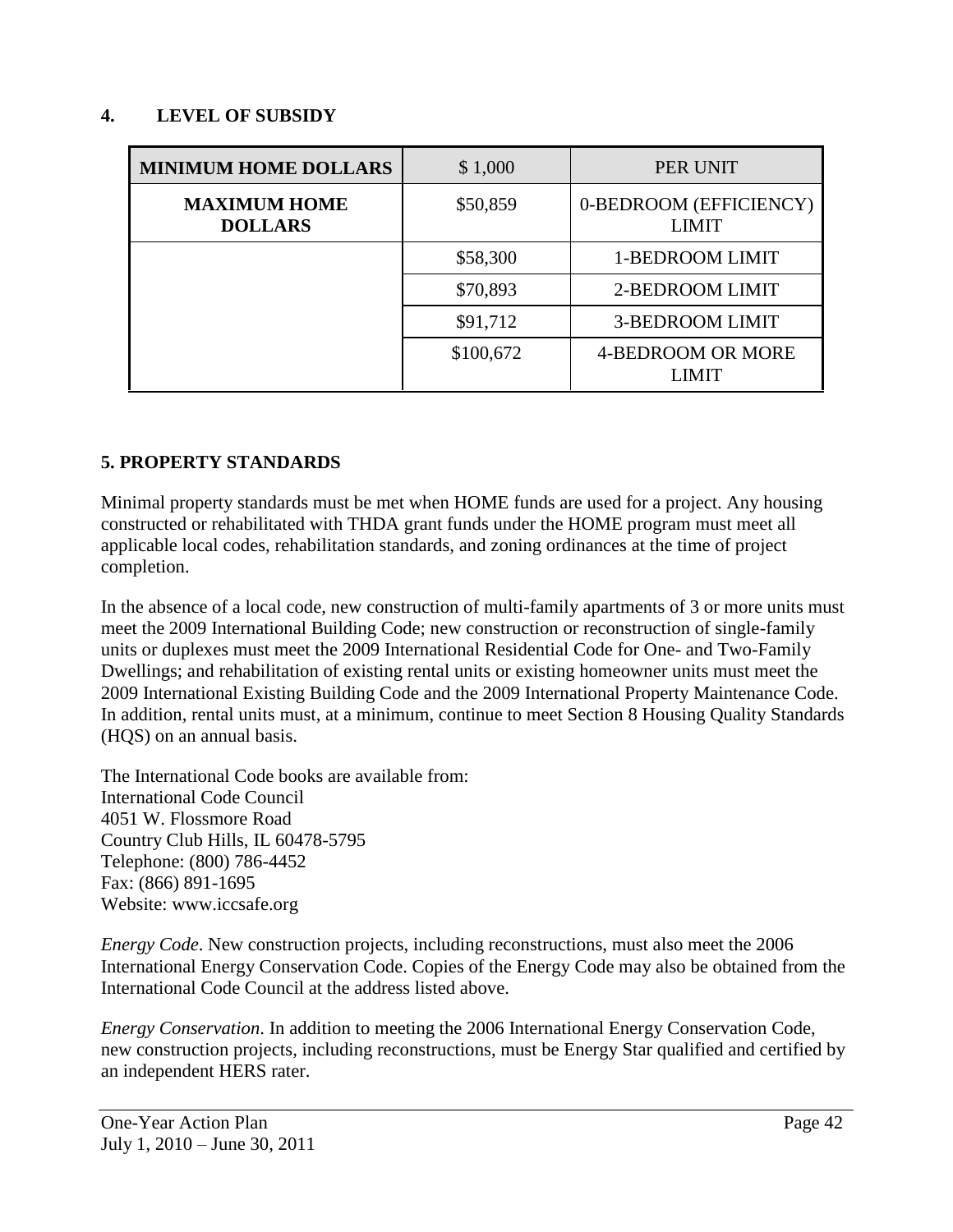*Section 504*. Section 504 of the Rehabilitation Act of 1973 prohibits discrimination in federally assisted activities and programs on the basis of handicap, and imposes requirements to ensure that qualified individuals with handicaps have access to these programs and activities.

For new construction of multi-family projects (five or more units), a minimum of 5% of the units in the project (but not less than one unit) must be accessible to individuals with mobility impairments, and at a minimum, an additional 2% of the units (but not less than one unit) must be accessible to individuals with sensory impairments. The total number of units in a HOME-assisted project, regardless of whether they are all HOME-assisted, is used as the basis for determining the minimum number of accessible units. Also, in a project where not all the units are HOME-assisted, the accessible units may be either HOME-assisted or non-HOME-assisted.

The Section 504 definition of substantial rehabilitation for multi-family projects includes construction in a project with 15 or more units for which the rehabilitation costs will be 75% or more of the replacement cost. In such developments, a minimum of 5% of the units in the project (but not less than one unit) must be accessible to individuals with mobility impairments, and an additional 2%, at a minimum, (but not less than one unit) must be accessible to individuals with sensory impairments. As in the case of new construction, the total number of units in a HOMEassisted, regardless of whether they are all HOME-assisted, is used as the basis for determining the minimum number of accessible units, and, in a project where not all of the units are HOMEassisted, the accessible units may be either HOME-assisted or non-HOME-assisted.

When rehabilitation less extensive than substantial rehabilitation is undertaken in projects of 15 or more units, alterations must, to the maximum extent feasible, make the units accessible to and usable by individuals with handicaps, until a minimum of 5% of the units (but not less than one unit) are accessible to people with mobility impairments. For this category of rehabilitation, the additional 2% of units requirement for individuals with sensory impairments does not apply. Alterations to common spaces must, to the maximum extent feasible, make those areas accessible.

# **6. AFTER REHABILITATION PROPERTY VALUE**

For homeowner rehabilitation projects, the maximum after rehabilitation value permitted for the type of single-family housing (1-4 family residence, condominium, cooperative unit, combination manufactured home and lot) shall not exceed 95% of the median purchase price for the area as established by HUD. The after rehabilitation value is determined by adding the appraised value of the land and improvements from the county assessor's office and the cost of the rehabilitation (construction hard costs plus project soft costs). These limits are also the sales price limits for homeownership programs.

# **H. ADDITIONAL REQUIREMENTS FOR HOME RENTAL HOUSING PROGRAMS**

## **1. INCOME AND RENT REQUIREMENTS FOR HOME TENANTS AT INITIAL OCCUPANCY**

Rental housing will qualify as affordable only if, INITIALLY, the income composition is as follows:

*Five or more units*. In the case of projects with five or more rental units or in the case of an owner of multiple one or two unit projects with a total of five or more rental units: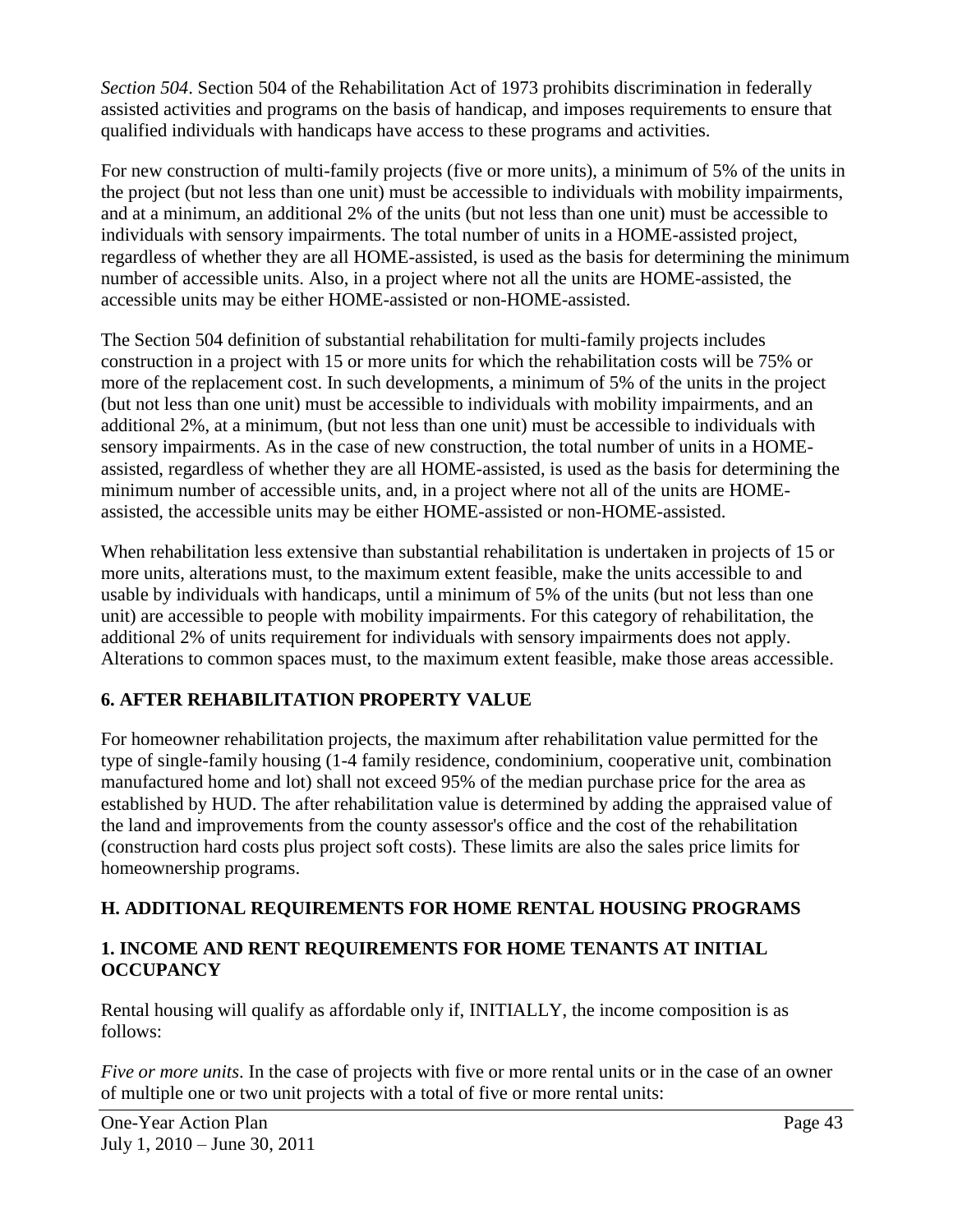20% of the HOME-assisted rental units must be occupied by tenants who have annual incomes that are 50% or less of median income, adjusted for household size, and must pay the Low HOME rents;

70% of the HOME-assisted rental units must be occupied by tenants who have annual incomes that are 60% or less of median, adjusted for household size, and may pay the High HOME rents; and

The remaining 10% of the HOME-assisted rental units must be occupied by tenants who have annual incomes that are 80% or less of median income, adjusted for household size, and may pay the High HOME rents.

*Four or less units*. If the five or more unit rule does not apply to your project, then the tenants may pay the High HOME rents and the income composition *at initial occupancy is*:

10% of the HOME-assisted rental units must be occupied by tenants who have annual incomes that are 80% or less of median income, adjusted for household size; and

90% of the HOME-assisted rental units must be occupied by tenants who have annual incomes that are 60% or less of median income, adjusted for household size.

## **2. LONG TERM OCCUPANCY REQUIREMENTS FOR HOME TENANTS**

Owners of rental property are required to maintain occupancy of units by low income and very low income persons for an affordability period ranging from 5 to 20 years.

*Five or more units*. In the case of projects with five or more rental units or in the case of an owner of multiple one or two unit projects with a total of five or more rental units:

During the applicable affordability period, 80% of the HOME-assisted units must be occupied by persons with incomes at or below 80% of median income, adjusted for household size, and may pay the High HOME rents;

20% of the HOME-assisted units must be occupied by households with incomes at or below 50% of area median income, adjusted for household size, and pay the Low HOME rents.

*Four or less units*. In the case of projects with less than five rental units, all of the tenants may pay the High HOME rents and have incomes at or below 80% of area median income, adjusted for household size.

Tenants whose annual incomes increase to over 80% of median may remain in occupancy but must pay no less than 30 percent of their adjusted monthly income for rent and utilities.

HOME-assisted units retain their HOME designation for the entire period of affordability. However, units that are designated as Low HOME rent units and High HOME rent units can, but are not required to, "float" within the HOME-assisted units to maintain compliance with long-term occupancy requirements.

The owner shall make every effort to keep the project in compliance during the affordability period by leasing the next available unit to an individual at the income level needed for compliance.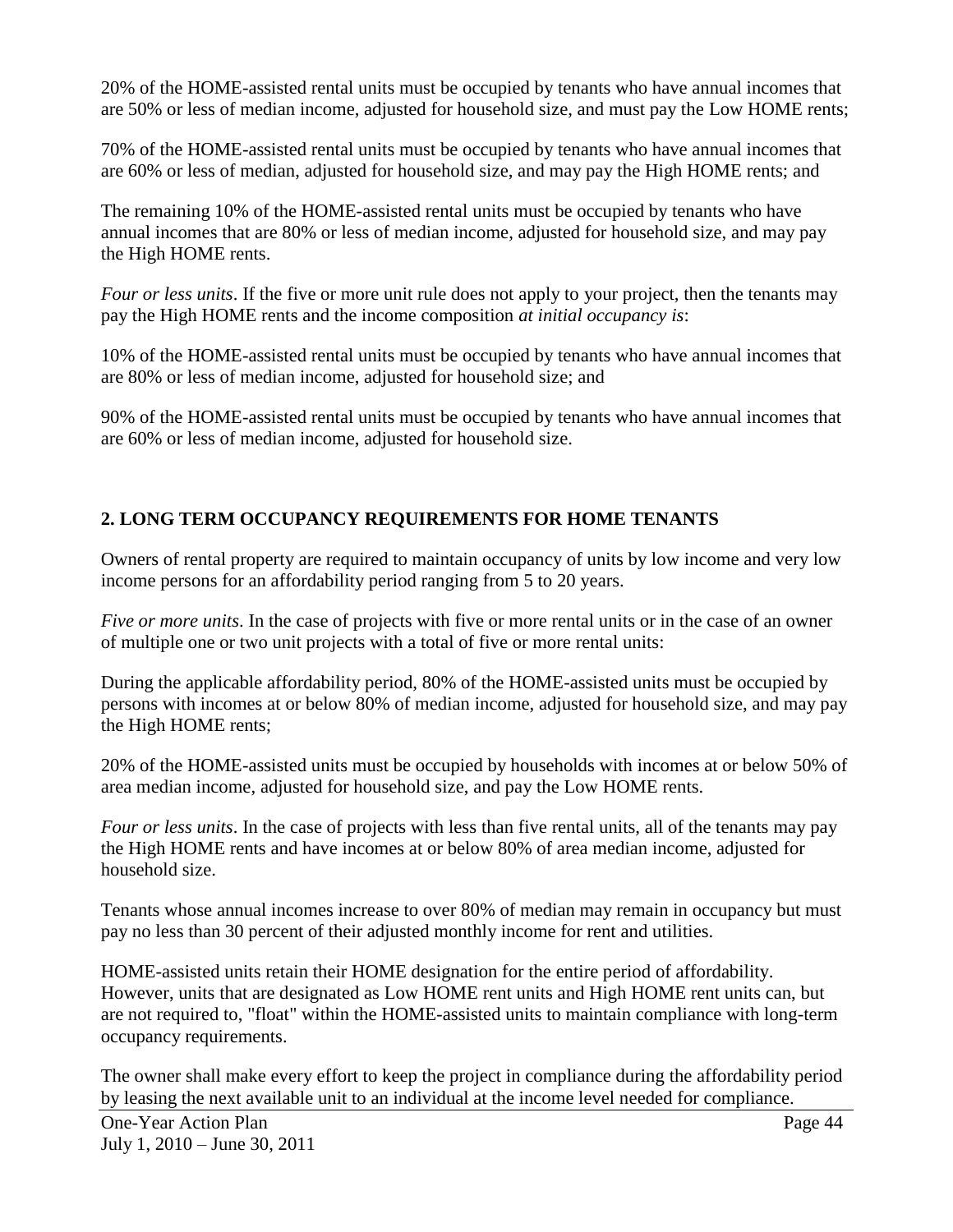## **3. RENT LEVELS**

Every HOME assisted unit is subject to rent controls designed to make sure that rents are affordable to low or very low-income households. These maximum rents may be referred to as HOME rents.

Rents are controlled for the length of the applicable affordability period. These rents are determined on an annual basis by HUD. The owner will be provided with these rents, which include all utilities. *The cost of utilities paid by tenants must be subtracted (using applicable utility allowances) from the published HOME rents to determine the maximum allowable rents.* HOME rents are not necessarily representative of market conditions and HOME rents may increase or decrease from year to year. Regardless of changes in fair market rents and in median income over time, the HOME rents for a project are not required to be lower than the HOME rents for the project in effect at the time of project commitment. HOME rents represent the following:

*HIGH HOME RENTS.* The LESSER of Fair Market Rents for existing units as determined by HUD OR 30% of 65% of median income, adjusted for household size.

*LOW HOME RENTS*. This rent is equal to 30% of 50% of median income, adjusted for household size.

Each Grantee should be aware of the market conditions of the area in which the project is located. The High HOME rents and Low HOME rents are maximum rents which can be charged. Each project should show market feasibility not based upon the High and Low HOME rents, but rather upon area housing markets and HOME occupancy requirements which demand occupancy by lowincome persons. Rents shall not exceed the published High and Low HOME rents, adjusted for utility arrangements and bedroom size. However, because these rents must also be attractive to lower income tenants, actual rents may be lower than the High and Low HOME rents. Programs should be designed so they take into consideration the market feasibility of projects funded.

### **4. AFFORDABILITY TERMS FOR RENTAL PROJECTS**

HOME assisted Rental units are rent and income controlled for varying lengths of time depending upon the average amount of HOME funds invested per unit:

| <b>ACTIVITY</b>                                                                                 | <b>\$ PER HOME</b><br>UNIT | <b>AFFORDABILITY</b><br><b>PERIOD</b> |
|-------------------------------------------------------------------------------------------------|----------------------------|---------------------------------------|
| Rehabilitation or Acquisition of existing<br>housing                                            | Less than $$14,999$        | 5 years                               |
| Rehabilitation or Acquisition of existing<br>housing                                            | $$15,000 - $40,000$        | 10 years                              |
| Rehabilitation or Acquisition of existing<br>housing or rehabilitation involving<br>refinancing | \$40,000<br>Over           | 15 years                              |
| New Construction or Acquisition of New<br>Housing                                               |                            | 20 years                              |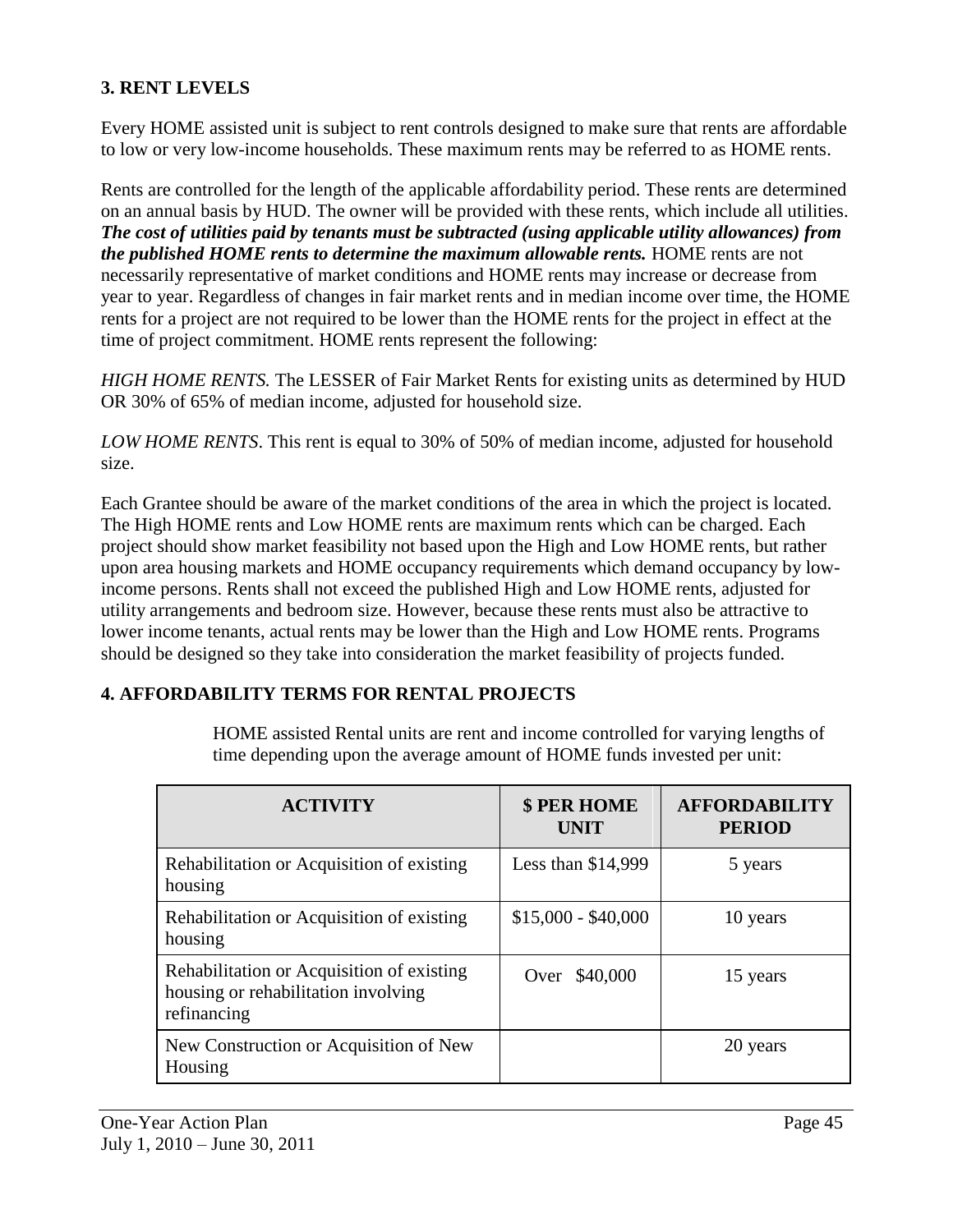## **5. GRANTEE'S ON-GOING OBLIGATIONS FOR RENTAL PROPERTY**

After the project is officially closed out by letter to the Grantee, the record will be transferred to the Program Compliance Division of THDA for long-term compliance monitoring. The Program Compliance Division will provide Grantees with information on HOME Long Term Compliance. Each Grantee will be monitored annually to determine each project's compliance with the HOME Rules and Regulations. Each Grantee will also be monitored for adherence to its contract with THDA.

The rental housing long term monitoring requirements are the responsibility of the Grantees. They are responsible for:

a Annual income certification of tenants;

b. Adherence to the HOME rent and income composition guidelines;

c. Compliance with the Standard Housing Codes or Section 8 Housing Quality Standards;

d. Reporting to THDA.

## **I. HOME RELOCATION REQUIREMENTS**

## *THDA DISCOURAGES PROJECTS INVOLVING DISPLACEMENT OR RELOCATION OF HOUSEHOLDS. PRIOR TO APPLICATION, CONTACT THDA IF YOU ARE PLANNING ANY PROJECT THAT MAY INVOLVE DISPLACEMENT OR RELOCATION.*

The Uniform Relocation Assistance and Real Property Acquisition Policies Act of 1970 (Uniform Act), and its implementing regulations, 49 CFR Part 24 requires relocation assistance where acquisition has occurred under the Uniform Act. In addition, the Uniform Act coverage was expanded in 1987 amendments to cover displacement of individuals resulting from rehabilitation, demolition or private acquisition carried out under a federally assisted project or program.

Section 104(d) of the Housing and Community Development Act ("The Barney Frank Amendments") and HUD's Residential Anti-Displacement and Relocation Assistance Plan include additional relocation requirements. This extra level of relocation protection may be triggered for low-income households when units are converted or demolished with CDBG, UDAG, or HOME funds. In addition, when Section 104(d) is triggered, jurisdictions may need to replace any low/moderate income dwelling units that are lost due to the conversion or demolition. This section refers only to residential relocation. If non-residential (commercial/industrial) relocation is involved, contact THDA.

Understanding how relocation requirements are triggered, alternate ways of meeting them, and the costs of the alternatives is essential in making HOME program decisions. Concerns about relocation may cause an administrator to consider establishing a preference for vacant buildings. However, administrators should also consider that vacant buildings are often very deteriorated. Rehabilitating an occupied building even with the cost of assisting tenants to remain or relocate, may be less costly than rehabilitating a vacant building. In occupied buildings, program administrators must consider whether occupants will be able to return after rehabilitation and whether Section 8 assistance is available to help meet relocation costs. Selecting vacant projects does not relieve all relocation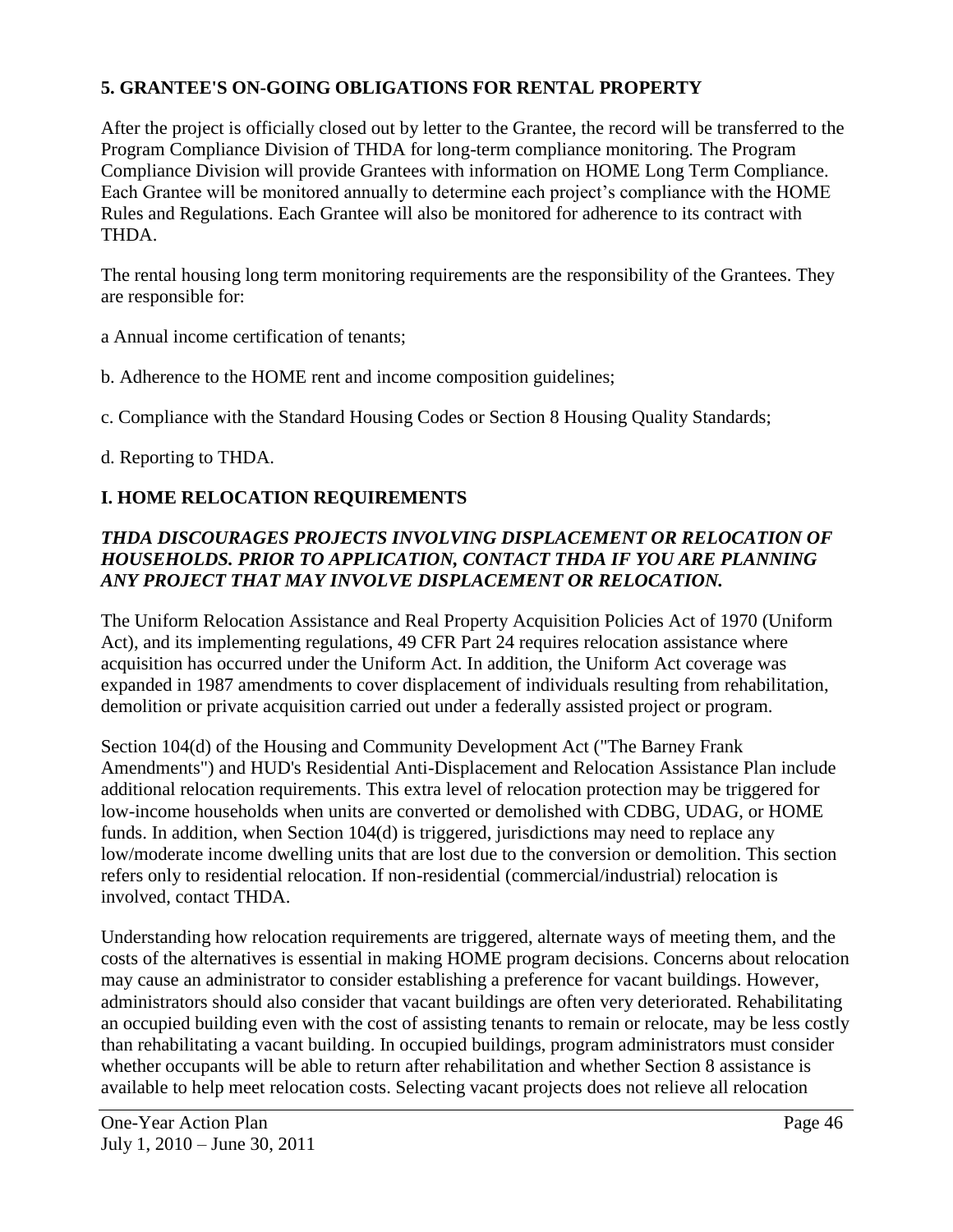concerns. Vacant buildings in good condition may have been recently occupied. If so, the program administrator must consider whether the owner removed the tenants in order to apply for HOME assistance for a vacant building. If so, these tenants are displaced persons.

Skilled staff can save the local program money and build goodwill with owners and tenants. Failure to understand and follow relocation requirements can result in unnecessary costs for the local program. It is possible for uninformed owners and staff to take steps that would obligate the local program to provide significant relocation benefits and services. Early briefings for owners and program staff on relocation rules are essential. Handbook 1378, Tenant Assistance, Relocation and Real Property Acquisition consolidates relocation requirements for HOME and other HUD programs in one document. It is available from HUD Field Offices or by contacting THDA. HUD informational booklets for persons who are displaced or whose property is to be acquired are also available from HUD Field Offices or from THDA.

URA requirements are triggered at the time the application is being prepared, and additional requirements are triggered at the time the working agreement is signed between the owner and the grantee and when rehabilitation is completed. Treatment of displaced persons depends upon whether the displaced person is (1) a tenant or owner; (2) a business or household; (3) has income above or below the Section 8 Lower Income Limit.

**WHO IS A DISPLACED PERSON?** - Any person (household, individual, business, farm, or nonprofit organization) that moves from the real property, permanently, as a direct result of rehabilitation, demolition, or acquisition for a project assisted with HOME funds. Relocation requirements apply to all occupants of a project/site for which HOME assistance is sought even if less than 100% of the units are HOME assisted.

**WHO IS NOT A DISPLACED PERSON?** - A tenant evicted for cause, assuming the eviction was not undertaken to evade URA obligations. A person with no legal right to occupy the property under State or local law (e.g., squatter). A tenant who moved in after the application was submitted but before signing a lease and commencing occupancy, was provided written notice of the planned project, it's possible impact on the person (e.g., the person may be displaced, temporarily relocated, or experience a rent increase), and the fact that the person would not qualify as a "displaced person" (or for any assistance under URA) as a result of the project. A person, after being fully informed of their rights, waives them by signing a Waiver Form.

# **HOW IS DISPLACEMENT TRIGGERED?**

*Before Application*. A tenant moves permanently from the property before the owner submits an application for HOME assistance **if** THDA or HUD determines that the displacement was a direct result of the rehabilitation, demolition, or acquisition for the HOME project. (e.g., THDA determines that the owner displaced tenants in order to propose a vacant building for HOME assistance.)

*After Application.* A tenant moves permanently from the property after submission of the application, or, if the applicant does not have site control, the date THDA or the local program administrator approves the site because: (1) the owner requires the tenant to move permanently; or (2) the owner fails to provide timely required notices to the tenant; or (3) the tenant is required to move temporarily and the owner does not pay all actual, reasonable out-of-pocket expenses or because the conditions of the move are unreasonable.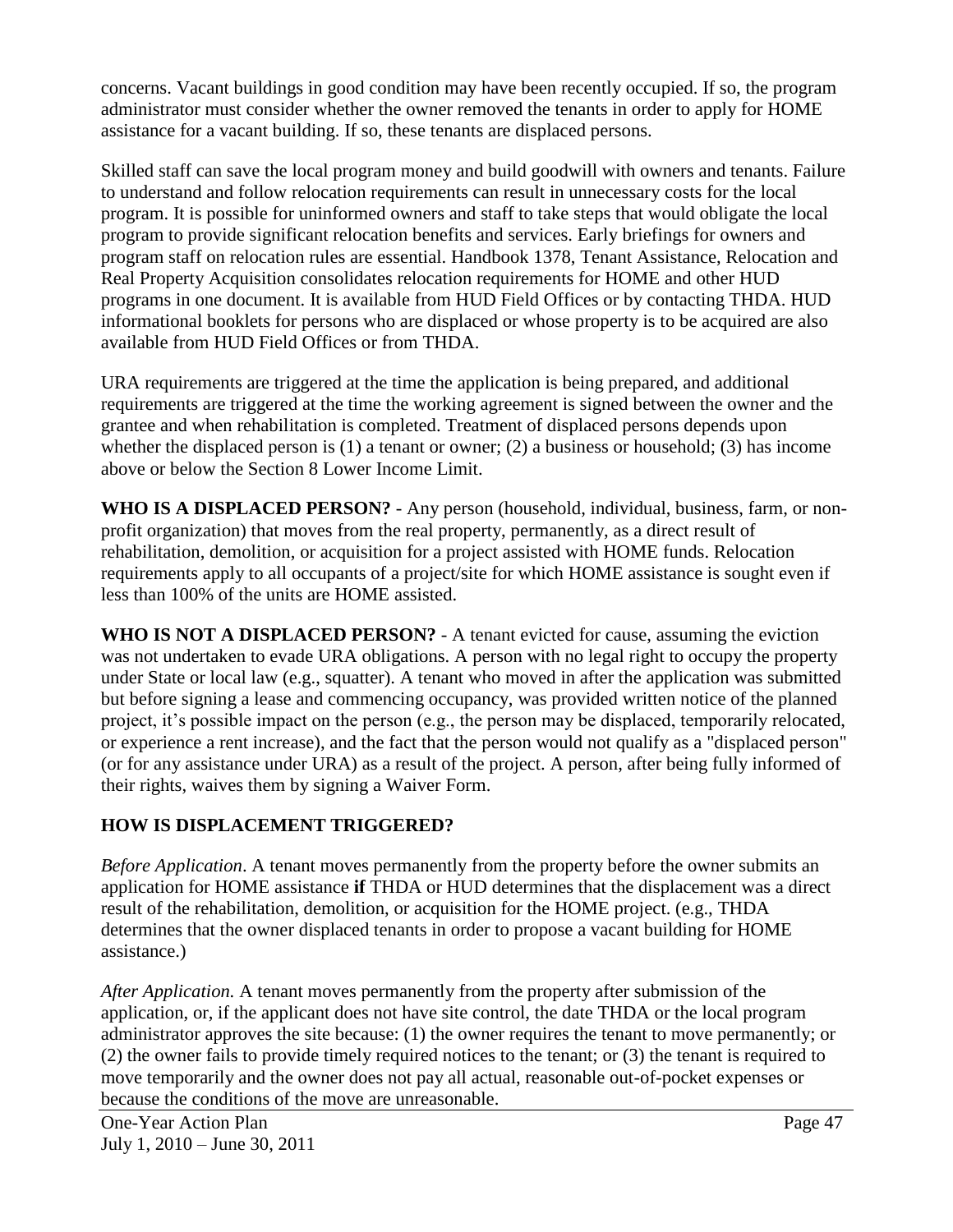*After Execution of Agreement*. A tenant moves permanently from the project after execution of the agreement covering the acquisition, rehabilitation or demolition because the tenant is not provided the opportunity to lease a suitable, affordable unit in the project.

### **J. HOME RESIDENTIAL ANTI-DISPLACEMENT AND RELOCATION ASSISTANCE PLAN**

THDA will replace all occupied and vacant habitable lower income housing demolished or converted to a use other than as lower income housing in connection with a project assisted with funds provided under the HOME Investment Partnership Act.

All replacement housing will be provided within three years after the commencement of the demolition or conversion. Before entering into a working agreement committing THDA to provide funds for a project that will directly result in the demolition or conversion, THDA will make public by and submit to the HUD/Knoxville HOME coordinator certain information. Each applicant proposing demolition or any reduction in lower income housing units must submit the following information to THDA:

1. A description of the proposed assisted project;

2. The address, number of bedrooms, and location on a map of lower income housing that will be demolished or converted to a use other than as lower income housing as a result of an assisted project;

3. A time schedule for the commencement and completion of the demolition or conversion;

4. To the extent known, the address, number of bedrooms and location on a map of the replacement housing that has been or will be provided;

5. The source of funding and a time schedule for the provision of the replacement housing;

6. The basis for concluding that the replacement housing will remain lower income housing for at least 10 years from the date of initial occupancy; and

7. Information demonstrating that any proposed replacement of housing units with smaller dwelling units (e.g., a 2-bedroom unit with two 1-bedroom units), or any proposed replacement of efficiency or single-room occupancy (SRO) units with units of a different size, is appropriate and consistent with the housing needs and priorities identified in the approved Consolidated Plan.

# **K. EQUAL OPPORTUNITY AND FAIR HOUSING**

No person in the United States shall on the grounds of race, color, religion, sex, familial status, national origin, age, or disability be excluded from participation, denied benefits or subjected to discrimination under any program funded in whole or in part by HOME funds. The following Federal requirements as set forth in 24 CFR 5.105(a), Nondiscrimination and equal opportunity, are applicable to HOME projects:

## **Fair Housing Act 24 CFR Part 100**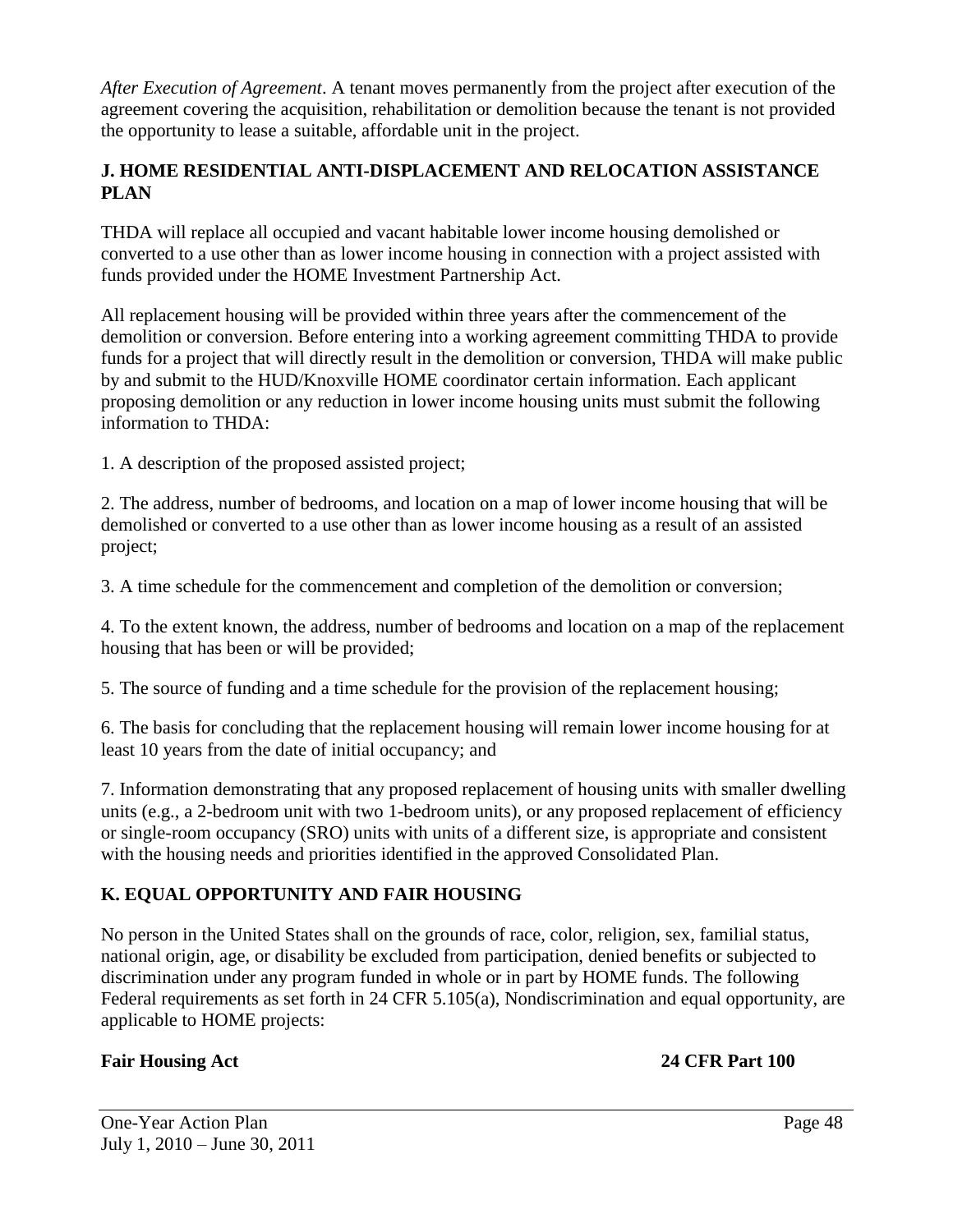| Executive Order 11063, as amended<br>(Equal Opportunity in Housing)                          | 24 CFR Part 107         |
|----------------------------------------------------------------------------------------------|-------------------------|
| Title VI of the Civil Rights Act of 1964<br>(Nondiscrimination in Federal programs)          | 24 CFR Part 1           |
| Age Discrimination Act of 1975                                                               | 24 CFR Part 146         |
| Section 504 of the Rehabilitation Act of 1973                                                | 24 CFR Part 8           |
| Title II of the Americans with Disabilities Act                                              | 42 U.S.C. 12101 et seq. |
| Nondiscrimination Based on Handicap                                                          | 24 CFR Part 8           |
| Assisted Programs and Activities of the Dept of Housing and Urban Development                |                         |
| Section 3 of the Housing & Urban Development Act of 1968                                     | 24 CFR 135              |
| Section 3 requires that the employment and other economic opportunities generated by Federal |                         |

financial assistance for housing and community development programs shall, to the greatest extent feasible, be directed toward low-income persons, particularly those who are recipients of government assistance for housing.

| Executive Order 11246, as amended       | 41 CFR 60 |
|-----------------------------------------|-----------|
| (Equal Employment Opportunity Programs) |           |

Executive Order 11625, as amended (Minority Business Enterprises)

Executive Order 12432, as amended (Minority Business Enterprise Development)

Executive Order 12138, as amended (Women's Business Enterprise)

Executive Orders 11625, 12432, and 12138 (Minority/Women's Business Enterprise) require that PJs and local programs must prescribe procedures acceptable to HUD for a minority outreach program to ensure the inclusion, to the maximum extent possible, of minorities and women and entities owned by minorities and women in all contracts. Local programs must also develop acceptable policies and procedures if their application is approved by THDA.

In addition to the above requirements, the PJ and local programs must assure that its Equal Opportunity and Fair Housing policies in the HOME Program are consistent with its current Consolidated Plan.

## **L. SITE AND NEIGHBORHOOD STANDARDS**

*General*. Housing provided through the HOME program must be suitable from the standpoint of facilitating and furthering full compliance with the applicable provisions of Title VI of the Civil Rights Act of 1964, the Fair Housing Act, Executive Order 11063, and HUD regulations issued pursuant thereto; and promotes greater choice of housing opportunities.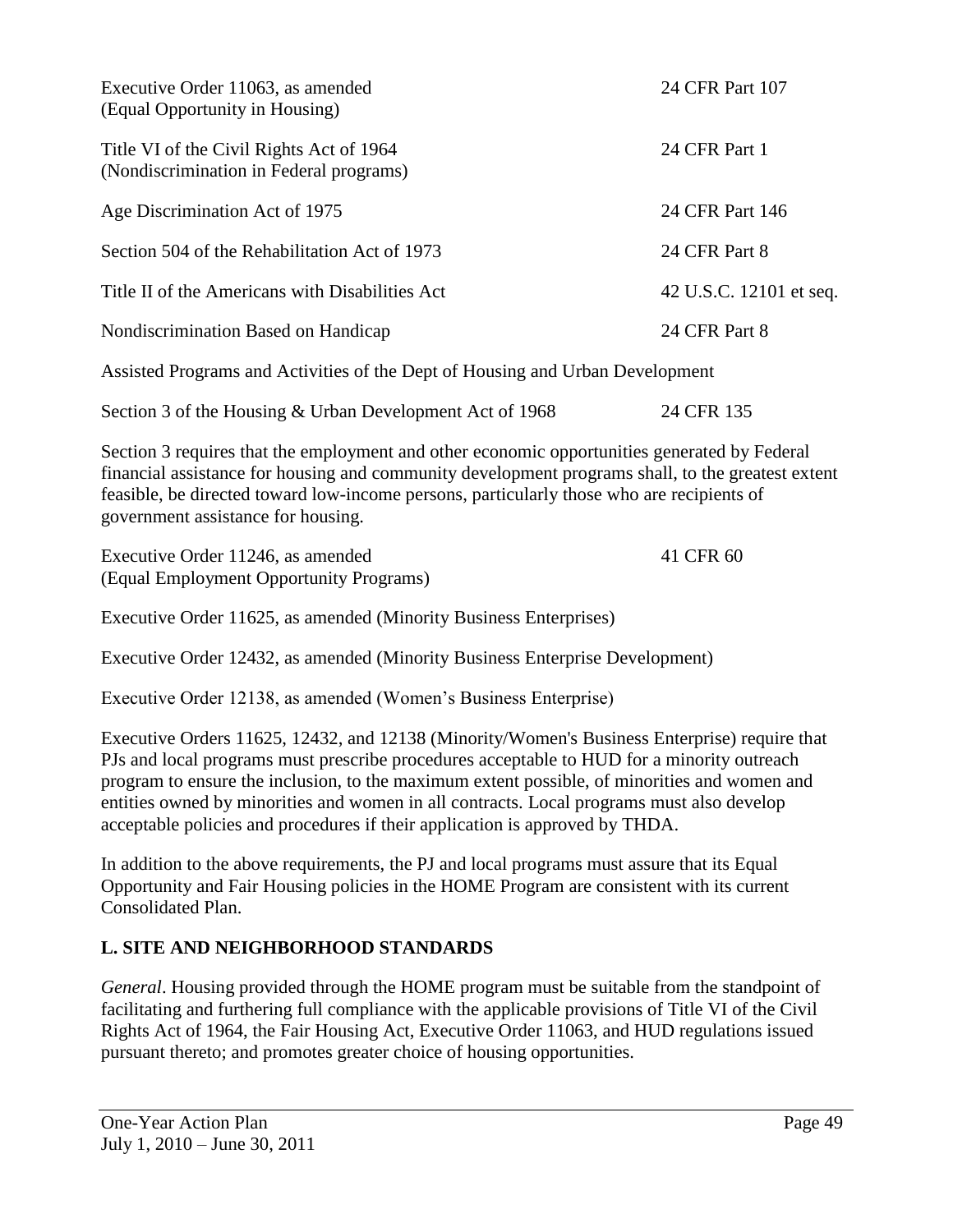*New rental housing*. In carrying out the site and neighborhood requirements for new construction of rental housing, the grantee is responsible for making the determination that proposed sites for new construction meet the requirements in 24 CFR 983.6(b) which places limiting conditions on building in areas of "minority concentration" and "racially mixed" areas.

These rules are complex and subject to interpretation. Several common sense actions will help in deciding on projects. Avoid action which would ultimately increase the racial segregation in your communities. Review rental new construction plans with your HUD field office. Try to get input from the Fair Housing person and the program person. Identify and address community concerns about projects to the greatest extent possible before committing funds.

# **M. AFFIRMATIVE MARKETING**

Local programs must adopt affirmative marketing procedures and requirements for all HOME rental housing with five or more units. These must be approved by THDA prior to any HOME funds being committed to a project. Requirements and procedures must include:

1. Methods for informing the public, owners and potential tenants about fair housing laws and the local program's policies;

2. A description of what owners and/or the program administrator will do to affirmatively market housing assisted with HOME funds;

3. A description of what owners and/or the program administrator will do to inform persons not likely to apply for housing without special outreach;

4. Maintenance of records to document actions taken to affirmatively market HOME-assisted units and to assess marketing effectiveness; and

5. Description of how efforts will be assessed and what corrective actions will be taken where requirements are not met.

# **N. ENVIRONMENTAL REVIEW**

In implementing the HOME program, the environmental effects of each activity must be assessed in accordance with the provisions of the National Environment Policy Act of 1969 (NEPA) and the related authorities listed in HUD's regulations at 24 CFR Parts 50 and 58.

THDA as the Participating Jurisdiction and the units of local government funded by THDA will be responsible for carrying out environmental reviews. THDA will approve the release of funds for local governments and must request the release of funds from HUD for any projects of CHDOs or non-profit organizations. The CHDOs and non-profit organizations will be responsible for gathering the information required for the environmental reviews. HOME funds cannot be committed until the environmental review process has been completed. Commitments for expenditures made prior to the approval of the environmental review cannot be reimbursed with HOME funds.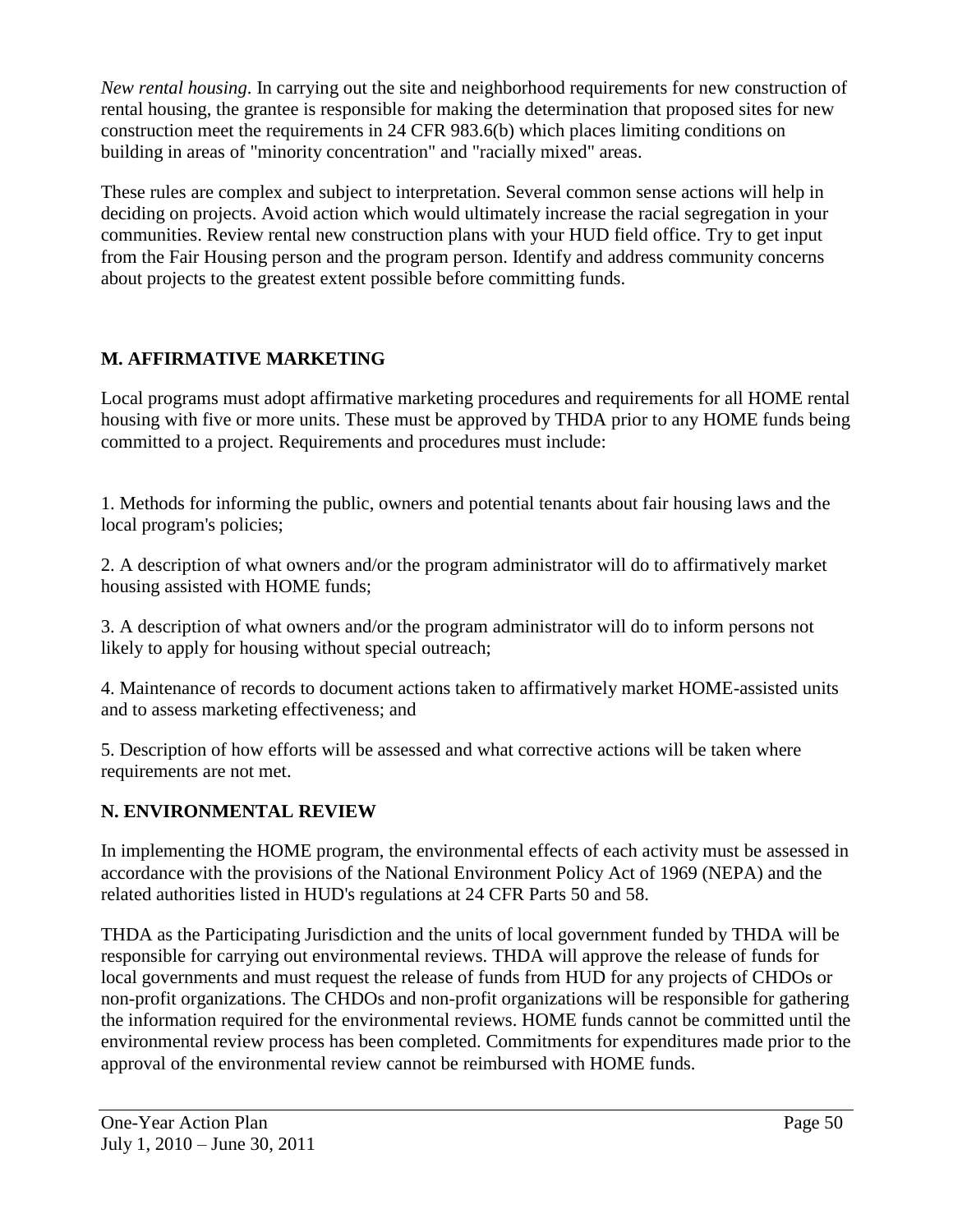## **O. LEAD-BASED PAINT**

Housing assisted with HOME funds is subject to the Lead-Based Paint Poisoning Prevention Act (42 U.S.C. 4821 et seq.) and 24 CFR Part 35, Subparts C through M. The lead-based paint provisions of 982.401(j) also apply, irrespective of the applicable property standard under 24 CFR 92.251. The Lead-Based Paint regulations are available at www.hud.gov/lea or by contacting 1-800-424-LEAD (5323). In a rental project in which not all units are assisted with HOME funds, the leadbased paint requirements apply to all units and common areas in the project.

## **P. LABOR STANDARDS**

Davis-Bacon wage compliance and other Federal laws and regulations pertaining to labor standards apply to all contracts for rehabilitating or constructing 12 or more units assisted with HOME funds. The contract for construction must contain the applicable wage provisions and labor standards. Davis-Bacon does not apply to projects using volunteer labor or to sweat equity projects.

## **Q. DEBARMENT AND SUSPENSION**

Local programs must require participants in lower-tier transactions covered by 24 CFR 24 to certify that neither it nor its principals are presently debarred, suspended, proposed for debarment, declared ineligible or voluntarily excluded from the covered transaction.

### **R. FLOOD PLAINS**

*HOME funds may not be used to construct or reconstruct housing* in an area identified by the Federal Emergency Management Agency as having special flood hazards. In addition, THDA discourages the rehabilitation of units located in special flood hazard areas, but in a few instances and with written permission from THDA, houses located in a floodplain may be assisted. The community must be participating in the National Flood Insurance Program and flood insurance must be obtained on the units.

### **S. CONFLICT OF INTEREST**

In the procurement of property and services, the conflict of interest provisions in 24 CFR 85.36 and 24 CFR 84.42, respectively, apply. In all cases not governed by 24 CFR 85.36 and 24 CFR 84.42 the conflict of interest provisions of the HOME Rule apply.

The conflict of interest provisions of the HOME program are stricter than those of other federal programs. The HOME conflict of interest provisions apply to any person who is an employee, agent, consultant, officer, elected official or appointed official of THDA, a State recipient or subrecipient receiving HOME funds. No person listed above who exercises or has exercised any functions or responsibilities with respect to activities assisted with HOME funds or who is in a position to participate in a decision-making process or gain inside information with regard to these activities may obtain a financial interest or benefit from a HOME-assisted activity, or have an interest in any contract, subcontract or agreement with respect thereto, or the proceeds thereunder,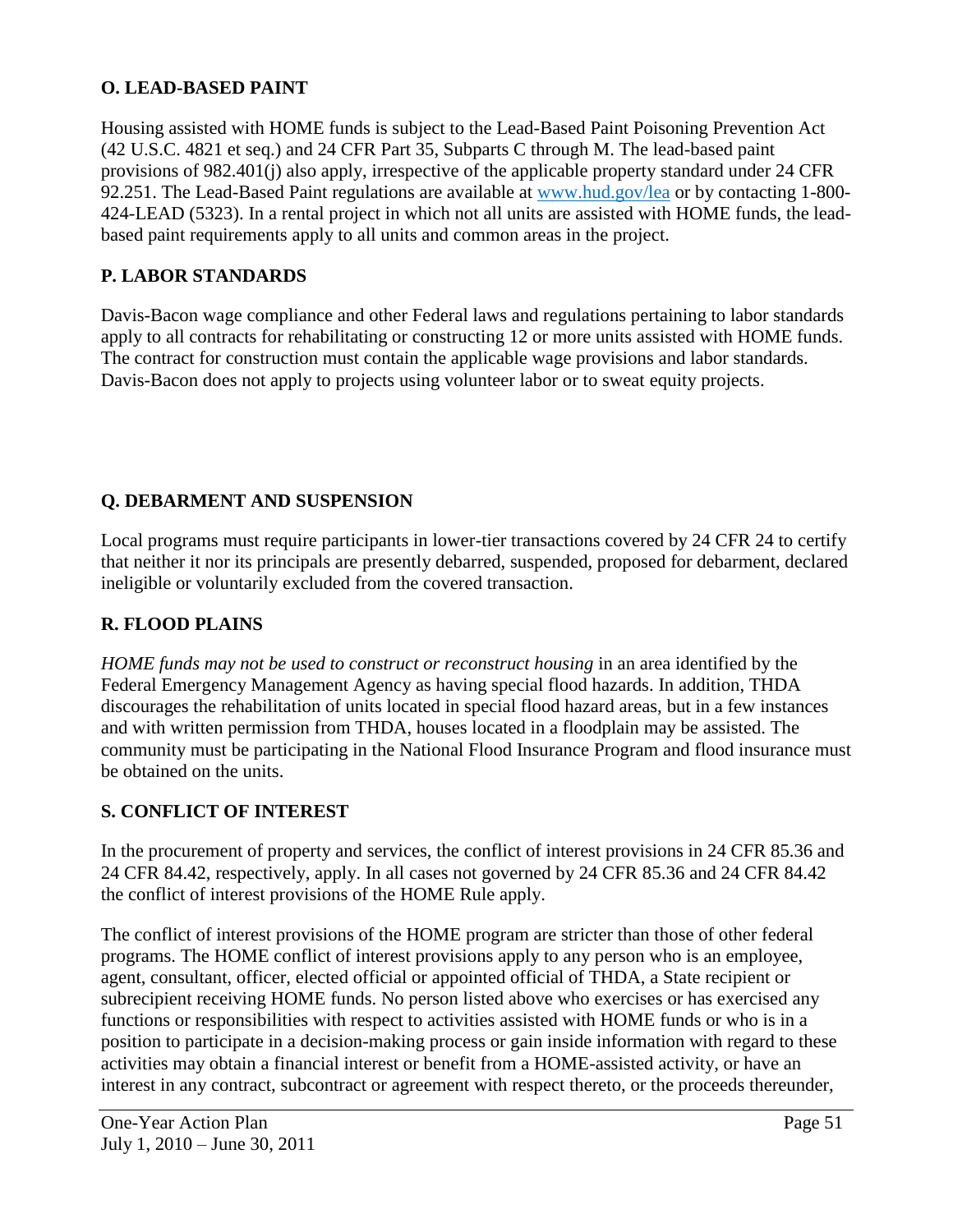either for themselves or those with whom they have family or business ties, during their tenure or for one year thereafter.

No owner, developer or sponsor of a project assisted with HOME funds (or officer, employee, agent or consultant of the owner, developer or sponsor) whether private, for profit or non-profit (including a CHDO when acting as an owner, developer or sponsor) may occupy a HOME-assisted affordable housing unit in a project. This provision does not apply to an owner-occupant of single-family housing or to an employee or agent of the owner or developer of a rental housing project who occupies a HOME-assisted unit as the project manager or maintenance worker.

THDA does not routinely consider requesting exceptions to the conflict of interest provisions from HUD.

## **T. PROCUREMENT**

It is important to keep the solicitation of bids for goods and services as well as professional services contracts open and competitive. Cities, counties and non-profit organizations must follow their procurement policies and meet state and federal requirements. At a minimum, cities and counties must comply with 24 CFR 85.36 and non-profits (including CHDOS) must comply with 24 CFR  $84.40 - 84.48$ .

Applicants should obtain 3 to 5 bids using formal advertising or requests for proposals for the procurement of professional services such as grant administration, inspections and work write-ups. There must be an established selection procedure and a written rationale for selecting the successful bid or proposal.

# **U. APPLICATION AND EVALUATION PROCEDURE**

THDA will evaluate each application to determine if the proposal meets threshold criteria. Threshold criteria includes: submission of a complete application; proposal of an eligible activity; proposal of a project that in the opinion of THDA is physically, financially and administratively feasible; proposal of a project that meets the requirements of 24 CFR Part 92, as amended; and documentation of an approved growth plan and the formation of a Joint Economic and Community Development Board (JECDB) prior to the submission of the 2010 HOME application. Threshold requirements for special needs applications includes documentation that funding for support services for program beneficiaries has been secured.

Documentation must be submitted along with the completed Checklist to demonstrate that the organization meets threshold requirements and has the capacity to provide affordable housing for low income households, including the administration of the proposed project.

Applications meeting the threshold criteria will be scored and ranked in descending numerical order within the nine regional rounds, the special needs round or the CHDO round, based on the following categories: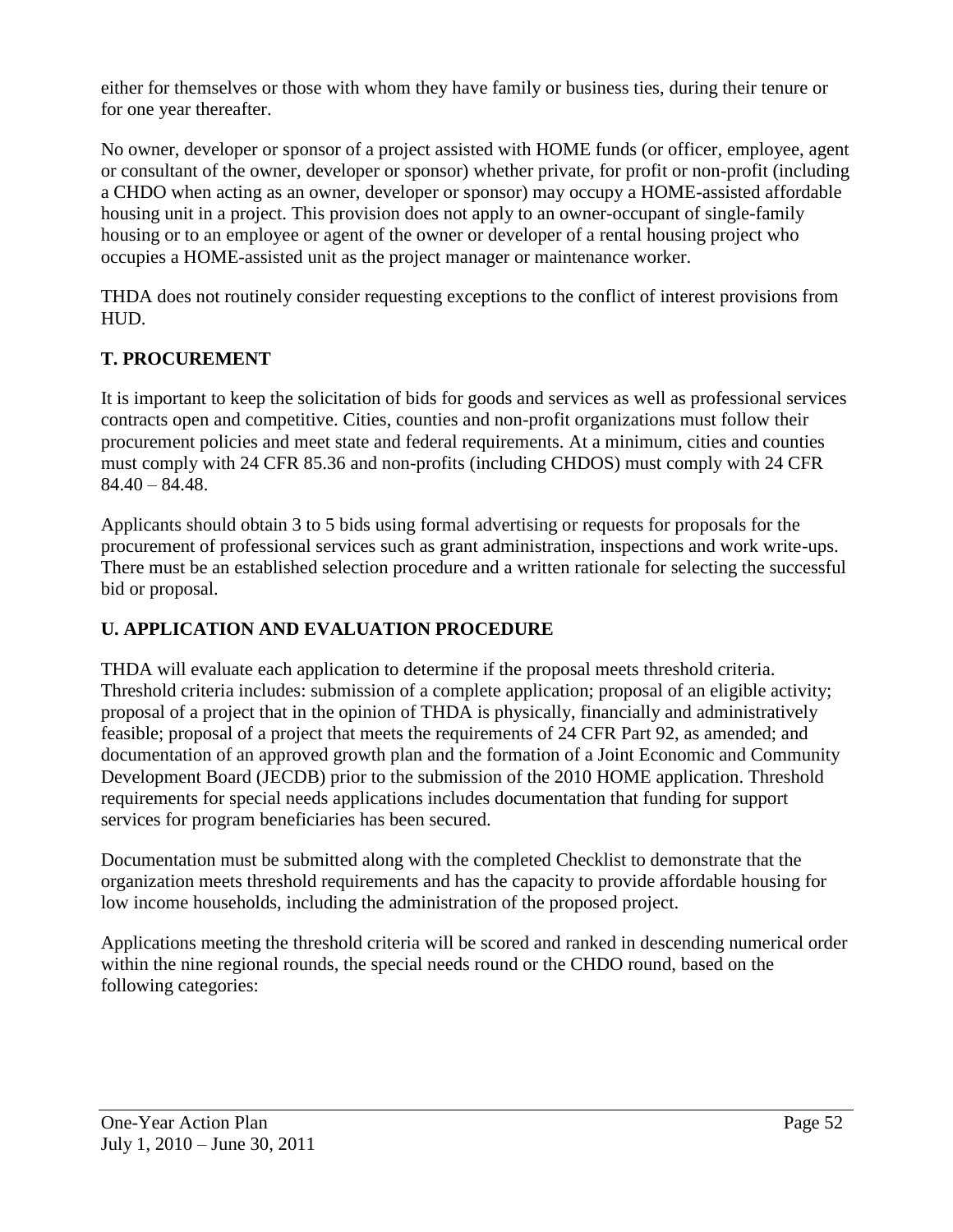## *REGIONAL AND SPECIAL NEEDS MATRICES Up to 170 Points*

### **1. PROGRAM DESIGN Up to 35 points**

The proposed program demonstrates exceptional planning, readiness and administrative capability. All necessary components to accomplish the project have been identified in the application.

- Program administrators have been identified and the administering agency has personnel that is knowledgeable in grant administration, has relevant experience in the administration of housing grants, and/or has otherwise shown the capability to administer the project, including the ability to follow the timeframe of the Implementation Plan of the Working Agreement; to draw down funds in a timely manner; the lack of monitoring findings; and appropriate response to client concerns or complaints.
- Individuals/firms providing architectural, construction management and/or inspection services have been identified and are qualified to perform the services.
- If applicable, the lead inspector and/or risk assessors have been identified and are qualified to perform the services.
- If the applicant is a local community, the local government is involved in the administration of the project.
- For Rental Projects:
	- Potential sites have been identified in the application.
	- If not a Special Needs project, there is a demonstrated capacity to secure financial arrangements which exceed threshold.
	- The applicant has experience in rental housing oversight

### **2.** NEED Up to 50 points

THDA has calculated need factors using housing statistics for counties. Factors are based on percentages rather than absolute numbers. For homeowner projects, the need factors used are the percentage of owner households that are low income; the percentage of low income owner households with cost burden or other problems; and the percent of affordable owner units built before 1960.

For rental projects, the county need factors used are the number of affordable units per 100 low income households; the percentage of low income households with cost burden or other problems; and the percentage of affordable units built before 1960.

For multi-county projects, the need score is calculated proportionately according to the number of units proposed for each county.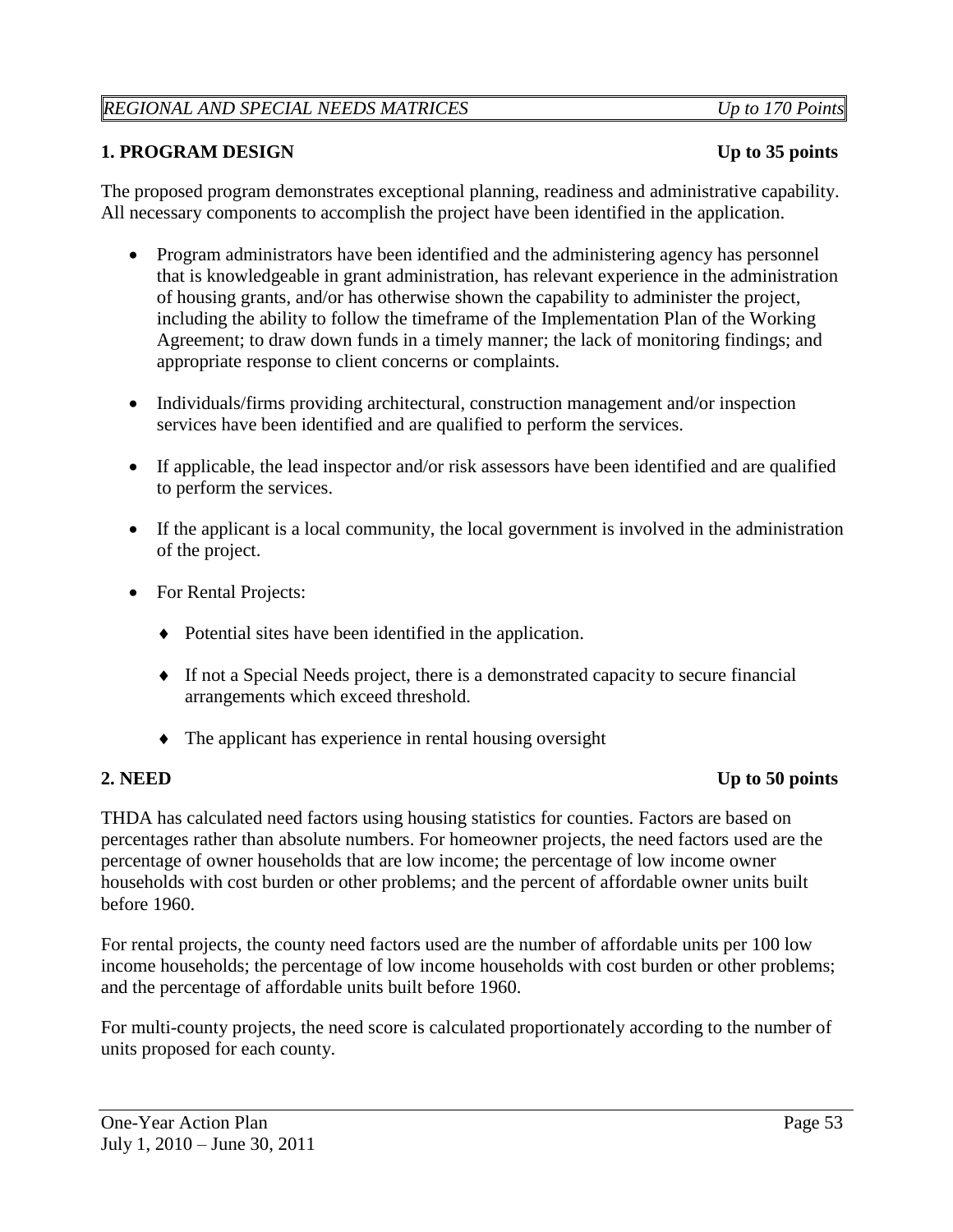### One-Year Action Plan Page 54 July 1, 2010 – June 30, 2011

# **3. NOT PROPORTIONALLY SERVED Up to 50 points**

THDA shall award up to 50 additional points to applications submitted from areas where the amount of THDA and HOME funding is below the state average. The formula for awarding these points is based on the percentage of 2007, 2008 and 2009 HOME dollars awarded in each county.

# **4. DISASTER AREAS. 10 points**

THDA shall award 10 additional points to applications for projects located in counties that have been declared a presidential disaster area under the Robert T. Stafford Disaster Relief and Emergency Assistance Act in the year prior to the application due date.

# **5. LEVERAGE. Up to 10 points**

THDA shall award up to 10 additional points to applications that include the use of funds from other sources. THDA will award points in this category based on the actual percentage of other funds in the project. Leveraged funds counted in one program year do not qualify again as leverage in subsequent years. In order to receive points, there must be written documentation of the leveraged funds in the application.

# **6. ENERGY CONSERVATION. Up to 5 points**

THDA shall award up to 5 additional points to applications for rehabilitation that include an independent energy audit and, to the extent feasible, incorporate the recommendations of the audit report in the rehabilitation work write-up.

# **7. THREE-STAR PROGRAM. Up to 10 points**

THDA shall award up to 10 additional points to applications from communities participating in the Department of Economic and Community Development's (ECD) Three-Star Program with a housing component as determined by ECD.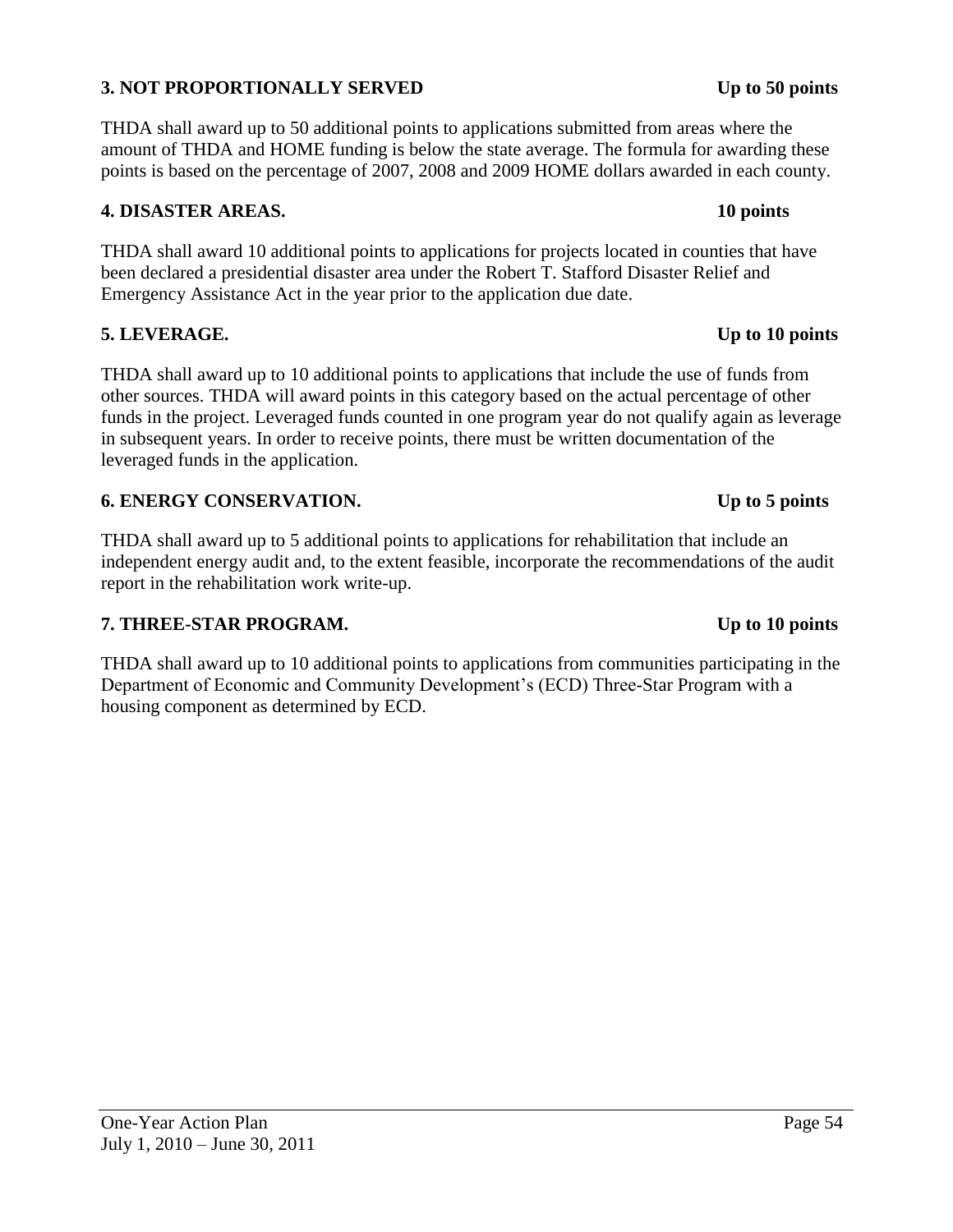## **1. CAPABILITY** Up to 50 points

- The proposed project demonstrates exceptional planning and readiness. *Up to 25 points*
	- The program design is complete and all necessary components to accomplish the project are identified in the application.
	- Sites have been identified and CHDO has site control.
	- Feasibility worksheet is complete and demonstrates need for HOME funds.
	- CHDO has the capacity to secure other funding for the project. Commitment letters are included in the application.
- The organization demonstrates sufficient capacity beyond threshold. *Up to 25 points*
	- The organization has produced successful affordable housing projects.
	- The organization has a demonstrated capacity to manage rental or homeownership programs, if applicable.
	- The agency's budget reflects multiple sources of funding.

### **2.** NEED Up to 50 points

THDA has calculated need factors using housing statistics for counties. Factors are based on percentages rather than absolute numbers. For homeowner projects, the need factors used are percentage of owner households that are low income; the percentage of low income owner households with cost burden or other problems; and the percent of affordable owner units built before 1960.

For rental projects, the county need factors used are the number of affordable units per 100 low income households; the percentage of low income households with cost burden or other problems; and the percentage of affordable units built before 1960.

For multi-county projects, the need score is calculated proportionately according to the number of units proposed for each county.

### **3. NOT PROPORTIONALLY SERVED** Up to 50 points

THDA shall award up to 50 additional points to applications submitted from areas where the amount of THDA and HOME funding is below the state average. The formula for awarding these points is based on the percentage of 2007, 2008 and 2009 HOME dollars awarded in each county.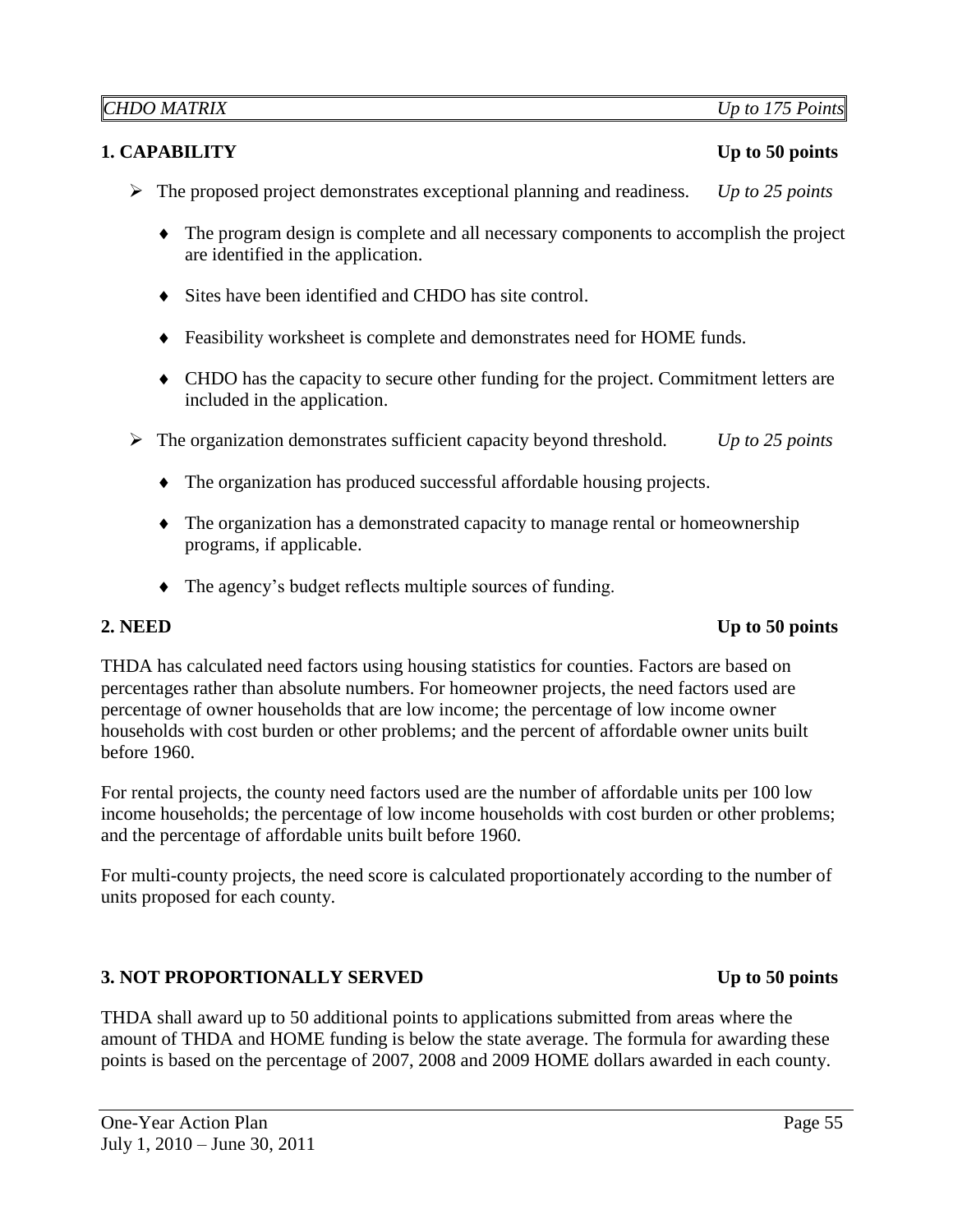### **4. DISASTER AREAS 10 points**

THDA shall award 10 additional points to applications for projects located in counties that have been declared a presidential disaster area under the Robert T. Stafford Disaster Relief and Emergency Assistance Act in the year prior to the application due date.

### **5. LEVERAGE. Up to 10 points**

THDA shall award up to 10 additional points to applications that include the use of funds from other sources. THDA will award point in this category based on the actual percentage of other funds in the project. Leveraged funds counted in one program year do not qualify again as leverage in subsequent years. In order to receive point, there must be written documentation for the leveraged funds in the application.

### **6. ENERGY CONSERVATION Up to 5 points**

THDA shall award up to 5 additional points to applications for rental rehabilitation that include an independent energy audit and, to the extent feasible, incorporate the recommendations of the audit report in the rehabilitation work write-up.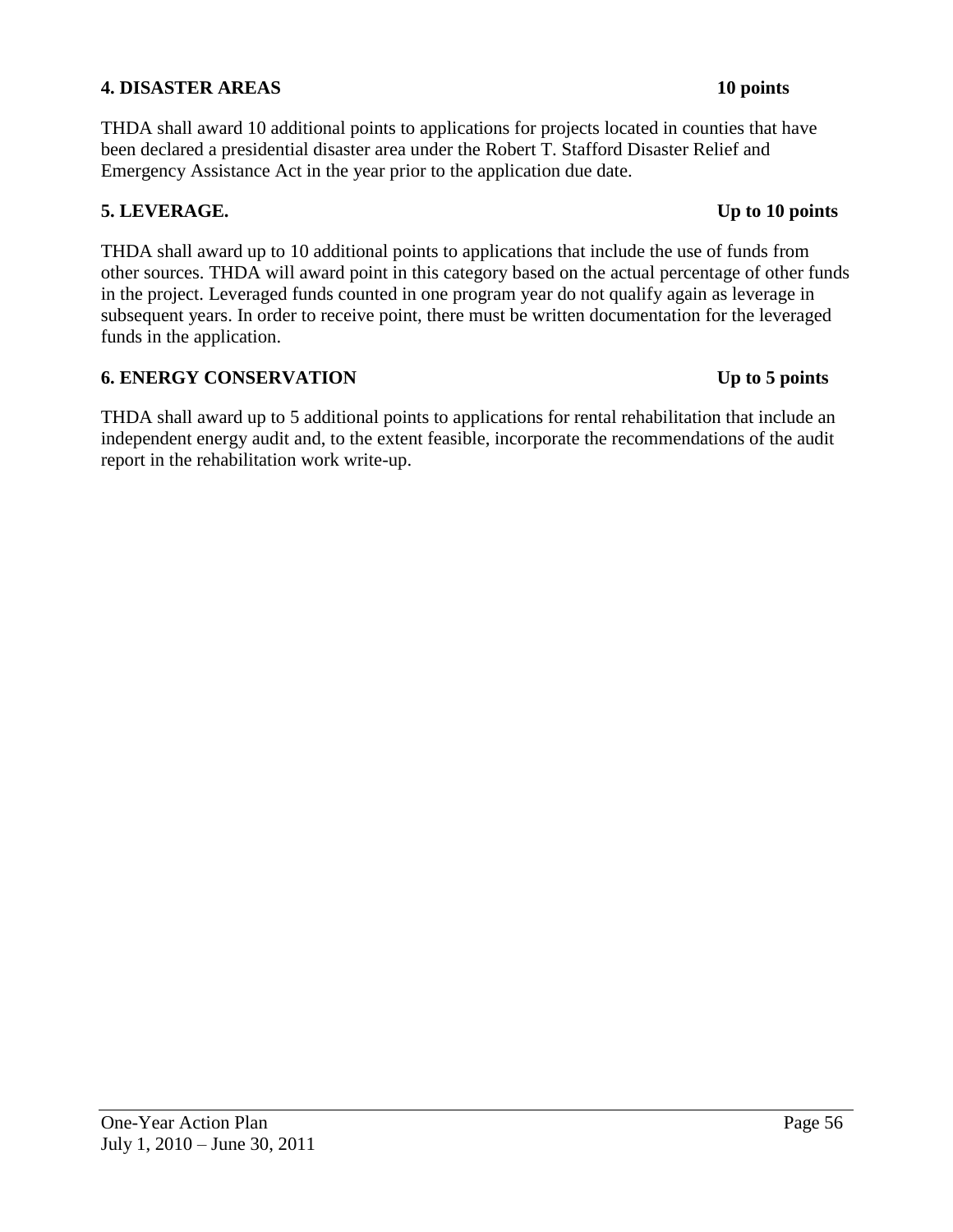### **Method of Distribution of Funds and Program Description Emergency Shelter Grant (ESG) Program 2010-2011**

The Tennessee Housing Development Agency (THDA) administers the federally-funded Emergency Shelter Grant (ESG) Program to increase the number and quality of emergency shelters and transitional housing facilities for homeless individuals and families, to operate these facilities and provide essential social services, and to help prevent homelessness. The purpose of this Program Description is to explain the requirements and the application process for the ESG Program. The State of Tennessee anticipates an allocation of \$1,525,753 in ESG funds for Fiscal Year 2010.

ESG funds are awarded on a competitive basis to non-profit organizations outside the CDBG entitlement communities that receive their own ESG funding directly from the U. S. Department of Housing and Urban Development. The Tennessee entitlement communities that receive their own allocation of ESG funds are Knoxville, Memphis and Nashville-Davidson County. An applicant must apply for at least \$35,000 and may apply for a maximum of \$75,000 in ESG funding. THDA anticipates an ESG allocation in 2010 of approximately \$1.4 million dollars.

Applications for the ESG program must be received by THDA on or before Friday, March 12, 2010. THDA anticipates notifying successful applicants by the end of May, 2010. ESG contracts will begin on July 1, 2010 and end on June 30, 2011.

## **THE ESG PROGRAM**

The ESG program is governed by Title 24 Code of Federal Regulations, Part 576. Those regulations are incorporated by reference in this Program Description. The federal regulations take precedence over this program description in cases of conflicting requirements.

The objectives of the ESG program are:

- 1. To help improve the quality of emergency shelters for the homeless;
- 2. To help meet the costs of operating and maintaining emergency shelters;
- 3. To provide essential services so that homeless individuals have access to the assistance they need to improve their situation; and
- 4. To provide emergency intervention assistance to prevent homelessness.

**Note:** ESG funds cannot be utilized for permanent housing projects.

A person is considered homeless only when he/she resides in one of the places described below:

- 1. In places not meant for human habitation, such as cars, parks, sidewalks, abandoned buildings or on the street;
- 2. In an emergency shelter;
- 3. In transitional or supportive housing for homeless persons who originally came from the streets or emergency shelters;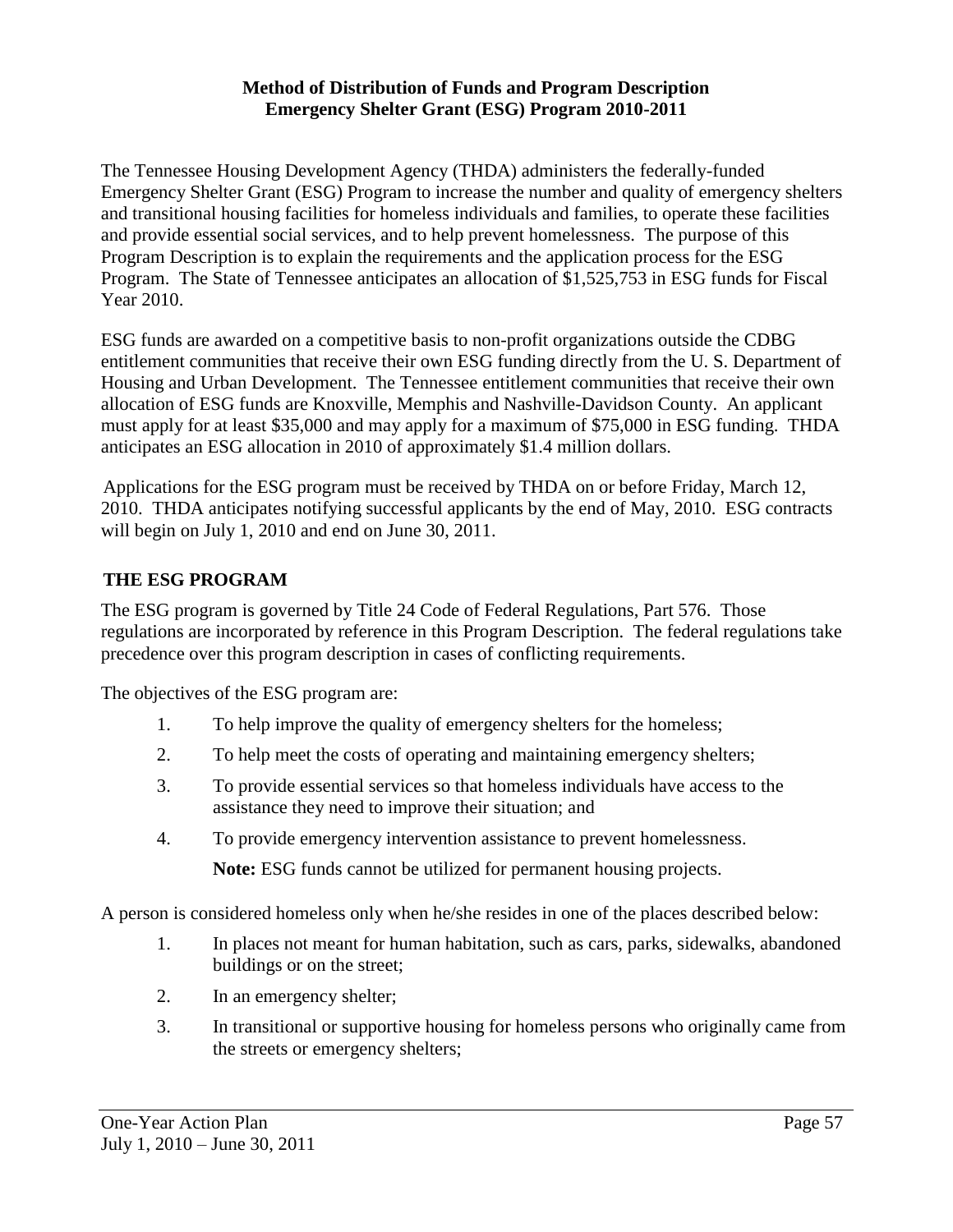- 4. In any of the above places but is spending a short time (up to 30 consecutive days) in a hospital or other institution;
- 5. Is being evicted within a week from a private dwelling unit and no subsequent residence has been identified and the person lacks the resources and support networks needed to obtain housing or their housing has been condemned by housing officials and is no longer considered meant for human habitation;
- 6. Is being discharged within a week from an institution in which the person has been a resident for more that 30 consecutive days and no subsequent residence has been identified and the person lacks the resources and support networks needed to obtain housing; or
- 7. Is fleeing a domestic violence housing situation and no subsequent residence has been identified and the person lacks the resources and support networks needed to obtain housing.

**Exclusion:** The term "homeless" or "homeless individual" does not include any individual imprisoned or otherwise detained pursuant to an Act of Congress or a State law.)

# **A. CONSISTENCY WITH THE CONSOLIDATED PLAN**

ESG activities are focused on helping meet the needs of emergency homeless shelters and programs in under-served areas of the State outside of Entitlement Cities. The State is particularly interested in developing and expanding shelter programs in rural areas that lack ready access to other homeless funds. The State is also placing a priority on shelter programs serving families and on transitional living shelters that provide an array of supportive services in addition to living arrangements for a period of at least six months. ESG proposals will be evaluated for consistency with the State of Tennessee's Consolidated Plan, as amended. The State's Consolidated Plan identifies the need for the following types of emergency shelters:

- 1. Emergency Family Shelters. With the increase of homeless single and two-parent families noted statewide, there is a need for 24-hour emergency family shelters.
- 2. Emergency Elderly and Disabled Shelters. Small, non-traditional shelter arrangements for the frail, elderly and disabled elderly will protect this vulnerable group. Such shelters could exist in a family home system or be tied to an existing service center for the elderly that could make needed services more accessible.
- 3. 24-Hour Emergency Shelters for the Employed. Most shelters require participants to vacate the shelter during the day. Shelter residents who become employed or who enter the shelter employed may work odd shifts and require access for sleeping, etc. A small shelter for the employed would accommodate second and third shift employees and make available employment support services.
- 4. Shelters for the Mentally Ill. The actions of chronic mentally ill homeless persons can be very distressing to others as well as themselves. Emergency shelters for the chronic mentally ill would allow for a more appropriately controlled environment that would ultimately serve the support needs of these clients.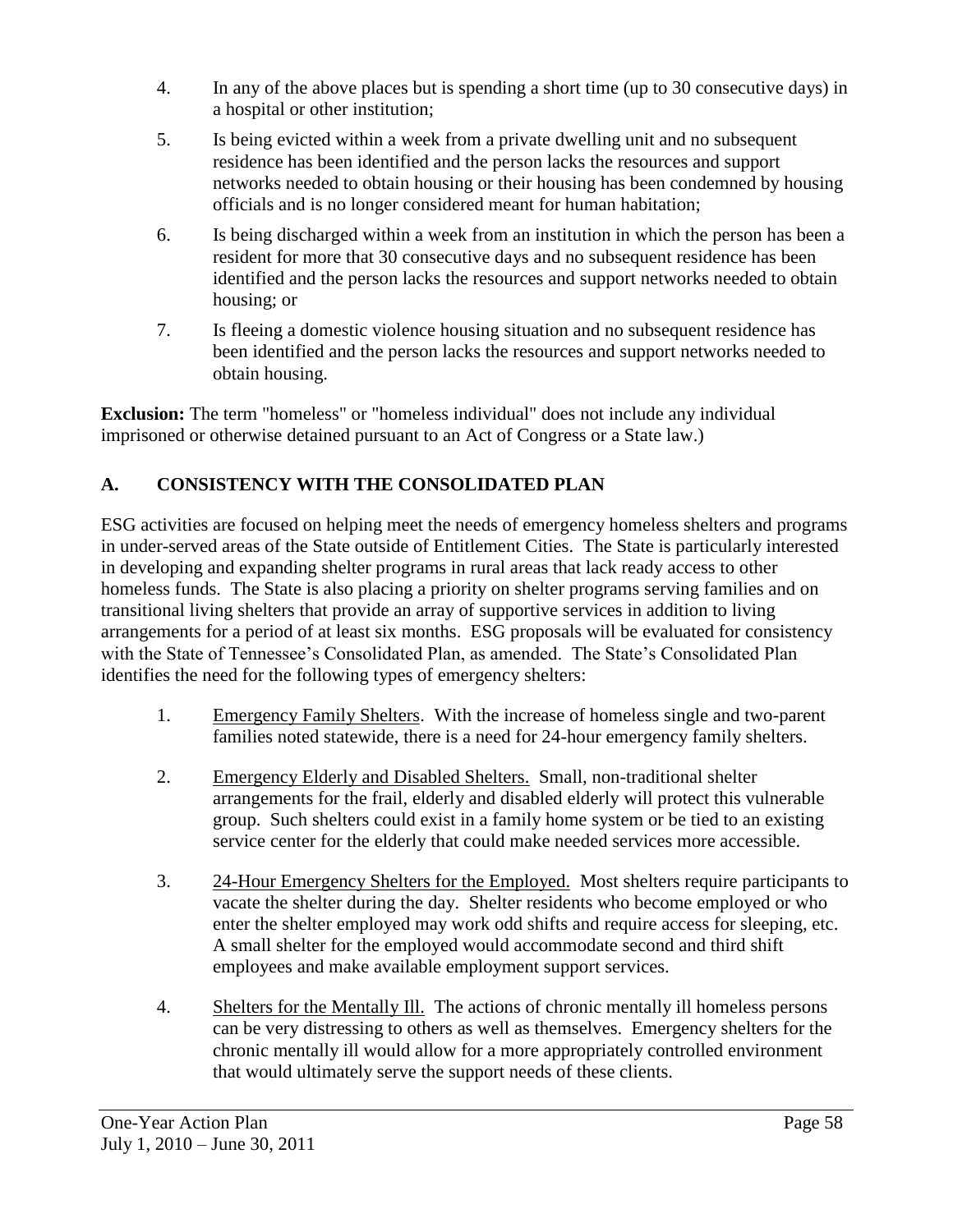# **B. ALLOCATION OF FUNDS**

ESG funds committed to the State of Tennessee, through THDA, will be allocated as promulgated in the State of Tennessee's Consolidated Plan, as amended. THDA will spend up to 5% of its ESG allocation for administrative and planning expenses. THDA will share the amount available for administration with the small city entitlement communities that do not receive their own ESG allocation from HUD.

THDA Targeted Set-Aside. For the 2010 ESG program, THDA will allocate the \$100,000 of ESG funding that does not require matching funds to the Tennessee Department of Mental Health and Developmental Disabilities (TDMHDD). TDMHDD will use the ESG funds for essential services, operations and prevention activities through its established network of housing agencies providing services to clients being discharged from medical and mental health facilities.

Chattanooga Set-Aside: For the 2010 ESG program, THDA will allocate approximately \$84,000 to the City of Chattanooga which has lost its direct ESG allocation from HUD.

The remaining ESG funds will be allocated as follows:

Small Cities Set-Aside. THDA will allocate 52% of the remaining ESG funds on a formula basis to the ten CDBG entitlement cities that do not receive ESG grants, but are expected to address homelessness through the "Continuum of Care" described in their Consolidated Plans. These cities are: Bristol, Clarksville, Cleveland, Franklin, Jackson, Johnson City, Kingsport, Morristown, Murfreesboro and Oak Ridge.

Competitive Allocation. The remaining 48% of the ESG funds will be allocated to eligible applicants in a competitive grant review process.

## **C. ELIGIBLE APPLICANTS**

The State of Tennessee, through THDA, will accept applications for the ESG program from nonprofit organizations.

To be eligible to apply for ESG funding the non-profit organization must:

- 1. Be organized under Tennessee law, as evidenced by a Certificate of Existence from the Tennessee Secretary of State dated within six months of the application due date;
- 2. Have no part of its net earnings inuring to the benefit of any member, founder, contributor or individual;
- 3. Be established for charitable purposes and whose activities include, but are not limited to, the promotion of social welfare and the prevention or elimination of homelessness., as evidenced in its charter, articles of incorporation, resolutions or by-laws, and experience in the provision of shelter and services to the homeless;
- 4. Have standards of financial accountability that conform to 24 CFR 84.21, Standards of Financial Management Systems; and
- 5. Have an IRS designation under Section  $501(c)(3)$  of the tax code. Non-profit applicants may not submit an application until they have received their  $501(c)(3)$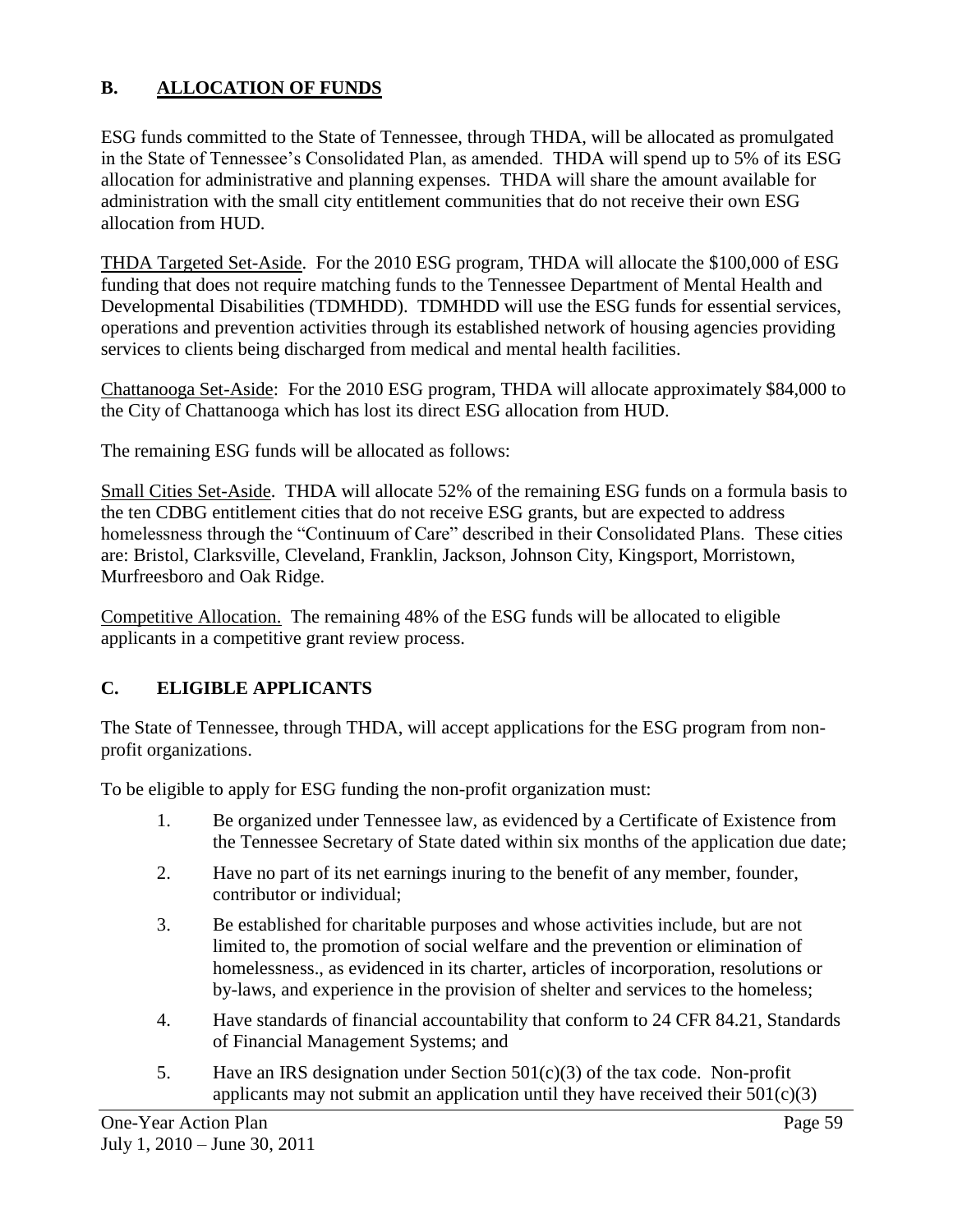designation from the IRS.

6. Faith-based organizations receiving ESG funds, like all organizations receiving HUD funds, must serve all eligible beneficiaries without regard to religion.

Non-profit organizations are eligible to receive funds only if such funding is approved by the local government jurisdiction where programs are based. If the organization intends to provide homeless assistance in a number of jurisdictions, the certification of approval must be submitted by each of the units of local government in which the projects are to be located. Housing agencies funded by TDMHDD are not eligible to apply for ESG funds through the Competitive Allocation.

# **D. ELIGIBLE ACTIVITES**

*Renovation, major rehabilitation or conversion.* – Renovation means rehabilitation that involves costs of 75% or less of the value of the building before renovation. Major rehabilitation means rehabilitation that involves costs in excess of 75% of the value of the building before rehabilitation. Conversion means a change in the use of the building to an emergency shelter for the homeless, where the cost of conversion exceeds 75% of the value of the building after conversion.

All renovation, rehabilitation or conversion work proposed for buildings constructed prior to 1978 must comply with Lead-Based Paint Regulations at 24 CFR Part 35, Subpart J, as applicable.

Grantees receiving ESG assistance for major rehabilitation or conversion must maintain the building as a shelter for homeless individuals and families for 10 years; grantees receiving ESG assistance for renovations must be maintained as a shelter for homeless individuals and families for 3 years.

- *Essential services to the homeless*. This includes services concerned with employment, health, drug abuse, education and staff salaries necessary to provide these services and may include, but are not limited to:
	- 1. Assistance in obtaining permanent housing;
	- 2. Medical and psychological counseling and supervision;
	- 3. Employment counseling;
	- 4. Nutritional counseling;
	- 5. Substance abuse treatment and counseling;
	- 6. Assistance in obtaining other Federal, State and local assistance including mental health benefits; employment counseling; medical assistance; Veteran's benefits; and income support assistance such as Supplemental Security Income, Food Stamps and Aid to Families with Dependent Children;
	- 7. Other services such as child care, transportation, job placement and job training; and
	- 8. Staff salaries necessary to provide the above services.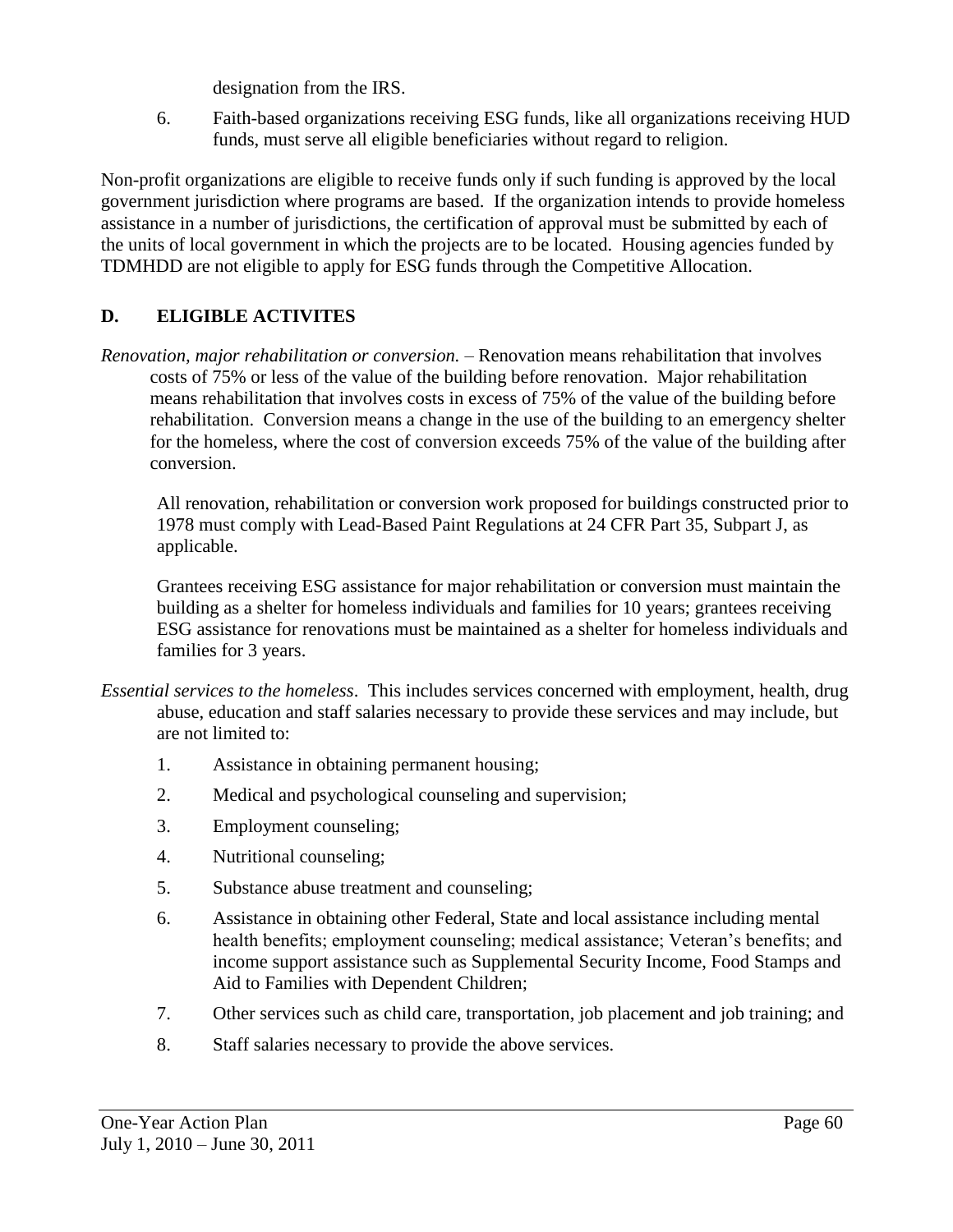ESG regulations restrict the amount of ESG funds that may be spent on essential services to 30 percent of the total State ESG allocation, and restrict funding to new services or a quantifiable increase in services above the level funded during the immediately previous 12 month period. ESG may not be used to replace existing government or non-profit funding of service. However, once a new or increased level of service meets the above standards, ESG funds may be used to continue funding that service in subsequent years.

*Operating expenses.* Payment of eligible operation costs related to the operation of emergency and transitional housing, including but not limited to, maintenance, operation, rent, repair, security, fuel, equipment, insurance, utilities, food and furnishings.

Staff salaries (including fringe benefits) paid under the operating costs category are limited to 10% of the grant. Maintenance and security salary costs are not subject to the 10% cap.

- *Prevention Activities.* Development and implementation of homeless prevention activities including but not limited to:
	- 1. Short-term subsidies to defray utility, rent or mortgage arrearages;
	- 2. Security deposits or first month's rent to permit a homeless family to move into an apartment;
	- 3. Mediation programs for landlord tenant disputes;
	- 4. Legal services to represent tenants in eviction proceedings;.

ESG regulations restrict the amount of ESG funds that may be spent on prevention activities to 30 percent of the total State ESG allocation.

Local government recipients may distribute all or a part of their ESG funds to eligible, private nonprofit organizations for allowable ESG activities.

For each of the eligible activities, THDA reserves the right to adjust funding requests to remain within the required percentages.

# **E. INELIGIBLE ACTIVITIES**

Under renovation, rehabilitation or conversion projects, ESG funds may not be used for the following:

- 1. Acquisition of real property;
- 2. New construction of an emergency shelter for the homeless;
- 3. Property clearance or demolition;
- 4. Rehabilitation administration, such as the preparation of work specifications or inspections;
- 5. Staff training or fund raising activities associated with rehabilitation;
- 6. Building maintenance and repairs.

## Under essential service programs, ESG funds may not be used for the following: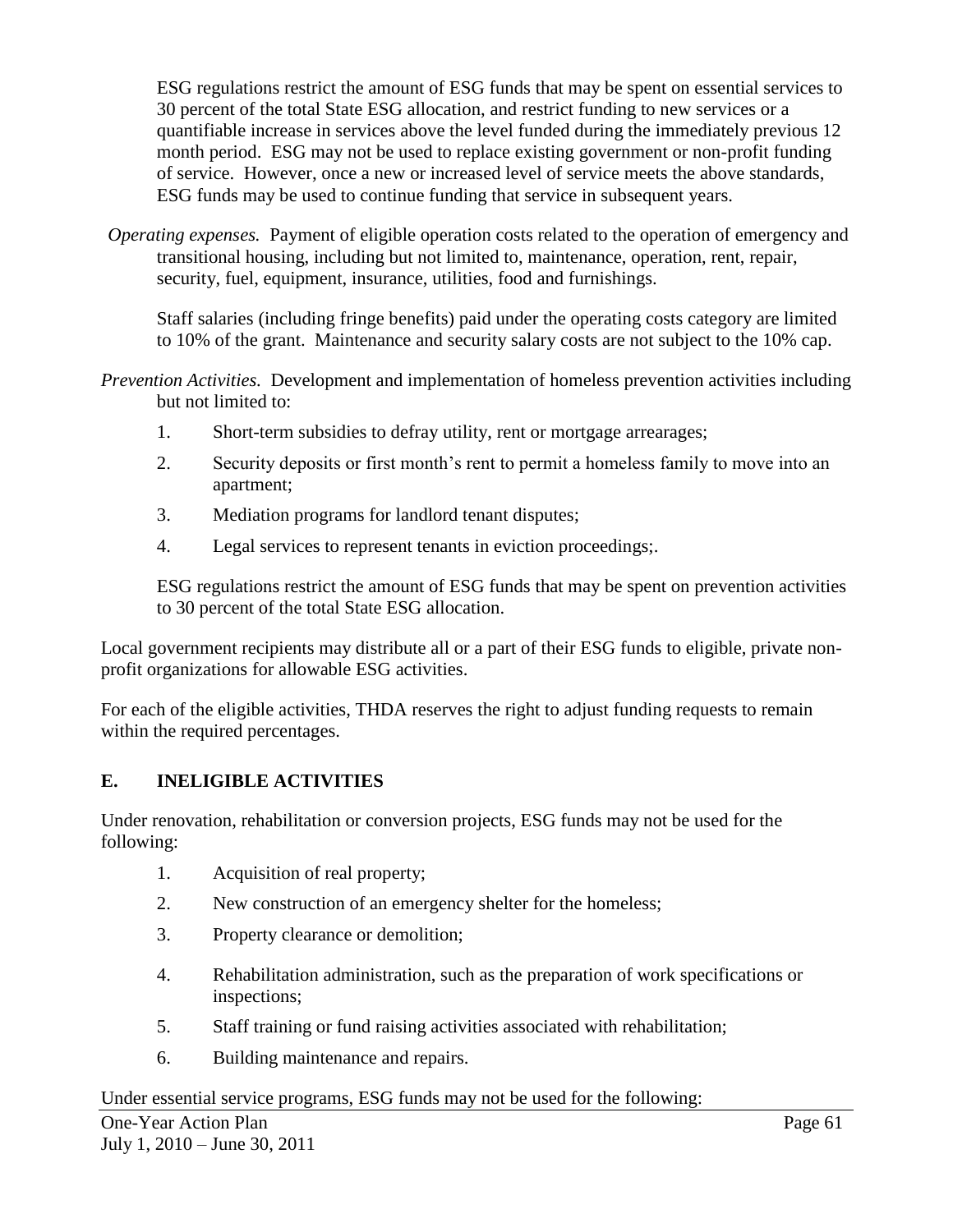- 1. Existing services and staff (services must be new or provided to more persons);
- 2. Salary of case management supervisor when not working directly on participant issues;
- 3. Advocacy, planning, and organizational capacity building;
- 4. Staff recruitment and/or training
- 5. Transportation costs not directly associated with service delivery.

Under operating or maintenance programs, ESG funds may not be used for the following:

- 1. Recruitment or on-going training of staff;
- 2. Depreciation;
- 3. Costs associated with the organization rather than the supportive housing project (advertisements, pamphlets about the agency, surveys, etc.)
- 4. Staff training, entertainment, conferences or retreats;
- 5. Public relations or fund raising;
- 6. Bad debts or bank fees;
- 7. Mortgage payments.

## **F. MATCHING FUNDS**

The ESG program requires a dollar for dollar match for the ESG funds.All grantees must supplement their ESG funds with equal amounts of funds or in-kind support from non-ESG sources. Certain other federal grants contain language that may prohibit their being used as a match. Matching funds or in-kind support must be provided after the date of the grant award to the recipient and within the period of the ESG contract with THDA. The recipient may not include funds used to match any previous ESG grant.

# **G. OTHER FEDERAL REQUIREMENTS**

NON-DISCRIMINATION AND EQUAL OPPORTUNITY. – Grantees must make facilities and services available to all on a nondiscriminatory basis, and publicize the facilities and services. The procedures a Grantee uses to convey the availability of such facilities and services should reach persons with handicaps or persons of any particular race, color, religion, sex, age, familial status, or national origin within their service area who may qualify for them. If not, the Grantee must establish additional procedures that will ensure that these persons are made aware of the facilities and services. Grantees must adopt procedures to disseminate information to anyone who is interested regarding the existence and location of handicap accessible services or facilities.

LEAD BASED PAINT. - Housing assisted with ESG funds is subject to the Lead-Based Paint Poisoning Prevention Act and the Act's implementing regulations at 24 CFR Part 35, Subparts C through M for any building constructed prior to 1978. Grantees using ESG funds only for essential services and operating expenses must comply with Subpart K to eliminate as far as practical leadbased paint hazards in a residential property that receives federal assistance for acquisition, leasing, support services or operation activities. Grantees using ESG funds for renovation, major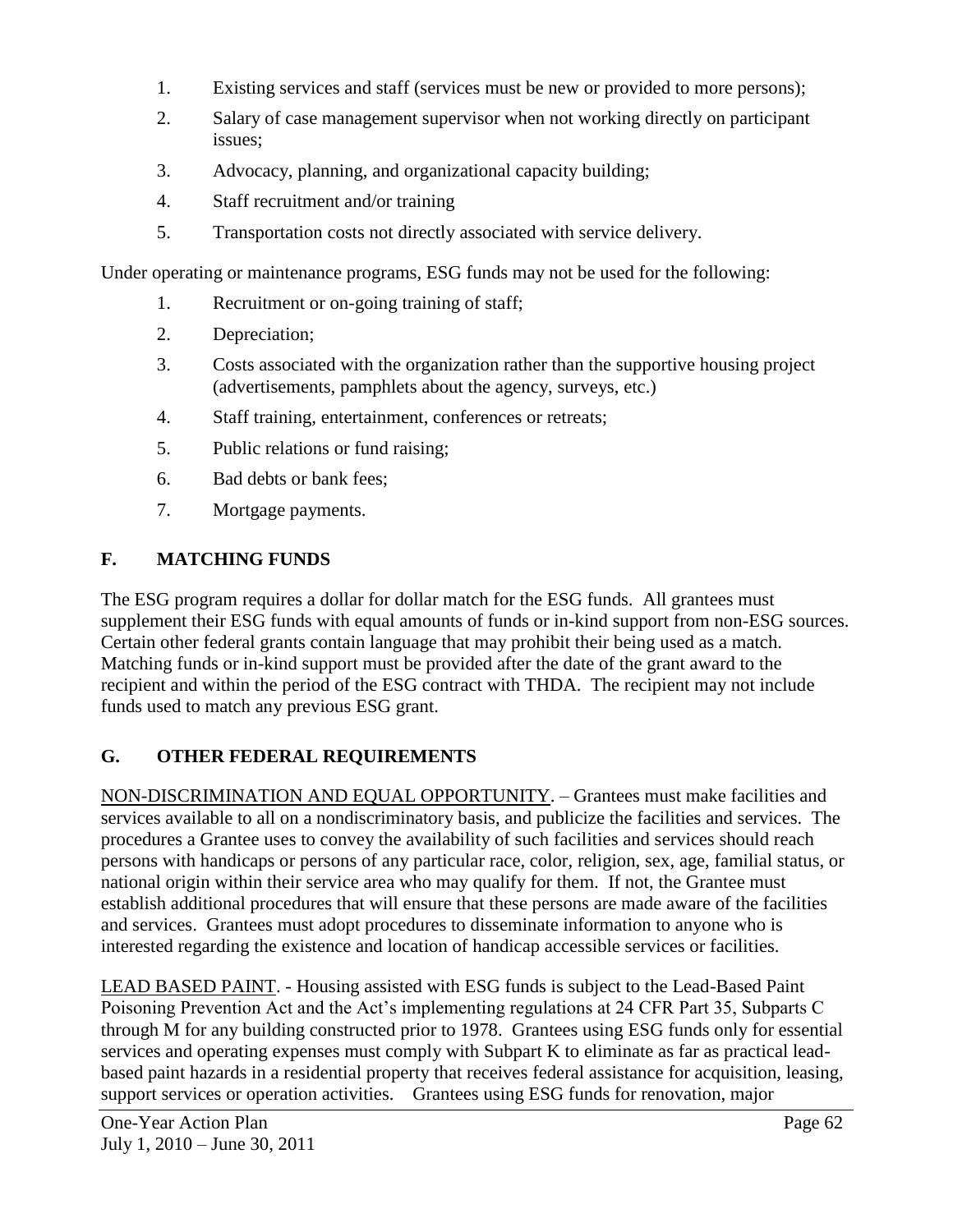rehabilitation or conversion must comply with Subpart J to eliminate as far as practical lead-based paint hazards that receives federal assistance for rehabilitation. The Lead-Based Paint Regulations are available at [www.hud.gov/lea.](http://www.hud.gov/lea)

PROPERTY MANAGEMENT STANDARDS. – In addition to the three-year or ten-year compliance period required for projects that use ESG funds for rehabilitation, renovation or conversion, recipients of ESG funds are also required to follow uniform standards for using and disposing of capital improvements and equipment. Equipment is defined as having a useful life of one year and a per unit value of \$5,000 or more.

RELOCATION AND DISPLACMENT. – Grantees are required to take reasonable steps to minimize the displacement of persons, families, individuals, businesses, non-profit organizations or farms as a result of administering projects funded through ESG. Any persons displaced by the acquisition of property must be provided with relocation assistance (24 CFR 576.59).

ENVIRONMENTAL REVIEW. - In implementing the ESG program, the environmental effects of each activity must be assessed in accordance with the provisions of the National Environment Policy Act of 1969 (NEPA) and the related authorities listed in HUD's regulations at 24 CFR Part 58. THDA as the Responsible Entity and the units of local government funded by THDA will be responsible for carrying out environmental reviews.

THDA will approve the release of funds for local governments and must request the release of funds from HUD for any projects of non-profit organizations. The non-profit organizations will be responsible for gathering the information required for the environmental reviews. ESG funds cannot be committed until the environmental review process has been completed. Commitments for expenditures made prior to the approval of the environmental review cannot be reimbursed with ESG funds.

CONFLICT OF INTEREST. - Each ESG recipient must adopt a conflict of interest policy which prohibits any employee, persons with decision making positions or having information about decisions made by an organization, from obtaining a personal or financial interest or benefit from the organization's activity, including through contracts, subcontracts, or agreements. (24 CFR 576.57).

ASBESTOS. - Prior to renovation, Tennessee State law requires an asbestos inspection for any structure that is not a residential building having four or fewer dwelling units. The costs of asbestos removal may be included in the grant request.

CONTRACTUAL AGREEMENT. - All recipients must enter into a contractual agreement with THDA. This Working Agreement includes all requirements contained in the ESG Final Rule (24 CFR Part 576) in addition to all other applicable rules and regulations. The Working Agreement will include, but is not limited to the following:

- 1. BUILDING STANDARDS. Recipients must ensure that any building for which emergency shelter grants are used for renovation, conversion or major rehabilitation will meet the local government standards for safety and sanitation.
- 2. CERTIFICATION OF ASSISTANCE. Recipients must certify that on-going assistance will be provided to homeless individuals in obtaining appropriate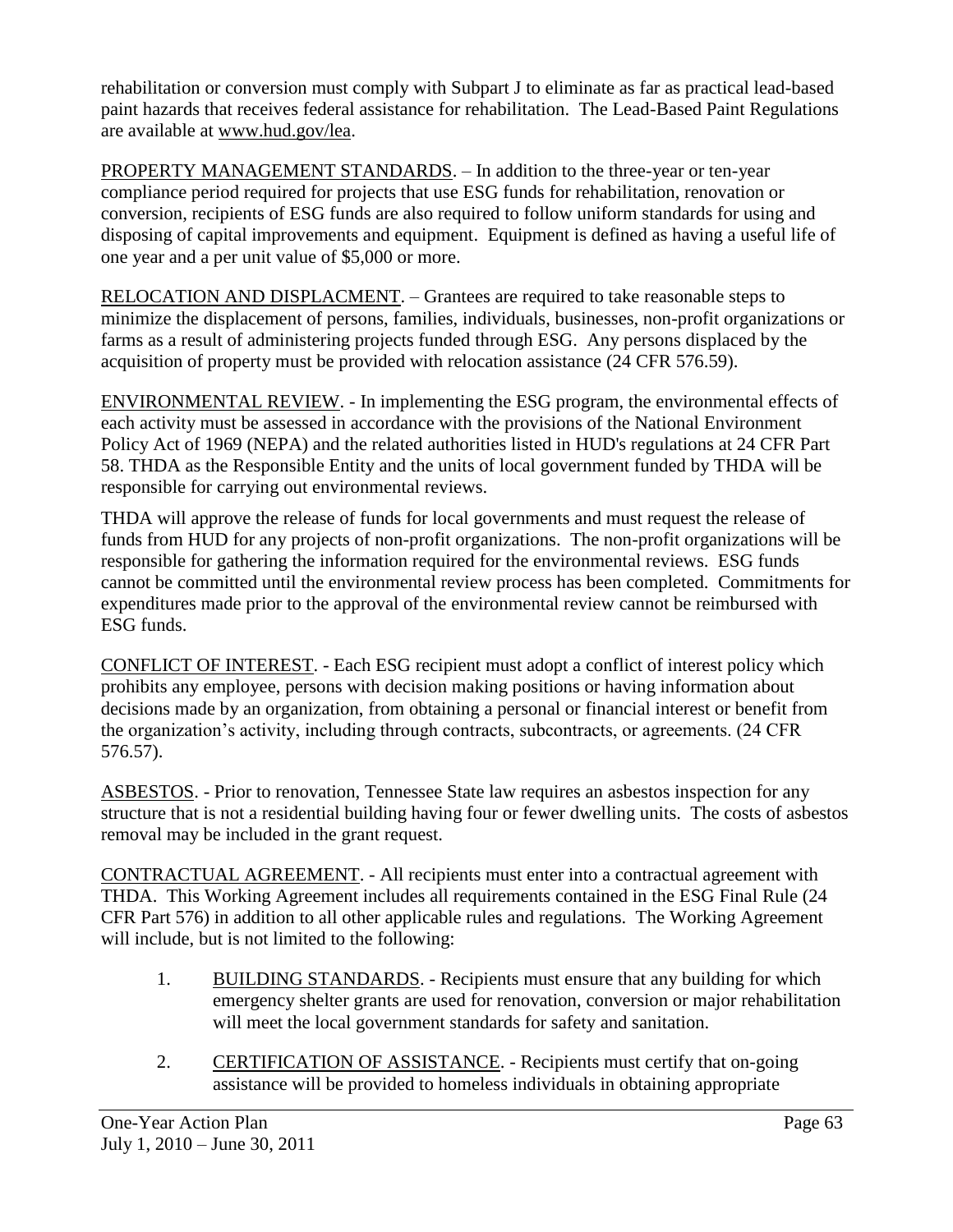supportive services, including permanent housing, medical and mental health treatment, counseling, supervision and other services essential for achieving independent living and other federal, state local and private assistance available for such persons.

- 3. CONFIDENTIALITY. Recipients must develop procedures to ensure the confidentiality of victims of domestic violence.
- 4. DRUG AND ALCOHOL-FREE FACILITIES. Recipients must administer a policy designed to ensure that each assisted homeless facility is free from the illegal use, possession or distribution of drugs or alcohol by its beneficiaries.
- 5. CLIENT PARTICIPATION. Recipients must involve the homeless individuals and families in the maintenance and operation of facilities, and in the provision of services to residents of these facilities to the maximum extent possible. The involvement of homeless persons is required through the Housing and Community Development Act of 1992.
- 6. PROCUREMENT PROCEDURES. Each ESG recipient must have an appropriate procurement procedure in place. At a minimum, three telephone bids must be obtained for any equipment or furniture purchases to be charged totally or in part to ESG.
- 7. FAIR HOUSING. All ESG recipients must perform and document action in the area of enforcement and/or promotion to affirmatively further fair housing. During the grant year recipients must carry out a minimum of one activity to promote fair housing. Non-discrimination and equal opportunity are applicable to ESG programs  $(24 \text{ CFR } 5.105(a)]$
- 8. TERMINATING ASSISTANCE. All ESG recipients must have a formal process for terminating assistance to an individual or family. At a minimum, there must be an appeals procedure with one level of administrative review for clients who are evicted or refused service from the facility for any reason.
- 9. REPORTING REQUIREMENTS. Each ESG recipient must complete periodic reporting forms as required by THDA.

# **H. APPLICATION AND EVALUATION PROCEDURE**

THDA will evaluate each application to determine if the proposal meets threshold criteria. Threshold criteria includes: submission of a complete application; proposal of an eligible activity; proposal of a project that in the opinion of THDA is physically, financially and administratively feasible; proposal of a project that meets the requirements of 24 CFR Part 576, as amended. Documentation must be submitted along with the completed Checklist to demonstrate that the organization meets threshold requirements and has the capacity to provide shelter, essential services and/or operations for programs serving the homeless. Applications meeting the threshold criteria will be scored and ranked in descending numerical order.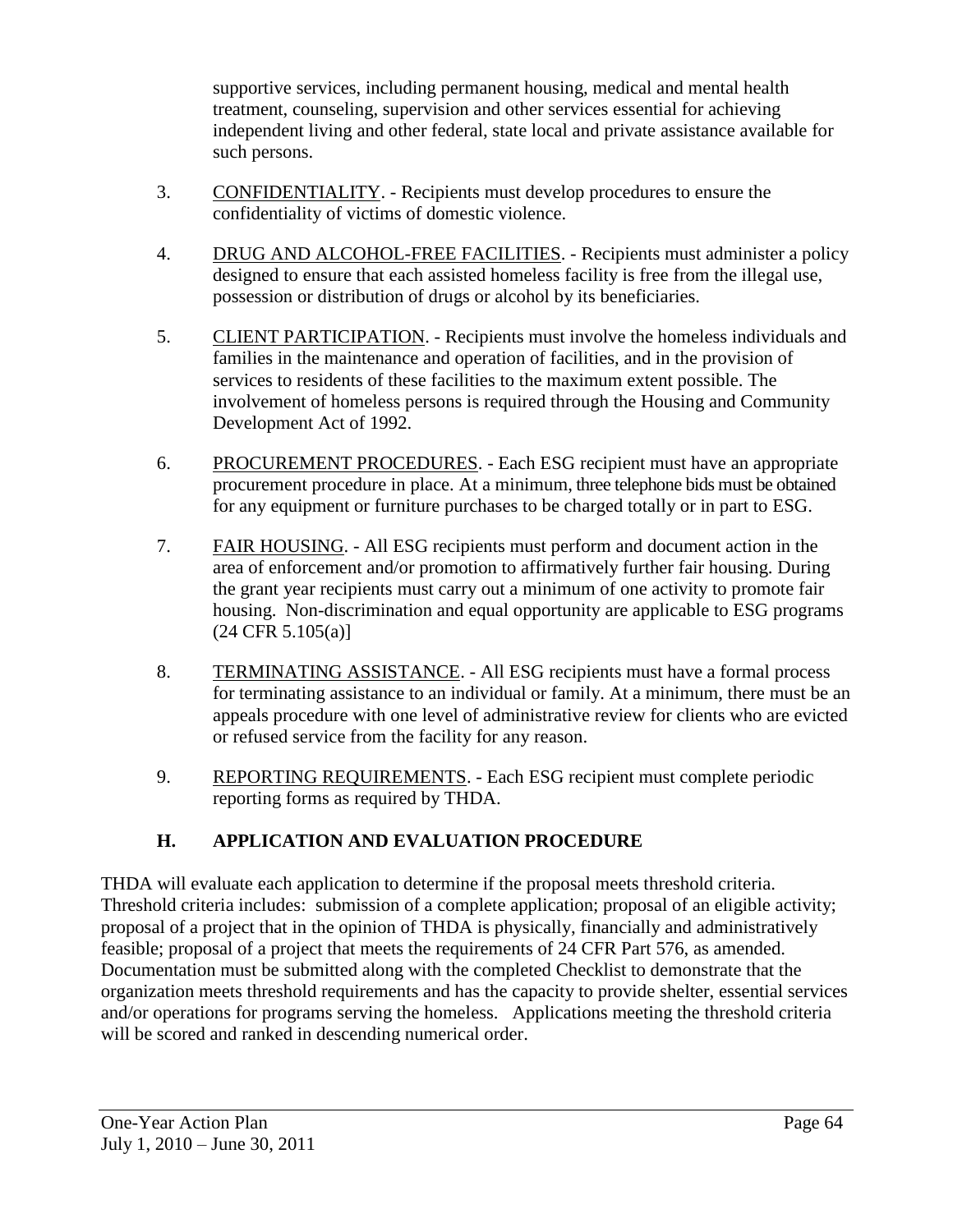### **2010 ESG COMPETITIVE ALLOCATON RATING SCALE 200 POINTS**

### **1. NEEDS SCORE UP TO 60 POINTS**

THDA has calculated need factors using poverty statistics for counties. Factors are based on percentages rather than absolute numbers. The need factors used are the percentage of households that are low income; percentage of population receiving food stamps, percentage of reported domestic violence victims, unemployment rates, and percentage of homeless reported.

### **2. AGENCY DATA UP TO 60 POINTS**

Documentation of Agency's administrative capacity to administer ESG grant and experience with grant funding. Adequate description of staff and volunteers available to implement the proposed activities. *Attention will be paid towards agencies that have shown an ability to turn in pay requests with appropriate documentation and turn in reports as requested.*

### **3. FISCAL INFORMATION UP TO 60 POINTS**

Completeness of budget. Clear and specific documentation of match, source(s) and level of committed cash match. This criterion will include a review of past expenditure of ESGP funds. *Attention will be paid towards agencies that draw their funds down as needed and in a timely manner.*

### **4. DISASTER AREAS 10 POINTS**

THDA shall award 10 additional points to applications for projects located in counties that have been declared a presidential disaster area under the Robert T. Stafford Disaster Relief and Emergency Assistance Act in the year prior to the application due date.

### **5. LACK OF RESOURCES 5 POINTS**

THDA shall award 5 additional points to applications for projects located in counties that do not have other resources within the county to serve the homeless or to provide homelessness prevention.

### **6. DOMESTIC VIOLENCE SHELTERS UP TO 5 POINTS**

THDA recognizes that while the risk factors for homelessness are also risk factors for domestic violence – they aren't the only risk factors. We recognize that domestic violence cannot be necessarily be tracked in the same way as other subgroups of the homeless. Therefore, up to 5 additional points will be granted to domestic violence shelters in areas of reported incidents.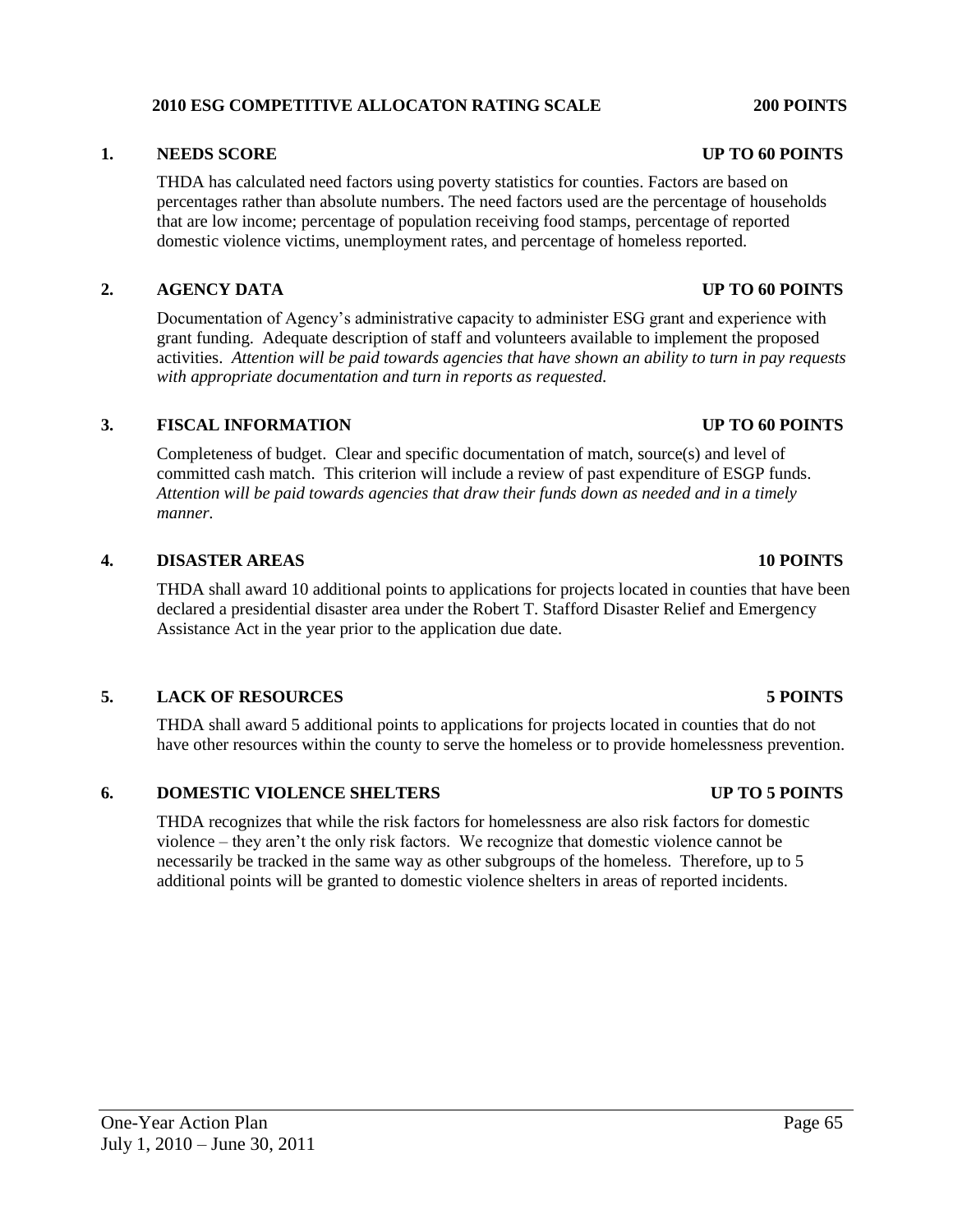| <b>CDBG SMALL CITY</b><br><b>ENTITLEMENT AREAS</b> | <b>POPULATION</b><br>$\leq 50\%$ AMI | % OF TOTAL<br><b>SMALL CITY VLI</b><br><b>POPULATION</b> | 2010 SMALL CITY<br>ALLOCATION <sup>1</sup> |
|----------------------------------------------------|--------------------------------------|----------------------------------------------------------|--------------------------------------------|
| <b>BRISTOL</b>                                     | 2,647                                | 5.80%                                                    | $\mathbb{S}$                               |
| <b>CLARKSVILLE</b>                                 | 6,007                                | 13.17%                                                   | $\mathbb{S}$                               |
| <b>CLEVELAND</b>                                   | 4,479                                | 9.82%                                                    | $\mathbb{S}$                               |
| <b>FRANKLIN</b>                                    | 2,241                                | 4.91%                                                    | \$                                         |
| <b>JACKSON</b>                                     | 6,396                                | 14.02%                                                   | $\mathbb{S}$                               |
| <b>JOHNSON CITY</b>                                | 5,912                                | 12.96%                                                   | \$                                         |
| <b>KINGSPORT</b>                                   | 5,324                                | 11.67%                                                   | \$                                         |
| <b>MORRISTOWN</b>                                  | 3,085                                | 6.76%                                                    | \$                                         |
| <b>MURFREESBORO</b>                                | 7,289                                | 15.98%                                                   | \$                                         |
| <b>OAK RIDGE</b>                                   | 2,247                                | 4.92%                                                    | \$                                         |
| <b>TOTAL</b>                                       | 45,627                               | 100.00%                                                  | \$                                         |

l

 $1$  The 2010 ESG allocation for Tennessee has not been announced by HUD. When the allocation is announced, an Allocation Plan with actual dollars will be posted to the THDA website.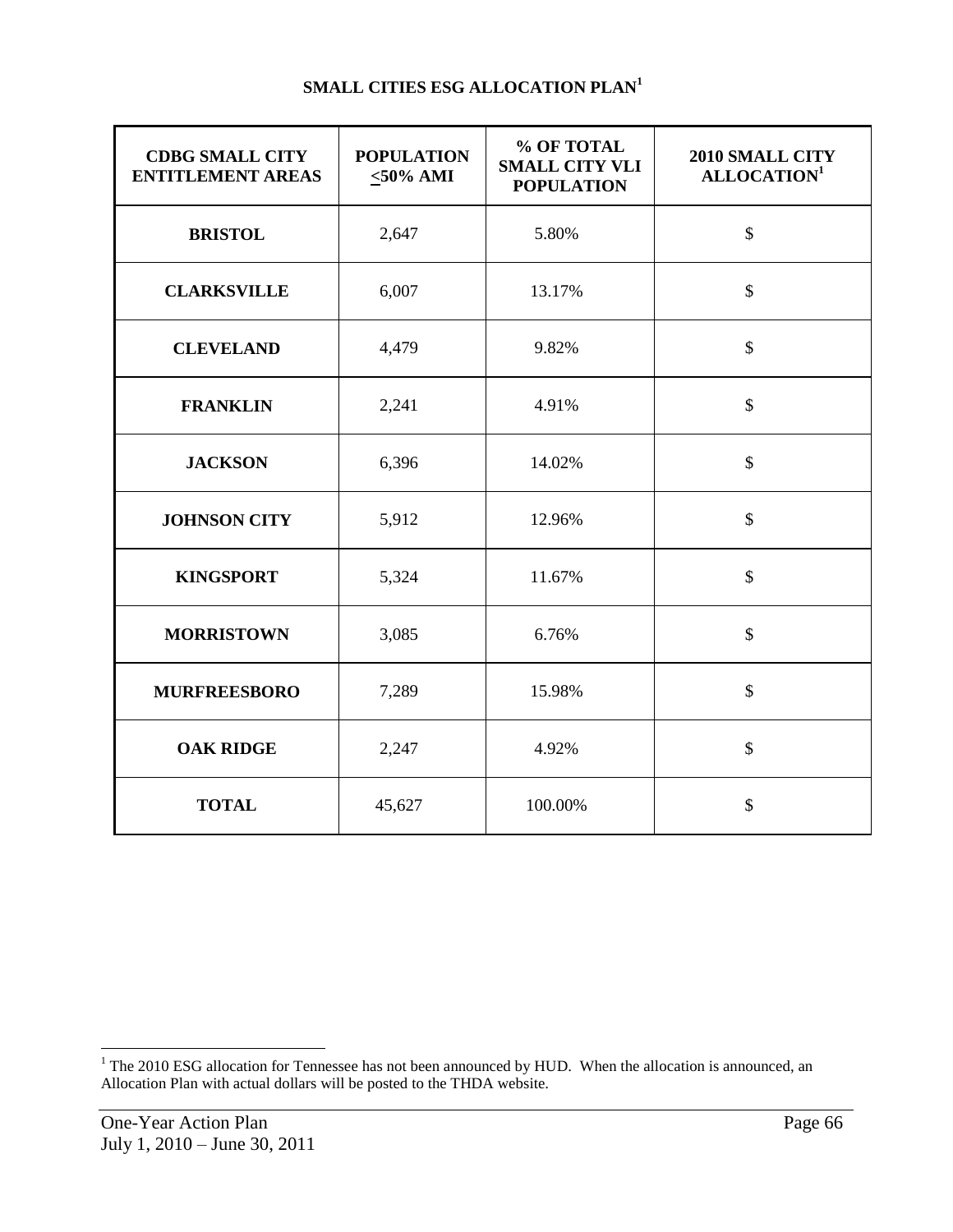### **COUNTY NEEDS SCORE**

| <b>COUNTY</b>  | <b>POINTS</b>   | <b>COUNTY</b> | <b>POIN</b>     |
|----------------|-----------------|---------------|-----------------|
| Anderson       | 46              | Hancock       | 33              |
| <b>Bedford</b> | 37              | Hardeman      | 56              |
| Benton         | 43              | Hardin        | 51              |
| <b>Bledsoe</b> | 38              | Hawkins       | 52              |
| <b>Blount</b>  | 53              | Haywood       | 52              |
| <b>Bradley</b> | 53              | Henderson     | 51              |
| Campbell       | 58              | Henry         | 54              |
| Cannon         | 23              | Hickman       | 29              |
| Carroll        | 53              | Houston       | 32              |
| Carter         | 52              | Humphreys     | 36              |
| Cheatham       | 22              | Jackson       | 31              |
| Chester        | $\overline{37}$ | Jefferson     | $\overline{51}$ |
| Claiborne      | 47              | Johnson       | 39              |
| Clay           | 31              | Knox**        | 56              |
| Cocke          | 50              | Lake          | 34              |
| Coffee         | 36              | Lauderdale    | 59              |
| Crockett       | 41              | Lawrence      | 37              |
| Cumberland     | 45              | Lewis         | 28              |
| Decatur        | 38              | Lincoln       | 28              |
| DeKalb         | 32              | Loudon        | 38              |
| Dickson        | 31              | Macon         | 43              |
| Dyer           | 57              | Madison       | 51              |
| Fayette        | 46              | Marion        | 42              |
| Fentress       | 39              | Marshall      | 43              |
| Franklin       | 45              | Maury         | 33              |
| Gibson         | 59              | McMinn        | $\overline{42}$ |
| Giles          | 32              | McNairy       | $\overline{56}$ |
| Grainger       | 42              | Meigs         | 36              |
| Greene         | 55              | Monroe        | 55              |
| Grundy         | 43              | Montgomery    | 43              |
| Hamblen        | 54              | Moore         | 18              |
| Hamilton*      | 55              | Morgan        | 36              |

| <b>COUNTY</b>  | <b>POINTS</b> | <b>COUNTY</b> | <b>POINTS</b> | <b>COUNTY</b> | <b>POINTS</b> |
|----------------|---------------|---------------|---------------|---------------|---------------|
| Anderson       | 46            | Hancock       | 33            | Obion         | 46            |
| <b>Bedford</b> | 37            | Hardeman      | 56            | Overton       | 33            |
| Benton         | 43            | Hardin        | 51            | Perry         | 28            |
| Bledsoe        | 38            | Hawkins       | 52            | Pickett       | 29            |
| Blount         | 53            | Haywood       | 52            | Polk          | 35            |
| <b>Bradley</b> | 53            | Henderson     | 51            | Putnam        | 51            |
| Campbell       | 58            | Henry         | 54            | Rhea          | 48            |
| Cannon         | 23            | Hickman       | 29            | Roane         | 41            |
| Carroll        | 53            | Houston       | 32            | Robertson     | 32            |
| Carter         | 52            | Humphreys     | 36            | Rutherford    | 55            |
| Cheatham       | 22            | Jackson       | 31            | Scott         | 47            |
| Chester        | 37            | Jefferson     | 51            | Sequatchie    | 31            |
| Claiborne      | 47            | Johnson       | 39            | Sevier        | 51            |
| Clay           | 31            | Knox**        | 56            | Shelby***     | 60            |
| Cocke          | 50            | Lake          | 34            | Smith         | 29            |
| Coffee         | 36            | Lauderdale    | 59            | Stewart       | 31            |
| Crockett       | 41            | Lawrence      | 37            | Sullivan      | 55            |
| Cumberland     | 45            | Lewis         | 28            | Sumner        | 39            |
| Decatur        | 38            | Lincoln       | 28            | Tipton        | 56            |
| DeKalb         | 32            | Loudon        | 38            | Trousdale     | 20            |
| Dickson        | 31            | Macon         | 43            | Unicoi        | 30            |
| Dyer           | 57            | Madison       | 51            | Union         | 37            |
| Fayette        | 46            | Marion        | 42            | Van Buren     | 26            |
| Fentress       | 39            | Marshall      | 43            | Warren        | 48            |
| Franklin       | 45            | Maury         | 33            | Washington    | 50            |
| Gibson         | 59            | McMinn        | 42            | Wayne         | 29            |
| Giles          | 32            | McNairy       | 56            | Weakley       | 56            |
| Grainger       | 42            | Meigs         | 36            | White         | 41            |
| Greene         | 55            | Monroe        | 55            | Williamson    | 31            |
| Grundy         | 43            | Montgomery    | 43            | Wilson        | 42            |
| Hamblen        | 54            | Moore         | 18            |               |               |
| Hamilton*      | 55            | Morgan        | 36            |               |               |

| <b>COUNTY</b>  | <b>POINTS</b> |
|----------------|---------------|
| Obion          | 46            |
| Overton        | 33            |
| Perry          | 28            |
| Pickett        | 29            |
| Polk           | 35            |
| Putnam         | 51            |
| Rhea           | 48            |
| Roane          | 41            |
| Robertson      | 32            |
| Rutherford     | 55            |
| Scott          | 47            |
| Sequatchie     | 31            |
| Sevier         | 51            |
| $S$ helby***   | 60            |
| Smith          | 29            |
| <b>Stewart</b> | 31            |
| Sullivan       | 55            |
| Sumner         | 39            |
| Tipton         | 56            |
| Trousdale      | 20            |
| Unicoi         | 30            |
| Union          | 37            |
| Van Buren      | 26            |
| Warren         | 48            |
| Washington     | 50            |
| Wayne          | 29            |
| Weakley        | 56            |
| White          | 41            |
| Williamson     | 31            |
| Wilson         | 42            |

\*Hamilton County excluding Chattanooga \*\*Knox County excluding Knoxville \*\*\*Shelby County excluding Memphis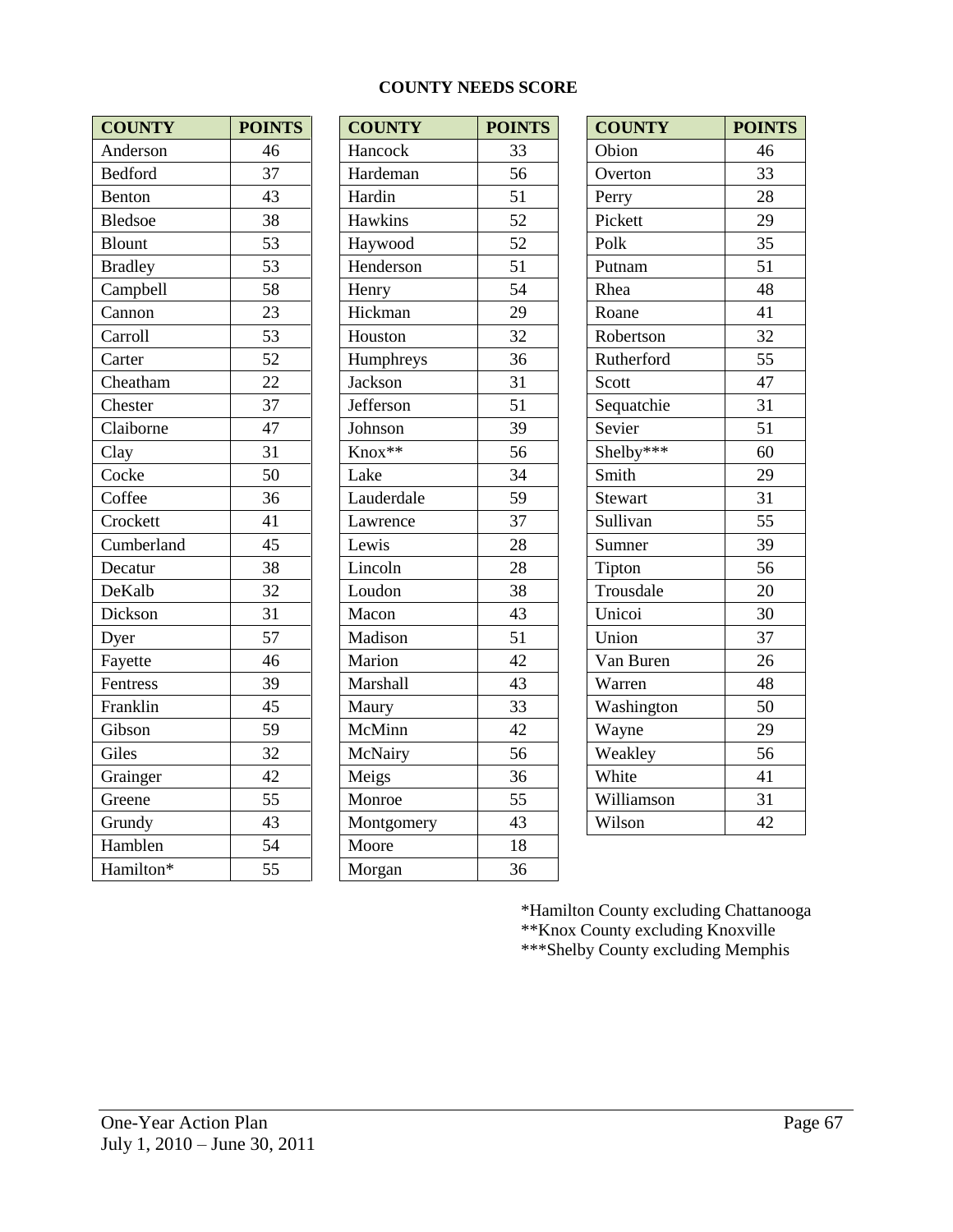### **CURRENT DISASTER COUNTIES**

| Disaster Declarations: | <b>FEMA-1821-DR</b> | February 17, 2009 |
|------------------------|---------------------|-------------------|
|                        | FEMA-1839-DR        | May 15, 2009      |
|                        | FEMA-1851-DR        | July 13, 2009     |
|                        | <b>FEMA-1856-DR</b> | August 21, 2009   |

| <b>BENTON</b> | <b>CHESTER</b>    |
|---------------|-------------------|
| CLAY          | <b>DECATUR</b>    |
| DYER          | <b>FAYETTE</b>    |
| HAYWOOD       | <b>HENRY</b>      |
| JACKSON       | <b>LAKE</b>       |
| <b>MCMINN</b> | <b>MONTGOMERY</b> |
| <b>OBION</b>  | <b>OVERTON</b>    |
| RUTHERFORD    | <b>SEQUATCHIE</b> |
| SHELBY        | <b>STEWART</b>    |
| WAYNE         | <b>WEAKLEY</b>    |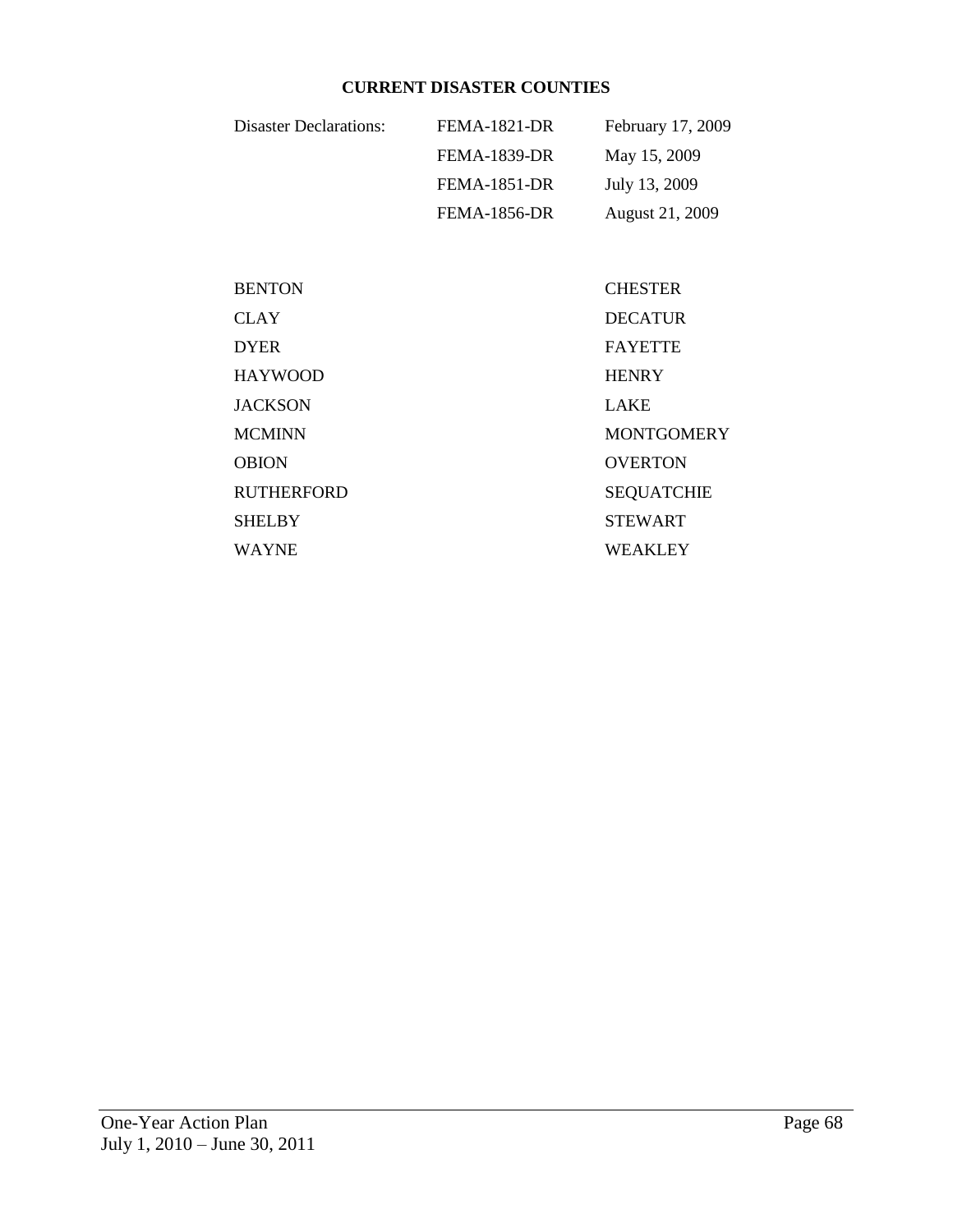# **DOMESTIC VIOLENCE INCIDENTS<sup>2</sup>**

| <b>COUNTY</b>  | <b>POINTS</b>  | <b>COUNTY</b> | POIN           |
|----------------|----------------|---------------|----------------|
| Anderson       | 5              | Hancock       | $\mathbf{1}$   |
| <b>Bedford</b> | $\overline{4}$ | Hardeman      | $\overline{4}$ |
| Benton         | $\overline{3}$ | Hardin        | $\overline{4}$ |
| <b>Bledsoe</b> | $\mathbf{1}$   | Hawkins       | $\overline{4}$ |
| <b>Blount</b>  | 5              | Haywood       | 3              |
| <b>Bradley</b> | $\overline{5}$ | Henderson     | $\overline{4}$ |
| Campbell       | $\overline{4}$ | Henry         | $\overline{4}$ |
| Cannon         | $\overline{c}$ | Hickman       | $\overline{4}$ |
| Carroll        | $\overline{3}$ | Houston       | $\overline{3}$ |
| Carter         | $\overline{4}$ | Humphreys     | 3              |
| Cheatham       | $\overline{4}$ | Jackson       | $\mathbf{1}$   |
| Chester        | $\overline{2}$ | Jefferson     | $\overline{4}$ |
| Claiborne      | $\overline{4}$ | Johnson       | 3              |
| Clay           | $\overline{2}$ | Knox          | $\overline{5}$ |
| Cocke          | 3              | Lake          | $\mathbf{1}$   |
| Coffee         | $\overline{4}$ | Lauderdale    | $\overline{4}$ |
| Crockett       | 3              | Lawrence      | $\overline{4}$ |
| Cumberland     | $\overline{4}$ | Lewis         | 3              |
| Decatur        | $\overline{2}$ | Lincoln       | $\overline{4}$ |
| DeKalb         | $\overline{3}$ | Loudon        | $\overline{4}$ |
| Dickson        | $\overline{5}$ | Macon         | $\frac{3}{5}$  |
| Dyer           | $\overline{5}$ | Madison       |                |
| Fayette        | $\overline{4}$ | Marion        | $\overline{4}$ |
| Fentress       | $\overline{3}$ | Marshall      | $\overline{4}$ |
| Franklin       | $\overline{4}$ | Maury         | 5              |
| Gibson         | $\overline{4}$ | McMinn        | $\overline{4}$ |
| Giles          | $\overline{4}$ | McNairy       | 3              |
| Grainger       | $\overline{3}$ | Meigs         | $\overline{c}$ |
| Greene         | $\overline{4}$ | Monroe        | $\overline{4}$ |
| Grundy         | $\overline{3}$ | Montgomery    | 5              |
| Hamblen        | $\overline{4}$ | Moore         | $\mathbf{1}$   |
| Hamilton       | $\overline{5}$ | Morgan        | $\overline{2}$ |

| <b>COUNTY</b>  | <b>POINTS</b>  | <b>COUNTY</b> | <b>POINTS</b>  | <b>COUNTY</b> | <b>POINTS</b>  |
|----------------|----------------|---------------|----------------|---------------|----------------|
| Anderson       | 5              | Hancock       | 1              | Obion         | $\overline{4}$ |
| <b>Bedford</b> | $\overline{4}$ | Hardeman      | $\overline{4}$ | Overton       | $\overline{3}$ |
| Benton         | $\overline{3}$ | Hardin        | $\overline{4}$ | Perry         | $\mathbf{1}$   |
| Bledsoe        | $\mathbf{1}$   | Hawkins       | $\overline{4}$ | Pickett       | $\overline{0}$ |
| Blount         | 5              | Haywood       | 3              | Polk          | 3              |
| <b>Bradley</b> | 5              | Henderson     | $\overline{4}$ | Putnam        | 5              |
| Campbell       | $\overline{4}$ | Henry         | $\overline{4}$ | Rhea          | $\overline{4}$ |
| Cannon         | $\overline{2}$ | Hickman       | $\overline{4}$ | Roane         | $\overline{4}$ |
| Carroll        | $\overline{3}$ | Houston       | 3              | Robertson     | 5              |
| Carter         | $\overline{4}$ | Humphreys     | $\overline{3}$ | Rutherford    | 5              |
| Cheatham       | $\overline{4}$ | Jackson       | $\mathbf{1}$   | Scott         | $\overline{4}$ |
| Chester        | $\overline{2}$ | Jefferson     | $\overline{4}$ | Sequatchie    | $\overline{3}$ |
| Claiborne      | $\overline{4}$ | Johnson       | 3              | Sevier        | $\overline{5}$ |
| Clay           | $\overline{2}$ | Knox          | 5              | Shelby        | 5              |
| Cocke          | $\overline{3}$ | Lake          | $\mathbf{1}$   | Smith         | $\overline{3}$ |
| Coffee         | $\overline{4}$ | Lauderdale    | $\overline{4}$ | Stewart       | $\overline{3}$ |
| Crockett       | $\overline{3}$ | Lawrence      | $\overline{4}$ | Sullivan      | $\overline{5}$ |
| Cumberland     | $\overline{4}$ | Lewis         | $\overline{3}$ | Sumner        | $\overline{5}$ |
| Decatur        | $\overline{2}$ | Lincoln       | $\overline{4}$ | Tipton        | $\overline{5}$ |
| DeKalb         | 3              | Loudon        | $\overline{4}$ | Trousdale     | 3              |
| Dickson        | $\overline{5}$ | Macon         | $\overline{3}$ | Unicoi        | $\overline{3}$ |
| Dyer           | 5              | Madison       | 5              | Union         | $\overline{2}$ |
| Fayette        | $\overline{4}$ | Marion        | $\overline{4}$ | Van Buren     | $\mathbf{1}$   |
| Fentress       | 3              | Marshall      | $\overline{4}$ | Warren        | $\overline{4}$ |
| Franklin       | $\overline{4}$ | Maury         | 5              | Washington    | 5              |
| Gibson         | $\overline{4}$ | McMinn        | $\overline{4}$ | Wayne         | $\overline{3}$ |
| Giles          | $\overline{4}$ | McNairy       | 3              | Weakley       | $\overline{4}$ |
| Grainger       | $\overline{3}$ | Meigs         | $\overline{2}$ | White         | $\overline{3}$ |
| Greene         | $\overline{4}$ | Monroe        | $\overline{4}$ | Williamson    | 5              |
| Grundy         | $\overline{3}$ | Montgomery    | 5              | Wilson        | $\overline{5}$ |
| Hamblen        | $\overline{4}$ | Moore         | $\mathbf{1}$   |               |                |
| Hamilton       | $\overline{5}$ | Morgan        | $\overline{2}$ |               |                |

| <b>COUNTY</b>  | <b>POINTS</b>                                                                                     |  |
|----------------|---------------------------------------------------------------------------------------------------|--|
| Obion          | $\overline{4}$                                                                                    |  |
| Overton        | 3                                                                                                 |  |
| Perry          | $\mathbf{1}$                                                                                      |  |
| Pickett        | $\overline{0}$                                                                                    |  |
| Polk           |                                                                                                   |  |
| Putnam         | $\frac{3}{5}$                                                                                     |  |
| Rhea           | $\overline{4}$                                                                                    |  |
| Roane          | $\overline{4}$                                                                                    |  |
| Robertson      | 5                                                                                                 |  |
| Rutherford     | $\frac{5}{4}$                                                                                     |  |
| Scott          |                                                                                                   |  |
| Sequatchie     |                                                                                                   |  |
| Sevier         |                                                                                                   |  |
| Shelby         |                                                                                                   |  |
| Smith          | $\frac{3}{5}$ $\frac{5}{3}$ $\frac{3}{3}$ $\frac{5}{5}$ $\frac{5}{3}$ $\frac{3}{3}$ $\frac{3}{2}$ |  |
| <b>Stewart</b> |                                                                                                   |  |
| Sullivan       |                                                                                                   |  |
| Sumner         |                                                                                                   |  |
| Tipton         |                                                                                                   |  |
| Trousdale      |                                                                                                   |  |
| Unicoi         |                                                                                                   |  |
| Union          |                                                                                                   |  |
| Van Buren      | $\overline{1}$                                                                                    |  |
| Warren         | $\overline{4}$                                                                                    |  |
| Washington     | 5                                                                                                 |  |
| Wayne          | $\frac{1}{3}$                                                                                     |  |
| Weakley        | $\overline{4}$                                                                                    |  |
| White          | $\frac{3}{5}$                                                                                     |  |
| Williamson     |                                                                                                   |  |
| Wilson         | $\overline{5}$                                                                                    |  |

l

 $^{2}$  Data from TIBRS database, 2008. Tennessee Bureau of Investigation, Crime Statistics Unit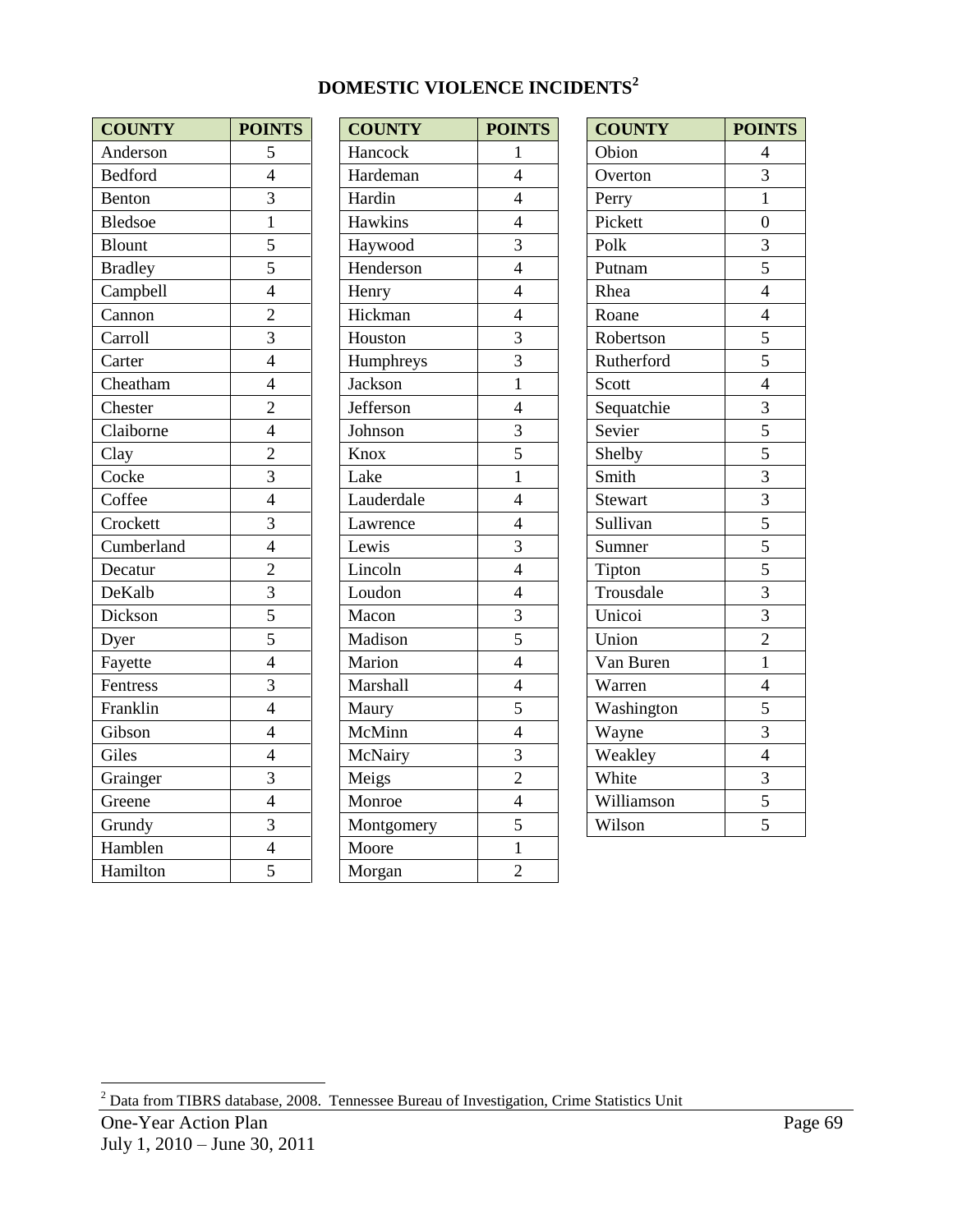## **Method of Distribution of Funds and Program Description Housing Opportunities for Persons with AIDS Program (HOPWA) Fiscal Year 2010-2011**

### **I. Introduction**

The State of Tennessee anticipates receiving \$911,377 in federal funds for the Housing Opportunities for Persons with AIDS (HOPWA) program during the State of Tennessee 2010-2011 fiscal year. Two metropolitan areas of the State receive direct HOPWA funds from HUD, Nashville and Memphis. The State will administer funds to the remainder of Tennessee, and no more than 3% of the State's award will be retained by the Department of Health, HIV/AIDS/STD Section for administrative costs. The remaining 97% will be contractually awarded to the seven Project Sponsors across the State. These were originally selected using a request for grant proposal (RFGP) process for not-for-profit organizations and/or Community-Based Organizations (CBOs).

During the 1996 grant year, the State was notified that two of its metropolitan regions (Memphis and Nashville) qualified as Eligible Metropolitan Statistical Areas (EMSAs) for HOPWA formula allocations beginning in FY 1997. At that time, the State revised the geographic breakdown for HOPWA into seven regions, which include every county in the State not supported by the two EMSAs. Each of the seven (7) regions has one not-for-profit agency that is the Project Sponsor for HOPWA. The not-for-profit organizations were selected using the RFGP process.

In the winter of 2003, the Office of Management and Budget (OMB) released updated service areas, with HOPWA formula jurisdictions based on the 2000 Census. The update had been conducted periodically, since that time and, by 2005, fifteen counties had been removed from the State's service area. These include: Cannon, Cheatham, Davidson, Hickman, Macon, Robertson, Rutherford, Smith, Sumner, Trousdale, Williamson, and Wilson counties. They became the responsibility of the metropolitan statistical area of Nashville EMSA. Fayette, Shelby and Tipton counties are the responsibility of Memphis EMSA.

The RFGP process for HOPWA is based on a five-year cycle, which was last issued in 2005. The State is now approaching the fifth year of that RFGP, and all of the original Project Sponsors selected in 2005 have been retained. The contracts for these agencies are renewed annually for up to five years. However, the State reserves the right to terminate a contract should there be substandard performance by a Project Sponsor. In the event a contract is terminated, the State will solicit new agency proposals.

The Department of Health is contracting with established not-for-profit agencies that continually show both the capability to plan for, as well as the ability to provide direct intervention and housing assistance to eligible clients and their families. Proposals were submitted by the Project Sponsors and evaluated on criteria such as Technical Services, Organization and Experience, and Budget reasonableness, to name a few. Funds were originally awarded as available to sponsors who submitted proposals that best met, or exceeded the required criteria and provided a detailed budget which best met the needs of HOPWA clients. Renewal of the contract is determined by periodic evaluation of the Project Sponsors achieving, or exceeding the requirements outlined in the Scope of Services, which is found in each Project Sponsor's contract.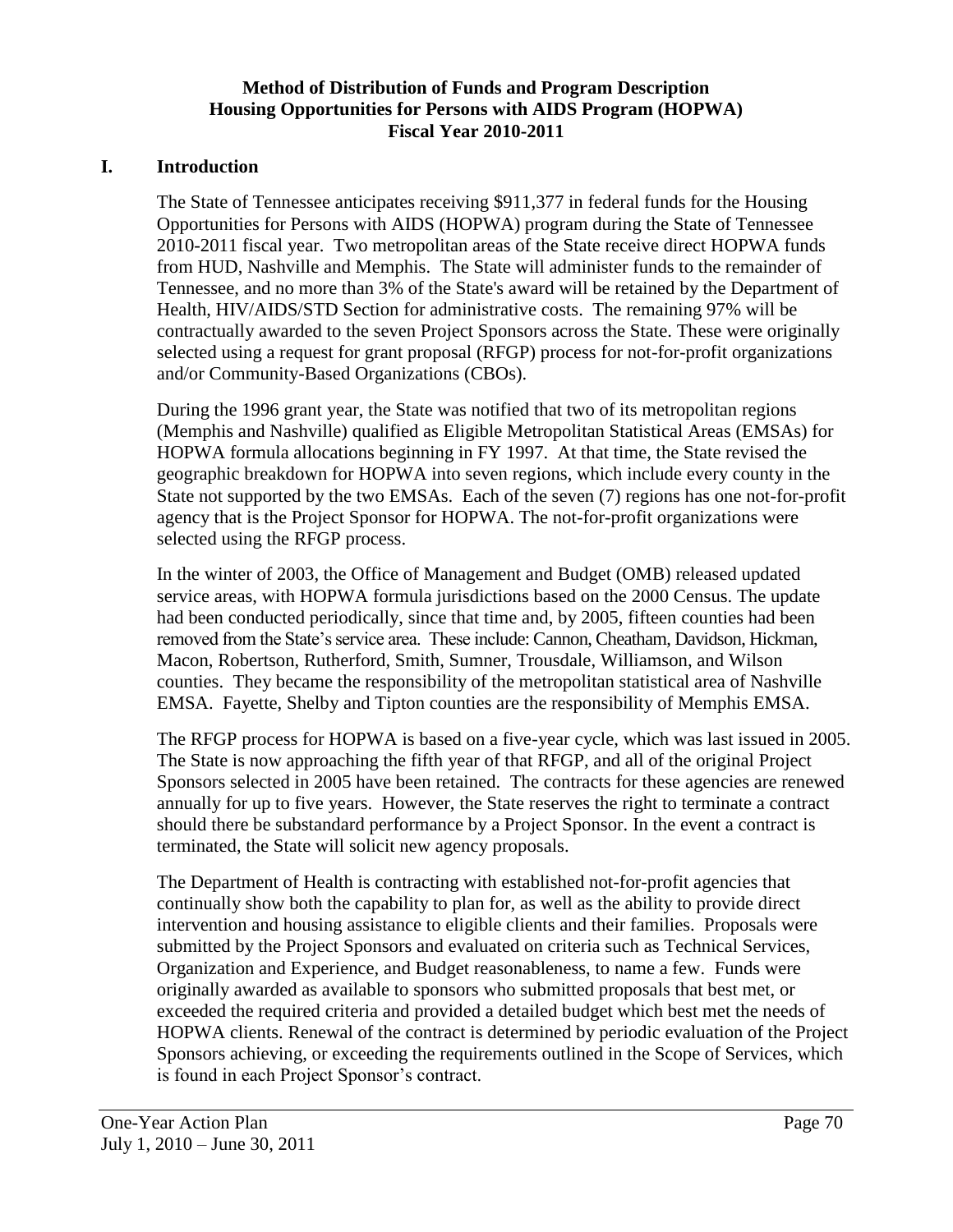In preparation for the development of the 2005 RFGP, the HIV/AIDS/STD Section staff reviewed the previous RFGP, incorporating any revisions, changes and deletions that had occurred since the original submission. The RFGP recommended the use the HOPWA funds for projects that address needs in the following areas:

A. Housing Information Services Program: including, but is not limited to, counseling, information, and referral services to help eligible clients locate, acquire, finance, and maintain housing. This may also include fair housing counseling for eligible beneficiaries who may encounter discrimination as described in the Federal and State Fair Housing Act.

B. Short-term Rent, Mortgage, and Utility payment Program: to prevent homelessness of the tenant or mortgagor of a dwelling.

C. Supportive Services Program: includes, but is not limited to, health, mental health, assessment, drug and alcohol abuse treatment and counseling, day care, nutritional services, intensive care when required, and assistance in gaining access to local, State, and federal government benefits and services. Health services may only be provided to clients with AIDS or related diseases, and not to family members, (see the definition of Family Member in Paragraph II.D.).

D. Permanent Housing Placement Program: permanent housing placement services may be used to help eligible persons establish a new residence where on-going occupancy is expected to continue.

The HIV/AIDS/STD Section issued an RFGP in 2005 for the three activities which HUD has now separated into four; this encouraged the maximum use of HOPWA funds for HIV infected clients and their family members threatened with homelessness. Proposals were reviewed by a panel of persons with expertise in AIDS health care, housing, and homelessness issues. Evaluators adhered to all aspects of the federal and State regulations governing HOPWA financial and resource management criteria and program goals. Additional consideration included the level of local or regional networking among area HIV service organizations; plans to identify HIV positive persons who are homeless but not part of any HIV support system; plans to serve both rural and urban residents; and the development of emergency housing plans for HIV positive persons.

## **II. Program Plan**

## A. Background and Need

Each plan includes a "Background and Need" section that: (a) identifies the applicant's HIV-specific program to date, concentrating heavily on specific clientrelated service, (b) analyzes the applicant's client caseload, concentrating specifically on data to show the need for HIV housing related services and activities, (c) documents how other HIV specific agencies have been consulted to decide local needs for housing related services, and (d) assesses for previous HOPWA grant recipients, the detailed demographic breakdown of their clients, including the three low income categories.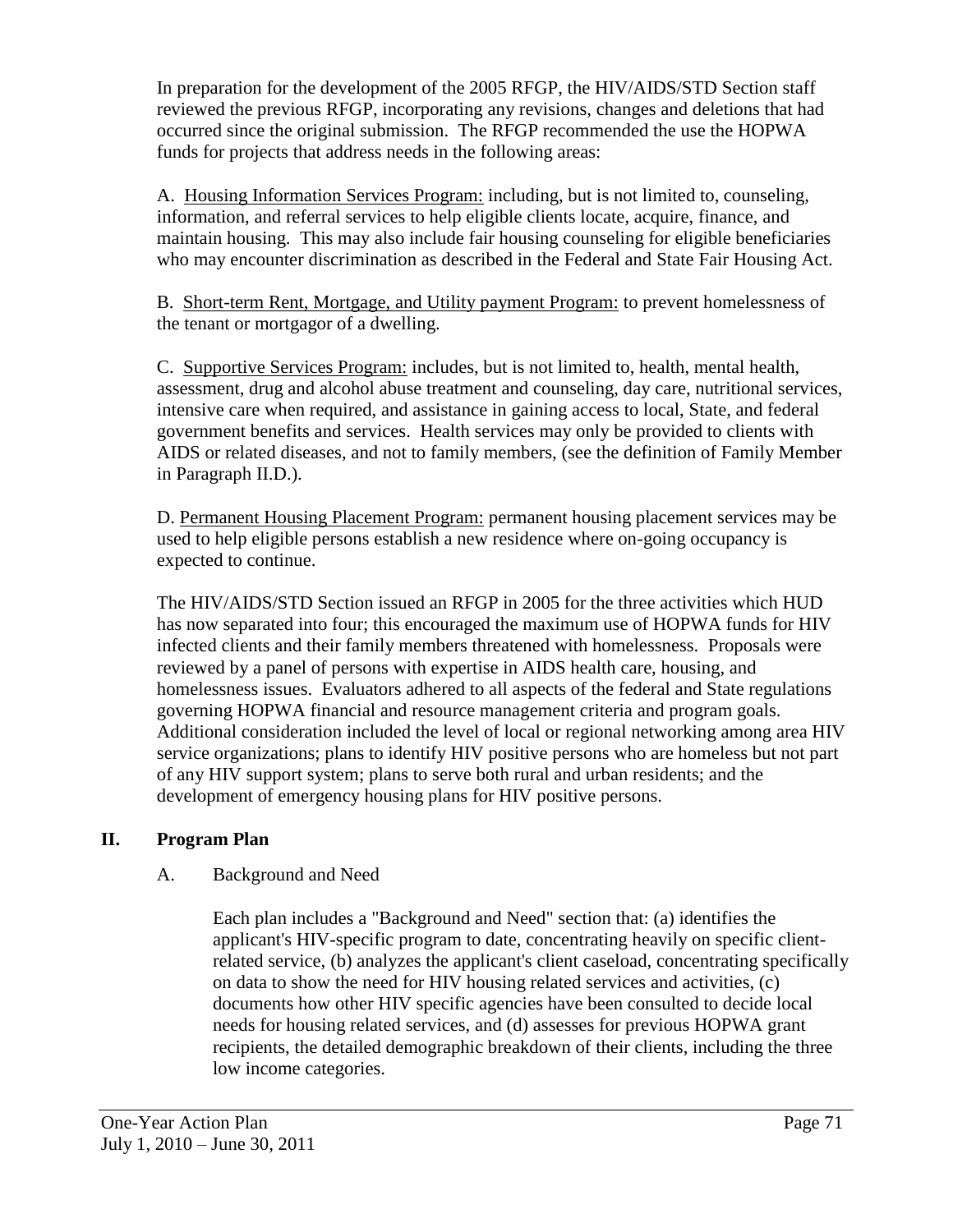#### B. Program Plan:

Based upon the information identified in the "Background and Need" section, each proposal provides a "Program Plan" that identifies each activity selected for inclusion in the proposal, as well as an estimate of the number of clients expected to be served.

The program plan outlines procedures expected to be initiated within each selected activity: (a) provide housing information services; (b) provide counseling and referral services; (c) assist eligible clients to locate, acquire, finance, and maintain housing; (d) prevent homelessness of eligible clients; (e) assist with short-term rent, mortgage and utility payments and; (f) provide supportive services

#### C. Outreach and Networking

Each plan includes a means by which potentially eligible applicants and clients are notified of the availability of housing assistance. The plan also addresses individuals in need in the surrounding rural areas, as appropriate, as well as individuals who may be HIV infected and homeless, but not part of any existing HIV support system.

Each applicant includes a local and/or regional networking plan involving agencies that provide HIV related services that will be used for service referrals. Organizations participating in this network included local and regional health department AIDS programs, other HIV-related Community-Based Organizations, alcohol and drug abuse HIV outreach agencies, HIV specific clinics, counseling and testing sites, homeless shelters and soup kitchens, local social service agencies, local Red Cross and Planned Parenthood organizations, and other agencies involved in specified areas.

All plans will develop and describe procedures for interagency referral and followup. Documentation is maintained to ensure other needed services are discussed and information is placed on application identifying available services; this information is then made available to clients.

#### D. Definition of "Family Member"

HUD defines "family" as a household composed of two or more related persons. The term "family" also includes one or more eligible persons living with another person or persons who are determined to be important to their care or well being. Finally it includes the surviving member or members of any family described in this definition who are living in a unit, helped under the HOPWA program, with the person with AIDS at the time of his or her death. This definition gives consideration to relationships outside traditional marriage between opposite sexes, but is specific enough to prevent situations where an individual receives housing assistance and subsequently provides a place to live for one or more friends or acquaintances.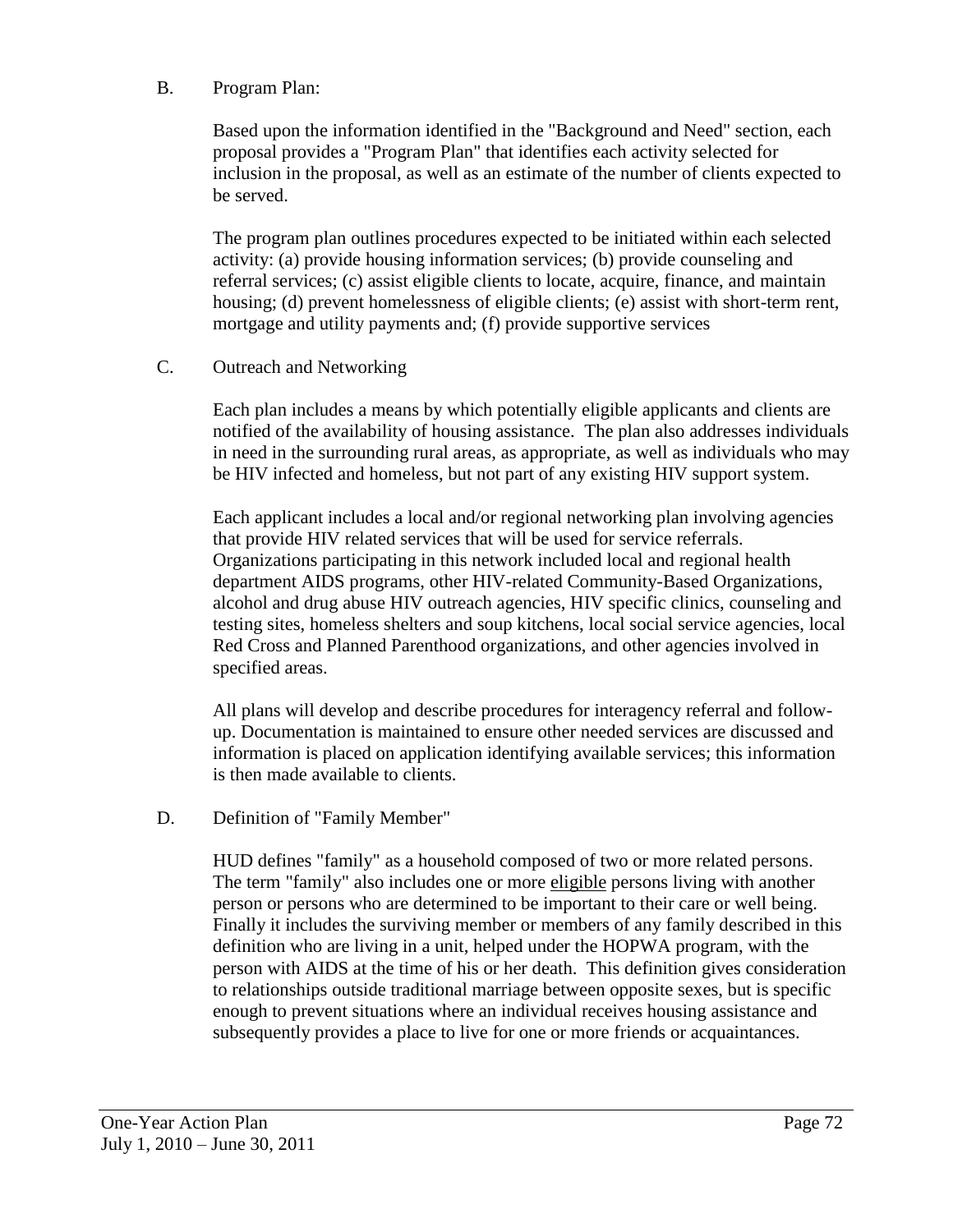#### E. Geographic Target Area

The geographic target area to be covered by the awarded funds is detailed by each applicant. In the event the target area was limited to a metropolitan city, the plan addresses how needs/inquiries from clients in surrounding rural areas would be managed. All Tennessee counties not served by HOPWA EMSAs will be served by the State HOPWA program in FY 2010-2011.

# F. Plan to Address the CPD Outcome System

The State envisions the use of STRMU services to enhance the availability and sustainability through Enhance Suitable Living Environment by way of the prevention of homelessness in our client population. The seven Project Sponsors across the State will implement supportive services of various types depending on the availability of funds, but at present we are primarily capable of only addressing the prevention of homelessness.

# **HOPWA Methodology for Formula Distribution**

For the HOPWA program, the State is divided into seven regions. Sponsors wishing to receive HOPWA funds may submit applications to the HOPWA program when an RFGP is released. Total funding awards will not exceed the amount available for distribution within the region.

Funding for 2010-2011 will be distributed as follows:

| East Tennessee (East TN HRA)             | 32% | \$291,641 |
|------------------------------------------|-----|-----------|
| Mid Cumberland (Nashville CARES)         | 5%  | \$45,569  |
| Northeast Tennessee (Frontier Health)    | 10% | \$91,138  |
| Southeast Tennessee (Chattanooga CARES)  | 25% | \$227,844 |
| South Central Tennessee (Columbia CARES) | 6%  | \$54,683  |
| Upper Cumberland (Upper Cumberland HRA)  | 3%  | \$27,341  |
| West Tennessee (West TN Legal Service)   | 16% | \$145,820 |
| <b>Total Regional Distribution</b>       | 97% | \$884,036 |
| Grantee Administration (3%)              |     | \$27,341  |
| TOTAL                                    |     | \$911,377 |

*HRA= Health Resources Agency, CARES = Nashville Community AIDS Resources Education Services, Chattanooga Council on AIDS Resources Education and Support, Columbia Comprehensive AIDS Resources Education Services*

Percentages of incidence changed slightly due to the movement of service areas and jurisdictions based on the OMB designations and changing disease incidence by region. The 2005 RFGP was revised to reflect those percentage changes. Adjustments in the contract amounts will be made each year to reflect changes in the percentage of AIDS cases in each region.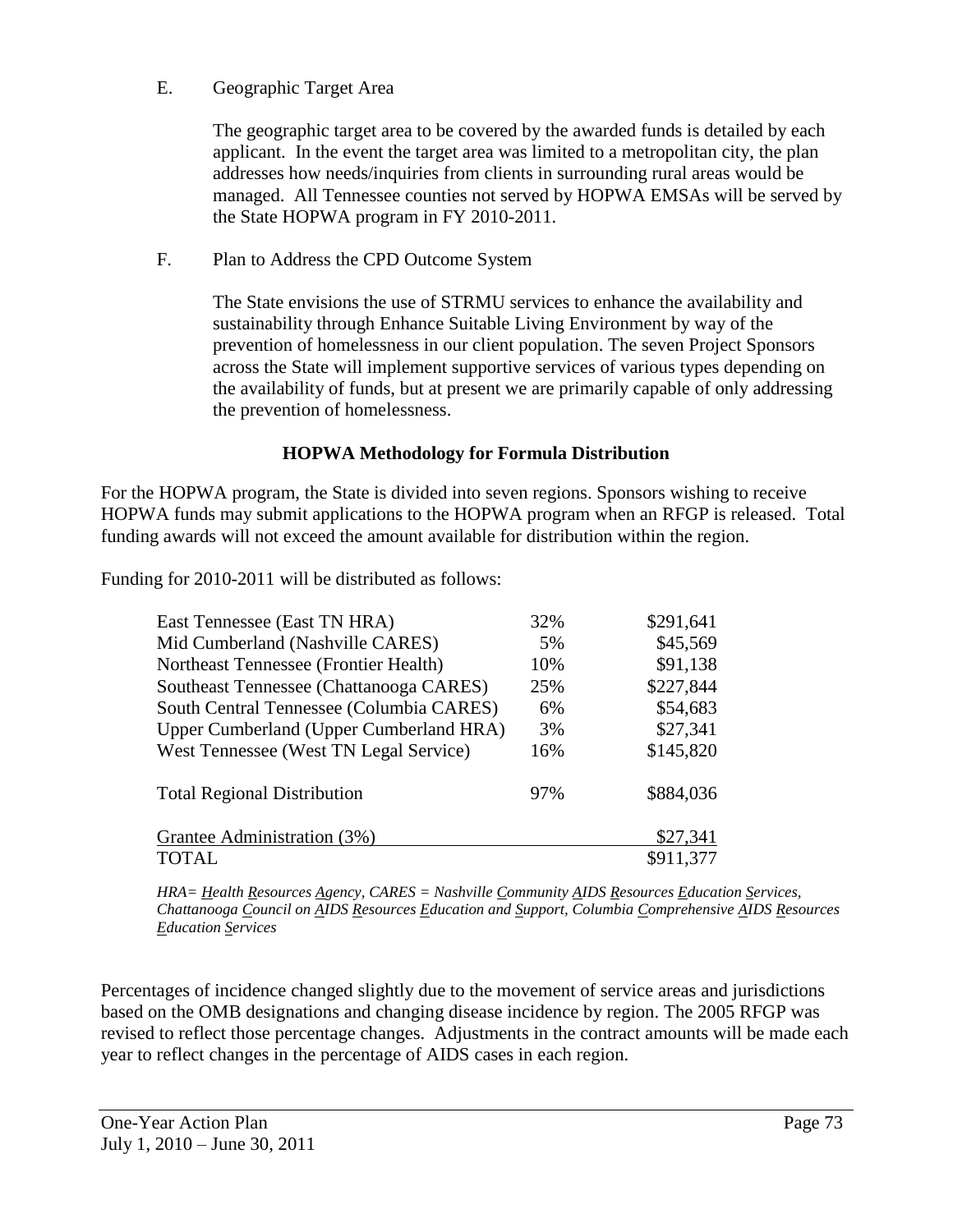#### **Method of Distribution of Funds Other Federal and Non-Federal Resources**

#### **HUD Section 8 Tenant-Based and Project-Based Rental Assistance Program**

While several agencies throughout the State administer the Section 8 Tenant Based program, the THDA program is authorized to operate in all counties, and is administered through nine Field Offices located in Cookeville, Covington, Erin, Knoxville, Lewisburg, Milan, Madison, Selmer, and Tullahoma. Each Field Office serves area counties, maintains a waiting list of potential recipients, and receives an allocation of vouchers based on the area served. Issuing of Section 8 vouchers is a continual process and occurs throughout the year. THDA currently serves approximately 6,000 families through this program.

Since 2000, the THDA Contract Administration division has had the responsibility for administration of Section 8 Project Based contracts throughout the state. As of the end of calendar year 2009 the Division has 399 contracts representing 29,269 families, and monthly Housing Assistance Payments (HAP) averaged approximately \$10.8 million per month. The Division expects the number of contracts, number of families, and amount of HAPs per month to be the similar for calendar year 2010.

#### **Low Income Housing Tax Credit Program**

As tax credit authority is made available to the State from the Internal Revenue Service, tax credits are offered on a competitive basis to eligible applicants throughout the State. THDA administers this program and offers one or more application cycles based on level of tax credit authority, demand, and quality of applications submitted. A minimum of ten percent of the total state authority is reserved for qualified nonprofit applicants. Scoring criteria for tax credit applications gives preference to developments that:

- have marketing plans, lease-up plans, or operating policies and procedures which will give a priority to persons on current Public Housing waiting lists or to persons with Section 8 Housing Choice Vouchers in counties with high Section 8 voucher turnover;
- plan to develop housing designed for large families, elderly, persons with disabilities, or single-room occupancy;
- include extended use restrictions for low income occupancy beyond 15 years; or
- $\bullet$  elect to set aside a minimum of 10% of the units for households with income no higher than 50% of area median income.

#### **THDA Homeownership Program**

Through the issuance of tax exempt mortgage revenue bonds, THDA makes homeownership funds available for first-time, low- and moderate-income homebuyers. THDA does not serve as a direct lender, but works with approximately 90 originating agents (OAs) throughout the state. The originating agents prepare and package the application along with other required documentation. The package is then sent to THDA for underwriting. THDA then issues a commitment of funding, to the originating agent and will close soon thereafter.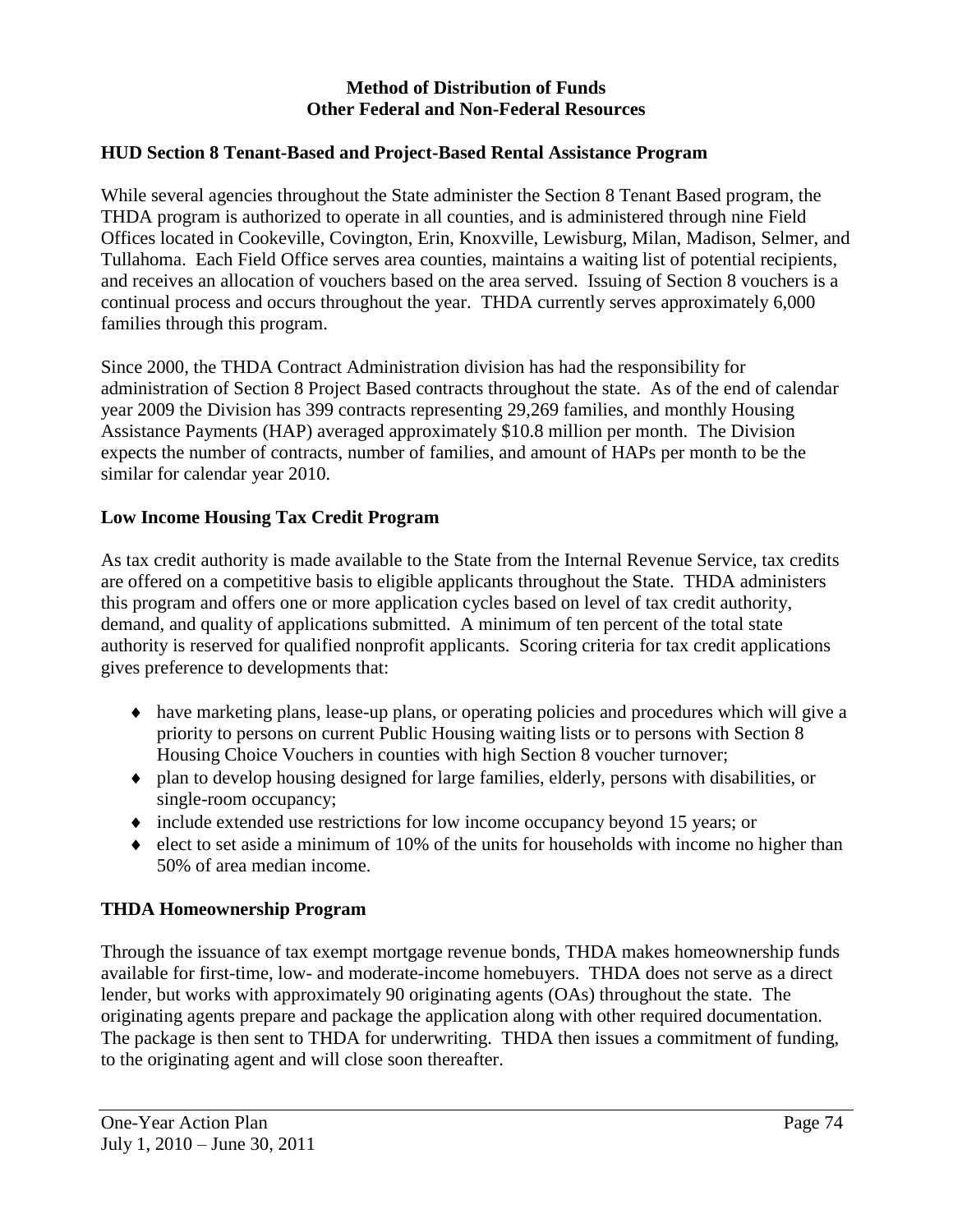At present, the agency has five Homeownership programs. Income limits and acquisition limits apply to each.

In the **Great Rate** program, the interest rate as of April 1, 2010 is 4.98%. Income limits vary by county and by household size. The lowest household income rates, which occur in the rural nonmetro counties, are \$54,500 for a household of one or two persons and \$62,675 for a household of three or more persons. The highest household income rates occur in Nashville MSA counties and are \$64,900 for households of one or two persons, and \$74,635 for households of three or more persons. Acquisition cost limits are \$200,160 for all counties except those in the Nashville MSA, where the limit is \$226,100. Income and acquisition cost limits are *subject to change*. In addition, homebuyer education is not required for this program.

The newest program, **Great Save**, is a temporary loan product designed for low- and moderateincome borrowers who currently have an adjustable rate mortgage loan on their principal residence that was made after December 31, 2001, and before January 1, 2008, that, as determined by THDA, would be reasonably likely to cause a financial hardship to the borrower if not refinanced ("Qualified Adjustable Rate Mortgage Loan"). This temporary loan product will end December 31, 2010. A financial hardship must be established by demonstrating that any one of the following criteria is met at the time of application for and closing of a Great Save loan:

• The payment to income ratio based on the current payment for the Qualified Adjustable Rate Mortgage Loan or based on the payment following the next anticipated rate adjustment will be greater than 31% of current credit qualifying income; or

• The payment to income ratio based on the lifetime capped interest rate (fully indexed) of the Qualified Adjustable Rate Mortgage Loan will be greater than 35% of current credit qualifying income; or

• The lifetime capped interest rate for the Qualified Adjustable Rate Mortgage Loan exceeds the Great Save interest rate offered by THDA by more than 2%; or

• The Qualified Adjustable Rate Mortgage Loan includes a prepayment penalty of approximately \$1,000 or greater; or

• An involuntary reduction of household income of at least 5% monthly or increased expenditures due to death, permanent disability, serious illness or injury of the borrower or co-borrower has occurred since the origination of the Qualified Adjustable Rate Mortgage Loan.

The interest rate for this program, as of April 1, 2010 is 4.98%. To help the new home buyer avoid delinquent payments or foreclosure, homebuyer education or counseling is required. The income and acquisition cost limits of the Great Rate program apply to Great Save also.

**Great Advantage** offers a 2% down payment and closing cost assistance on FHA, VA, and USDA/RD loans to qualified buyers. The interest rate for this program, as of April 1, 2010 is 5.28%. To help the new home buyer avoid delinquent payments or foreclosure, homebuyer education or counseling is required. The income and acquisition cost limits of the Great Rate program apply to Great Advantage also.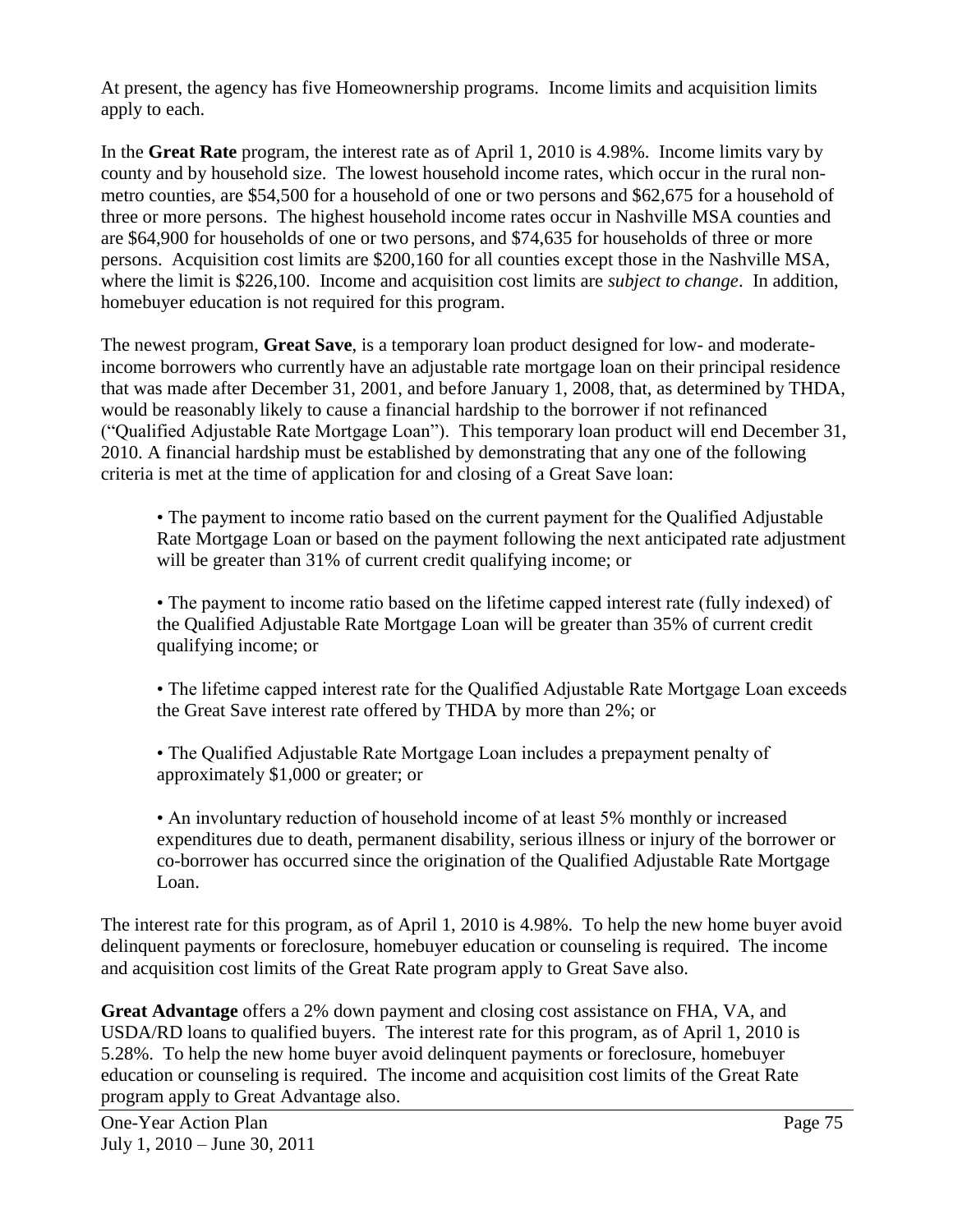**Great Start** offers a 4% down payment and closing cost assistance on FHA, VA, and USDA/RD loans to qualified buyers. The interest rate for this program, as of April 1, 2010 is 5.58%. To help the new home buyer avoid delinquent payments or foreclosure, homebuyer education or counseling is required. The income and acquisition cost limits of the Great Rate program apply to Great Start program also.

The **New Start 0% Mortgage Loan Program**, designed to promote the construction of new homes for very low-income Tennesseans, is delivered through non-profit organizations with established programs for the construction of single family housing for low and very low income households. The non-profit is responsible for selecting the homebuyer, determining eligibility, constructing the home, providing homebuyer education, and originating and servicing the New Start Loan. THDA currently works with 36 non-profit partners. Effective in January 2006, the New Start Program is delivered in two tiers:

Tier I- The maximum household income limit is \$32,700 which is 60% of the statewide median income. The interest rate for the Tier 1 Program is 0%. The maximum loan amount cannot exceed 75% of the appraised value.

Tier II – The maximum household income limit for the Tier II program cannot exceed \$38,150 which is 70% of the statewide median income. Currently the interest rate on the Tier II program is 2.49%. The Tier II interest rate is subject to change. The maximum loan amount cannot exceed 75% of the appraised value.

# **Preserve Home Improvement Loan Program**

An affordable-cost loan program has been developed by Tennessee Housing Development Agency (THDA) to help low- [and moderate-income](http://www.thda.org/singlefamily/acqinc.pdf) homeowners make necessary home repairs. The Preserve Loan Program is part of the innovative Housing Trust Fund (HTF) established by THDA in 2006 with approximately \$1 million appropriation from the Tennessee General Assembly. HTF is an umbrella for many housing assistance programs.

The interest rate for this program is 4% and the loan amount cannot exceed \$30,000. Income limits vary by county and by household size. The lowest household income rates, which occur in the rural non-metro counties, are \$51,200 for a household of one or two persons and \$58,880 for a household of three or more persons. The highest household income rates occur in Nashville MSA counties and are \$61,600 for households of one or two persons, and \$70,840 for households of three or more persons. Appraised value of the property prior to closing shall not exceed the acquisition cost limits for the THDA Homeownership Choices Program.

Fifth Third Bank was the first bank to partner with THDA to offer this new program statewide to enable homeowners with [low to moderate income](http://www.thda.org/singlefamily/acqinc.pdf) to make necessary home repairs. Fifth Third Bank committed a full-funded \$3.25 million line of credit to initiate the program.

#### *Madison County*

First State Bank is partnering with THDA to offer this new program in the Madison County (Jackson) area of West Tennessee to enable homeowners with [low to moderate income](http://www.thda.org/singlefamily/acqinc.pdf) to make necessary home repairs. First State Bank committed a fully-funded \$500,000 line of credit to initiate the program in Madison County.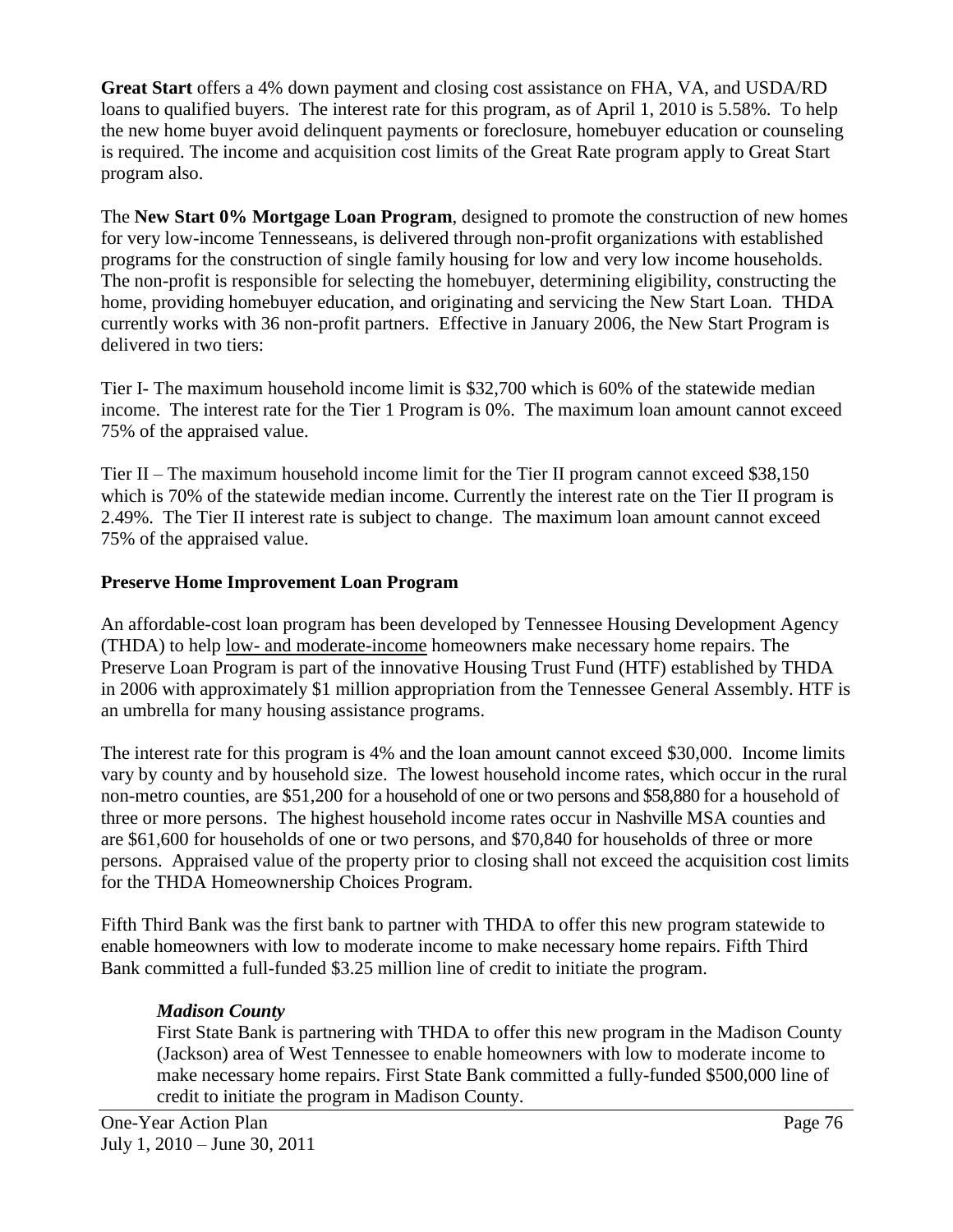# **Community Investment Tax Credit**

Financial institutions may obtain a credit against the sum total of taxes imposed by the Franchise and Excise Tax Laws when qualified loans, qualified investments, grants or contributions are extended to eligible housing entities for engaging in eligible low income housing activities. The amount of the credit shall be applied one time and will be based on the total amount of the loan, investment, grant, or contribution; or the credit may be applied annually for qualified loans and qualified low rate loans and will be based on the unpaid principal balance of the loan. The amount of the credit shall be as follows:

- Five percent (5%) of a qualified loan or qualified long term-term investment; *OR* three percent (3%) annually of the unpaid principal balance of a qualified loan as of December 31 of each year for the life of the loan, *OR* fifteen (15) years, whichever is earlier.
- Ten percent (10%) of a qualified low rate loan, grant, or contribution; *OR* five percent (5%) annually of the unpaid principal balance of a qualified low rate loan as of December 31 of each year for the life of the loan, *OR* fifteen (15) years, whichever is earlier.

The program is administered in cooperation with The Tennessee Department of Revenue. THDA will certify the housing entity and activity as eligible to receive the tax credits. TDoR will award the tax credits to the financial institutions. The eligible housing entity will be required to maintain records as requested by THDA to ensure that affordable housing opportunities are being provided.

# **Eligible Activities:**

- Activities that create or preserve affordable housing for low income Tennesseans.
- Activities that assist low income Tennesseans in obtaining safe and affordable housing.
- Activities that build the capacity of an eligible non-profit organization to provide housing opportunities for low-income Tennesseans.
- Any other low-income housing related activity approved by the THDA Executive Director and the Commissioner of Revenue.

Low income Tennesseans are defined as those who are at or below 80 % of the area median income as adjusted for family size. Applicable income limits are the current income limits produced by the Department of Housing and Urban Development for the Section 8 Programs. Tennessee limits may be found at [www.huduser.org/datasets/il.html.](http://www.huduser.org/datasets/il.html)

#### **Eligible Housing Entities:**

- **Tennessee based non-profit organizations with an Internal Revenue Code 501 (C)(3)** status
- Public Housing Authorities
- Development Districts
- Tennessee Housing Development Agency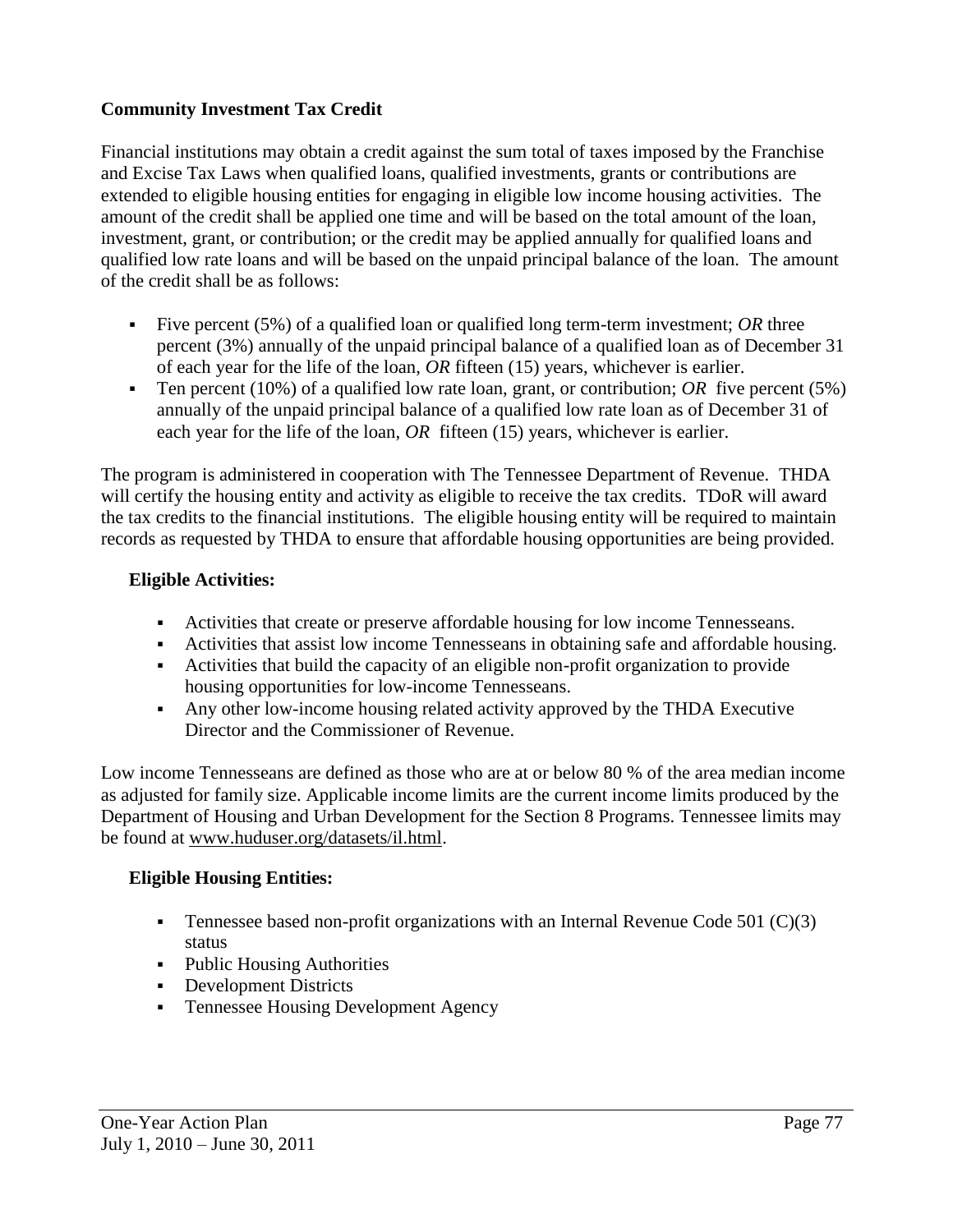Participating financial institutions will receive tax credits for extending the following to eligible housing entities:

- Qualified loans defined as a loan at least 2% below the prime rate
- Qualified low-rate loans defined as a loan at least 4% below the prime rate
- Qualified long term investments extending for a period of more than 5 years
- Grants or contributions

Qualified long term investments are defined as equity investments where repayment is not expected to begin for a period of more than 5 years. Tax credits may be available to financial institutions retroactively for funds extended to eligible housing entities for eligible activities back to the date the bill was signed into law, June 22, 2005. Unused tax credits that are applied one time may be carried forward for a period of 15 years after the tax year in which the credit originated. Unused tax credits that are applied annually may not be carried forward beyond the tax year in which the credit originated.

# **BUILD Loan Program**

In November 2005, THDA initiated the BUILD Loan Program to build the capacity of nonprofit organizations to provide affordable housing to low income Tennesseans. The approximately \$5.0 million loan program supports the production of affordable housing by providing low interest short term loans to eligible nonprofit organizations. BUILD loan funds may be used for new construction or rehabilitation of units for homeownership or rental housing, land acquisition, pre-development activities, site preparation, program or operating expenses.

#### **Emergency Repair Program for the Elderly**

In January 2007, THDA created a \$2 million state-wide Emergency Repair Program for the Elderly. The program provides grants to low income, elderly homeowners who are 60 years or older to correct, repair, or replace an essential system and/or a critical structural problem. The purpose of the program is to stabilize the elderly homeowner's residence by making rapid, essential repairs to make the home livable. This is not a comprehensive homeowner rehabilitation program. THDA's Board of Directors has allocated an additional \$2 million each subsequent fiscal year for total of \$10 million to this program through FY 10-11.

#### **Foreclosure Prevention Initiative**

In March 2008, in addition to funds committed by their Board of Directors, the Tennessee Department of Financial Institutions, and Regions Bank, THDA received a \$1,329,700 federal grant through NeighborWorks® America to support Tennessee's state-wide foreclosure prevention counseling efforts. Since that initial grant of \$1.3 million in National Foreclosure Mitigation Counseling (NFMC) funds, THDA has received and completed a second round of NFMC funding and is currently administering its third round under the program. THDA has applied for NFMC fourth round funding for the time period from Dec. 2009 until Dec. 2010.

THDA's funding through the NFMC grant program to date has brought over \$2.4 million into Tennessee to enable foreclosure prevention counselors to provide counseling at no cost to the state's homeowners in danger of foreclosure.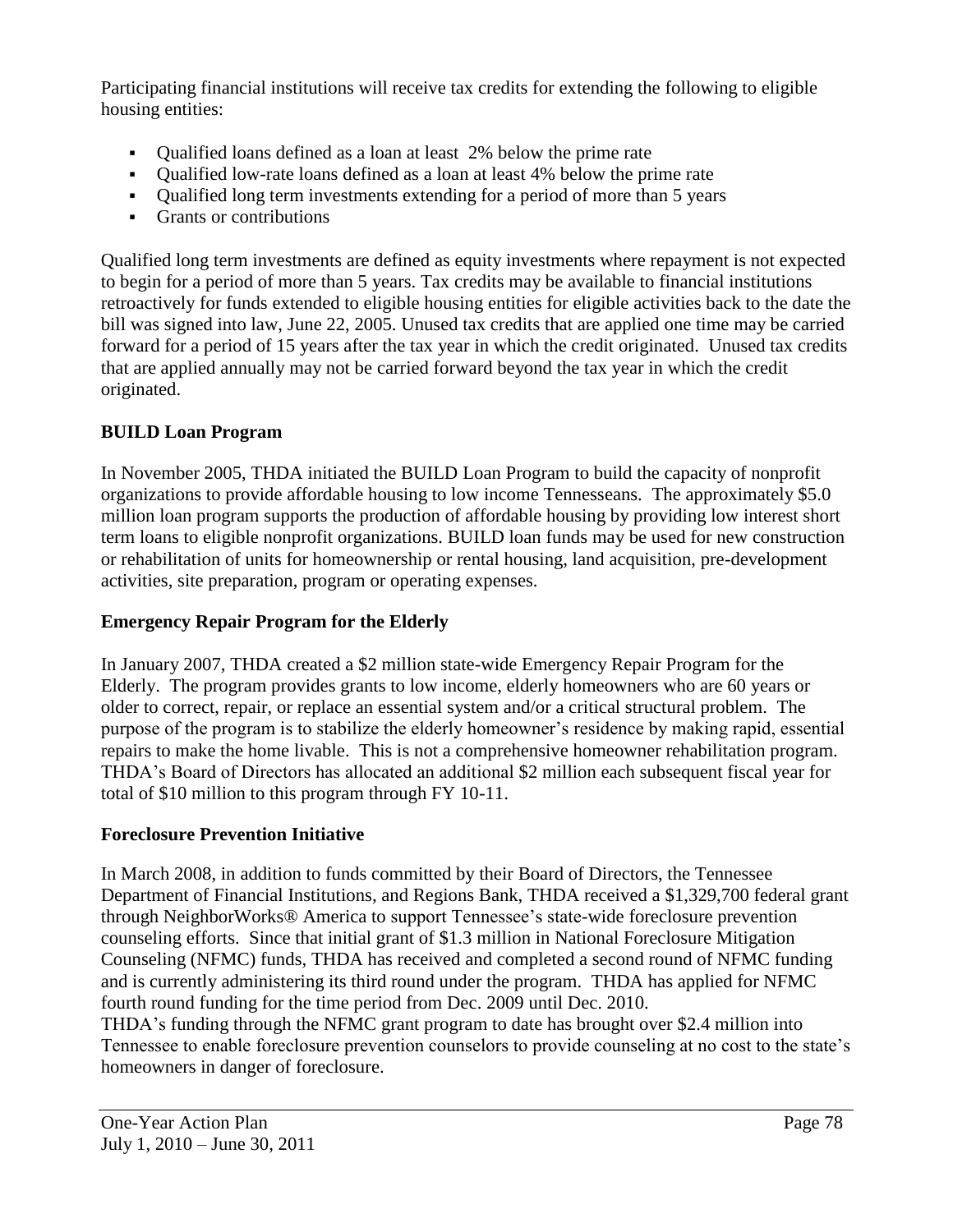# **Method of Distribution**

| <b>CDBG</b>                            |                |              |
|----------------------------------------|----------------|--------------|
|                                        | Min Amt.       | Max Amt.     |
| Competitive                            | 29,093,372     | 29,093,372   |
| Formula                                | 0              | O            |
| Retained for State Project             | 0              | $\theta$     |
| Non-Competitive                        | 1,000,000      | 1,000,000    |
| <b>State Administration of Program</b> | 638,241        | 638,241      |
| <b>Total</b>                           | \$30,731,613   | \$30,731,613 |
| <b>ESG</b>                             |                |              |
|                                        | Min Amt.       | Max Amt.     |
| <b>THDA Targeted Set-Aside</b>         | 100,000        | 100,000      |
| Chattanooga Set-Aside                  | 84,000         | 84,000       |
| <b>Small Cities Set-Aside</b>          |                |              |
| <b>Competitive Allocation</b>          |                |              |
| Administration                         |                |              |
| <b>Total</b>                           |                |              |
| <b>HOME</b>                            |                |              |
|                                        | Min Amt.       | Max Amt.     |
| <b>CHDO</b> Round                      | 2,632,142      | 2,632,142    |
| <b>Special Needs Round</b>             | 1,754,761      | 1,754,761    |
| <b>Regional Round</b>                  | 11,414,549     | 11,414,549   |
| Administration                         | 1,746,160      | 1,746,160    |
| <b>Total</b>                           | \$17,547,612   | \$17,547,612 |
| <b>HOPWA</b>                           |                |              |
|                                        | Min Amt.       | Max Amt.     |
| Competitive                            | $\Omega$       | $\Omega$     |
| Formula                                | 884,036        | 884,036      |
| <b>Retained for State Project</b>      | $\overline{0}$ | $\theta$     |
| Non-Competitive                        | 0              | $\theta$     |
| <b>State Administration of Program</b> | 27,341         | 27,341       |
| <b>Total</b>                           | \$911,377      | \$911,377    |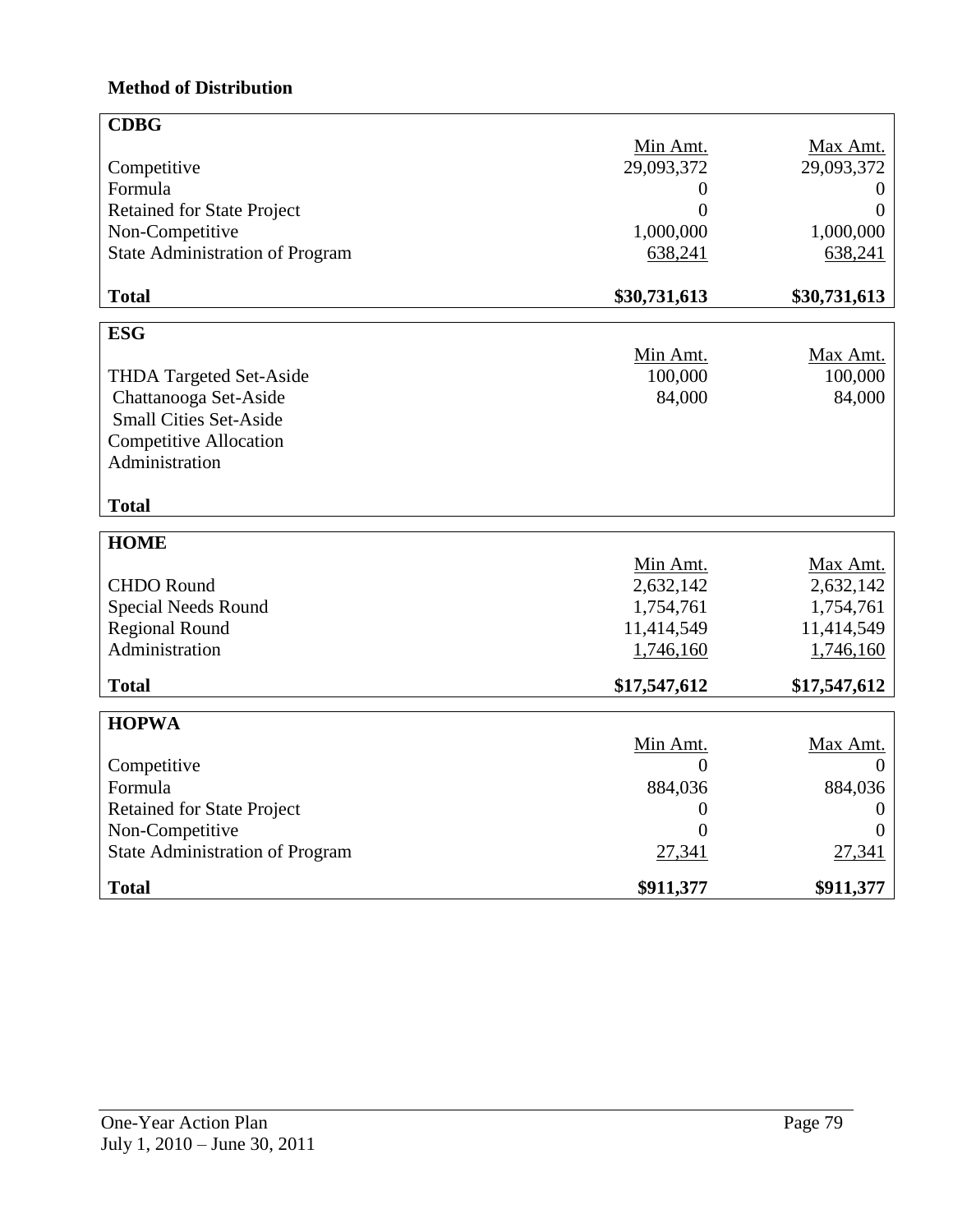# **HOW THE PROPOSED DISTRIBUTION OF FUNDS WILL ADDRESS THE PRIORITY NEEDS AND SPECIFIC OBJECTIVES DESCRIBED IN THE CONSOLIDATED PLAN AND THE HUD OUTCOME SYSTEM OBJECTIVES**

The new HUD Outcome System lists the following three objectives: Suitable Living Environment, Decent Housing, and Economic Opportunity. A review of the state's priorities, as listed below, indicate how they fit within the HUD Outcome System Priorities. The State of Tennessee Consolidated Plan 2010-2015, as approved by HUD, establishes the priorities listed below.

# **Housing**

# **Increase the Amount of Affordable Housing and Preserve the Affordable Housing Stock.**

Action Steps

- Preserve affordable housing stock through housing rehabilitation targeted toward low- very lowand moderate-income populations in the state.
- Encourage the production of multifamily housing to serve low-income individuals in the state.
- Target funds toward housing for elderly in the state with emphasis on handicapped accessibility.
- Encourage the preservation of 2-3 bedroom affordable housing for low-income families in the state.
- $\bullet$  Increase/Maintain the number of housing facilities in the state for homeless individuals.
- Increase the homeownership rates, especially among lower income and minority households.

#### **Non-Housing Community Development Needs**

#### **Provide for the viability of communities through insuring infrastructure, community livability, health and safety, and economic development.**

Action Steps

- Provide for the safety and well-being of low- and moderate-income families in the state by improving the quality and quantity of water in areas which do not have safe, reliable water sources.owater and sewer-related services to under served areas of the state
- Provide safe, reliable wastwater services to low- and moderate-income families in underserved areas of the state.
- Provide economic development opportunities through infrastructure development, industrial buildings and equipment.
- Provide economic development opportunities through the financing of infrastructure development, manufacturing facilities, and equipment, that support job creation for low and moderate income people.
- General enhancement of quality of life in low- and moderate-income neighborhoods throughout the state.

# **Provide for the housing and supportive services needs of homeless individuals and other special needs populations.**

#### Action Steps

Support the acquisition or rehabilitation of facilities to house homeless persons.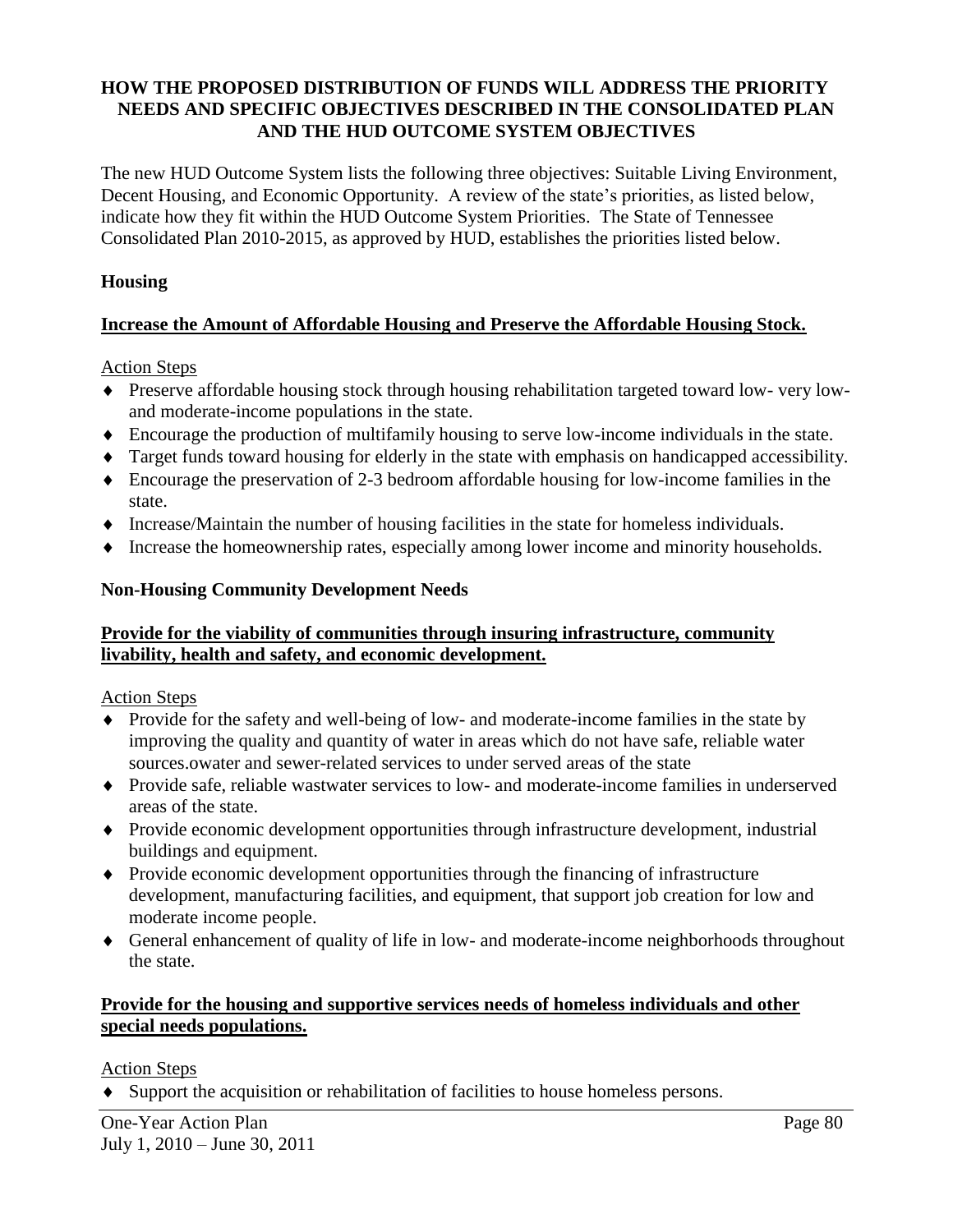- Provide funds to assist persons at risk for homelessness.
- Encourage the development of resource directories to assist homeless persons.
- $\bullet$  Increase the amount of services provided to mentally ill homeless.
- Encourage programs to support children in homeless facilities to receive preventive and emergency medical care as well as other developmental or cognitive services.
- Provide supportive services and housing-related services for persons diagnosed with HIV/AIDS.

# **Affirmatively further fair housing and assure access to business opportunities in the state for women and minority owned business.**

#### Action Steps

- Convene fair housing workshops in the state for local governments, grantees, housing providers, advocates, and citizens.
- Provide fair housing information throughout the state informing citizens of their housing rights.
- Encourage reporting of fair housing violations by making citizens aware of their rights and providing information on access to fair housing advocates and organizations in the state.

This One-Year Action Plan includes a Listing of Proposed Projects at the end of this section that details each funding category within each of the four HUD programs. By regulation, the State is not required to establish quantitative goals for these projects.

The funding categories shown in the Listing of Proposed Projects are very general but encompass all of the Priorities listed by the state. CDBG will be used to fund Acquisition, Public Facilities, Clearance and Demolition, Relocation, Housing Rehabilitation, and Economic Development. HOME funds will be used to fund Acquisition, New Construction, and Housing Rehabilitation. HOPWA funds will be used to fund Operating Costs of programs for persons with AIDS, and ESG funds will be used to fund Homeless Facilities and Operating Costs of Homeless Prevention programs. Other federal and non-federal funding sources also add to the accomplishment of the goals.

During this year, CDBG, HOME, and NSP Program funds will be used to provide housing rehabilitation by preserving the affordable housing stock and revitalizing deteriorated neighborhoods. CDBG funds will be used for Public Facilities projects by providing water and sewer services to low-income areas, thereby improving the safety and livability of neighborhoods and communities. CDBG funds will be used for Economic Development activities that increase access to capital and increase the accessibility to jobs.

HOME funds will be used for new construction of both single-family units and multifamily units. Tax Credits will be used for other projects that incorporate other federal, local, and private funding sources outside of those administered by the State. The program will address the issues of providing multifamily affordable housing, preserving the affordable housing stock, increasing the supply of supportive housing for persons with special needs, and revitalizing deteriorating neighborhoods and communities.

The HOPWA and ESG programs will fund services for AIDS patients, homeless persons, and persons at risk of becoming homeless. HOPWA provides numerous housing services including counseling, information and referral, resource identification, short terms rent, mortgage, and utility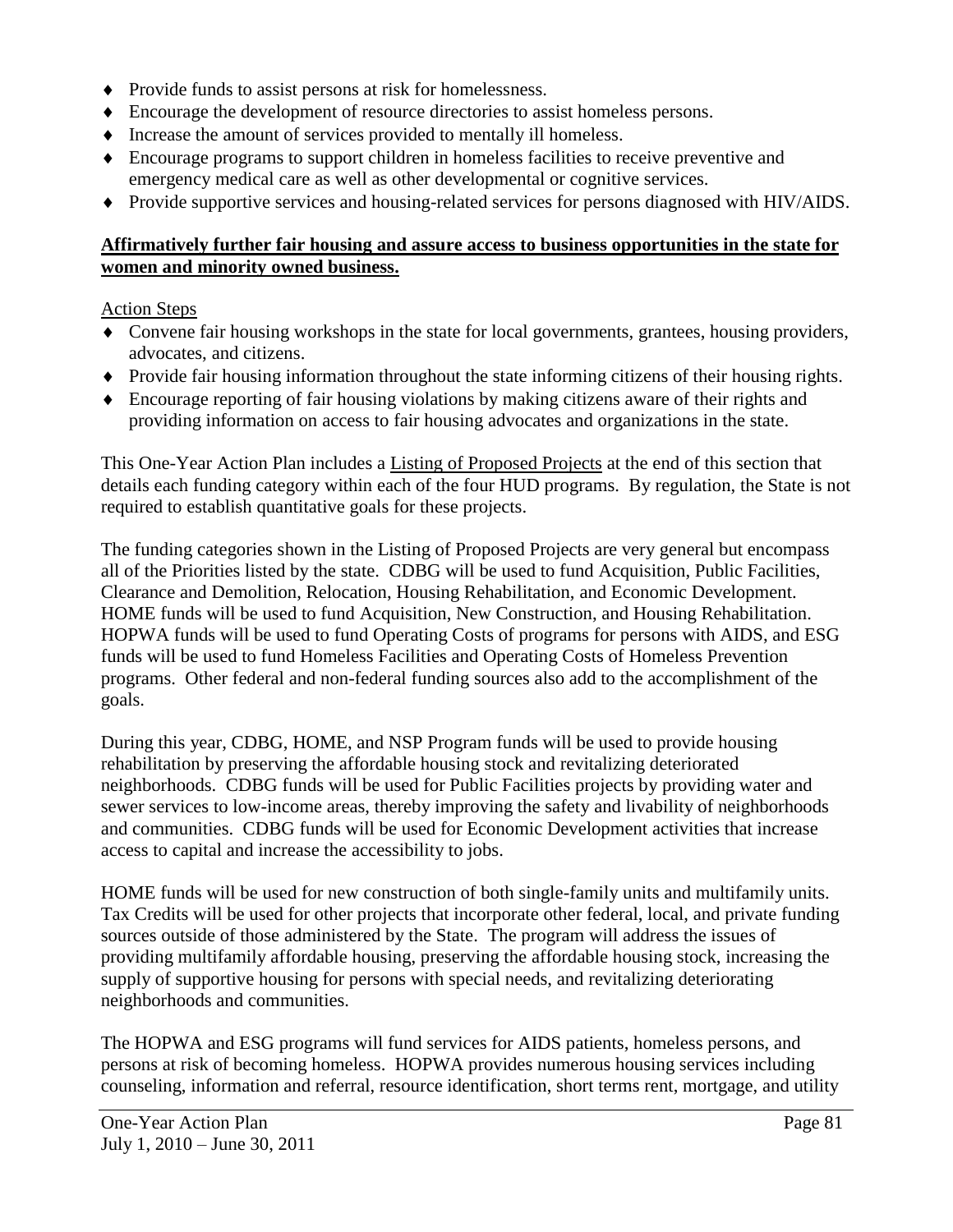payments, and supportive services relating to health, mental health, permanent housing placement, drug and alcohol abuse treatment and counseling, day care, nutritional services, and assistance in accessing other benefits and services. ESG will fund renovations or expansions of homeless facilities, as well as services relating to homelessness. These activities address priorities related to decent housing and a suitable living environment, helping homeless persons and persons at risk of becoming homeless to obtain appropriate housing, and increasing the supply of supportive housing for persons with special needs.

The Section 8 program provides rental assistance and incorporates the Family Self-Sufficiency program into its operations. Family Self-Sufficiency provides for a five-year plan for Section 8 tenants that helps direct them to the skills, services, and jobs they need to eventually reduce or eliminate the need for public assistance. The Section 8 to Homeownership program allows eligible voucher participants to utilize the voucher to pay a portion of their mortgage.

The THDA Homeownership program provides low interest loans to low- and moderate-income borrowers. This activity increases the availability of affordable housing and makes mortgage financing available at reasonable rates.

The THDA Homebuyer Education Initiative (HBEI) provides training into areas of the state where homebuyer educational resources are limited or non-existent. THDA has provided Train the Trainer sessions and serves as a clearinghouse for homebuyer education resources and information. THDA has added a mentoring program to the HBEI designed to provide HBEI providers an opportunity to received direct training and technical assistance on homebuyer education program marketing, implementation and sustaining program viability. The program brings together successful providers directly with those providers who are either initially starting or require additional technical assistance.

The Governor's Interagency Council on Homelessness, created by Executive Order in December 2004, brings together a number of state agencies including THDA, the Departments of Human Services, Health, Mental Health, and other state agencies dealing with children, corrections, education, persons with disabilities, mental health, veterans affairs, to "develop a long term plan to effectively address the homelessness challenge in Tennessee."

The Tennessee Reentry Collaborative (TREC) was created in the fall of 2004 to provide a continuum of services for all offenders reentering society. Led by the Tennessee Department of Correction and the Tennessee Board of Probation and Parole, the collaborative includes state agencies involved in housing, mental health, human services, veterans affairs, education, finance, workforce development, safety. Three non-profit, community based organizations are also involved. The collaborative intends to enhance public safety through improving the successful transition of offenders from prison to community and family through a collaborative effort of state agencies, community resources and the offender.

The THDA programs, CITC and BUILD, will both provide opportunities for the development of affordable housing throughout the state.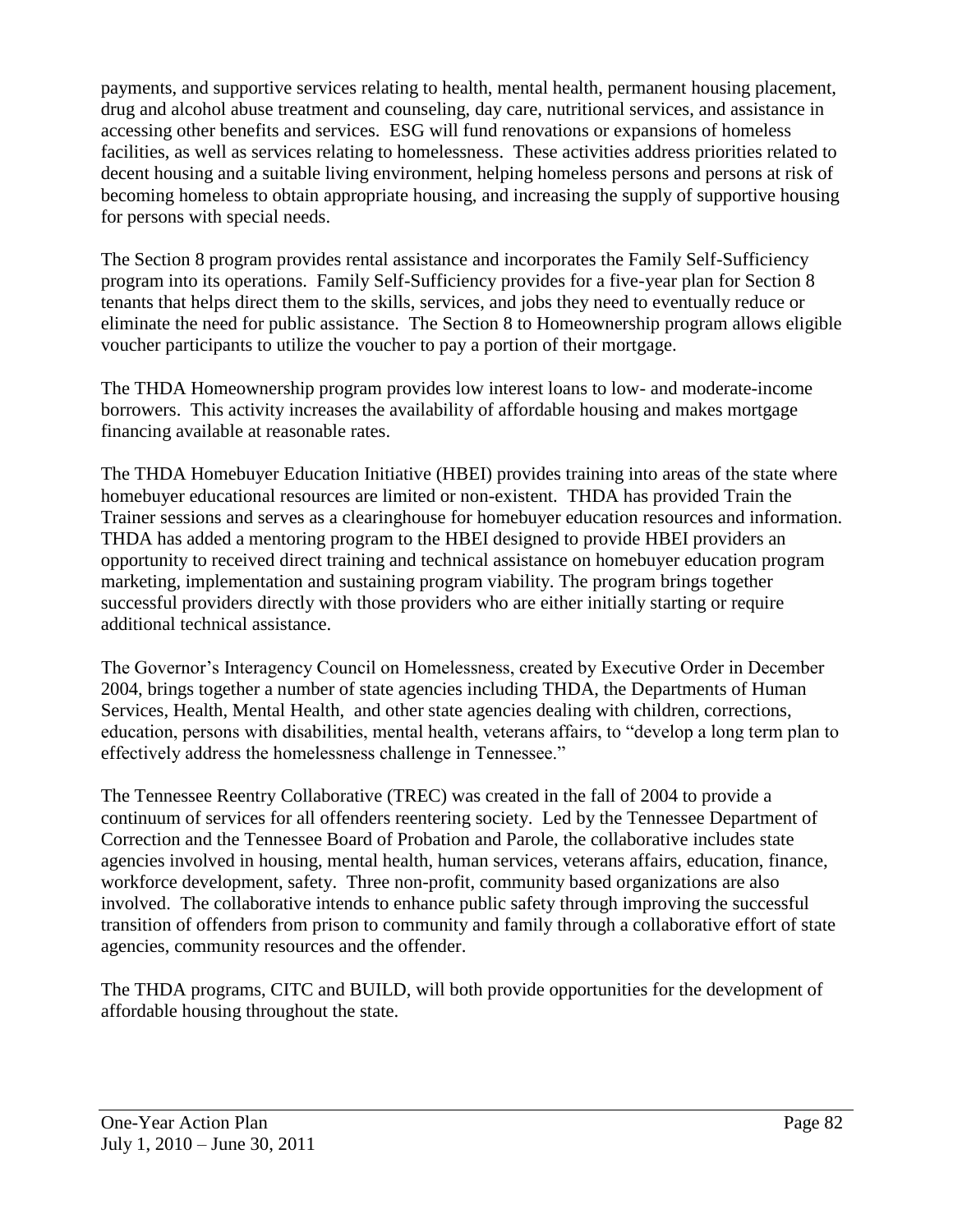# **GEOGRAPHIC DISTRIBUTION**

The programs described in this One-Year Action Plan reach all areas of the State of Tennessee, and specific targeting of HUD funds is to non-entitlement areas. There are, however, some exceptions to statewide distribution. Each program's geographic distribution is explained below:

#### **CDBG**

The State CDBG program is competitive for all city and county governments in Tennessee except for those CDBG entitlement cities which receive funding from HUD. Local governments excluded from the state-administered CDBG program include: the cities of Bristol, Chattanooga, Clarksville, Cleveland, Franklin, Jackson, Johnson City, Kingsport, Knoxville, Memphis, Morristown, Murfreesboro, Oak Ridge, the Metropolitan Government of Nashville-Davidson County, and the counties of Knox and Shelby.

#### **ESG**

The State ESG program makes funds available on a formula basis to seven CDBG entitlement cities that do not receive ESG funding directly from HUD. The remaining State ESG funds are made available to all non-entitlement local governments and eligible nonprofits on a competitive basis. The State will use the unmatched portion of ESG funds for Prevention activities.

#### **HOME**

The State HOME program is competitive within certain categories. As explained in the method of distribution narrative, HOME funds are made available for competition as follows: 15% to CHDO Set-aside, 10% to Special Needs set-aside, and 65% allocated regionally based upon the percentage of low-income households in the non-entitlement areas. Any funds allocated to a specific region and not fully utilized may be reallocated within that grand division, and un-funded applicants from the other two regions may compete for the remaining funds in that grand division.

#### **HOPWA**

The State HOPWA program allocates funds by region in the state to Project Sponsors. Project Sponsor regions cover all of the counties in the State not covered by the HOPWA EMSA entitlements. Organizations meeting the requirements established in the RFGP may apply for state funds on a regional basis as part of a competitive application process.

#### **OTHER PROGRAMS**

The remaining programs, including Section 8, Homeownership, LIHTC, BUILD, CITC, and Emergency Repair are all available statewide.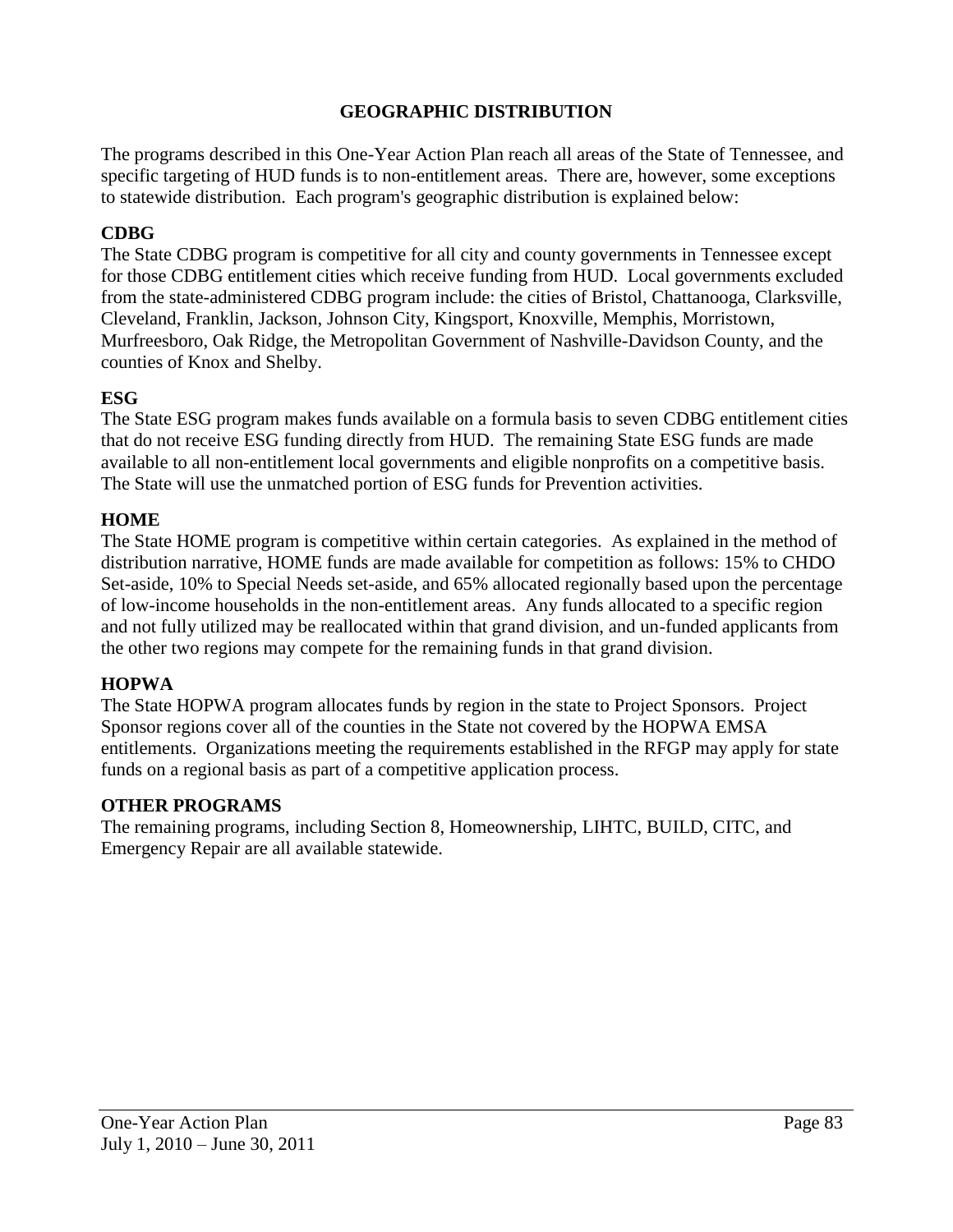# **AFFORDABLE HOUSING GOALS**

Each of the three state agencies that carry out the five Consolidated Plan programs make funds available to sub recipients, who in turn propose to carry out certain activities that will address affordable housing and/or services to the homeless or those threatened with homelessness, or those requiring special services. At this time, the number of affordable housing units or the number of homeless, non-homeless, and special needs persons who may benefit from these programs cannot be accurately predicted until such time as awards are made to sub-recipients. The number of units or the number of individuals are dependant upon the amount of funding received by each of the four agencies, and the subsequent awarding of funds to sub recipients and the activities proposed by the sub recipients.

#### **HOMELESS AND OTHER SPECIAL NEEDS ACTIVITIES**

There are several activities mentioned in the previous section which address homeless and other special needs activities. The ESG program will provide funds to local governments and nonprofits to renovate, expand, or convert structures for use as homeless shelters. In most cases, these shelters serve as transitional housing for homeless individuals and families due to the services that are also provided. The services offered also help homeless persons make the transition to independent living.

HOPWA is a homeless prevention program for low income clients who are HIV positive or AIDS, and their families or significant others as out lined in 24 CFR 500-700, primarily through assistance with rent, mortgage, and utility payments assistance. In addition, the HOPWA program addresses the special needs of persons who are not homeless by providing counseling and supportive services including health, mental health, drug and alcohol abuse counseling and treatment, day care, nutritional services, intensive care, and assistance in gaining access to other local, state, and federal benefits and services. HOPWA also provides assistance with permanent housing placement.

THDA recognizes special needs populations through the HOME program. Ten percent of the total allocation will be reserved for eligible Applicants proposing special need projects. These projects include, but are not limited to, housing designed for persons with an unusual need due to a condition that can either be permanent or temporary. Permanent conditions may include a physical, emotional or mental impairment that substantially limits one or more major life activities, such as walking, caring for oneself, learning or working. Temporary conditions may include homelessness, recovering from addiction or alcoholism, battered spouses, or teens referred by the court.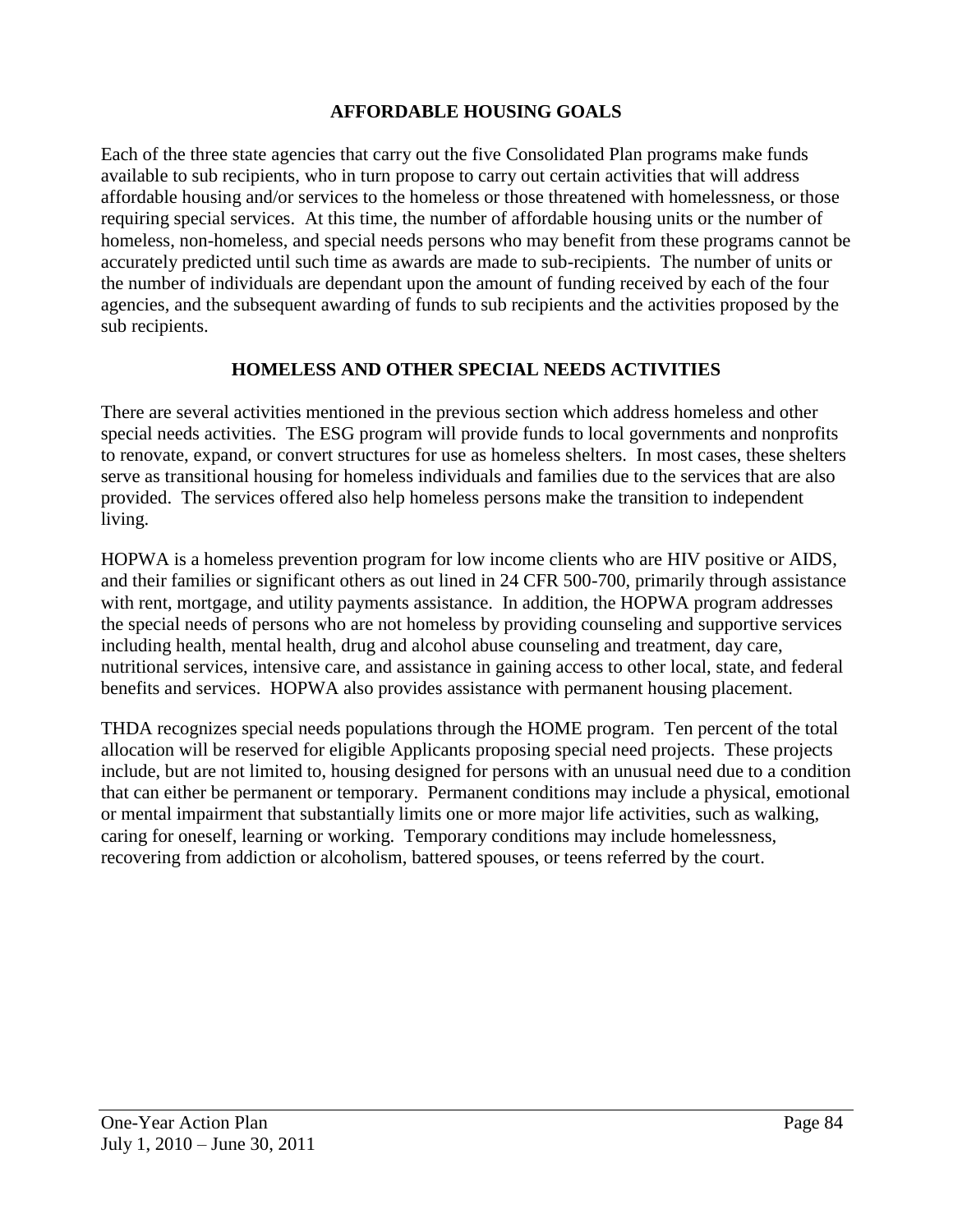# **OTHER ACTIONS**

#### **Lead Based Paint**

The State of Tennessee addresses hazards of lead based paint in the state through the following programs/initiatives:

The Tennessee Department of Health, Childhood Lead Poisoning Prevention Program, provides lead poisoning facts such as lead sources and prevention tips for parents and health care professional. The Prevention Programs requires TennCare, the state health system for uninsured persons, to test children enrolled in the program. The department links with the Tennessee Department of Environment and Conservation's information on lead assessment and abatement programs.

In May 1999, by state legislation, the Tennessee Department of Environment and Conservation (TDEC) was given the necessary authority to have lead-based paint training in the state. The legislation also gave TDEC the authority to monitor lead abatement in the state to assure that contractors and owners of units comply with applicable laws. The division of solid waste management of TDEC received authorization from the Environmental Protection Agency (EPA) on January 17,2001, to administer the program in the state. The state has established guidelines for training of lead-abatement contractors and their workers in the state.

Lead-based paint policies are also in effect for the CDBG and HOME programs in the state. Specifically, grantees must give participants notice of possible lead hazards within the unit when the house is pre-1978, informing them of possible lead dangers.

For families with children under age seven, grantees must inspect units that might have lead contamination and provide the necessary abatement or encapsulation activities. Families must be given a federally approved pamphlet on lead poisoning prevention.

#### **Low Income Housing Tax Credits**

The Low-Income Housing Tax Credit (LIHTC) program is administered by THDA. The tax credits are allocated through an application cycle that includes a selection process, determination of credit amounts, reservations, and carry-over allocation. Ten percent of the total state authority is reserved for qualified not-for-profit applicants. The goal of the allocation strategy is to utilize the tax credits allocated to Tennessee to the fullest extent possible to create, maintain, and preserve affordable rental housing for low-income households.

The specific strategy for coordinating the LIHTC program with the development of housing affordable to low-and moderate-income families consists of the following:

- 1. Develop rental units affordable to households with as low an income as possible and for the longest time period possible.
- 2. Encourage the construction or rehabilitation of rental units in the areas of Tennessee with the greatest need for affordable housing.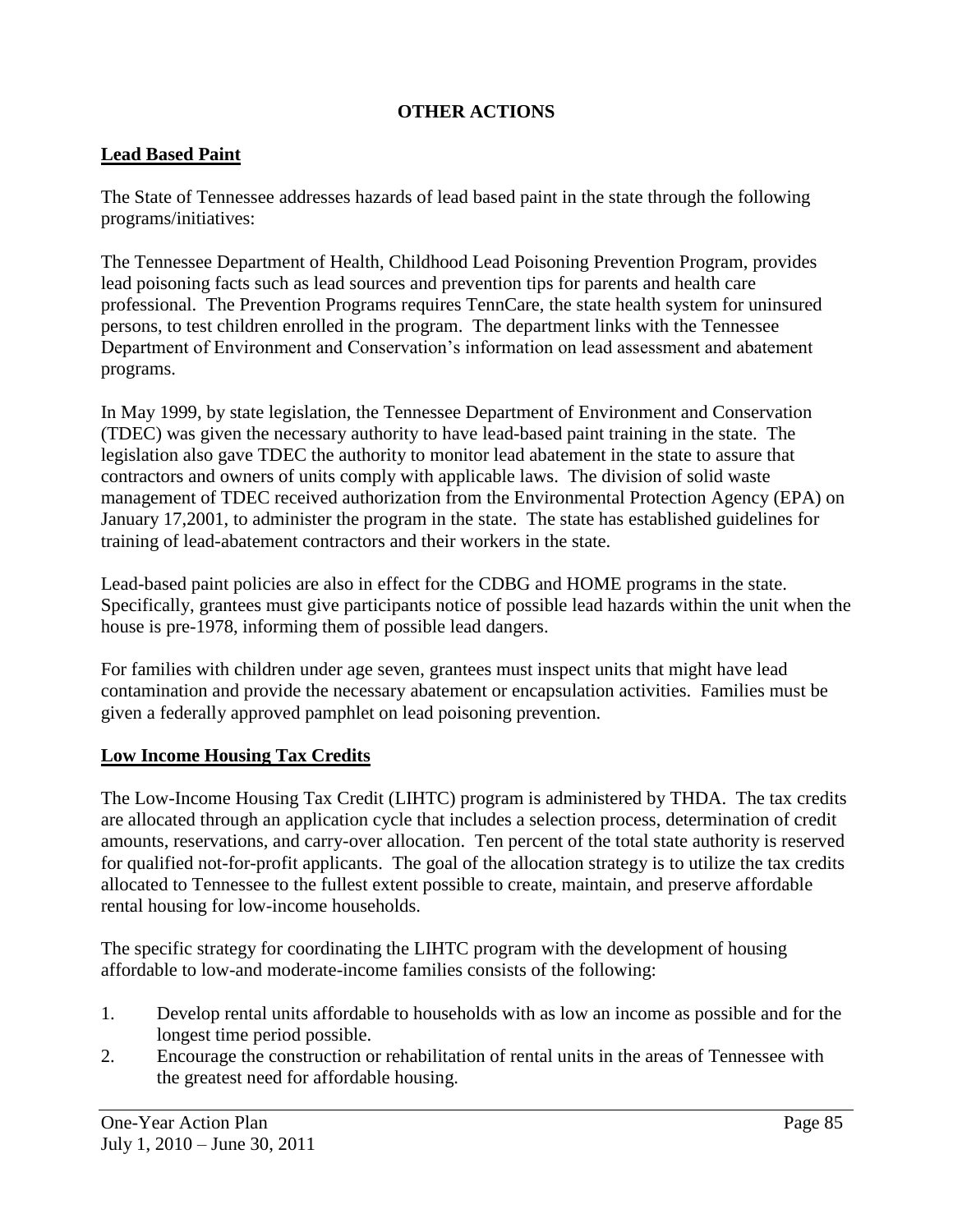- 3. Encourage the development of appropriate housing units for persons with special needs, including the elderly and persons who are homeless or have disabilities.
- 4. Discourage allocation of tax credits to developments for which tax credits are not necessary to create, improve or preserve rental housing for low-income persons.
- 5. Allocate only the minimum amount of tax credits necessary to make a development financially feasible and to ensure its viability as a qualified low –income development throughout the credit period.
- 6. Encourage non-profit entities to develop rental housing for low-income households.
- 7. Encourage energy efficient construction and rehabilitation.
- 8. Encourage fair distribution of Tax Credits amoung counties and developers or related parties.
- 9. Improve distribution among developments of varying sizes to ensure that developments with a smaller number of housing units receive fair consideration.
- 10. Allocate Tax Credits fairly.

# **Public Housing Resident Initiatives**

The state, through the Section 8 Rental Assistance program, encourages public housing residents to become involved in management and participate in homeownership.

The THDA Section 8 to Homeownership Program offers a mortgage subsidy to low income families that are not able to afford a mortgage payment for a home in the area where they reside without some financial assistance. In the Housing Choice Voucher program, families typically pay 30% of their monthly-adjusted income (or the family's Total Tenant Payment) toward homeownership expenses, and THDA pays the difference between the family's Total Tenant Payment and the actual monthly mortgage payment. The mortgage assistance payment must be paid directly to the lender or loan servicing company, and not to the family.

With the passage of the Quality Work Responsibility Act and the requirement of the Public Housing Authorities (PHA) to develop a five-year plan has altered the relationship between the state and the public housing authorities. In some cases, we continue to search for a delicate balance between the priorities and regulations governing public housing and the affordable housing issues facing the state, especially lower income residents of the state.

The state is currently required to sign off on the Public Housing Authority five-year plan and attempts to support PHAs by streamlining the review process. The state also tries to assure that residents have been informed of the impact that such plans have on them. Of special concern are those instances when Public Housing Authorities request to tear down viable public housing units. The state recognizes that in some cases demolition of units is necessary in order to have safe and financially viable public housing. The state, however, does not provide a "rubber stamp" approach to such requests for demolition. In an effort to minimize loss of much needed affordable housing the state has specified guidelines in place for proposals to demolish or reduce public housing units. These guidelines give public housing authorities flexibility to demolish units in extreme circumstances, but also give the state the needed flexibility to request additional information. A determination can then be made by the state regarding whether the specific request is consistent with the Consolidated Plan. A copy of the guidelines for the consistency with the state's plan is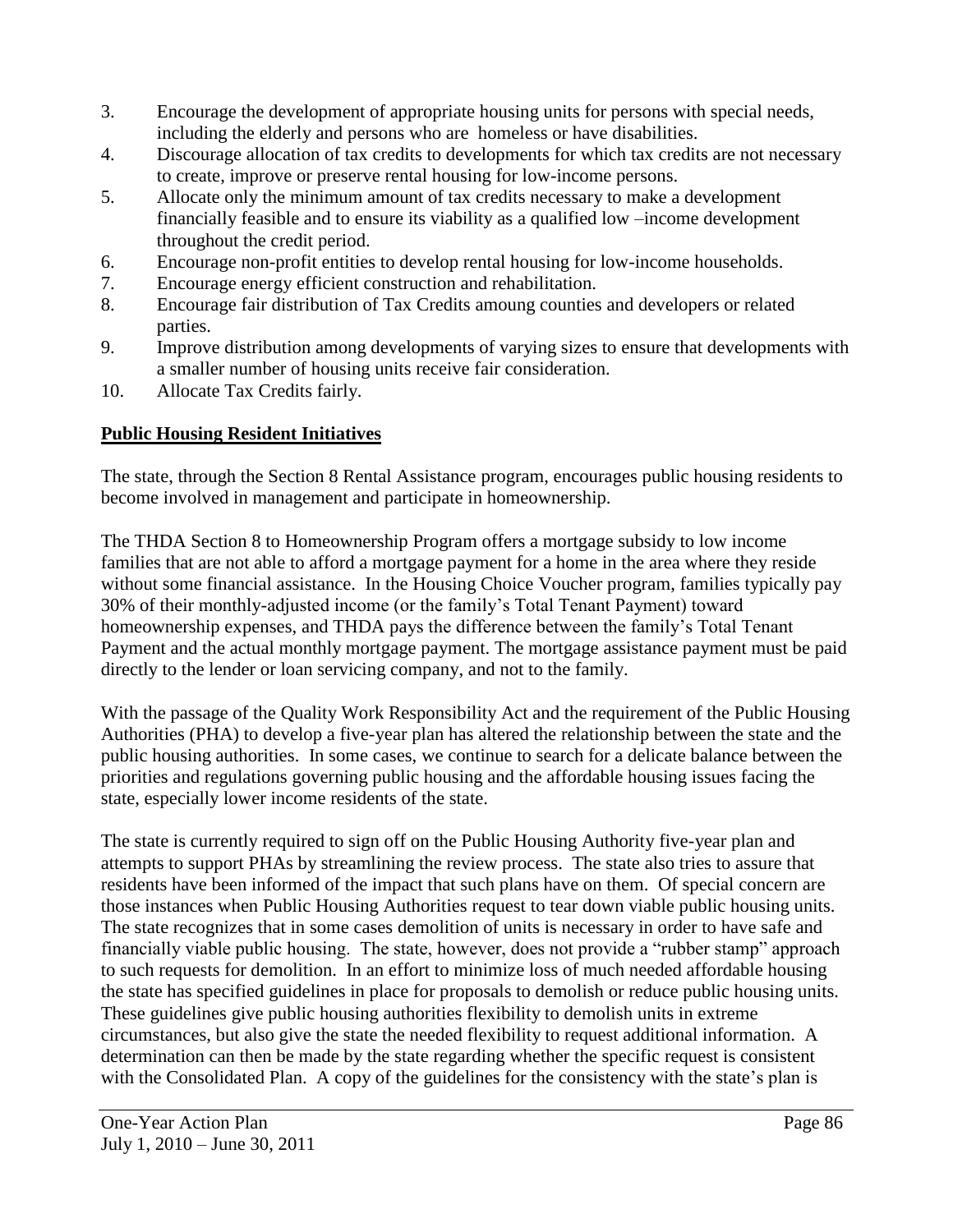located in Appendix 4 of the Plan and on line at [www.thda.org](http://www.thda.org/) click on the Research and Planning Section to view the guidelines.

The state supports local PHA initiatives that provide self-sufficiency assistance to residents, encourages literacy, and provides safe places for children of public housing. The state further supports initiatives that serve the elderly and those with disabilities in public housing. The state does not assign priority to these populations over other poor families, rather the local PHAs assess their community needs and assign priorities.

# **Affirmatively Furthering Fair Housing**

The State of Tennessee has 92 counties that are reviewed for the Analysis of Impediments in furtherance of Fair Housing Planning, three are excluded because they are entitlements. The counties that have completed the Analysis have designed and conducted activities that will promote the identification and removal of impediments to fair housing in their individual jurisdictions.

The Department of Economic and Community Developments (ECD) Program Management Office has identified ten counties in Tennessee that will be required to provide a new Analysis of Impediments if they seek CDBG funding for the current year. Then nine identified counties are: Blount, Cheatham, Dickson, Madison, Montgomery, Moore, Robertson, Williamson, and Wilson.

A summary for the State of Tennessee is derived from submitted Analysis of Impediments. Once received, ECD's Program Management Office reviews the information provided, including resources for the community as well as impediments to fair housing. The office works with the community to develop an action plan and list of activities that will serve to further fair housing practices during the administration of CDBG grant funding. The comprehensive actions of participating communities serves as guide and resource for policy makers, practitioners and benefits the citizens of our state as we strive to achieve fair housing practices.

The state, working with local governments, is beginning an update of the analysis of impediments, which helps to determine actions that can overcome the effects of identified impediments. Actions to be taken are as follows: education about fair housing rights and responsibilities through workshops for local government officials, grantees, housing providers, advocates, and consumers; informing citizens of their housing rights; encourage reporting of fair housing violations by making citizens aware of their rights and providing information on access to fair housing advocates and organizations in the state.

The state will continue to look at additional data to determine possible levels of discrimination using data provided by the Tennessee Human Rights Commission for the periods indicated. In FY 09-10 THRC accepted 145 new complaints and resolved 122.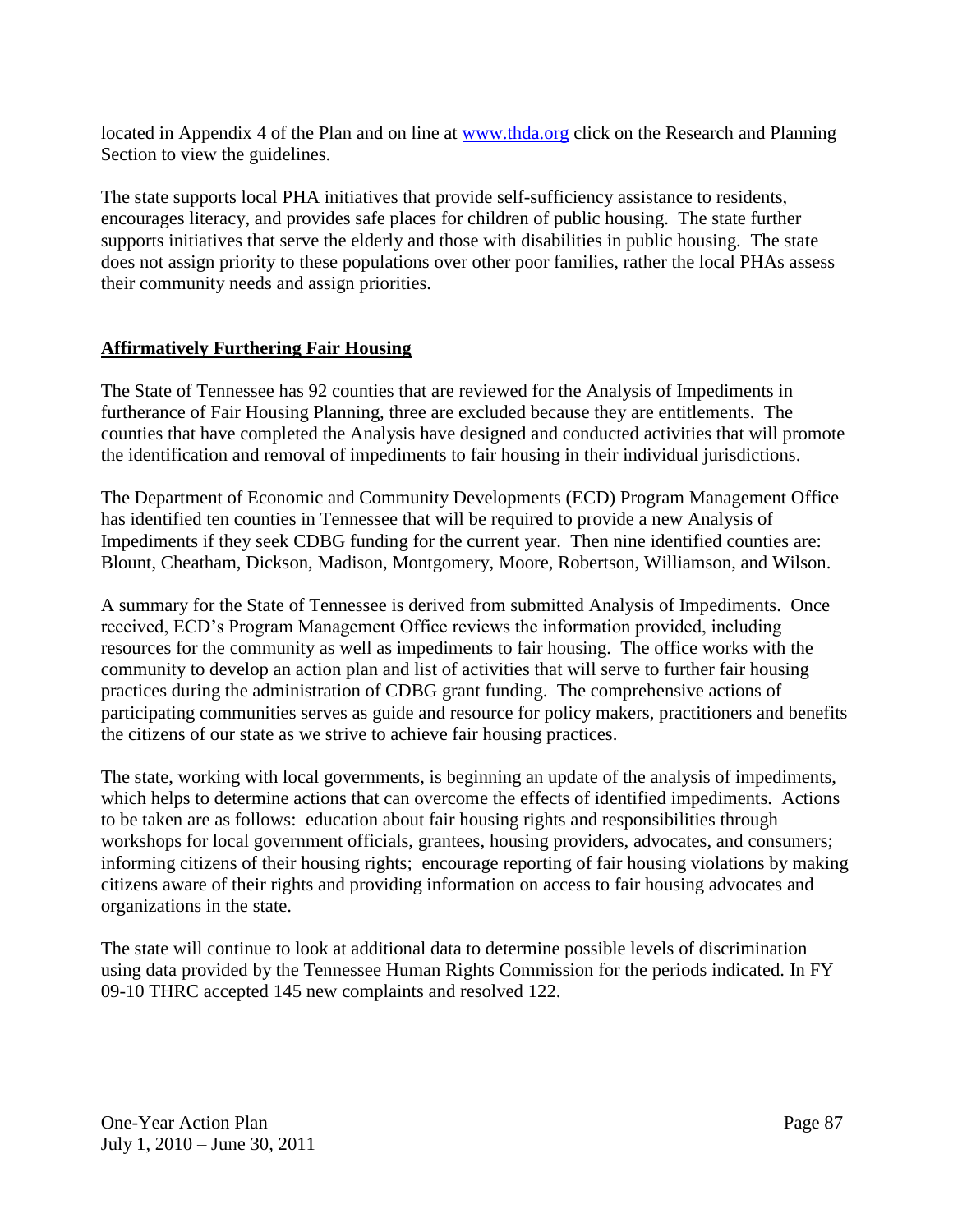# **Filing Summary**

| Tennessee Human Rights Commission | July 1, 2008-June 30, 2009 |
|-----------------------------------|----------------------------|
| Total Complaints Filed            | 145                        |

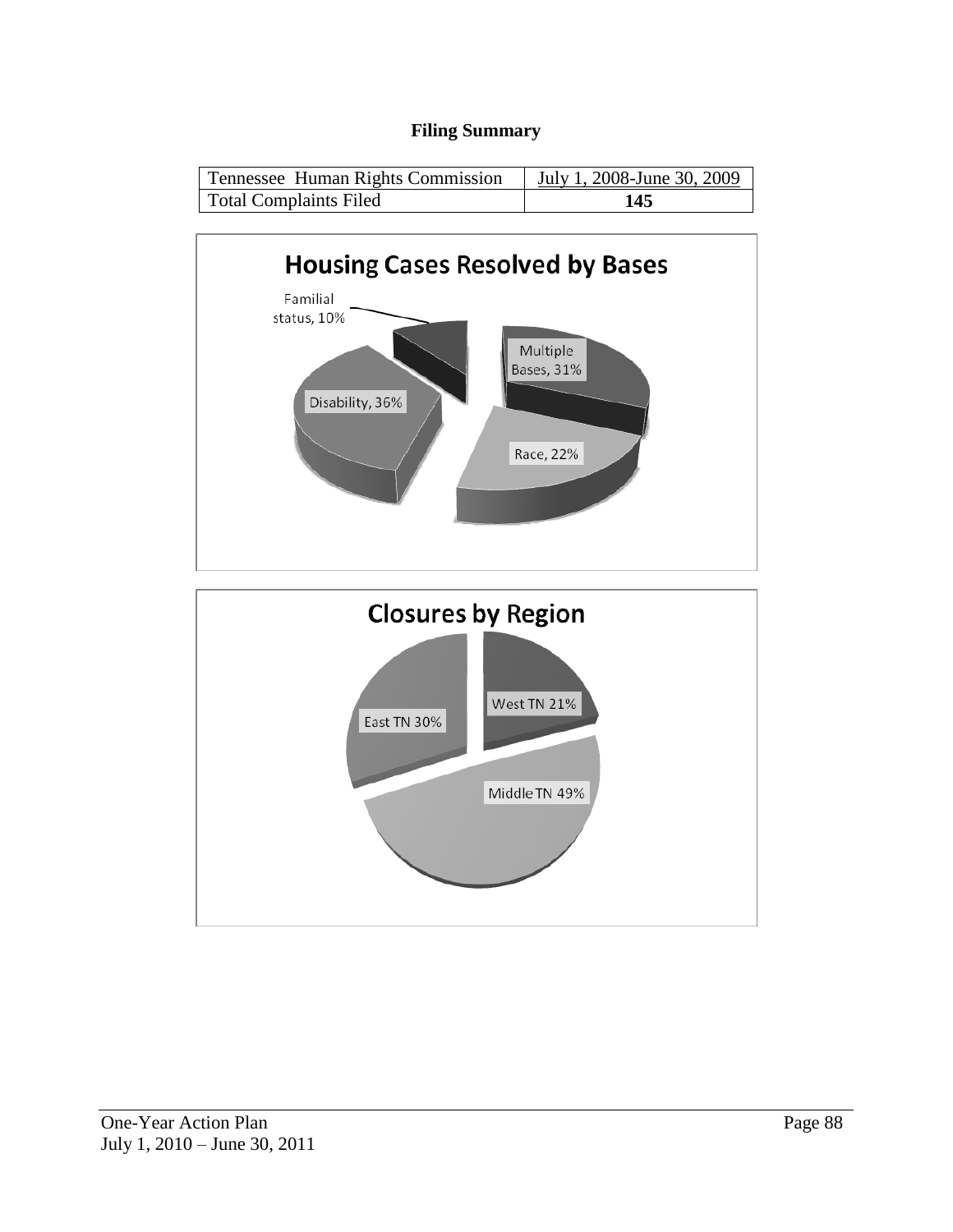| <b>Bedford</b> | 14 |
|----------------|----|
| Davidson       | 23 |
| Hamilton       |    |
| Montgomery     |    |
| Rutherford     |    |
| Shelby         | 15 |

#### **Top Counties for Closures**

#### Summary of Resolutions

| No Probable Cause                           | 75  |
|---------------------------------------------|-----|
| Settlement / Conciliation Agreement         | 13  |
| <b>FHAP Judicial Consent Order</b>          |     |
| <b>Complaint Withdrawn After Resolution</b> | 18  |
| <b>Untimely Filed</b>                       | 3   |
| Complaint Withdrawn W/out Resolution        | 6   |
| <b>Complainant Failed to Cooperate</b>      | 3   |
| Lack of Jurisdiction                        | 3   |
| <b>TOTAL</b>                                | 122 |

In order to continue affirmatively furthering fair housing, the State will continue to work with local governments and will provide and encourage educational activities, especially in schools.

Under the HOME program, local governments are required to ensure that its Equal Opportunity and Fair Housing policies are consistent with their own or this Consolidated Plan. The State's site and neighborhood standards for HOME state that housing provided through the HOME program must promote greater choice of housing opportunities and must be in full compliance with the Fair Housing Act.

The HOPWA program includes, as one of its activities, Housing Information Services, which assists HIV/AIDS clients and their families with counseling, information, and referral services to locate, acquire, finance, and maintain housing. This includes fair housing counseling for beneficiaries who may encounter discrimination based on race, color, religion, sex, age, national origin, familial status or disability.

Representatives of the four HUD funded programs (ESG, HOPWA, CDBG, and HOME) continue to confer regularly to track progress of fair housing initiatives. The agencies will collaborate on designing and conducting workshops and educational opportunities in order to educate and inform both housing providers and consumers. Also continuing will be efforts to advise citizens about their rights, about procedures for reporting fair housing violations, and how to access fair housing advocates and organizations in the state.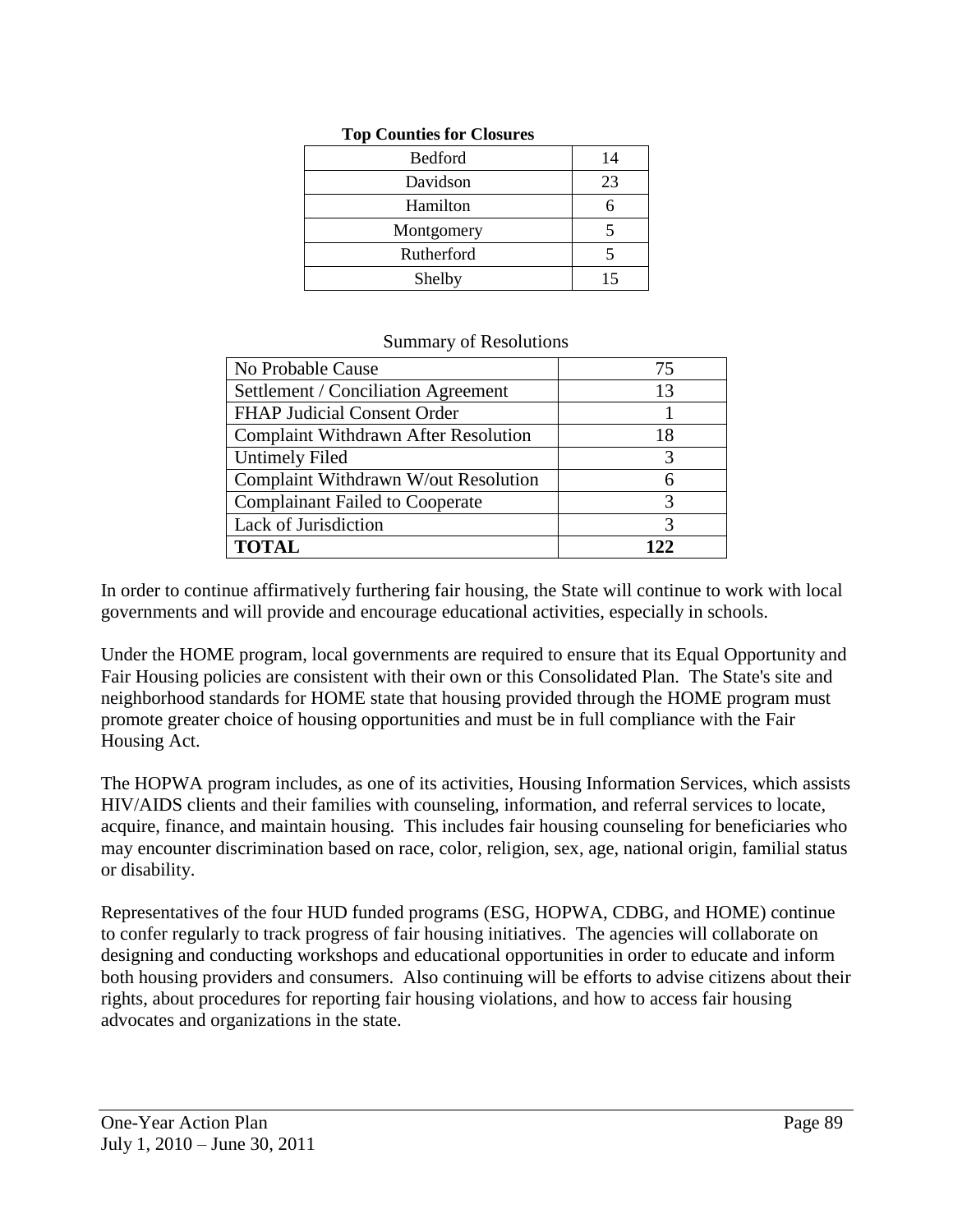# **Barriers to Affordable Housing**

The state addresses affordable housing barriers through the following goals:

- Increase the amount of affordable housing stock.
- Rehabilitate the current housing stock to maintain affordable and decrease the number of deteriorated units.
- Provide infrastructure improvements to encourage the construction of affordable homes and rehab of existing homes.
- Encourage the preservation of existing affordable housing units.
- Use housing subsidies to make housing more affordable to low-income families.

Additionally, Tennessee Housing Development Agency has created an inter-agency council to convene for the purposes of understanding how our combined forces, through collaboration, cooperation and coordination, can purposefully, effectively and positively impact obstacles to affordable housing statewide. Our first goal is to draft a series of policy briefs to address obstacles to affordable housing. The intent of the series is to provide a snapshot of the areas that may impact the development of affordable housing. It is not our intent to advocate for or against local planning and zoning decisions. Instead, we hope the brief that focuses on local planning and zoning will serve to illustrate the range of options that county and local governments have employed to provide for affordable housing in their areas.

# **Anti-Poverty Strategy**

The anti-poverty strategy is designed to examine how both the CDBG and the HOME programs address the needs of individuals in the state with incomes below 30% of the median. While both the HOME program and the CDBG program serve persons up to 80% of the AMI, it is important to note that both programs recognize the special circumstances faced by extremely –low or very-low income individuals and families.

It is imperative that programs in the state pay special attention to the plight of these individuals in the use of funds designed to benefit disadvantaged populations in the state. The state addresses these areas in the following way:

HOME Program: HOME program data for the past two years indicate that 66% of the total households served were below 30% of the median income range, while 34% were in the 30%-50% of median income range. The HOME scoring mechanism awards additional points to applicant communities who serve census tracts that have a higher percentage of persons in poverty. THDA recommends that successful grantees use a formula to assure that those households with the greatest need based on income and family size be served first. To date, grantees in the state continue to use this formula assuring that persons below 30% of the AMI are served first. Additionally, the THDA Board of Directors has expressed concern that extremely low-income persons be served. In addition, as part of the rating system for ranking of qualified applicants,

CDBG: For several years the CDBG program did not separate low-and moderate- income beneficiary data to show participants below 30% of the AMI. That office is now collecting that data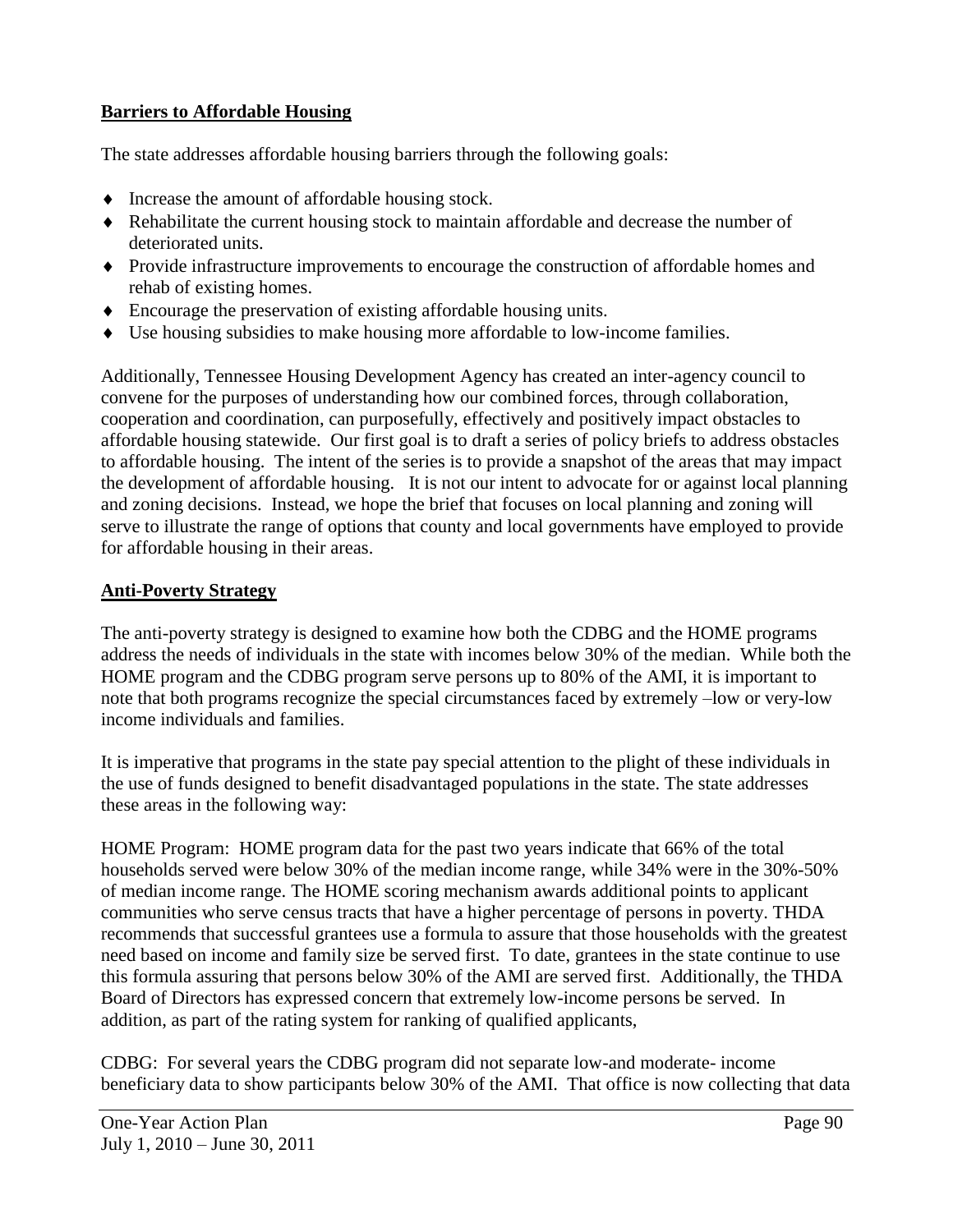on program beneficiaries. Also, as a part of its scoring mechanism for housing rehabilitation, project need points are awarded based on the number of persons with higher poverty levels in the state, specifically persons 62 years of age or above, and/or female heads-of-household, and/or disabled individuals.

In addition to the HOME and CDBG program, the state's anti-poverty strategy is addressed through other initiatives in the state, such as Workforce Development/Investment which involves a consortium of agencies in the state working together to assist persons in poverty find employment. Family Self Sufficiency Programs, Welfare to Work, and the Temporary Assistance for Needy Families (TANF) programs provide child care, help with transportation, as well as a number of other services to assist poor families in finding and maintaining employment.

# **Coordination of Public and Private Housing and Social Service Agencies**

The four HUD programs applied for with this One-Year Action Plan are carried out by entities other than the State. Funds are awarded by the State to these entities, which include local governments and nonprofit organizations, who conduct the actual activities. Of the other federal and non-federal resources discussed in this plan, Section 8 is the only program directly administered in its entirety by the State. The Low-Income Housing Tax Credit program is awarded to other entities, and the Homeownership program is carried out by local lenders. Coordination with social service agencies occurs primarily at the local level with the exception of the Section 8 program. THDA, who administers Section 8, works very closely with other State agencies including the State Department of Human Services, the State Department of Health, and the Department of Mental Health and Developmental Disabilities. This coordinated effort is expected to continue.

The State will continue to support applications from other entities for HUD program funds for both formula/entitlement programs and competitive programs.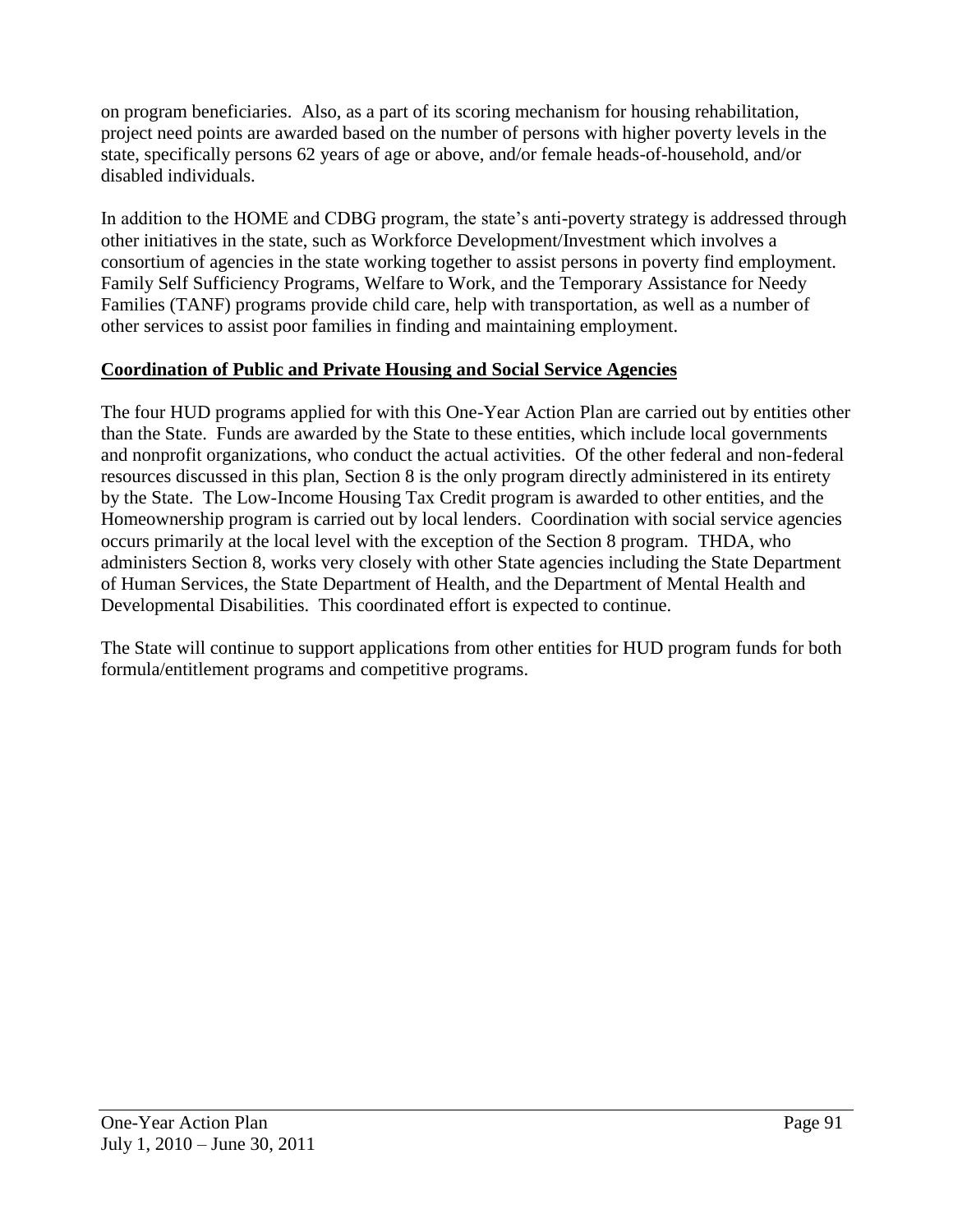#### **MONITORING AND COMPLIANCE**

Each state department responsible for the administration and delivery of the four programs addressed in this action plan has developed the standards and procedures for monitoring the activities through the development of program guidelines and through ongoing monitoring of program recipients, such as regular monitoring visits and required progress reports. These activities insure that the ultimate recipients of program funds are carrying out the objectives of the program as described in the consolidated plan and annual action plans.

#### **CITIZEN PARTICIPATION**

In accordance with the guidelines of the Consolidated Plan, the notice describing the Action Plan is placed in major distribution newspapers throughout the state. The notice advises that copies of the Action Plan are available for citizen review and may be viewed at any of the nine development district offices in the state, at the offices of THDA, and on the THDA web site, which also provides for online comment. The Consolidated Plan specifies a 15 day comment period will be provided for citizen review and comment.